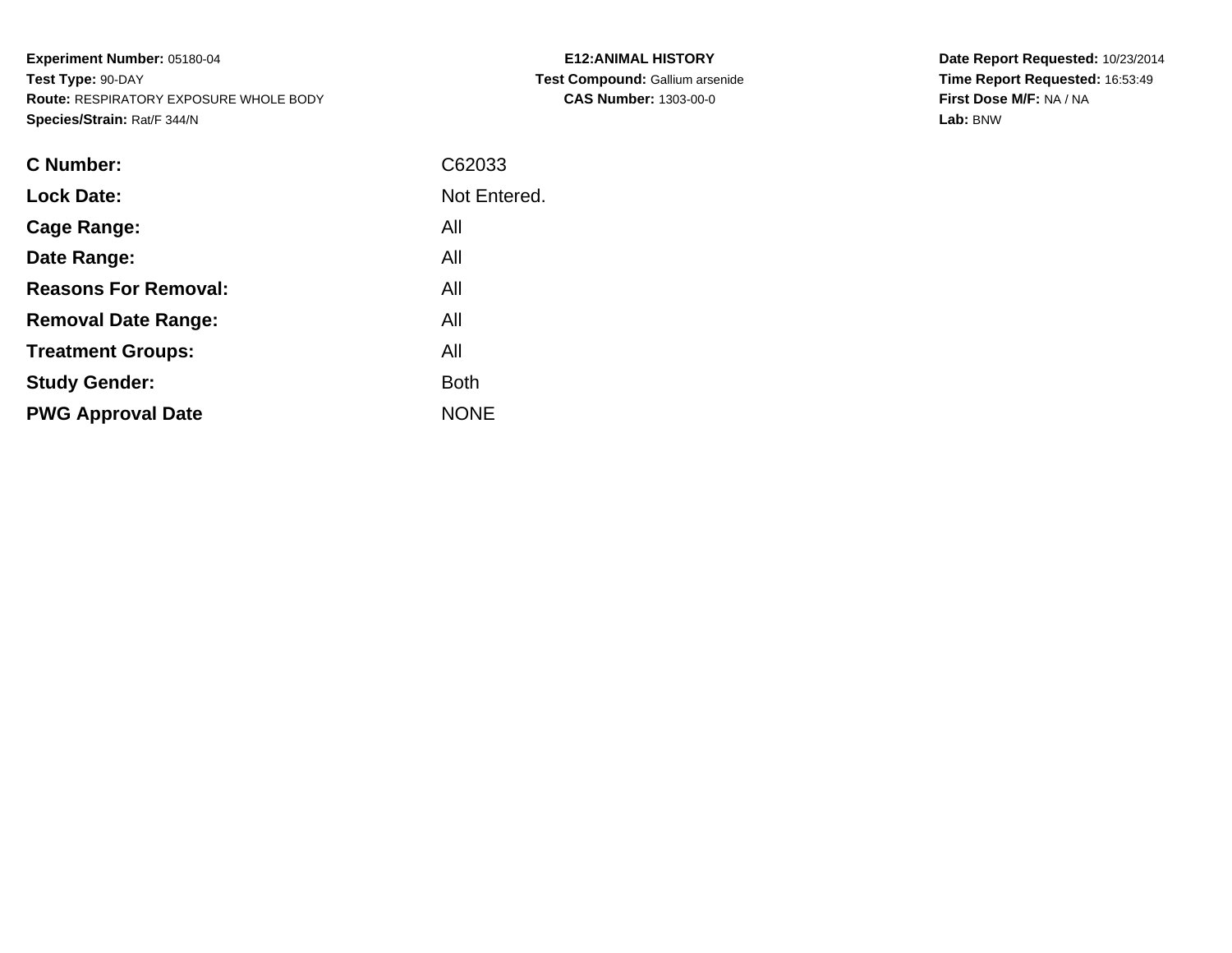**Species/Strain:** Rat/F 344/N

#### **E12:ANIMAL HISTORY Test Compound:** Gallium arsenide**CAS Number:** 1303-00-0

|                     | <b>CAGE: 1</b>                         |       | <b>SEX: Male</b> |                    |       | <b>TRT#: 1</b>                 | <b>TRT: CONTROL</b> |                     |  |
|---------------------|----------------------------------------|-------|------------------|--------------------|-------|--------------------------------|---------------------|---------------------|--|
| <b>ANIMAL ID: 1</b> |                                        |       |                  |                    |       |                                |                     |                     |  |
| <b>DAY</b>          | <b>DATE</b>                            | OP ID | <b>DOSE TIME</b> | <b>WEIGHT TIME</b> | WT(g) | <b>WEIGHT</b><br><b>STATUS</b> | <b>OBS TIME</b>     | <b>OBSERVATIONS</b> |  |
|                     | 03/06/89                               | 9     |                  | 06:22:08           | 125.6 |                                | 06:22:08            | Normal              |  |
| 9                   | 03/14/89                               | 22    |                  | 06:46:18           | 149.2 |                                | 06:46:18            | Normal              |  |
| 16                  | 03/21/89                               | 22    |                  | 06:52:36           | 169.7 |                                | 06:52:36            | Normal              |  |
| 23                  | 03/28/89                               | 24    |                  | 05:19:58           | 185.3 |                                | 05:19:58            | Normal              |  |
| 30                  | 04/04/89                               | 24    |                  | 06:27:40           | 201.1 |                                | 06:27:40            | Normal              |  |
| 37                  | 04/11/89                               | 24    |                  | 07:00:00           | 212.5 |                                | 07:00:00            | Normal              |  |
| 44                  | 04/18/89                               | 24    |                  | 06:30:38           | 226.3 |                                | 06:30:38            | Normal              |  |
| 51                  | 04/25/89                               | 24    |                  | 06:40:40           | 239.7 |                                | 06:40:40            | Normal              |  |
| 58                  | 05/02/89                               | 24    |                  | 06:30:00           | 250.3 |                                | 06:30:00            | Normal              |  |
| 65                  | 05/09/89                               | 9     |                  | 06:39:52           | 258.2 |                                | 06:39:52            | Normal              |  |
| 72                  | 05/16/89                               | 24    |                  | 06:29:44           | 270.2 |                                | 06:29:44            | Normal              |  |
| 79                  | 05/23/89                               | 3     |                  | 06:37:10           | 285.1 |                                | 06:37:10            | Normal              |  |
| 86                  | 05/30/89                               | 19    |                  | 06:38:48           | 286.9 |                                | 06:38:48            | Normal              |  |
|                     | REMOVED ** REASON - TERMINAL SACRIFICE |       |                  |                    |       |                                |                     |                     |  |
| 93                  | 06/06/89                               | 3     |                  | 06:11:08           | 297.4 |                                | 06:11:08            | Normal              |  |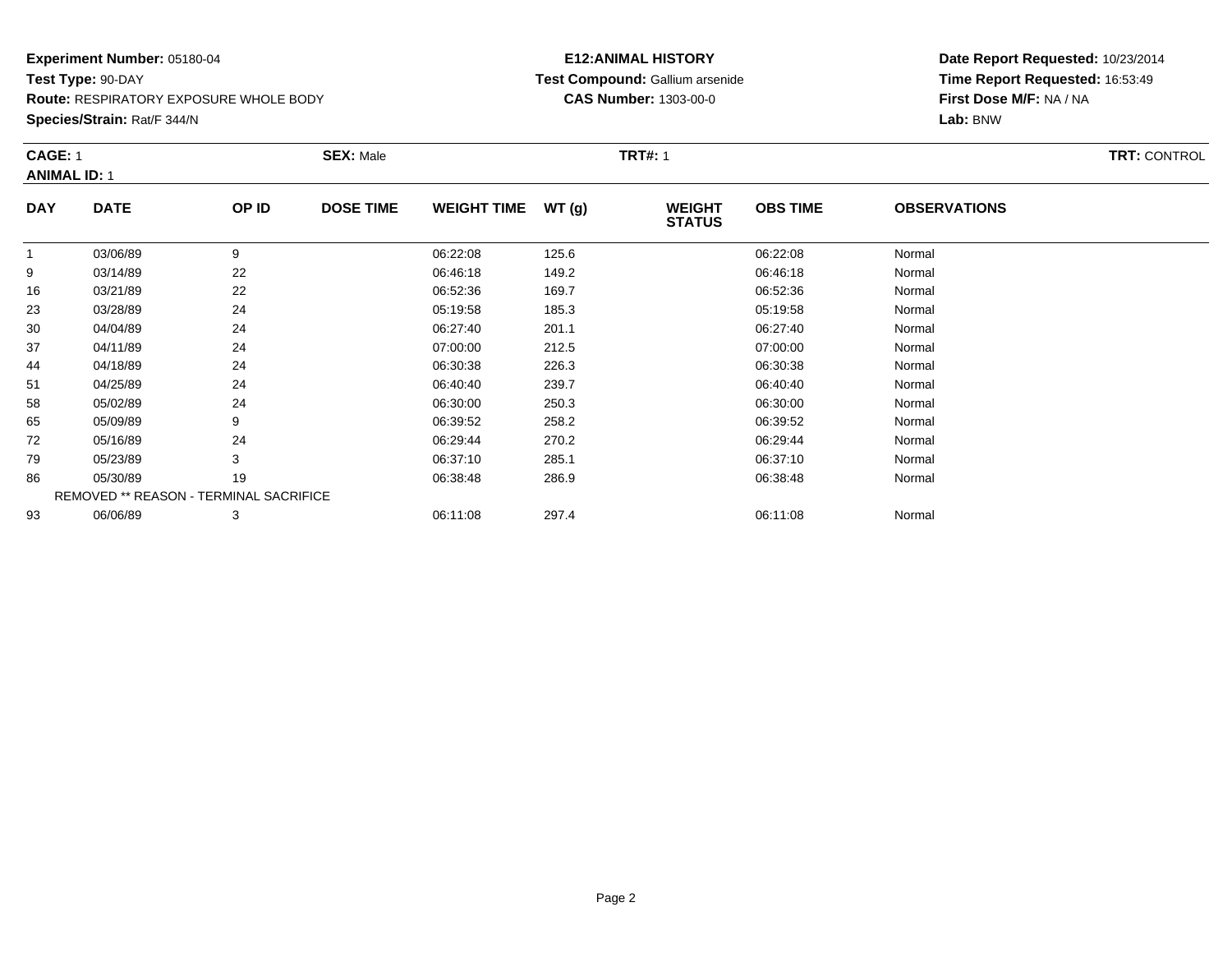**Species/Strain:** Rat/F 344/N

#### **E12:ANIMAL HISTORY Test Compound:** Gallium arsenide**CAS Number:** 1303-00-0

| <b>CAGE: 1</b><br><b>ANIMAL ID: 2</b> |                                        |       | <b>SEX: Male</b> |                    |       | <b>TRT#: 1</b>                 | <b>TRT: CONTROL</b> |                     |  |
|---------------------------------------|----------------------------------------|-------|------------------|--------------------|-------|--------------------------------|---------------------|---------------------|--|
| <b>DAY</b>                            | <b>DATE</b>                            | OP ID | <b>DOSE TIME</b> | <b>WEIGHT TIME</b> | WT(g) | <b>WEIGHT</b><br><b>STATUS</b> | <b>OBS TIME</b>     | <b>OBSERVATIONS</b> |  |
| $\mathbf{1}$                          | 03/06/89                               | 9     |                  | 06:22:08           | 139.4 |                                | 06:22:08            | Normal              |  |
| 9                                     | 03/14/89                               | 22    |                  | 06:46:18           | 177.1 |                                | 06:46:18            | Normal              |  |
| 16                                    | 03/21/89                               | 22    |                  | 06:52:36           | 210.5 |                                | 06:52:36            | Normal              |  |
| 23                                    | 03/28/89                               | 24    |                  | 05:19:58           | 239.9 |                                | 05:19:58            | Normal              |  |
| 30                                    | 04/04/89                               | 24    |                  | 06:27:40           | 263.3 |                                | 06:27:40            | Normal              |  |
| 37                                    | 04/11/89                               | 24    |                  | 07:00:00           | 280.1 |                                | 07:00:00            | Normal              |  |
| 44                                    | 04/18/89                               | 24    |                  | 06:30:38           | 302.8 |                                | 06:30:38            | Normal              |  |
| 51                                    | 04/25/89                               | 24    |                  | 06:40:40           | 319.1 |                                | 06:40:40            | Normal              |  |
| 58                                    | 05/02/89                               | 24    |                  | 06:30:00           | 329.0 |                                | 06:30:00            | Normal              |  |
| 65                                    | 05/09/89                               | 9     |                  | 06:39:52           | 340.7 |                                | 06:39:52            | Normal              |  |
| 72                                    | 05/16/89                               | 24    |                  | 06:29:44           | 351.8 |                                | 06:29:44            | Normal              |  |
| 79                                    | 05/23/89                               | 3     |                  | 06:37:10           | 359.5 |                                | 06:37:10            | Normal              |  |
| 86                                    | 05/30/89                               | 19    |                  | 06:38:48           | 359.0 |                                | 06:38:48            | Normal              |  |
|                                       | REMOVED ** REASON - TERMINAL SACRIFICE |       |                  |                    |       |                                |                     |                     |  |
| 93                                    | 06/06/89                               | 3     |                  | 06:11:08           | 377.6 |                                | 06:11:08            | Normal              |  |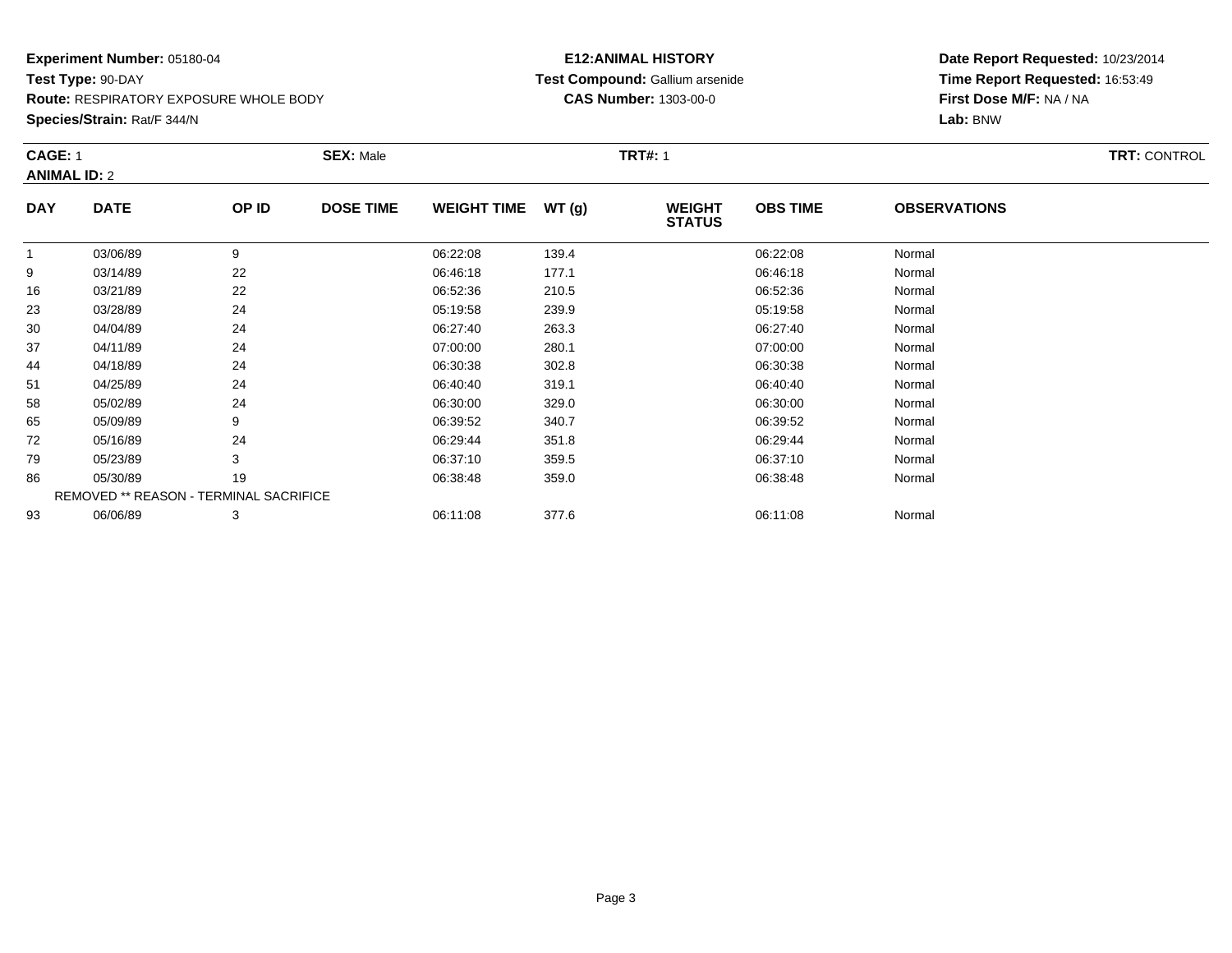**Species/Strain:** Rat/F 344/N

#### **E12:ANIMAL HISTORY Test Compound:** Gallium arsenide**CAS Number:** 1303-00-0

|                     | <b>CAGE: 1</b>                         |       | <b>SEX: Male</b> |                    |       |                                | <b>TRT#: 1</b>  |                     |  |  |  |
|---------------------|----------------------------------------|-------|------------------|--------------------|-------|--------------------------------|-----------------|---------------------|--|--|--|
| <b>ANIMAL ID: 3</b> |                                        |       |                  |                    |       |                                |                 |                     |  |  |  |
| <b>DAY</b>          | <b>DATE</b>                            | OP ID | <b>DOSE TIME</b> | WEIGHT TIME WT (g) |       | <b>WEIGHT</b><br><b>STATUS</b> | <b>OBS TIME</b> | <b>OBSERVATIONS</b> |  |  |  |
| 1                   | 03/06/89                               | 9     |                  | 06:22:08           | 127.7 |                                | 06:22:08        | Normal              |  |  |  |
| 9                   | 03/14/89                               | 22    |                  | 06:46:18           | 153.5 |                                | 06:46:18        | Normal              |  |  |  |
| 16                  | 03/21/89                               | 22    |                  | 06:52:36           | 171.8 |                                | 06:52:36        | Normal              |  |  |  |
| 23                  | 03/28/89                               | 24    |                  | 05:19:58           | 196.4 |                                | 05:19:58        | Normal              |  |  |  |
| 30                  | 04/04/89                               | 24    |                  | 06:27:40           | 222.5 |                                | 06:27:40        | Normal              |  |  |  |
| 37                  | 04/11/89                               | 24    |                  | 07:00:00           | 245.8 |                                | 07:00:00        | Normal              |  |  |  |
| 44                  | 04/18/89                               | 24    |                  | 06:30:38           | 262.1 |                                | 06:30:38        | Normal              |  |  |  |
| 51                  | 04/25/89                               | 24    |                  | 06:40:40           | 277.1 |                                | 06:40:40        | Normal              |  |  |  |
| 58                  | 05/02/89                               | 24    |                  | 06:30:00           | 289.4 |                                | 06:30:00        | Normal              |  |  |  |
| 65                  | 05/09/89                               | 9     |                  | 06:39:52           | 302.0 |                                | 06:39:52        | Normal              |  |  |  |
| 72                  | 05/16/89                               | 24    |                  | 06:29:44           | 314.7 |                                | 06:29:44        | Normal              |  |  |  |
| 79                  | 05/23/89                               | 3     |                  | 06:37:10           | 318.3 |                                | 06:37:10        | Normal              |  |  |  |
| 86                  | 05/30/89                               | 19    |                  | 06:38:48           | 324.6 |                                | 06:38:48        | Normal              |  |  |  |
|                     | REMOVED ** REASON - TERMINAL SACRIFICE |       |                  |                    |       |                                |                 |                     |  |  |  |
| 93                  | 06/06/89                               | 3     |                  | 06:11:08           | 342.0 |                                | 06:11:08        | Normal              |  |  |  |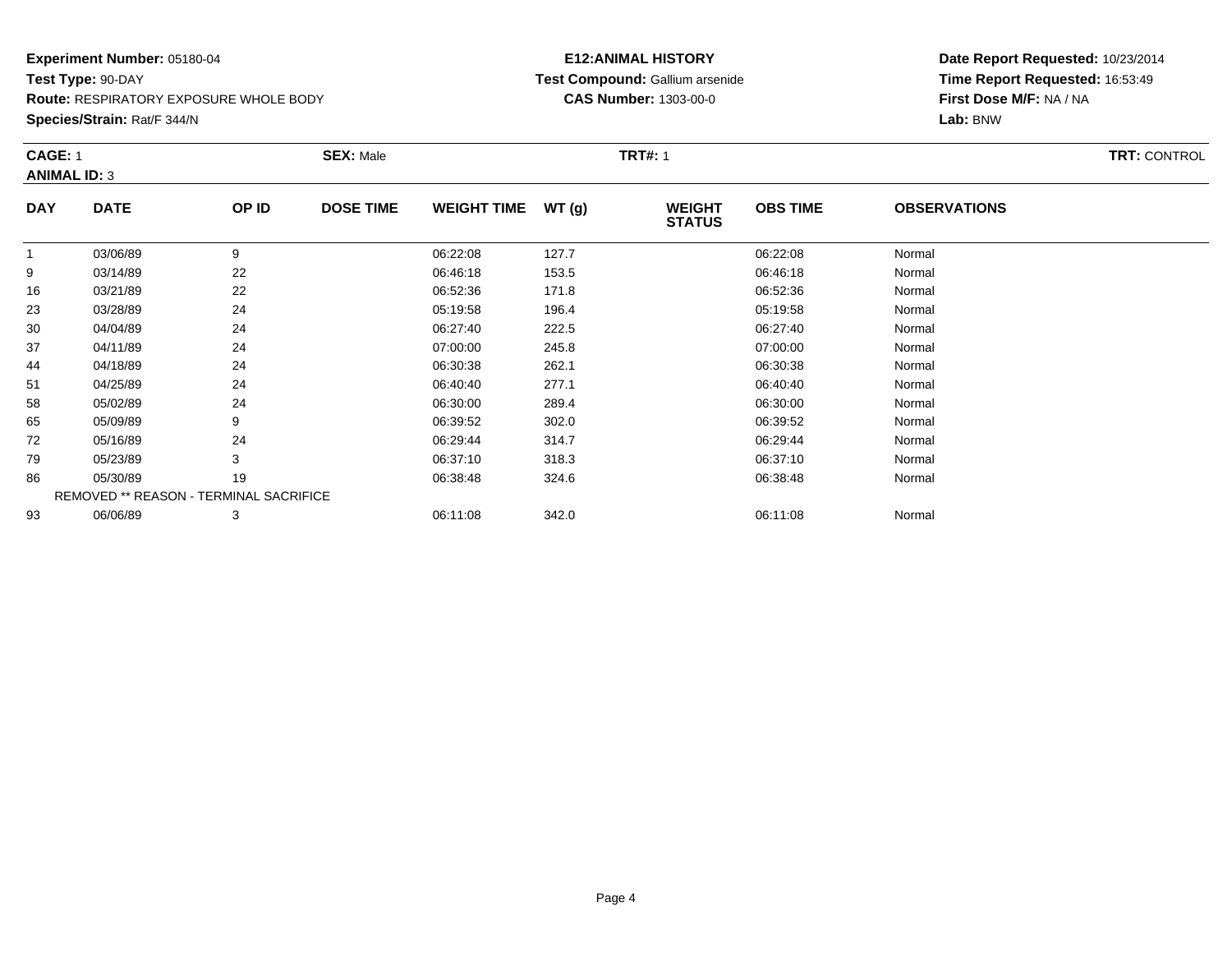**Species/Strain:** Rat/F 344/N

#### **E12:ANIMAL HISTORY Test Compound:** Gallium arsenide**CAS Number:** 1303-00-0

| <b>CAGE: 1</b><br><b>ANIMAL ID: 4</b> |                                        |       | <b>SEX: Male</b> |                    |       | <b>TRT#:</b> 1                 |                 |                     | <b>TRT: CONTROL</b> |
|---------------------------------------|----------------------------------------|-------|------------------|--------------------|-------|--------------------------------|-----------------|---------------------|---------------------|
| <b>DAY</b>                            | <b>DATE</b>                            | OP ID | <b>DOSE TIME</b> | <b>WEIGHT TIME</b> | WT(g) | <b>WEIGHT</b><br><b>STATUS</b> | <b>OBS TIME</b> | <b>OBSERVATIONS</b> |                     |
| 1                                     | 03/06/89                               | 9     |                  | 06:22:08           | 136.3 |                                | 06:22:08        | Normal              |                     |
| 9                                     | 03/14/89                               | 22    |                  | 06:46:18           | 161.6 |                                | 06:46:18        | Normal              |                     |
| 16                                    | 03/21/89                               | 22    |                  | 06:52:36           | 168.2 |                                | 06:52:36        | Normal              |                     |
| 23                                    | 03/28/89                               | 24    |                  | 05:19:58           | 187.9 |                                | 05:19:58        | Normal              |                     |
| 30                                    | 04/04/89                               | 24    |                  | 06:27:40           | 207.2 |                                | 06:27:40        | Normal              |                     |
| 37                                    | 04/11/89                               | 24    |                  | 07:00:00           | 230.4 |                                | 07:00:00        | Normal              |                     |
| 44                                    | 04/18/89                               | 24    |                  | 06:30:38           | 245.9 |                                | 06:30:38        | Normal              |                     |
| 51                                    | 04/25/89                               | 24    |                  | 06:40:40           | 258.6 |                                | 06:40:40        | Normal              |                     |
| 58                                    | 05/02/89                               | 24    |                  | 06:30:00           | 272.0 |                                | 06:30:00        | Normal              |                     |
| 65                                    | 05/09/89                               | 9     |                  | 06:39:52           | 286.1 |                                | 06:39:52        | Normal              |                     |
| 72                                    | 05/16/89                               | 24    |                  | 06:29:44           | 296.4 |                                | 06:29:44        | Normal              |                     |
| 79                                    | 05/23/89                               | 3     |                  | 06:37:10           | 306.9 |                                | 06:37:10        | Normal              |                     |
| 86                                    | 05/30/89                               | 19    |                  | 06:38:48           | 311.9 |                                | 06:38:48        | Normal              |                     |
|                                       | REMOVED ** REASON - TERMINAL SACRIFICE |       |                  |                    |       |                                |                 |                     |                     |
| 93                                    | 06/06/89                               | 3     |                  | 06:11:08           | 330.6 |                                | 06:11:08        | Normal              |                     |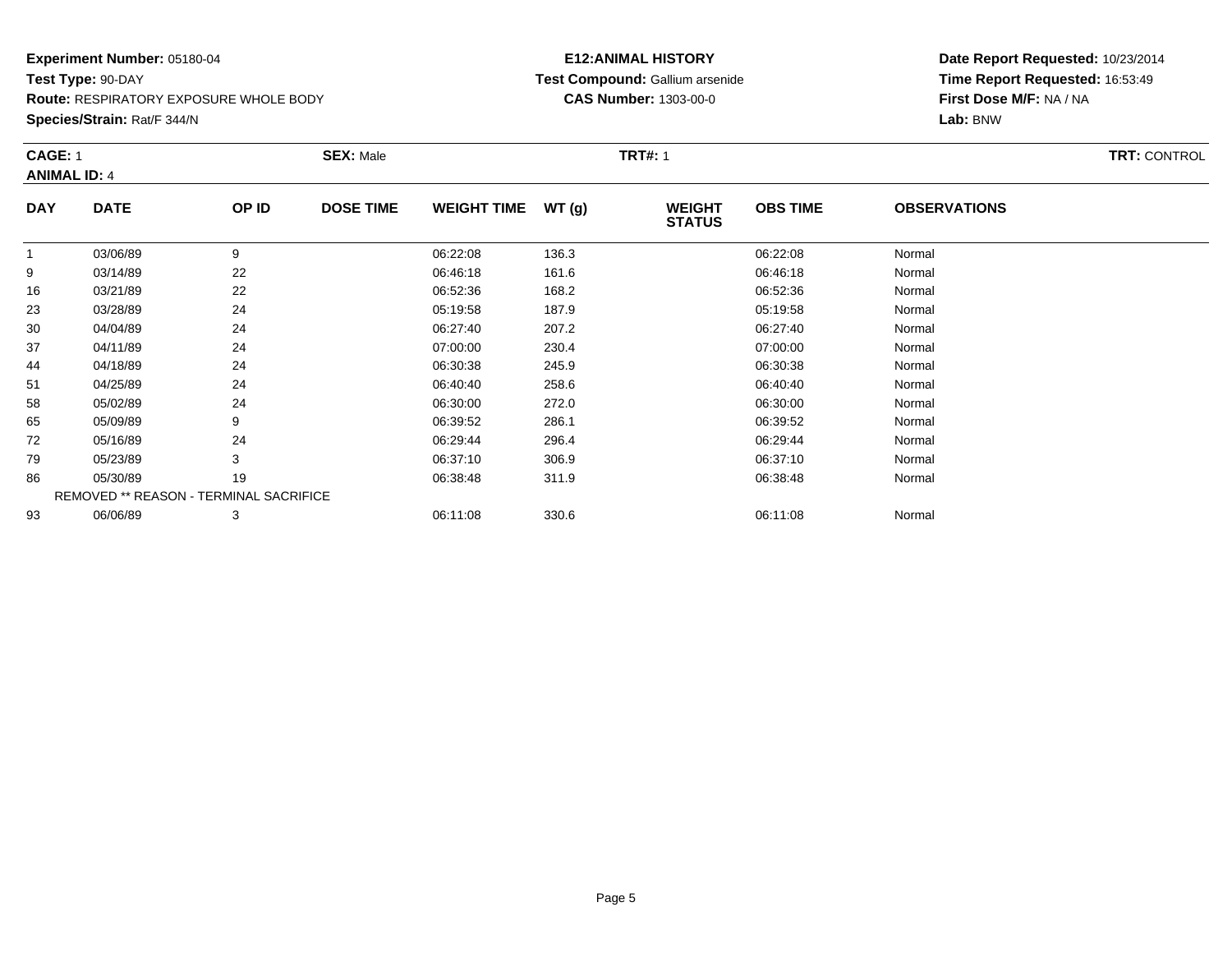**Route:** RESPIRATORY EXPOSURE WHOLE BODY

**Species/Strain:** Rat/F 344/N

#### **E12:ANIMAL HISTORY Test Compound:** Gallium arsenide**CAS Number:** 1303-00-0

|              | <b>CAGE: 1</b><br><b>ANIMAL ID: 5</b>  |       | <b>SEX: Male</b> |                    |       | <b>TRT#: 1</b>                 | <b>TRT: CONTROL</b> |                     |  |
|--------------|----------------------------------------|-------|------------------|--------------------|-------|--------------------------------|---------------------|---------------------|--|
| <b>DAY</b>   | <b>DATE</b>                            | OP ID | <b>DOSE TIME</b> | <b>WEIGHT TIME</b> | WT(g) | <b>WEIGHT</b><br><b>STATUS</b> | <b>OBS TIME</b>     | <b>OBSERVATIONS</b> |  |
| $\mathbf{1}$ | 03/06/89                               | 9     |                  | 06:22:08           | 132.9 |                                | 06:22:08            | Normal              |  |
| 9            | 03/14/89                               | 22    |                  | 06:46:18           | 164.3 |                                | 06:46:18            | Normal              |  |
| 16           | 03/21/89                               | 22    |                  | 06:52:36           | 180.7 |                                | 06:52:36            | Normal              |  |
| 23           | 03/28/89                               | 24    |                  | 05:19:58           | 200.2 |                                | 05:19:58            | Normal              |  |
| 30           | 04/04/89                               | 24    |                  | 06:27:40           | 219.2 |                                | 06:27:40            | Normal              |  |
| 37           | 04/11/89                               | 24    |                  | 07:00:00           | 233.8 |                                | 07:00:00            | Normal              |  |
| 44           | 04/18/89                               | 24    |                  | 06:30:38           | 250.1 |                                | 06:30:38            | Normal              |  |
| 51           | 04/25/89                               | 24    |                  | 06:40:40           | 262.0 |                                | 06:40:40            | Normal              |  |
| 58           | 05/02/89                               | 24    |                  | 06:30:00           | 275.5 |                                | 06:30:00            | Normal              |  |
| 65           | 05/09/89                               | 9     |                  | 06:39:52           | 280.6 |                                | 06:39:52            | Normal              |  |
| 72           | 05/16/89                               | 24    |                  | 06:29:44           | 291.8 |                                | 06:29:44            | Normal              |  |
| 79           | 05/23/89                               | 3     |                  | 06:37:10           | 301.1 |                                | 06:37:10            | Normal              |  |
| 86           | 05/30/89                               | 19    |                  | 06:38:48           | 302.6 |                                | 06:38:48            | Normal              |  |
|              | REMOVED ** REASON - TERMINAL SACRIFICE |       |                  |                    |       |                                |                     |                     |  |
| 93           | 06/06/89                               | 3     |                  | 06:11:08           | 314.8 |                                | 06:11:08            | Normal              |  |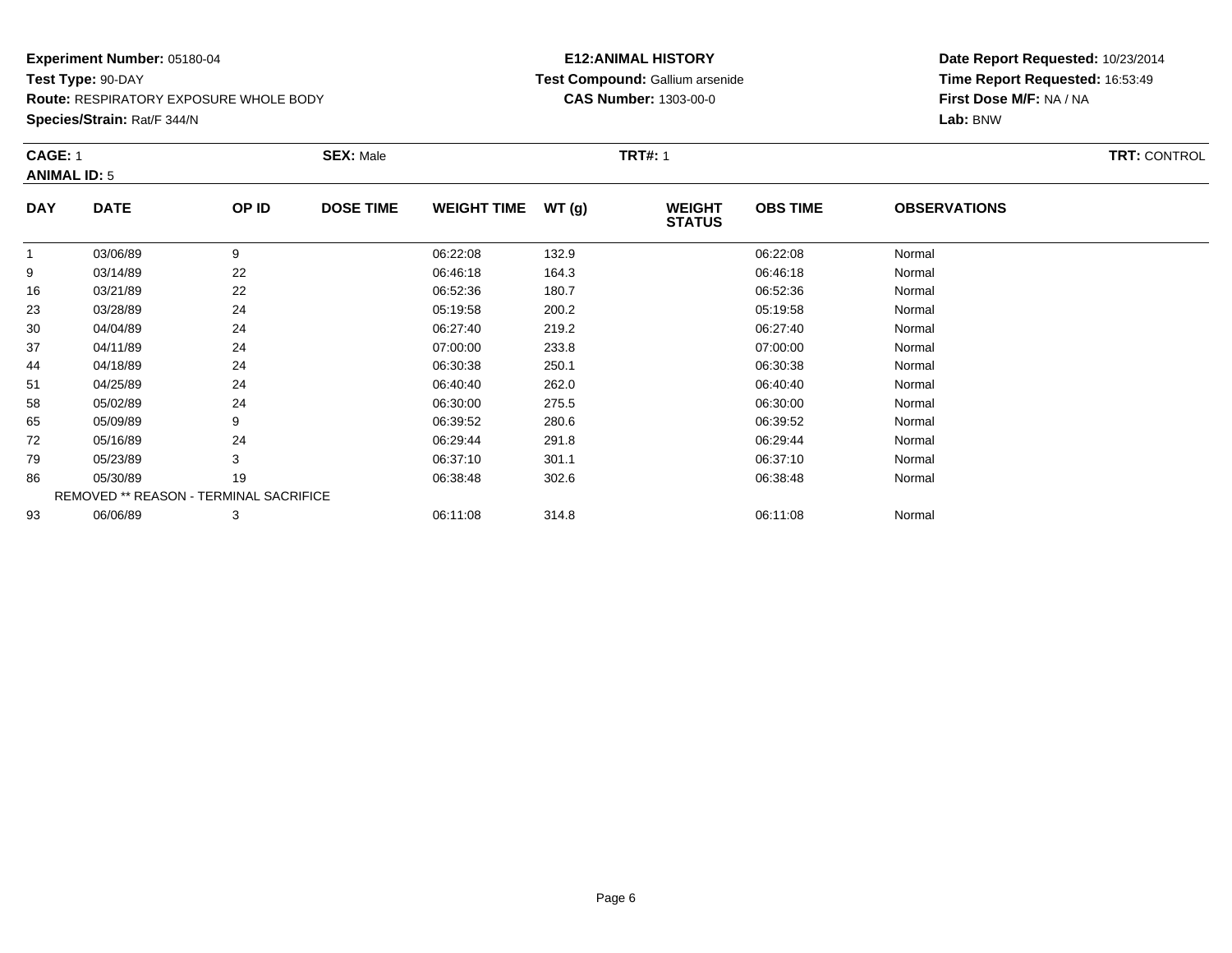**Route:** RESPIRATORY EXPOSURE WHOLE BODY

**Species/Strain:** Rat/F 344/N

#### **E12:ANIMAL HISTORY Test Compound:** Gallium arsenide**CAS Number:** 1303-00-0

|              | CAGE: 2<br><b>ANIMAL ID: 6</b>         |       | <b>SEX: Male</b> |                    |       | <b>TRT#: 1</b>                 | <b>TRT: CONTROL</b> |                     |  |
|--------------|----------------------------------------|-------|------------------|--------------------|-------|--------------------------------|---------------------|---------------------|--|
| <b>DAY</b>   | <b>DATE</b>                            | OP ID | <b>DOSE TIME</b> | <b>WEIGHT TIME</b> | WT(g) | <b>WEIGHT</b><br><b>STATUS</b> | <b>OBS TIME</b>     | <b>OBSERVATIONS</b> |  |
| $\mathbf{1}$ | 03/06/89                               | 9     |                  | 06:25:40           | 163.6 |                                | 06:25:40            | Normal              |  |
| 9            | 03/14/89                               | 22    |                  | 07:05:08           | 201.9 |                                | 07:05:08            | Normal              |  |
| 16           | 03/21/89                               | 22    |                  | 06:58:58           | 233.0 |                                | 06:58:58            | Normal              |  |
| 23           | 03/28/89                               | 24    |                  | 05:36:12           | 261.1 |                                | 05:36:12            | Normal              |  |
| 30           | 04/04/89                               | 24    |                  | 06:38:48           | 279.7 |                                | 06:38:48            | Normal              |  |
| 37           | 04/11/89                               | 24    |                  | 07:01:00           | 294.3 |                                | 07:01:00            | Normal              |  |
| 44           | 04/18/89                               | 24    |                  | 06:46:20           | 313.0 |                                | 06:46:20            | Normal              |  |
| 51           | 04/25/89                               | 24    |                  | 06:50:24           | 323.8 |                                | 06:50:24            | Normal              |  |
| 58           | 05/02/89                               | 24    |                  | 06:52:52           | 336.4 |                                | 06:52:52            | Normal              |  |
| 65           | 05/09/89                               | 9     |                  | 06:43:34           | 346.0 |                                | 06:43:34            | Normal              |  |
| 72           | 05/16/89                               | 24    |                  | 06:48:54           | 358.1 |                                | 06:48:54            | Normal              |  |
| 79           | 05/23/89                               | 3     |                  | 06:48:00           | 369.7 |                                | 06:48:00            | Normal              |  |
| 86           | 05/30/89                               | 19    |                  | 06:46:48           | 368.7 |                                | 06:46:48            | Normal              |  |
|              | REMOVED ** REASON - TERMINAL SACRIFICE |       |                  |                    |       |                                |                     |                     |  |
| 93           | 06/06/89                               | 3     |                  | 06:30:46           | 381.5 |                                | 06:30:46            | Normal              |  |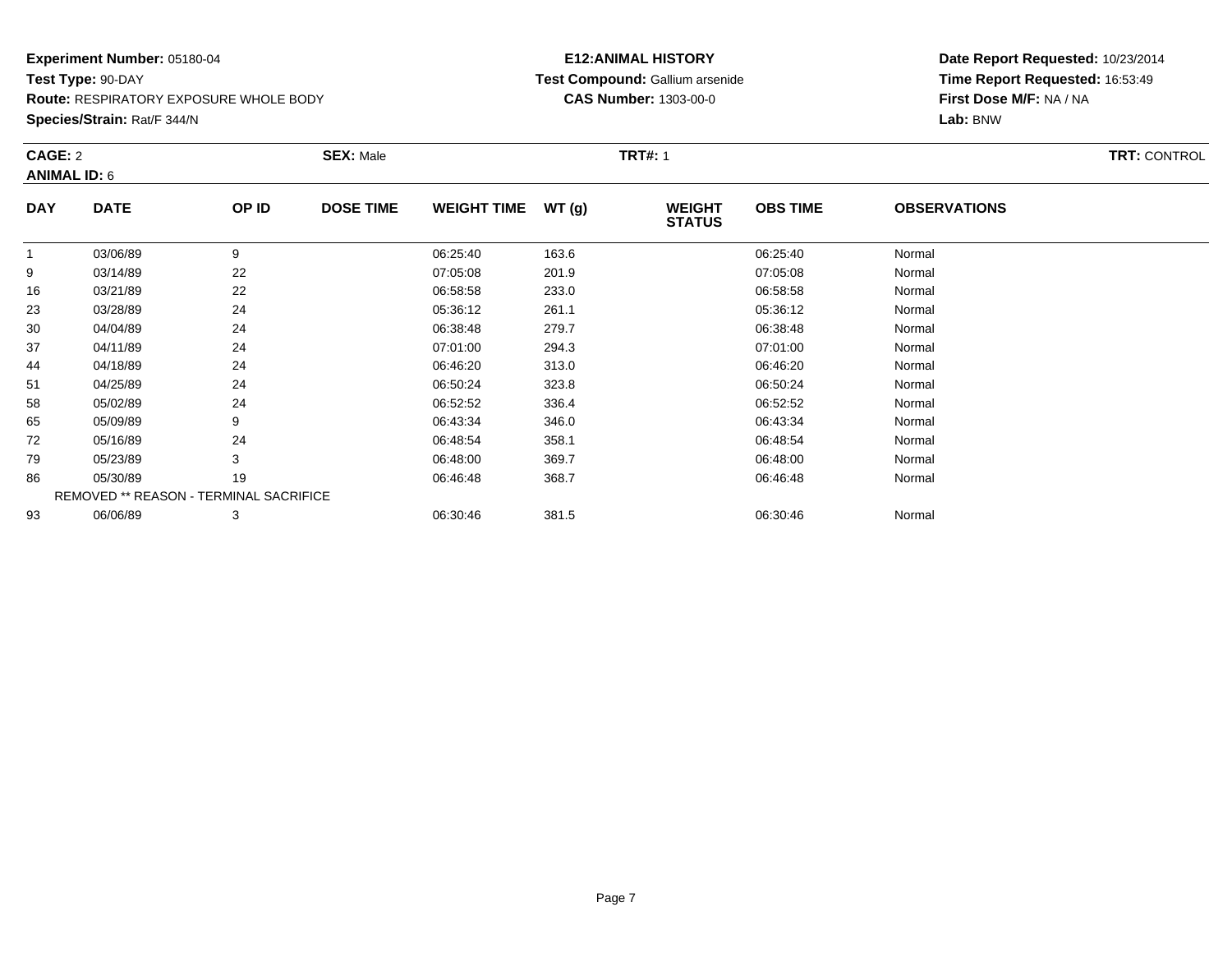**Route:** RESPIRATORY EXPOSURE WHOLE BODY

**Species/Strain:** Rat/F 344/N

#### **E12:ANIMAL HISTORY Test Compound:** Gallium arsenide**CAS Number:** 1303-00-0

|            | CAGE: 2                                |       | <b>SEX: Male</b> |                    |       | <b>TRT#: 1</b>                 | <b>TRT: CONTROL</b> |                     |  |
|------------|----------------------------------------|-------|------------------|--------------------|-------|--------------------------------|---------------------|---------------------|--|
|            | <b>ANIMAL ID: 7</b>                    |       |                  |                    |       |                                |                     |                     |  |
| <b>DAY</b> | <b>DATE</b>                            | OP ID | <b>DOSE TIME</b> | <b>WEIGHT TIME</b> | WT(g) | <b>WEIGHT</b><br><b>STATUS</b> | <b>OBS TIME</b>     | <b>OBSERVATIONS</b> |  |
| 1          | 03/06/89                               | 9     |                  | 06:25:40           | 147.7 |                                | 06:25:40            | Normal              |  |
| 9          | 03/14/89                               | 22    |                  | 07:05:08           | 176.7 |                                | 07:05:08            | Normal              |  |
| 16         | 03/21/89                               | 22    |                  | 06:58:58           | 197.6 |                                | 06:58:58            | Normal              |  |
| 23         | 03/28/89                               | 24    |                  | 05:36:12           | 219.0 |                                | 05:36:12            | Normal              |  |
| 30         | 04/04/89                               | 24    |                  | 06:38:48           | 247.9 |                                | 06:38:48            | Normal              |  |
| 37         | 04/11/89                               | 24    |                  | 07:01:00           | 261.9 |                                | 07:01:00            | Normal              |  |
| 44         | 04/18/89                               | 24    |                  | 06:46:20           | 279.4 |                                | 06:46:20            | Normal              |  |
| 51         | 04/25/89                               | 24    |                  | 06:50:24           | 286.1 |                                | 06:50:24            | Normal              |  |
| 58         | 05/02/89                               | 24    |                  | 06:52:52           | 299.0 |                                | 06:52:52            | Normal              |  |
| 65         | 05/09/89                               | 9     |                  | 06:43:34           | 309.4 |                                | 06:43:34            | Normal              |  |
| 72         | 05/16/89                               | 24    |                  | 06:48:54           | 320.9 |                                | 06:48:54            | Normal              |  |
| 79         | 05/23/89                               | 3     |                  | 06:48:00           | 330.5 |                                | 06:48:00            | Normal              |  |
| 86         | 05/30/89                               | 19    |                  | 06:46:48           | 332.0 |                                | 06:46:48            | Normal              |  |
|            | REMOVED ** REASON - TERMINAL SACRIFICE |       |                  |                    |       |                                |                     |                     |  |
| 93         | 06/06/89                               | 3     |                  | 06:30:46           | 345.4 |                                | 06:30:46            | Normal              |  |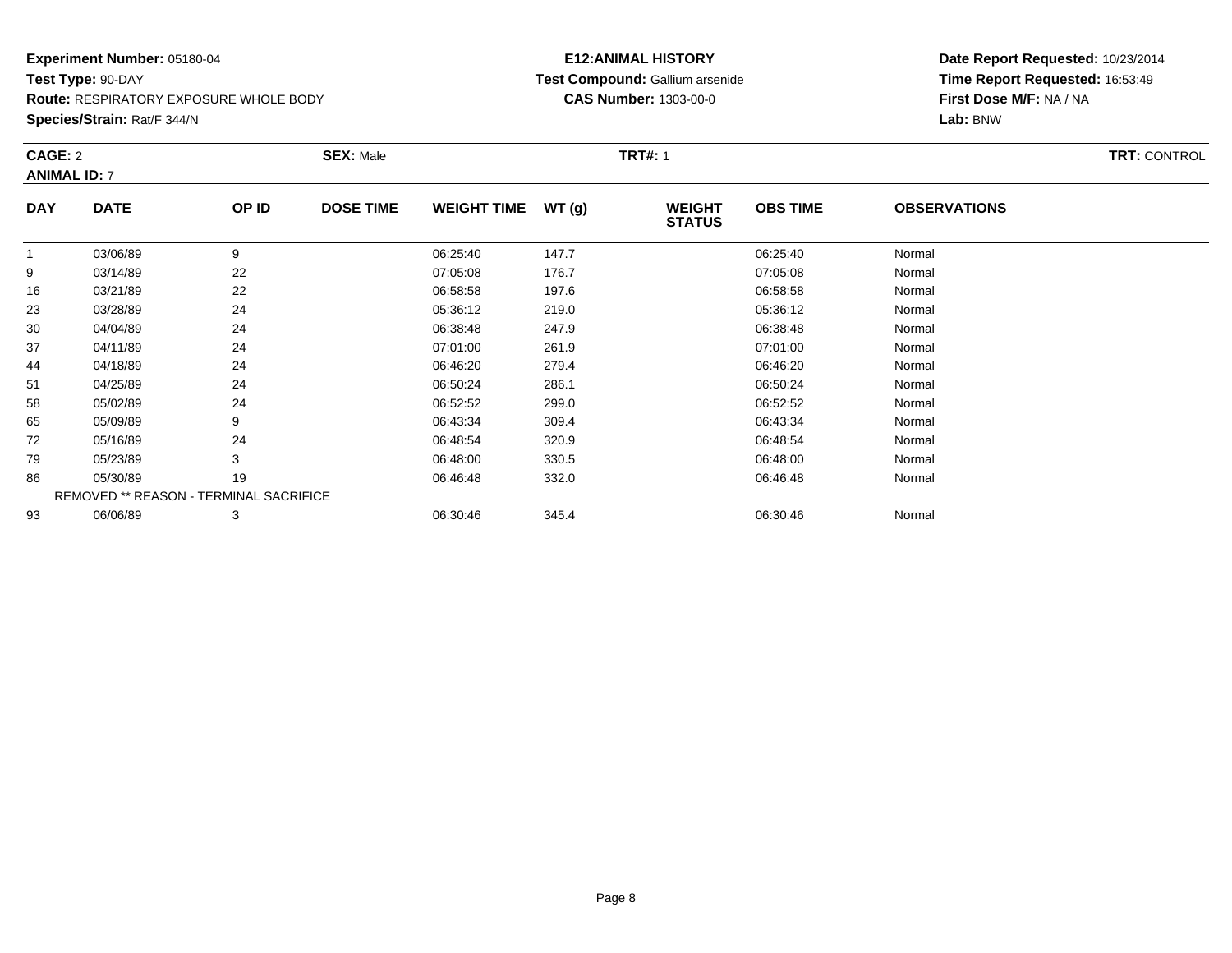**Route:** RESPIRATORY EXPOSURE WHOLE BODY

**Species/Strain:** Rat/F 344/N

#### **E12:ANIMAL HISTORY Test Compound:** Gallium arsenide**CAS Number:** 1303-00-0

|            | CAGE: 2<br><b>ANIMAL ID: 8</b>         |       | <b>SEX: Male</b> |                    |       | <b>TRT#: 1</b>                 | <b>TRT: CONTROL</b> |                     |  |
|------------|----------------------------------------|-------|------------------|--------------------|-------|--------------------------------|---------------------|---------------------|--|
| <b>DAY</b> | <b>DATE</b>                            | OP ID | <b>DOSE TIME</b> | <b>WEIGHT TIME</b> | WT(g) | <b>WEIGHT</b><br><b>STATUS</b> | <b>OBS TIME</b>     | <b>OBSERVATIONS</b> |  |
| 1          | 03/06/89                               | 9     |                  | 06:25:40           | 131.1 |                                | 06:25:40            | Normal              |  |
| 9          | 03/14/89                               | 22    |                  | 07:05:08           | 166.8 |                                | 07:05:08            | Normal              |  |
| 16         | 03/21/89                               | 22    |                  | 06:58:58           | 191.2 |                                | 06:58:58            | Normal              |  |
| 23         | 03/28/89                               | 24    |                  | 05:36:12           | 210.9 |                                | 05:36:12            | Normal              |  |
| 30         | 04/04/89                               | 24    |                  | 06:38:48           | 232.9 |                                | 06:38:48            | Normal              |  |
| 37         | 04/11/89                               | 24    |                  | 07:01:00           | 248.0 |                                | 07:01:00            | Normal              |  |
| 44         | 04/18/89                               | 24    |                  | 06:46:20           | 266.6 |                                | 06:46:20            | Normal              |  |
| 51         | 04/25/89                               | 24    |                  | 06:50:24           | 274.7 |                                | 06:50:24            | Normal              |  |
| 58         | 05/02/89                               | 24    |                  | 06:52:52           | 285.1 |                                | 06:52:52            | Normal              |  |
| 65         | 05/09/89                               | 9     |                  | 06:43:34           | 295.1 |                                | 06:43:34            | Normal              |  |
| 72         | 05/16/89                               | 24    |                  | 06:48:54           | 310.7 |                                | 06:48:54            | Normal              |  |
| 79         | 05/23/89                               | 3     |                  | 06:48:00           | 318.8 |                                | 06:48:00            | Normal              |  |
| 86         | 05/30/89                               | 19    |                  | 06:46:48           | 325.7 |                                | 06:46:48            | Normal              |  |
|            | REMOVED ** REASON - TERMINAL SACRIFICE |       |                  |                    |       |                                |                     |                     |  |
| 93         | 06/06/89                               | 3     |                  | 06:30:46           | 331.7 |                                | 06:30:46            | Normal              |  |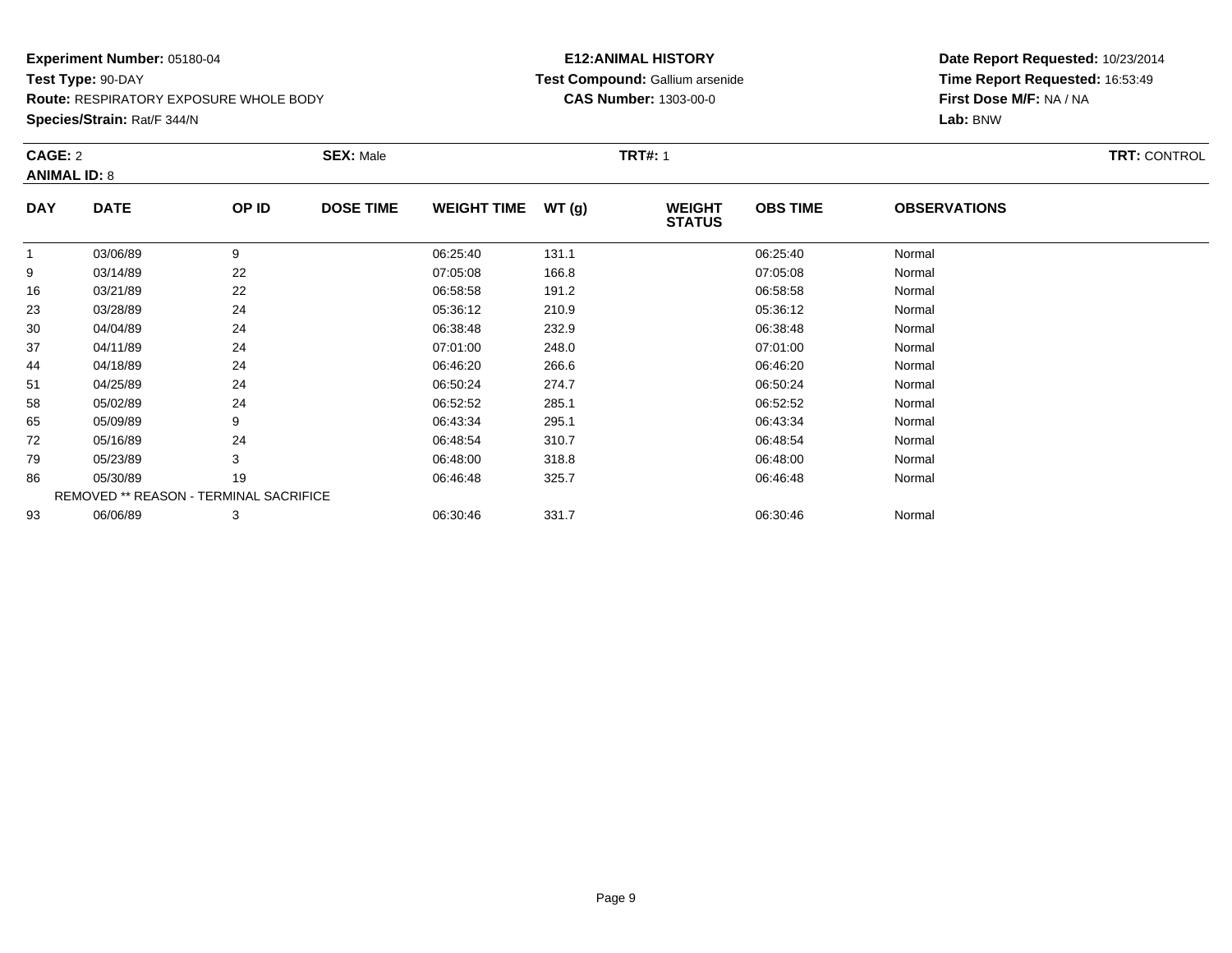**Route:** RESPIRATORY EXPOSURE WHOLE BODY

**Species/Strain:** Rat/F 344/N

#### **E12:ANIMAL HISTORY Test Compound:** Gallium arsenide**CAS Number:** 1303-00-0

|                     | CAGE: 2                                |       | <b>SEX: Male</b> |                    |       | <b>TRT#: 1</b>                 | <b>TRT: CONTROL</b> |                     |  |
|---------------------|----------------------------------------|-------|------------------|--------------------|-------|--------------------------------|---------------------|---------------------|--|
| <b>ANIMAL ID: 9</b> |                                        |       |                  |                    |       |                                |                     |                     |  |
| <b>DAY</b>          | <b>DATE</b>                            | OP ID | <b>DOSE TIME</b> | <b>WEIGHT TIME</b> | WT(g) | <b>WEIGHT</b><br><b>STATUS</b> | <b>OBS TIME</b>     | <b>OBSERVATIONS</b> |  |
|                     | 03/06/89                               | 9     |                  | 06:25:40           | 126.1 |                                | 06:25:40            | Normal              |  |
| 9                   | 03/14/89                               | 22    |                  | 07:05:08           | 162.3 |                                | 07:05:08            | Normal              |  |
| 16                  | 03/21/89                               | 22    |                  | 06:58:58           | 188.4 |                                | 06:58:58            | Normal              |  |
| 23                  | 03/28/89                               | 24    |                  | 05:36:12           | 212.6 |                                | 05:36:12            | Normal              |  |
| 30                  | 04/04/89                               | 24    |                  | 06:38:48           | 239.7 |                                | 06:38:48            | Normal              |  |
| 37                  | 04/11/89                               | 24    |                  | 07:01:00           | 255.8 |                                | 07:01:00            | Normal              |  |
| 44                  | 04/18/89                               | 24    |                  | 06:46:20           | 277.8 |                                | 06:46:20            | Normal              |  |
| 51                  | 04/25/89                               | 24    |                  | 06:50:24           | 282.2 |                                | 06:50:24            | Normal              |  |
| 58                  | 05/02/89                               | 24    |                  | 06:52:52           | 300.5 |                                | 06:52:52            | Normal              |  |
| 65                  | 05/09/89                               | 9     |                  | 06:43:34           | 308.1 |                                | 06:43:34            | Normal              |  |
| 72                  | 05/16/89                               | 24    |                  | 06:48:54           | 323.1 |                                | 06:48:54            | Normal              |  |
| 79                  | 05/23/89                               | 3     |                  | 06:48:00           | 330.7 |                                | 06:48:00            | Normal              |  |
| 86                  | 05/30/89                               | 19    |                  | 06:46:48           | 335.4 |                                | 06:46:48            | Normal              |  |
|                     | REMOVED ** REASON - TERMINAL SACRIFICE |       |                  |                    |       |                                |                     |                     |  |
| 93                  | 06/06/89                               | 3     |                  | 06:30:46           | 349.8 |                                | 06:30:46            | Normal              |  |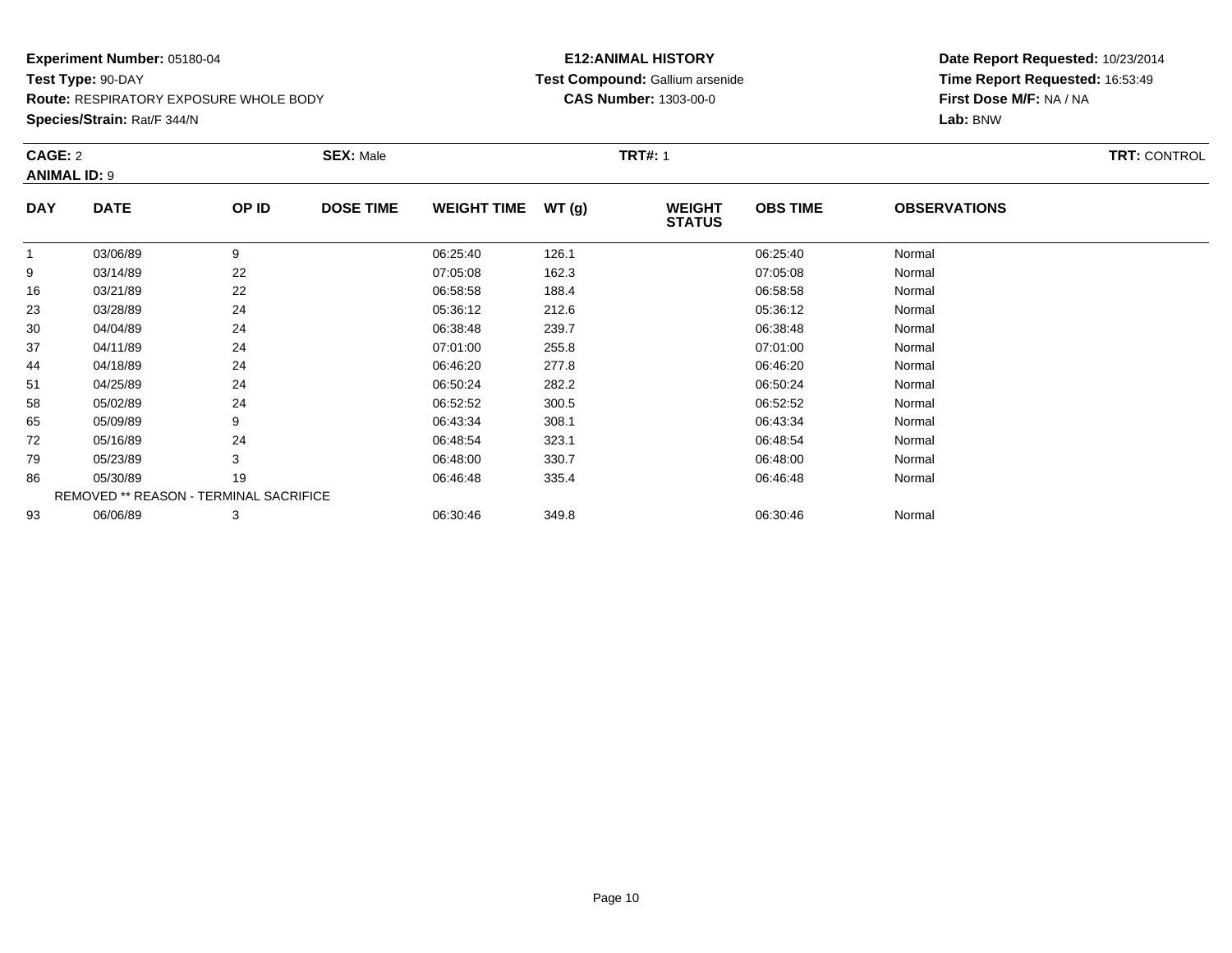**Route:** RESPIRATORY EXPOSURE WHOLE BODY

**Species/Strain:** Rat/F 344/N

#### **E12:ANIMAL HISTORY Test Compound:** Gallium arsenide**CAS Number:** 1303-00-0

|            | CAGE: 2                                |       | <b>SEX: Male</b> |                                     |       | <b>TRT#: 1</b>                 | <b>TRT: CONTROL</b> |                     |  |
|------------|----------------------------------------|-------|------------------|-------------------------------------|-------|--------------------------------|---------------------|---------------------|--|
|            | <b>ANIMAL ID: 10</b>                   |       |                  |                                     |       |                                |                     |                     |  |
| <b>DAY</b> | <b>DATE</b>                            | OP ID | <b>DOSE TIME</b> | <b>WEIGHT TIME</b>                  | WT(g) | <b>WEIGHT</b><br><b>STATUS</b> | <b>OBS TIME</b>     | <b>OBSERVATIONS</b> |  |
| 1          | 03/06/89                               | 9     |                  | **NOTE-APPEARS SLIGHTLY DEHYDRATED. |       |                                | 06:22:08            |                     |  |
| 1          | 03/06/89                               | 9     |                  | 06:25:40                            | 114.9 |                                | 06:25:40            | Normal              |  |
| 9          | 03/14/89                               | 22    |                  | 07:05:08                            | 167.2 |                                | 07:05:08            | Normal              |  |
| 16         | 03/21/89                               | 22    |                  | 06:58:58                            | 188.4 |                                | 06:58:58            | Normal              |  |
| 23         | 03/28/89                               | 24    |                  | 05:36:12                            | 210.1 |                                | 05:36:12            | Normal              |  |
| 30         | 04/04/89                               | 24    |                  | 06:38:48                            | 240.1 |                                | 06:38:48            | Normal              |  |
| 37         | 04/11/89                               | 24    |                  | 07:01:00                            | 257.8 |                                | 07:01:00            | Normal              |  |
| 44         | 04/18/89                               | 24    |                  | 06:46:20                            | 274.0 |                                | 06:46:20            | Normal              |  |
| 51         | 04/25/89                               | 24    |                  | 06:50:24                            | 285.2 |                                | 06:50:24            | Normal              |  |
| 58         | 05/02/89                               | 24    |                  | 06:52:52                            | 298.6 |                                | 06:52:52            | Normal              |  |
| 65         | 05/09/89                               | 9     |                  | 06:43:34                            | 307.4 |                                | 06:43:34            | Normal              |  |
| 72         | 05/16/89                               | 24    |                  | 06:48:54                            | 323.6 |                                | 06:48:54            | Normal              |  |
| 79         | 05/23/89                               | 3     |                  | 06:48:00                            | 332.9 |                                | 06:48:00            | Normal              |  |
| 86         | 05/30/89                               | 19    |                  | 06:46:48                            | 331.2 |                                | 06:46:48            | Normal              |  |
|            | REMOVED ** REASON - TERMINAL SACRIFICE |       |                  |                                     |       |                                |                     |                     |  |
| 93         | 06/06/89                               | 3     |                  | 06:30:46                            | 343.6 |                                | 06:30:46            | Normal              |  |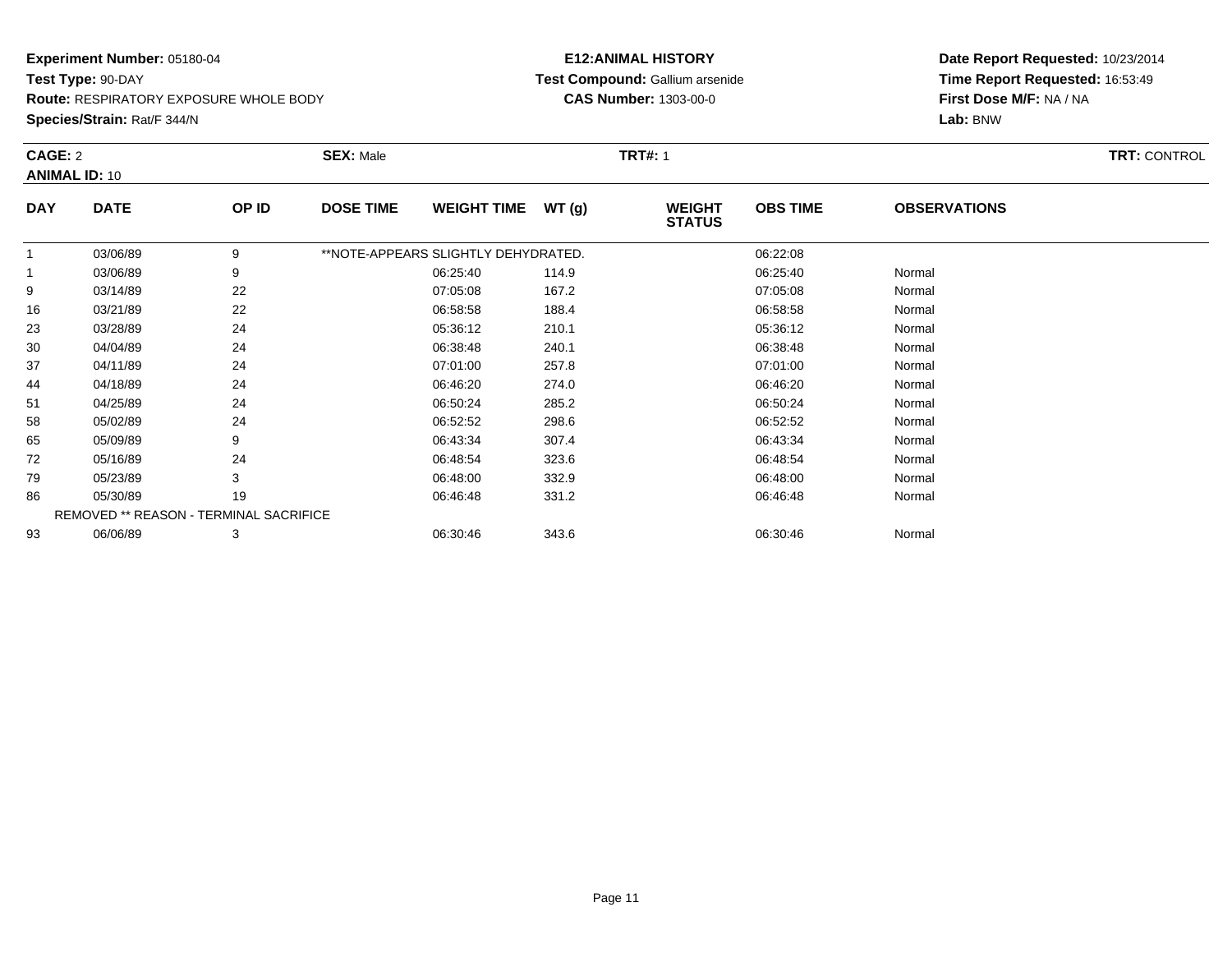**Species/Strain:** Rat/F 344/N

#### **E12:ANIMAL HISTORY Test Compound:** Gallium arsenide**CAS Number:** 1303-00-0

|            | CAGE: 5<br><b>ANIMAL ID: 201</b>       |       | <b>SEX: Male</b> |                    |       | <b>TRT#: 3</b>                 |                 | <b>TRT: 0.1</b><br>MG/M3 |  |  |
|------------|----------------------------------------|-------|------------------|--------------------|-------|--------------------------------|-----------------|--------------------------|--|--|
| <b>DAY</b> | <b>DATE</b>                            | OP ID | <b>DOSE TIME</b> | <b>WEIGHT TIME</b> | WT(g) | <b>WEIGHT</b><br><b>STATUS</b> | <b>OBS TIME</b> | <b>OBSERVATIONS</b>      |  |  |
|            | 03/06/89                               | 9     |                  | 06:48:58           | 132.2 |                                | 06:48:58        | Normal                   |  |  |
| 9          | 03/14/89                               | 22    |                  | 07:20:46           | 161.0 |                                | 07:20:46        | Normal                   |  |  |
| 16         | 03/21/89                               | 22    |                  | 07:11:22           | 184.9 |                                | 07:11:22        | Normal                   |  |  |
| 23         | 03/28/89                               | 24    |                  | 05:42:30           | 202.6 |                                | 05:42:30        | Normal                   |  |  |
| 30         | 04/04/89                               | 24    |                  | 06:43:50           | 222.1 |                                | 06:43:50        | Normal                   |  |  |
| 37         | 04/11/89                               | 24    |                  | 07:04:00           | 241.2 |                                | 07:04:00        | Normal                   |  |  |
| 44         | 04/18/89                               | 24    |                  | 06:51:08           | 257.5 |                                | 06:51:08        | Normal                   |  |  |
| 51         | 04/25/89                               | 24    |                  | 07:03:16           | 271.9 |                                | 07:03:16        | Normal                   |  |  |
| 58         | 05/02/89                               | 24    |                  | 06:57:48           | 285.0 |                                | 06:57:48        | Normal                   |  |  |
| 65         | 05/09/89                               | 9     |                  | 06:55:02           | 299.0 |                                | 06:55:02        | Normal                   |  |  |
| 72         | 05/16/89                               | 24    |                  | 06:52:28           | 318.3 |                                | 06:52:28        | Normal                   |  |  |
| 79         | 05/23/89                               | 3     |                  | 06:53:58           | 328.4 |                                | 06:53:58        | Normal                   |  |  |
| 86         | 05/30/89                               | 19    |                  | 06:55:26           | 333.7 |                                | 06:55:26        | Normal                   |  |  |
|            | REMOVED ** REASON - TERMINAL SACRIFICE |       |                  |                    |       |                                |                 |                          |  |  |
| 93         | 06/06/89                               | 3     |                  | 06:33:10           | 346.3 |                                | 06:33:10        | Normal                   |  |  |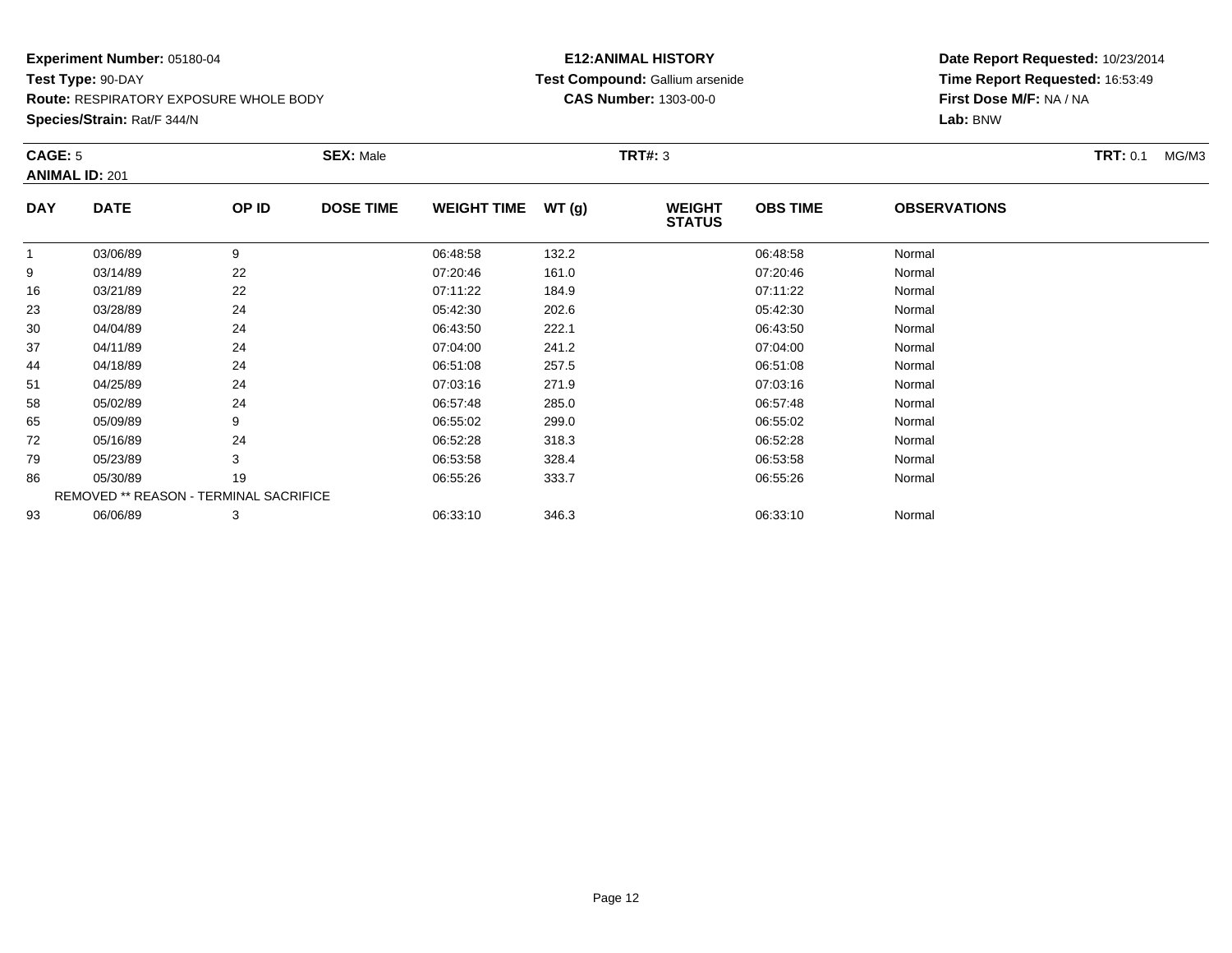**Species/Strain:** Rat/F 344/N

#### **E12:ANIMAL HISTORY Test Compound:** Gallium arsenide**CAS Number:** 1303-00-0

| CAGE: 5    |                                        |       | <b>SEX: Male</b> |                    |       | <b>TRT#: 3</b>                 |                 |                     | <b>TRT: 0.1</b><br>MG/M3 |
|------------|----------------------------------------|-------|------------------|--------------------|-------|--------------------------------|-----------------|---------------------|--------------------------|
|            | <b>ANIMAL ID: 202</b>                  |       |                  |                    |       |                                |                 |                     |                          |
| <b>DAY</b> | <b>DATE</b>                            | OP ID | <b>DOSE TIME</b> | <b>WEIGHT TIME</b> | WT(g) | <b>WEIGHT</b><br><b>STATUS</b> | <b>OBS TIME</b> | <b>OBSERVATIONS</b> |                          |
|            | 03/06/89                               | 9     |                  | 06:48:58           | 123.6 |                                | 06:48:58        | Normal              |                          |
| 9          | 03/14/89                               | 22    |                  | 07:20:46           | 148.9 |                                | 07:20:46        | Normal              |                          |
| 16         | 03/21/89                               | 22    |                  | 07:11:22           | 178.3 |                                | 07:11:22        | Normal              |                          |
| 23         | 03/28/89                               | 24    |                  | 05:42:30           | 201.3 |                                | 05:42:30        | Normal              |                          |
| 30         | 04/04/89                               | 24    |                  | 06:43:50           | 218.6 |                                | 06:43:50        | Normal              |                          |
| 37         | 04/11/89                               | 24    |                  | 07:04:00           | 235.4 |                                | 07:04:00        | Normal              |                          |
| 44         | 04/18/89                               | 24    |                  | 06:51:08           | 253.5 |                                | 06:51:08        | Normal              |                          |
| 51         | 04/25/89                               | 24    |                  | 07:03:16           | 267.5 |                                | 07:03:16        | Normal              |                          |
| 58         | 05/02/89                               | 24    |                  | 06:57:48           | 281.6 |                                | 06:57:48        | Normal              |                          |
| 65         | 05/09/89                               | 9     |                  | 06:55:02           | 294.1 |                                | 06:55:02        | Normal              |                          |
| 72         | 05/16/89                               | 24    |                  | 06:52:28           | 302.2 |                                | 06:52:28        | Normal              |                          |
| 79         | 05/23/89                               | 3     |                  | 06:53:58           | 313.9 |                                | 06:53:58        | Normal              |                          |
| 86         | 05/30/89                               | 19    |                  | 06:55:26           | 318.5 |                                | 06:55:26        | Normal              |                          |
|            | REMOVED ** REASON - TERMINAL SACRIFICE |       |                  |                    |       |                                |                 |                     |                          |
| 93         | 06/06/89                               | 3     |                  | 06:33:10           | 329.0 |                                | 06:33:10        | Normal              |                          |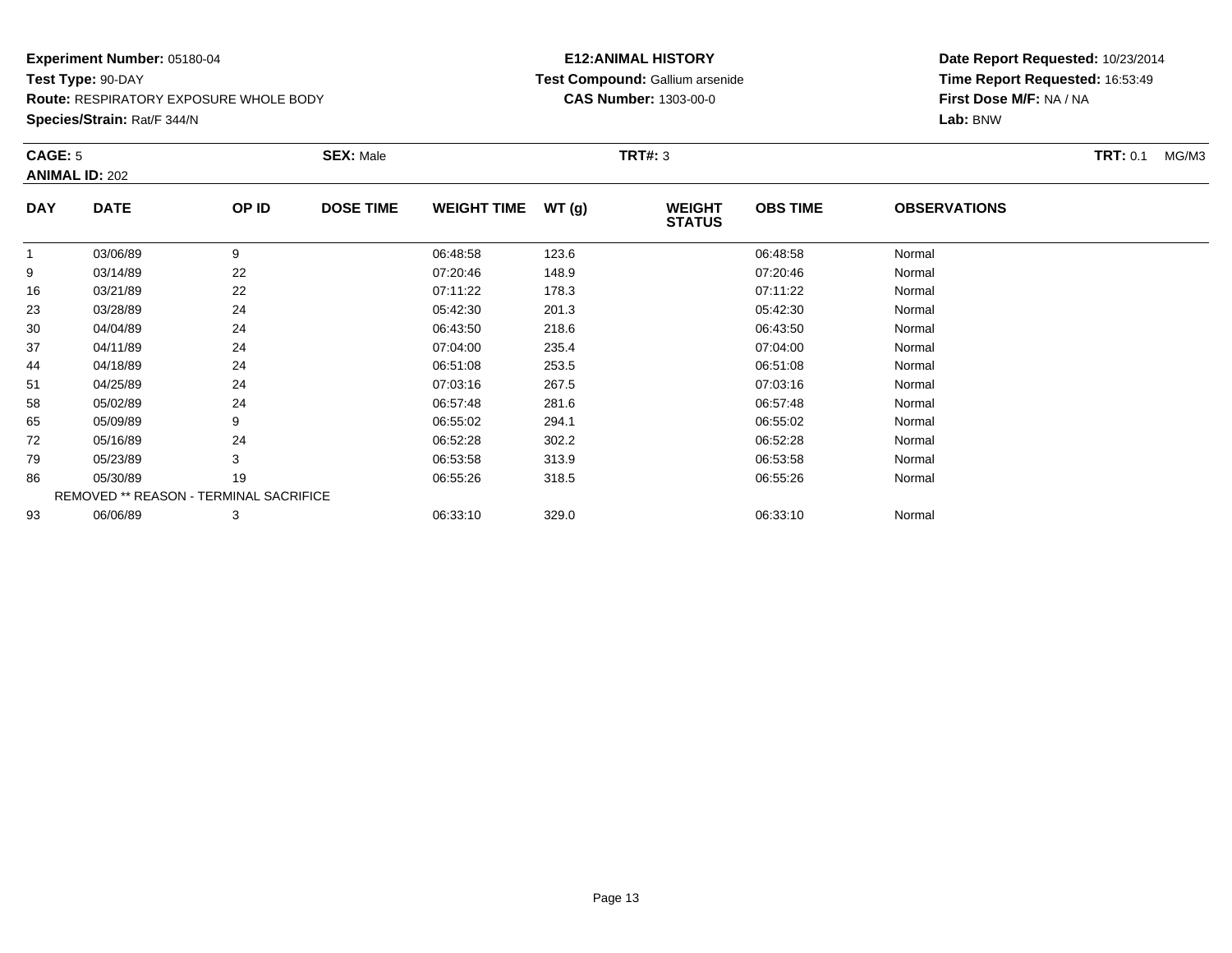**Species/Strain:** Rat/F 344/N

#### **E12:ANIMAL HISTORY Test Compound:** Gallium arsenide**CAS Number:** 1303-00-0

| CAGE: 5    |                                        |       | <b>SEX: Male</b> |                    |       | <b>TRT#: 3</b>                 |                 |                     | <b>TRT:</b> 0.1<br>MG/M3 |
|------------|----------------------------------------|-------|------------------|--------------------|-------|--------------------------------|-----------------|---------------------|--------------------------|
|            | <b>ANIMAL ID: 203</b>                  |       |                  |                    |       |                                |                 |                     |                          |
| <b>DAY</b> | <b>DATE</b>                            | OP ID | <b>DOSE TIME</b> | <b>WEIGHT TIME</b> | WT(g) | <b>WEIGHT</b><br><b>STATUS</b> | <b>OBS TIME</b> | <b>OBSERVATIONS</b> |                          |
|            | 03/06/89                               | 9     |                  | 06:48:58           | 132.3 |                                | 06:48:58        | Normal              |                          |
| 9          | 03/14/89                               | 22    |                  | 07:20:46           | 158.3 |                                | 07:20:46        | Normal              |                          |
| 16         | 03/21/89                               | 22    |                  | 07:11:22           | 190.4 |                                | 07:11:22        | Normal              |                          |
| 23         | 03/28/89                               | 24    |                  | 05:42:30           | 208.1 |                                | 05:42:30        | Normal              |                          |
| 30         | 04/04/89                               | 24    |                  | 06:43:50           | 226.8 |                                | 06:43:50        | Normal              |                          |
| 37         | 04/11/89                               | 24    |                  | 07:04:00           | 245.4 |                                | 07:04:00        | Normal              |                          |
| 44         | 04/18/89                               | 24    |                  | 06:51:08           | 258.9 |                                | 06:51:08        | Normal              |                          |
| 51         | 04/25/89                               | 24    |                  | 07:03:16           | 269.0 |                                | 07:03:16        | Normal              |                          |
| 58         | 05/02/89                               | 24    |                  | 06:57:48           | 281.6 |                                | 06:57:48        | Normal              |                          |
| 65         | 05/09/89                               | 9     |                  | 06:55:02           | 294.1 |                                | 06:55:02        | Normal              |                          |
| 72         | 05/16/89                               | 24    |                  | 06:52:28           | 301.3 |                                | 06:52:28        | Normal              |                          |
| 79         | 05/23/89                               | 3     |                  | 06:53:58           | 307.9 |                                | 06:53:58        | Normal              |                          |
| 86         | 05/30/89                               | 19    |                  | 06:55:26           | 313.0 |                                | 06:55:26        | Normal              |                          |
|            | REMOVED ** REASON - TERMINAL SACRIFICE |       |                  |                    |       |                                |                 |                     |                          |
| 93         | 06/06/89                               | 3     |                  | 06:33:10           | 326.3 |                                | 06:33:10        | Normal              |                          |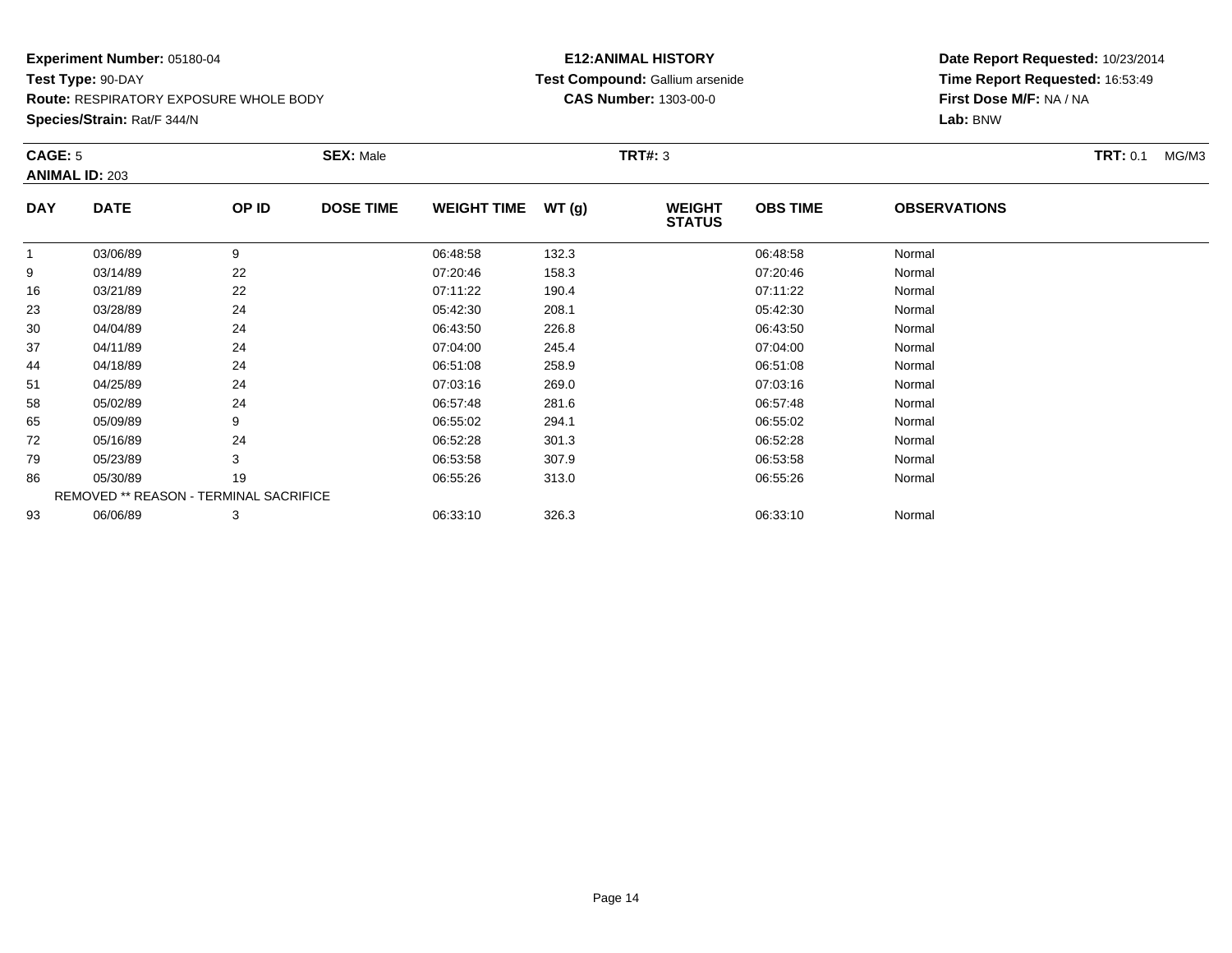**Species/Strain:** Rat/F 344/N

#### **E12:ANIMAL HISTORY Test Compound:** Gallium arsenide**CAS Number:** 1303-00-0

| CAGE: 5      |                                        |       | <b>SEX: Male</b> |                    |       | <b>TRT#: 3</b>                 |                 |                     | <b>TRT:</b> 0.1<br>MG/M3 |
|--------------|----------------------------------------|-------|------------------|--------------------|-------|--------------------------------|-----------------|---------------------|--------------------------|
|              | <b>ANIMAL ID: 204</b>                  |       |                  |                    |       |                                |                 |                     |                          |
| <b>DAY</b>   | <b>DATE</b>                            | OP ID | <b>DOSE TIME</b> | <b>WEIGHT TIME</b> | WT(g) | <b>WEIGHT</b><br><b>STATUS</b> | <b>OBS TIME</b> | <b>OBSERVATIONS</b> |                          |
| $\mathbf{1}$ | 03/06/89                               | 9     |                  | 06:48:58           | 143.3 |                                | 06:48:58        | Normal              |                          |
| 9            | 03/14/89                               | 22    |                  | 07:20:46           | 179.7 |                                | 07:20:46        | Normal              |                          |
| 16           | 03/21/89                               | 22    |                  | 07:11:22           | 204.3 |                                | 07:11:22        | Normal              |                          |
| 23           | 03/28/89                               | 24    |                  | 05:42:30           | 225.9 |                                | 05:42:30        | Normal              |                          |
| 30           | 04/04/89                               | 24    |                  | 06:43:50           | 244.5 |                                | 06:43:50        | Normal              |                          |
| 37           | 04/11/89                               | 24    |                  | 07:04:00           | 264.4 |                                | 07:04:00        | Normal              |                          |
| 44           | 04/18/89                               | 24    |                  | 06:51:08           | 278.0 |                                | 06:51:08        | Normal              |                          |
| 51           | 04/25/89                               | 24    |                  | 07:03:16           | 288.6 |                                | 07:03:16        | Normal              |                          |
| 58           | 05/02/89                               | 24    |                  | 06:57:48           | 300.6 |                                | 06:57:48        | Normal              |                          |
| 65           | 05/09/89                               | 9     |                  | 06:55:02           | 316.0 |                                | 06:55:02        | Normal              |                          |
| 72           | 05/16/89                               | 24    |                  | 06:52:28           | 325.0 |                                | 06:52:28        | Normal              |                          |
| 79           | 05/23/89                               | 3     |                  | 06:53:58           | 334.7 |                                | 06:53:58        | Normal              |                          |
| 86           | 05/30/89                               | 19    |                  | 06:55:26           | 337.2 |                                | 06:55:26        | Normal              |                          |
|              | REMOVED ** REASON - TERMINAL SACRIFICE |       |                  |                    |       |                                |                 |                     |                          |
| 93           | 06/06/89                               | 3     |                  | 06:33:10           | 354.8 |                                | 06:33:10        | Normal              |                          |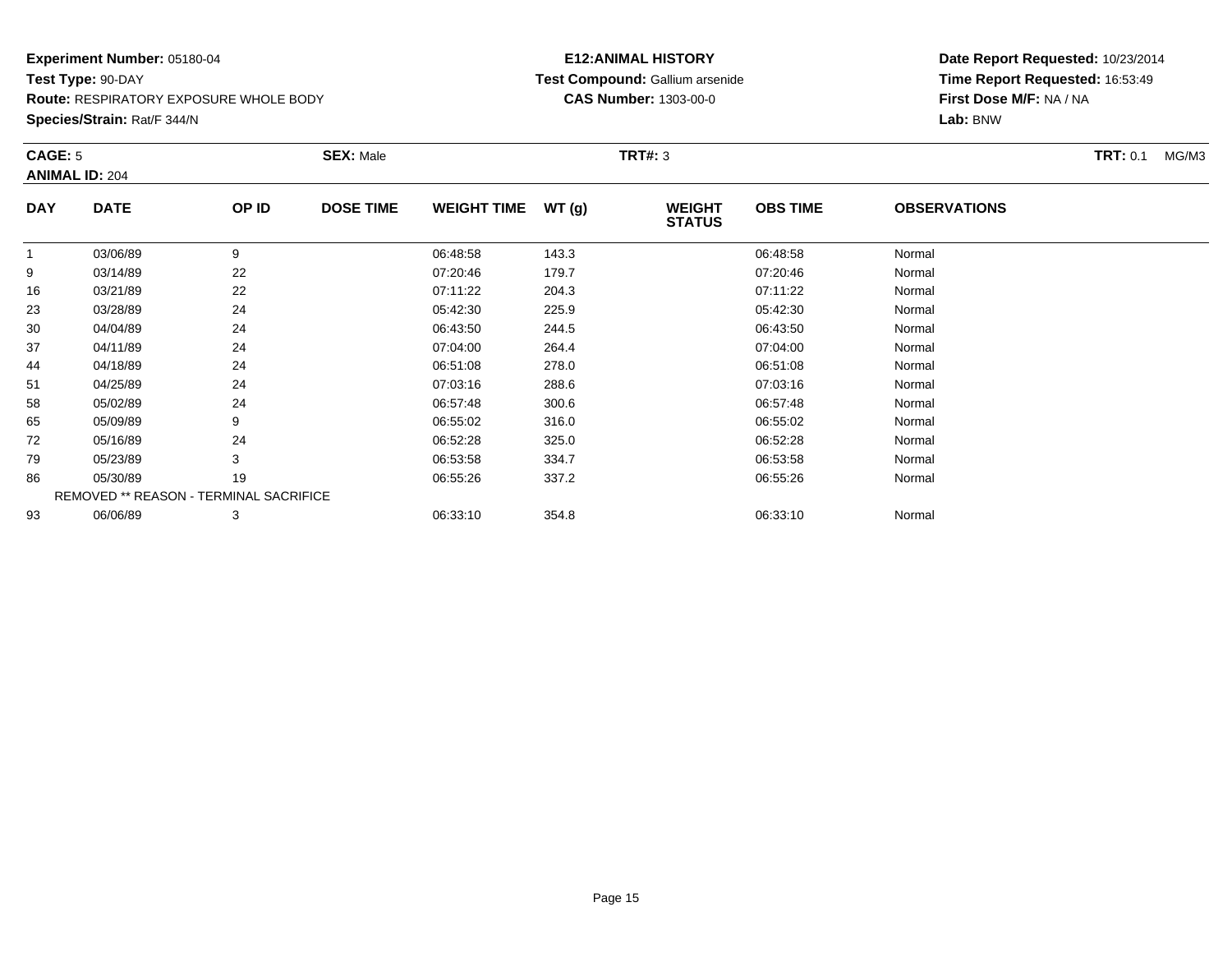**Species/Strain:** Rat/F 344/N

#### **E12:ANIMAL HISTORY Test Compound:** Gallium arsenide**CAS Number:** 1303-00-0

| CAGE: 5      |                                        |       | <b>SEX: Male</b> |                    |       | <b>TRT#: 3</b>                 |                 |                     | <b>TRT: 0.1</b><br>MG/M3 |
|--------------|----------------------------------------|-------|------------------|--------------------|-------|--------------------------------|-----------------|---------------------|--------------------------|
|              | <b>ANIMAL ID: 205</b>                  |       |                  |                    |       |                                |                 |                     |                          |
| <b>DAY</b>   | <b>DATE</b>                            | OP ID | <b>DOSE TIME</b> | <b>WEIGHT TIME</b> | WT(g) | <b>WEIGHT</b><br><b>STATUS</b> | <b>OBS TIME</b> | <b>OBSERVATIONS</b> |                          |
| $\mathbf{1}$ | 03/06/89                               | 9     |                  | 06:48:58           | 129.4 |                                | 06:48:58        | Normal              |                          |
| 9            | 03/14/89                               | 22    |                  | 07:20:46           | 164.6 |                                | 07:20:46        | Normal              |                          |
| 16           | 03/21/89                               | 22    |                  | 07:11:22           | 188.7 |                                | 07:11:22        | Normal              |                          |
| 23           | 03/28/89                               | 24    |                  | 05:42:30           | 203.9 |                                | 05:42:30        | Normal              |                          |
| 30           | 04/04/89                               | 24    |                  | 06:43:50           | 230.4 |                                | 06:43:50        | Normal              |                          |
| 37           | 04/11/89                               | 24    |                  | 07:04:00           | 246.0 |                                | 07:04:00        | Normal              |                          |
| 44           | 04/18/89                               | 24    |                  | 06:51:08           | 262.5 |                                | 06:51:08        | Normal              |                          |
| 51           | 04/25/89                               | 24    |                  | 07:03:16           | 271.6 |                                | 07:03:16        | Normal              |                          |
| 58           | 05/02/89                               | 24    |                  | 06:57:48           | 281.6 |                                | 06:57:48        | Normal              |                          |
| 65           | 05/09/89                               | 9     |                  | 06:55:02           | 294.7 |                                | 06:55:02        | Normal              |                          |
| 72           | 05/16/89                               | 24    |                  | 06:52:28           | 310.2 |                                | 06:52:28        | Normal              |                          |
| 79           | 05/23/89                               | 3     |                  | 06:53:58           | 318.2 |                                | 06:53:58        | Normal              |                          |
| 86           | 05/30/89                               | 19    |                  | 06:55:26           | 323.1 |                                | 06:55:26        | Normal              |                          |
|              | REMOVED ** REASON - TERMINAL SACRIFICE |       |                  |                    |       |                                |                 |                     |                          |
| 93           | 06/06/89                               | 3     |                  | 06:33:10           | 334.4 |                                | 06:33:10        | Normal              |                          |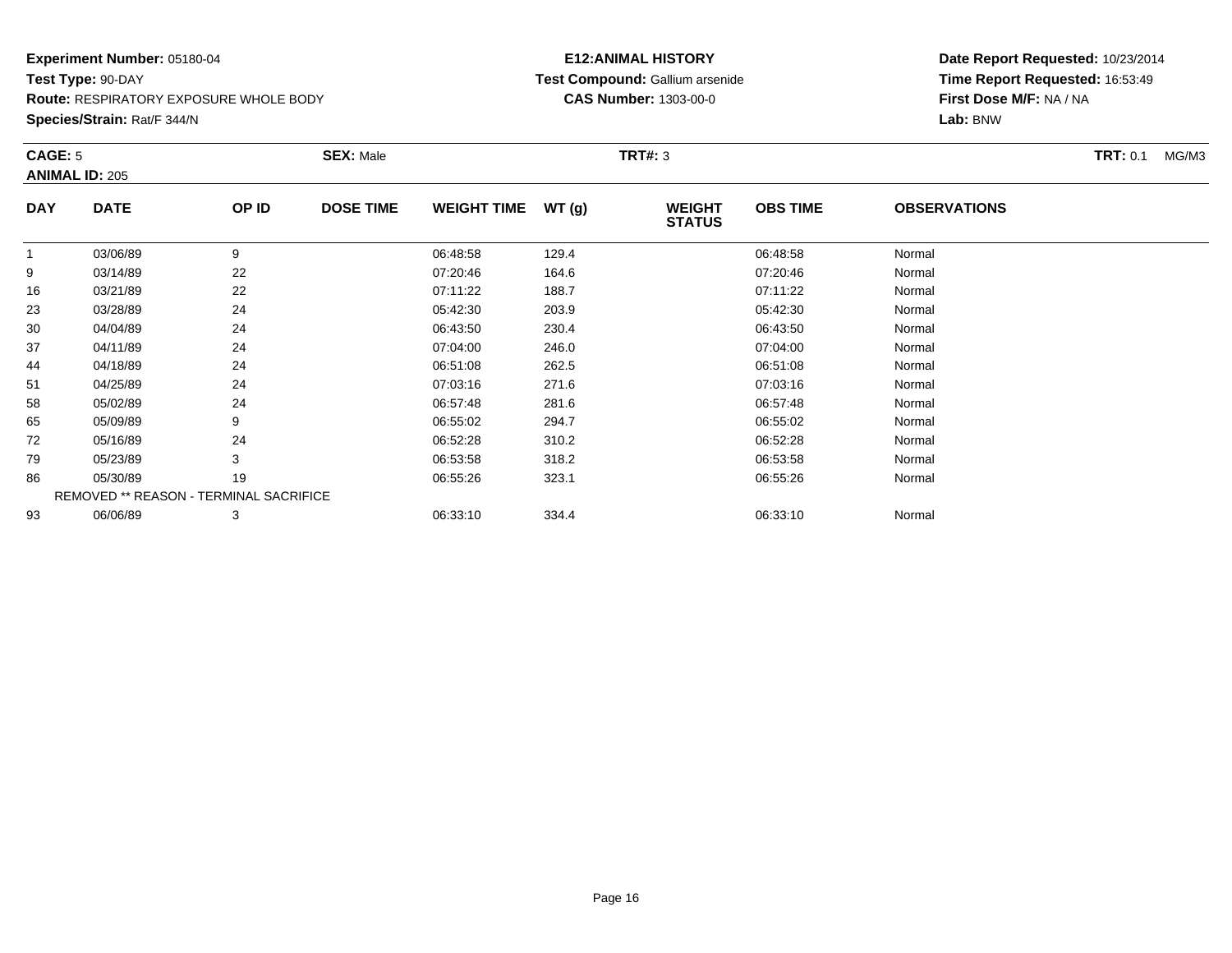**Species/Strain:** Rat/F 344/N

#### **E12:ANIMAL HISTORY Test Compound:** Gallium arsenide**CAS Number:** 1303-00-0

| CAGE: 6    | <b>ANIMAL ID: 206</b>                         |       | <b>SEX: Male</b> |                    |       | <b>TRT#: 3</b>                 |                 |                     | <b>TRT:</b> 0.1<br>MG/M3 |
|------------|-----------------------------------------------|-------|------------------|--------------------|-------|--------------------------------|-----------------|---------------------|--------------------------|
| <b>DAY</b> | <b>DATE</b>                                   | OP ID | <b>DOSE TIME</b> | <b>WEIGHT TIME</b> | WT(g) | <b>WEIGHT</b><br><b>STATUS</b> | <b>OBS TIME</b> | <b>OBSERVATIONS</b> |                          |
|            | 03/06/89                                      | 9     |                  | 06:55:52           | 124.4 |                                | 06:55:52        | Normal              |                          |
| 9          | 03/14/89                                      | 22    |                  | 07:31:32           | 157.2 |                                | 07:31:32        | Normal              |                          |
| 16         | 03/21/89                                      | 22    |                  | 07:14:22           | 182.2 |                                | 07:14:22        | Normal              |                          |
| 23         | 03/28/89                                      | 24    |                  | 06:07:56           | 202.6 |                                | 06:07:56        | Normal              |                          |
| 30         | 04/04/89                                      | 24    |                  | 07:02:42           | 222.6 |                                | 07:02:42        | Normal              |                          |
| 37         | 04/11/89                                      | 24    |                  | 07:05:00           | 240.8 |                                | 07:05:00        | Normal              |                          |
| 44         | 04/18/89                                      | 24    |                  | 07:03:14           | 260.6 |                                | 07:03:14        | Normal              |                          |
| 51         | 04/25/89                                      | 24    |                  | 07:06:36           | 270.7 |                                | 07:06:36        | Normal              |                          |
| 58         | 05/02/89                                      | 24    |                  | 07:07:12           | 282.5 |                                | 07:07:12        | Normal              |                          |
| 65         | 05/09/89                                      | 9     |                  | 06:59:42           | 295.3 |                                | 06:59:42        | Normal              |                          |
| 72         | 05/16/89                                      | 24    |                  | 06:56:46           | 305.7 |                                | 06:56:46        | Normal              |                          |
| 79         | 05/23/89                                      | 3     |                  | 07:06:00           | 315.3 |                                | 07:06:00        | Normal              |                          |
| 86         | 05/30/89                                      | 19    |                  | 07:10:44           | 316.2 |                                | 07:10:44        | Normal              |                          |
|            | <b>REMOVED ** REASON - TERMINAL SACRIFICE</b> |       |                  |                    |       |                                |                 |                     |                          |
| 93         | 06/06/89                                      | 3     |                  | 06:46:20           | 334.1 |                                | 06:46:20        | Normal              |                          |
|            |                                               |       |                  |                    |       |                                |                 |                     |                          |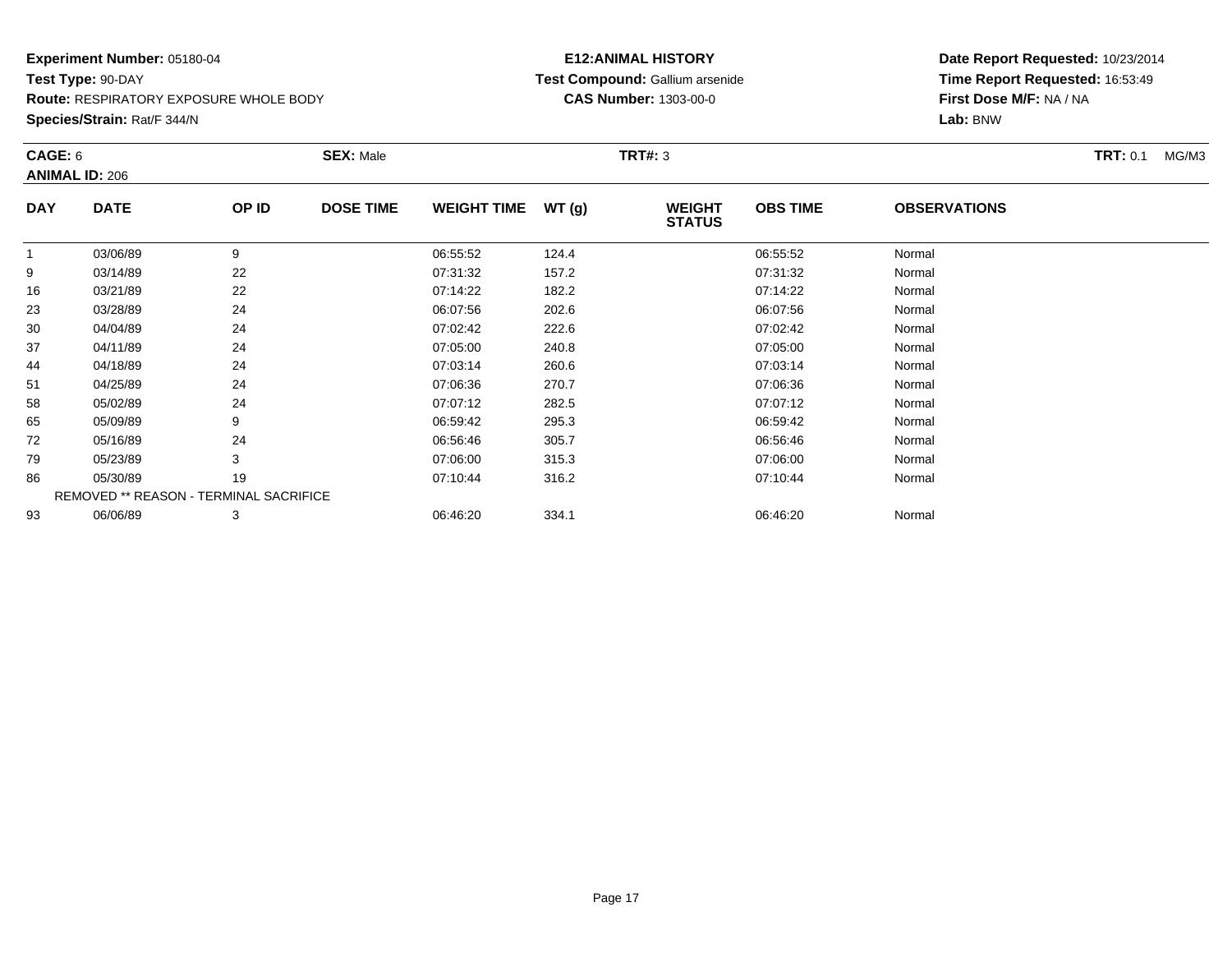**Species/Strain:** Rat/F 344/N

#### **E12:ANIMAL HISTORY Test Compound:** Gallium arsenide**CAS Number:** 1303-00-0

| CAGE: 6    |                                        |       | <b>SEX: Male</b> |                    |       | <b>TRT#: 3</b>                 |                 |                     | <b>TRT: 0.1</b><br>MG/M3 |
|------------|----------------------------------------|-------|------------------|--------------------|-------|--------------------------------|-----------------|---------------------|--------------------------|
|            | <b>ANIMAL ID: 207</b>                  |       |                  |                    |       |                                |                 |                     |                          |
| <b>DAY</b> | <b>DATE</b>                            | OP ID | <b>DOSE TIME</b> | <b>WEIGHT TIME</b> | WT(g) | <b>WEIGHT</b><br><b>STATUS</b> | <b>OBS TIME</b> | <b>OBSERVATIONS</b> |                          |
|            | 03/06/89                               | 9     |                  | 06:55:52           | 133.6 |                                | 06:55:52        | Normal              |                          |
| 9          | 03/14/89                               | 22    |                  | 07:31:32           | 164.9 |                                | 07:31:32        | Normal              |                          |
| 16         | 03/21/89                               | 22    |                  | 07:14:22           | 193.8 |                                | 07:14:22        | Normal              |                          |
| 23         | 03/28/89                               | 24    |                  | 06:07:56           | 212.0 |                                | 06:07:56        | Normal              |                          |
| 30         | 04/04/89                               | 24    |                  | 07:02:42           | 234.1 |                                | 07:02:42        | Normal              |                          |
| 37         | 04/11/89                               | 24    |                  | 07:05:00           | 257.4 |                                | 07:05:00        | Normal              |                          |
| 44         | 04/18/89                               | 24    |                  | 07:03:14           | 277.8 |                                | 07:03:14        | Normal              |                          |
| 51         | 04/25/89                               | 24    |                  | 07:06:36           | 290.6 |                                | 07:06:36        | Normal              |                          |
| 58         | 05/02/89                               | 24    |                  | 07:07:12           | 298.1 |                                | 07:07:12        | Normal              |                          |
| 65         | 05/09/89                               | 9     |                  | 06:59:42           | 311.2 |                                | 06:59:42        | Normal              |                          |
| 72         | 05/16/89                               | 24    |                  | 06:56:46           | 318.3 |                                | 06:56:46        | Normal              |                          |
| 79         | 05/23/89                               | 3     |                  | 07:06:00           | 325.9 |                                | 07:06:00        | Normal              |                          |
| 86         | 05/30/89                               | 19    |                  | 07:10:44           | 333.1 |                                | 07:10:44        | Normal              |                          |
|            | REMOVED ** REASON - TERMINAL SACRIFICE |       |                  |                    |       |                                |                 |                     |                          |
| 93         | 06/06/89                               | 3     |                  | 06:46:20           | 349.2 |                                | 06:46:20        | Normal              |                          |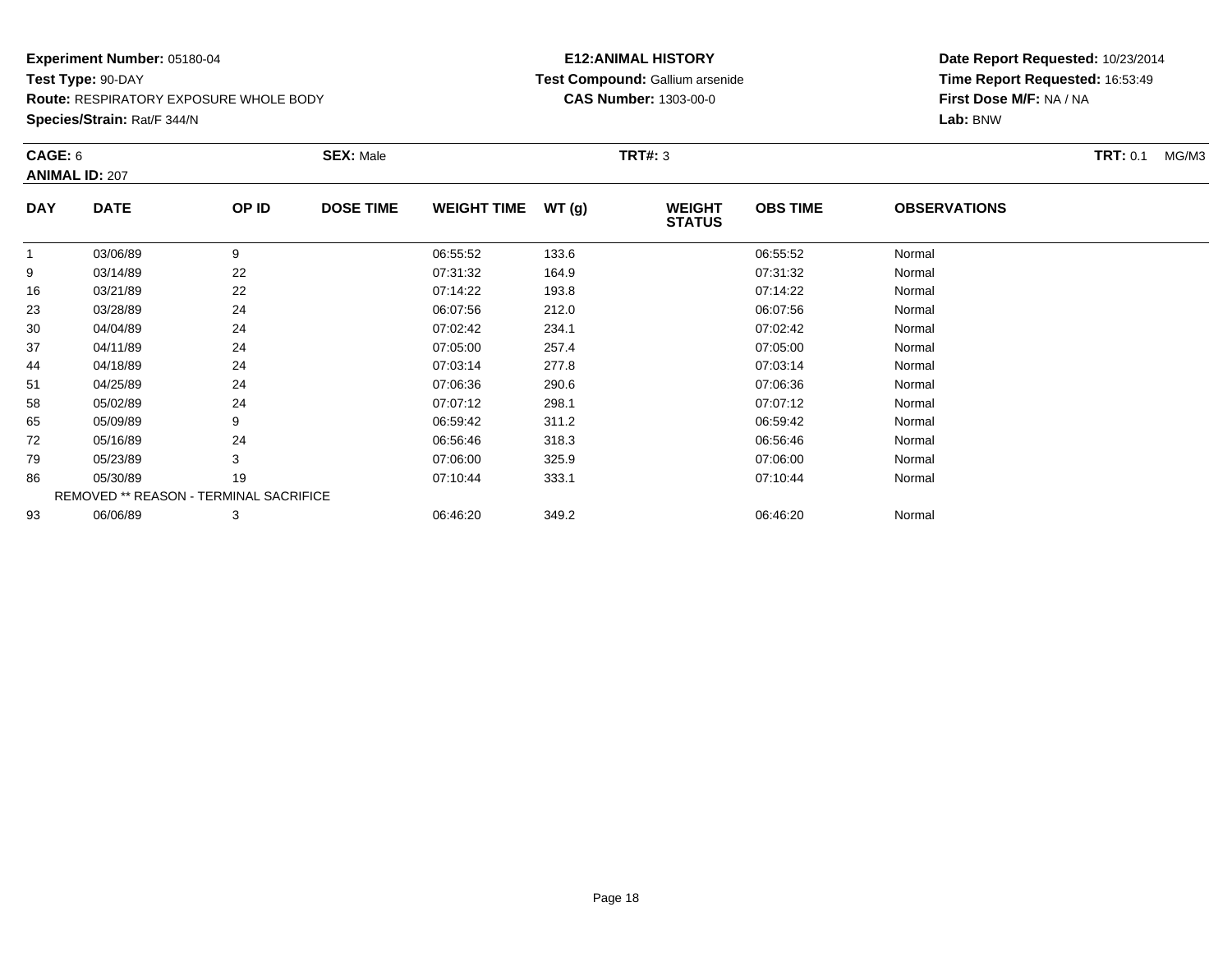**Species/Strain:** Rat/F 344/N

#### **E12:ANIMAL HISTORY Test Compound:** Gallium arsenide**CAS Number:** 1303-00-0

| CAGE: 6    | <b>ANIMAL ID: 208</b>                  |       | <b>SEX: Male</b> |                    |       | <b>TRT#: 3</b>                 |                 |                     | <b>TRT: 0.1</b><br>MG/M3 |
|------------|----------------------------------------|-------|------------------|--------------------|-------|--------------------------------|-----------------|---------------------|--------------------------|
| <b>DAY</b> | <b>DATE</b>                            | OP ID | <b>DOSE TIME</b> | <b>WEIGHT TIME</b> | WT(g) | <b>WEIGHT</b><br><b>STATUS</b> | <b>OBS TIME</b> | <b>OBSERVATIONS</b> |                          |
|            | 03/06/89                               | 9     |                  | 06:55:52           | 137.3 |                                | 06:55:52        | Normal              |                          |
| 9          | 03/14/89                               | 22    |                  | 07:31:32           | 172.1 |                                | 07:31:32        | Normal              |                          |
| 16         | 03/21/89                               | 22    |                  | 07:14:22           | 195.4 |                                | 07:14:22        | Normal              |                          |
| 23         | 03/28/89                               | 24    |                  | 06:07:56           | 213.2 |                                | 06:07:56        | Normal              |                          |
| 30         | 04/04/89                               | 24    |                  | 07:02:42           | 234.3 |                                | 07:02:42        | Normal              |                          |
| 37         | 04/11/89                               | 24    |                  | 07:05:00           | 248.9 |                                | 07:05:00        | Normal              |                          |
| 44         | 04/18/89                               | 24    |                  | 07:03:14           | 268.6 |                                | 07:03:14        | Normal              |                          |
| 51         | 04/25/89                               | 24    |                  | 07:06:36           | 278.5 |                                | 07:06:36        | Normal              |                          |
| 58         | 05/02/89                               | 24    |                  | 07:07:12           | 287.1 |                                | 07:07:12        | Normal              |                          |
| 65         | 05/09/89                               | 9     |                  | 06:59:42           | 299.6 |                                | 06:59:42        | Normal              |                          |
| 72         | 05/16/89                               | 24    |                  | 06:56:46           | 315.4 |                                | 06:56:46        | Normal              |                          |
| 79         | 05/23/89                               | 3     |                  | 07:06:00           | 325.4 |                                | 07:06:00        | Normal              |                          |
| 86         | 05/30/89                               | 19    |                  | 07:10:44           | 326.7 |                                | 07:10:44        | Normal              |                          |
|            | REMOVED ** REASON - TERMINAL SACRIFICE |       |                  |                    |       |                                |                 |                     |                          |
| 93         | 06/06/89                               | 3     |                  | 06:46:20           | 338.8 |                                | 06:46:20        | Normal              |                          |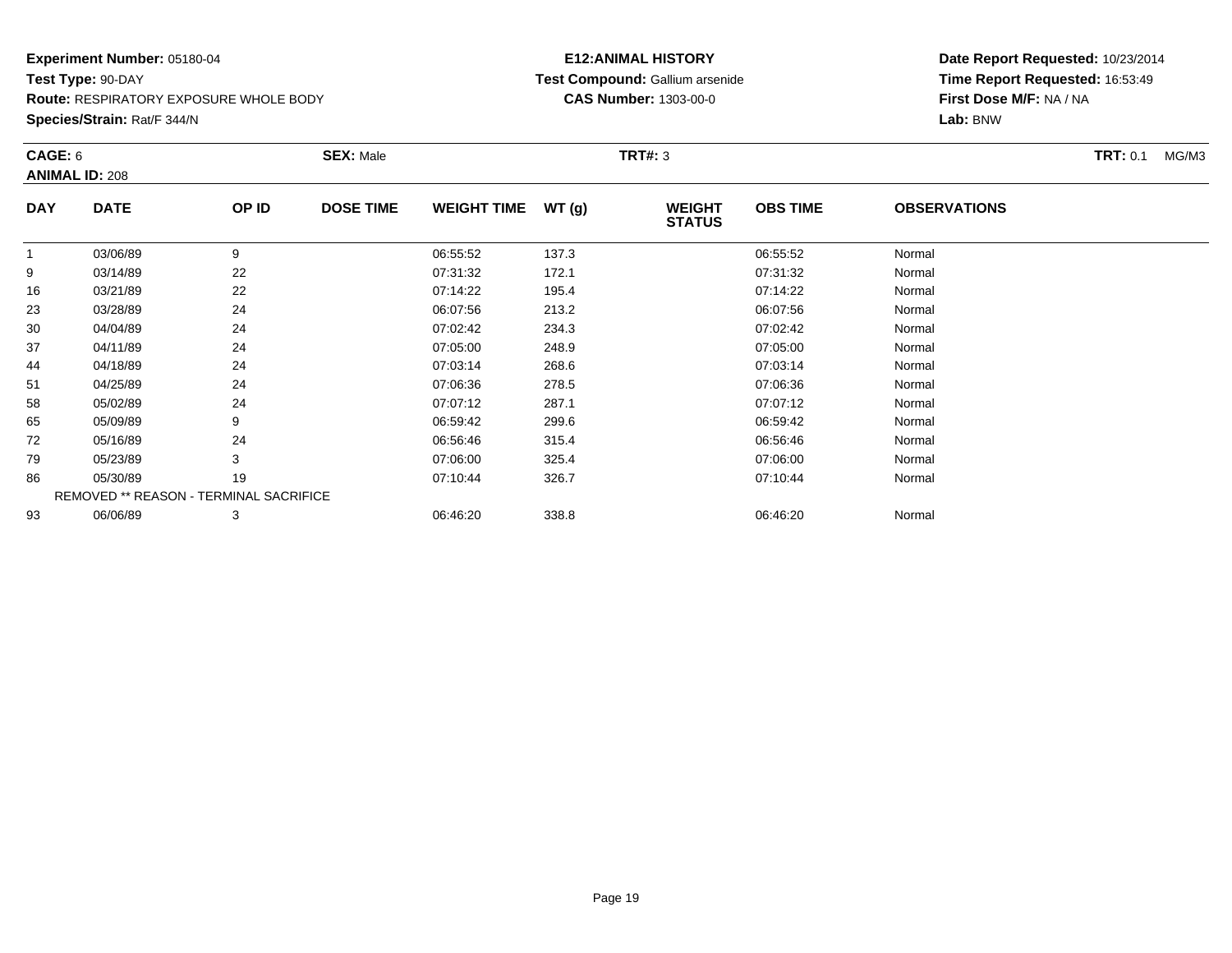**Species/Strain:** Rat/F 344/N

#### **E12:ANIMAL HISTORY Test Compound:** Gallium arsenide**CAS Number:** 1303-00-0

| CAGE: 6      | <b>ANIMAL ID: 209</b>                         |       | <b>SEX: Male</b> |                    |       | <b>TRT#: 3</b>                 |                 |                     | <b>TRT:</b> 0.1<br>MG/M3 |
|--------------|-----------------------------------------------|-------|------------------|--------------------|-------|--------------------------------|-----------------|---------------------|--------------------------|
| <b>DAY</b>   | <b>DATE</b>                                   | OP ID | <b>DOSE TIME</b> | <b>WEIGHT TIME</b> | WT(g) | <b>WEIGHT</b><br><b>STATUS</b> | <b>OBS TIME</b> | <b>OBSERVATIONS</b> |                          |
| $\mathbf{1}$ | 03/06/89                                      | 9     |                  | 06:55:52           | 130.2 |                                | 06:55:52        | Normal              |                          |
| 9            | 03/14/89                                      | 22    |                  | 07:31:32           | 161.8 |                                | 07:31:32        | Normal              |                          |
| 16           | 03/21/89                                      | 22    |                  | 07:14:22           | 189.3 |                                | 07:14:22        | Normal              |                          |
| 23           | 03/28/89                                      | 24    |                  | 06:07:56           | 206.9 |                                | 06:07:56        | Normal              |                          |
| 30           | 04/04/89                                      | 24    |                  | 07:02:42           | 231.8 |                                | 07:02:42        | Normal              |                          |
| 37           | 04/11/89                                      | 24    |                  | 07:05:00           | 250.7 |                                | 07:05:00        | Normal              |                          |
| 44           | 04/18/89                                      | 24    |                  | 07:03:14           | 267.2 |                                | 07:03:14        | Normal              |                          |
| 51           | 04/25/89                                      | 24    |                  | 07:06:36           | 281.6 |                                | 07:06:36        | Normal              |                          |
| 58           | 05/02/89                                      | 24    |                  | 07:07:12           | 299.6 |                                | 07:07:12        | Normal              |                          |
| 65           | 05/09/89                                      | 9     |                  | 06:59:42           | 312.9 |                                | 06:59:42        | Normal              |                          |
| 72           | 05/16/89                                      | 24    |                  | 06:56:46           | 330.9 |                                | 06:56:46        | Normal              |                          |
| 79           | 05/23/89                                      | 3     |                  | 07:06:00           | 342.5 |                                | 07:06:00        | Normal              |                          |
| 86           | 05/30/89                                      | 19    |                  | 07:10:44           | 353.6 |                                | 07:10:44        | Normal              |                          |
|              | <b>REMOVED ** REASON - TERMINAL SACRIFICE</b> |       |                  |                    |       |                                |                 |                     |                          |
| 93           | 06/06/89                                      | 3     |                  | 06:46:20           | 364.0 |                                | 06:46:20        | Normal              |                          |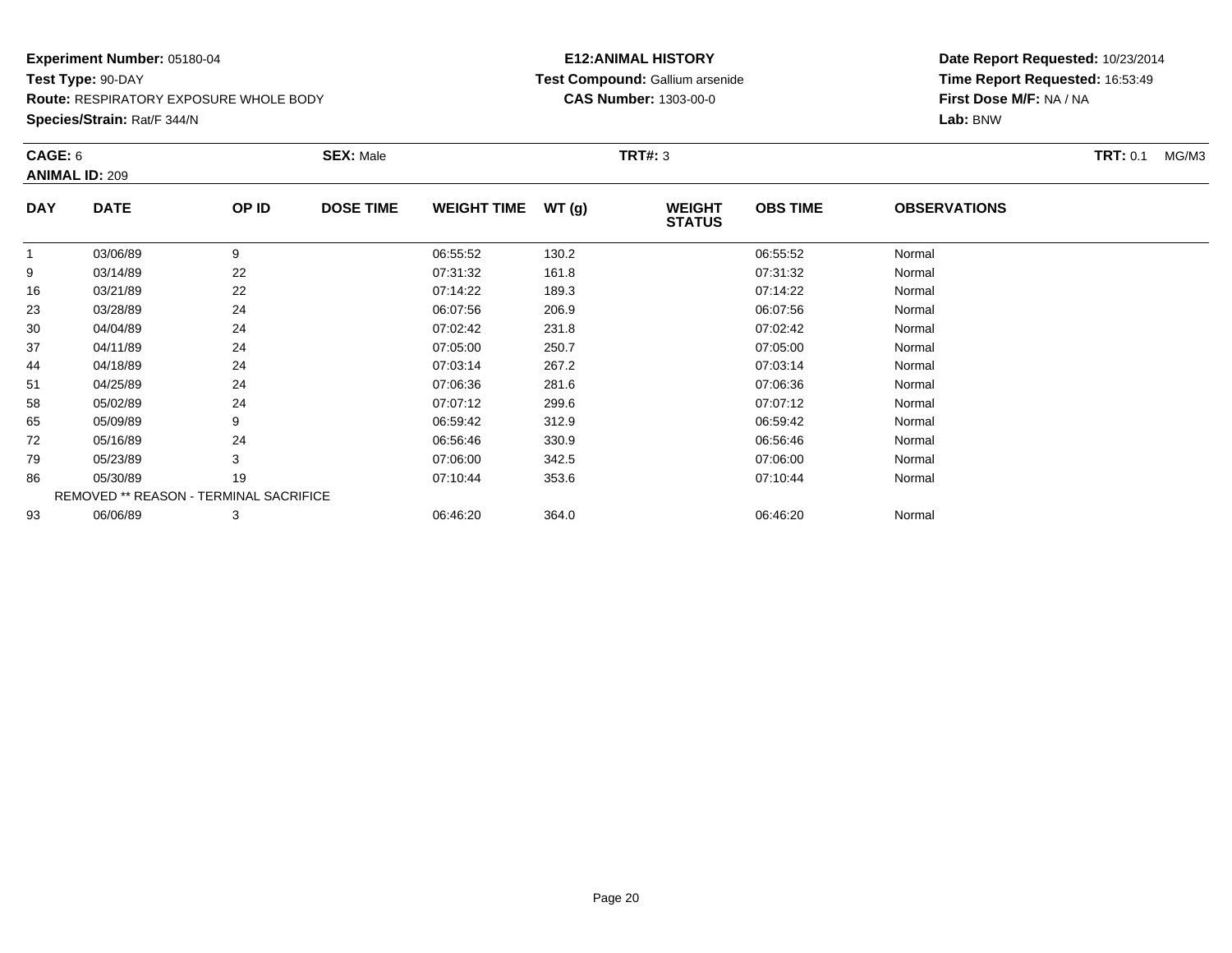**Species/Strain:** Rat/F 344/N

#### **E12:ANIMAL HISTORY Test Compound:** Gallium arsenide**CAS Number:** 1303-00-0

| CAGE: 6    |                                        |       | <b>SEX: Male</b> |                    |       | <b>TRT#: 3</b>                 |                 |                     | <b>TRT:</b> 0.1<br>MG/M3 |
|------------|----------------------------------------|-------|------------------|--------------------|-------|--------------------------------|-----------------|---------------------|--------------------------|
|            | <b>ANIMAL ID: 210</b>                  |       |                  |                    |       |                                |                 |                     |                          |
| <b>DAY</b> | <b>DATE</b>                            | OP ID | <b>DOSE TIME</b> | <b>WEIGHT TIME</b> | WT(g) | <b>WEIGHT</b><br><b>STATUS</b> | <b>OBS TIME</b> | <b>OBSERVATIONS</b> |                          |
| 1          | 03/06/89                               | 9     |                  | 06:55:52           | 114.4 |                                | 06:55:52        | Normal              |                          |
| 9          | 03/14/89                               | 22    |                  | 07:31:32           | 147.7 |                                | 07:31:32        | Normal              |                          |
| 16         | 03/21/89                               | 22    |                  | 07:14:22           | 165.8 |                                | 07:14:22        | Normal              |                          |
| 23         | 03/28/89                               | 24    |                  | 06:07:56           | 181.5 |                                | 06:07:56        | Normal              |                          |
| 30         | 04/04/89                               | 24    |                  | 07:02:42           | 202.3 |                                | 07:02:42        | Normal              |                          |
| 37         | 04/11/89                               | 24    |                  | 07:05:00           | 218.5 |                                | 07:05:00        | Normal              |                          |
| 44         | 04/18/89                               | 24    |                  | 07:03:14           | 228.2 |                                | 07:03:14        | Normal              |                          |
| 51         | 04/25/89                               | 24    |                  | 07:06:36           | 239.3 |                                | 07:06:36        | Normal              |                          |
| 58         | 05/02/89                               | 24    |                  | 07:07:12           | 252.8 |                                | 07:07:12        | Normal              |                          |
| 65         | 05/09/89                               | 9     |                  | 06:59:42           | 262.4 |                                | 06:59:42        | Normal              |                          |
| 72         | 05/16/89                               | 24    |                  | 06:56:46           | 278.4 |                                | 06:56:46        | Normal              |                          |
| 79         | 05/23/89                               | 3     |                  | 07:06:00           | 287.9 |                                | 07:06:00        | Normal              |                          |
| 86         | 05/30/89                               | 19    |                  | 07:10:44           | 293.2 |                                | 07:10:44        | Normal              |                          |
|            | REMOVED ** REASON - TERMINAL SACRIFICE |       |                  |                    |       |                                |                 |                     |                          |
| 93         | 06/06/89                               | 3     |                  | 06:46:20           | 305.3 |                                | 06:46:20        | Normal              |                          |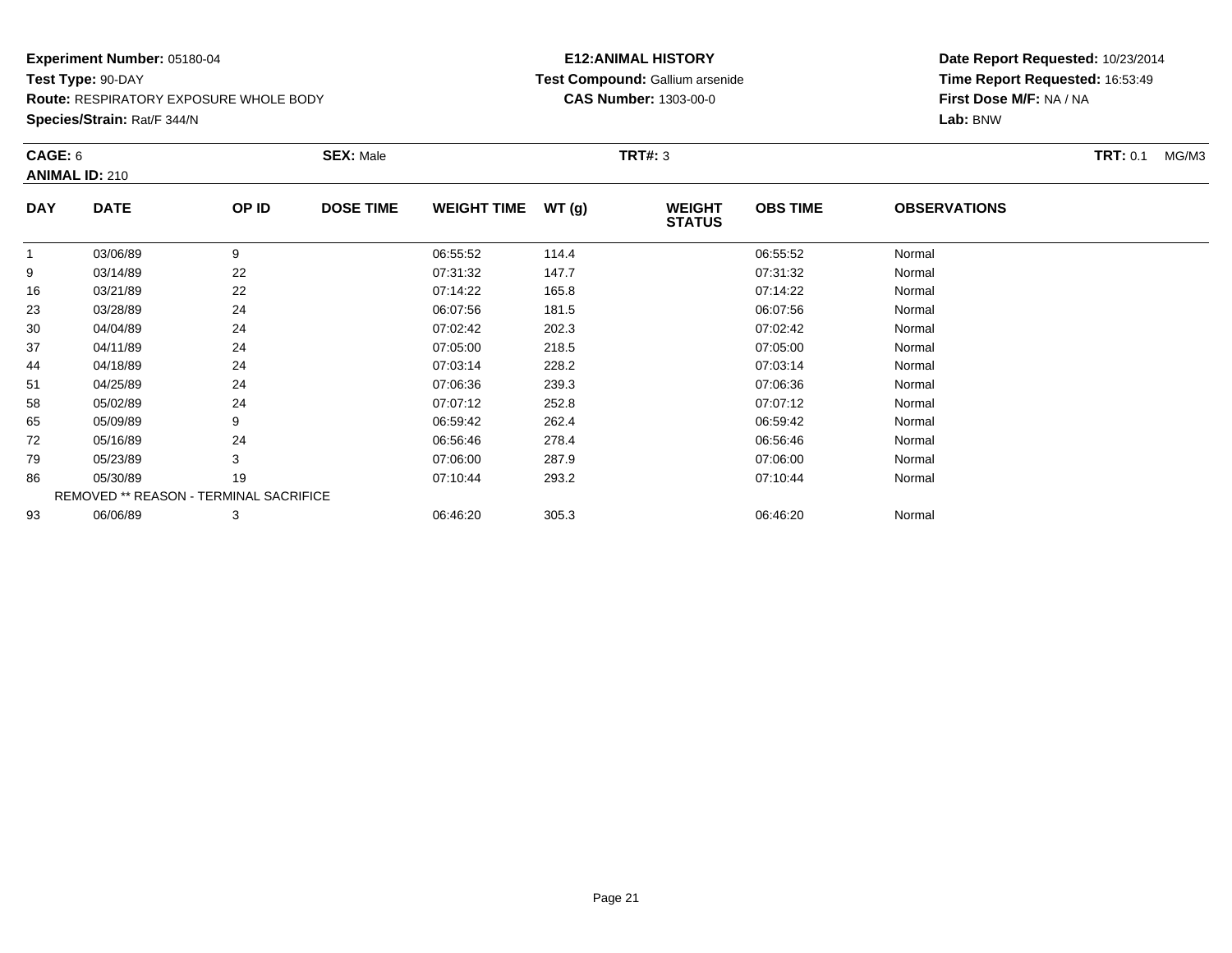**Species/Strain:** Rat/F 344/N

#### **E12:ANIMAL HISTORY Test Compound:** Gallium arsenide**CAS Number:** 1303-00-0

| CAGE: 9    | <b>ANIMAL ID: 401</b>                         |       | <b>SEX: Male</b> |                    |       | TRT#: 5                        |                 |                     | <b>TRT:</b> 1 MG/M3 |
|------------|-----------------------------------------------|-------|------------------|--------------------|-------|--------------------------------|-----------------|---------------------|---------------------|
| <b>DAY</b> | <b>DATE</b>                                   | OP ID | <b>DOSE TIME</b> | <b>WEIGHT TIME</b> | WT(g) | <b>WEIGHT</b><br><b>STATUS</b> | <b>OBS TIME</b> | <b>OBSERVATIONS</b> |                     |
|            | 03/06/89                                      | 9     |                  | 06:58:32           | 119.1 |                                | 06:58:32        | Normal              |                     |
| 9          | 03/14/89                                      | 22    |                  | 07:43:18           | 144.4 |                                | 07:43:18        | Normal              |                     |
| 16         | 03/21/89                                      | 22    |                  | 07:22:58           | 168.6 |                                | 07:22:58        | Normal              |                     |
| 23         | 03/28/89                                      | 24    |                  | 06:12:34           | 187.8 |                                | 06:12:34        | Normal              |                     |
| 30         | 04/04/89                                      | 24    |                  | 07:07:40           | 205.9 |                                | 07:07:40        | Normal              |                     |
| 37         | 04/11/89                                      | 24    |                  | 07:30:00           | 223.9 |                                | 07:30:00        | Normal              |                     |
| 44         | 04/18/89                                      | 24    |                  | 07:09:16           | 244.0 |                                | 07:09:16        | Normal              |                     |
| 51         | 04/25/89                                      | 24    |                  | 07:11:24           | 259.8 |                                | 07:11:24        | Normal              |                     |
| 58         | 05/02/89                                      | 24    |                  | 07:12:26           | 281.0 |                                | 07:12:26        | Normal              |                     |
| 65         | 05/09/89                                      | 9     |                  | 07:08:14           | 287.5 |                                | 07:08:14        | Normal              |                     |
| 72         | 05/16/89                                      | 24    |                  | 07:00:26           | 301.6 |                                | 07:00:26        | Normal              |                     |
| 79         | 05/23/89                                      | 3     |                  | 07:10:10           | 307.6 |                                | 07:10:10        | Normal              |                     |
| 86         | 05/30/89                                      | 19    |                  | 07:16:44           | 312.4 |                                | 07:16:44        | Normal              |                     |
|            | <b>REMOVED ** REASON - TERMINAL SACRIFICE</b> |       |                  |                    |       |                                |                 |                     |                     |
| 93         | 06/06/89                                      | 3     |                  | 06:49:02           | 324.3 |                                | 06:49:02        | Normal              |                     |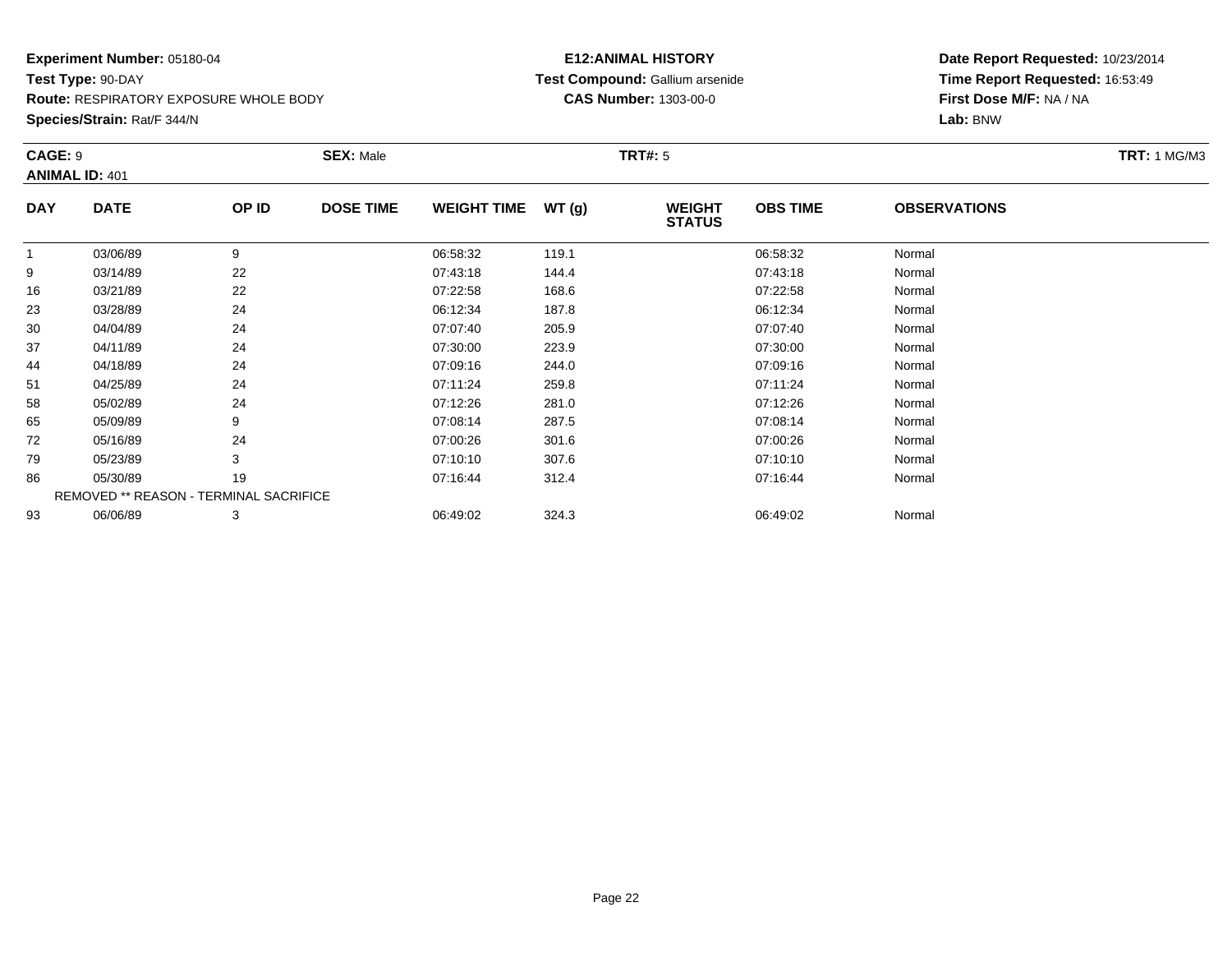**Species/Strain:** Rat/F 344/N

#### **E12:ANIMAL HISTORY Test Compound:** Gallium arsenide**CAS Number:** 1303-00-0

|             |                                  | <b>SEX: Male</b> |                                        |       | <b>TRT#:</b> 5                 |                 |                     | <b>TRT: 1 MG/M3</b> |
|-------------|----------------------------------|------------------|----------------------------------------|-------|--------------------------------|-----------------|---------------------|---------------------|
|             |                                  |                  |                                        |       |                                |                 |                     |                     |
| <b>DATE</b> | OP ID                            | <b>DOSE TIME</b> | <b>WEIGHT TIME</b>                     | WT(g) | <b>WEIGHT</b><br><b>STATUS</b> | <b>OBS TIME</b> | <b>OBSERVATIONS</b> |                     |
| 03/06/89    | 9                                |                  | 06:58:32                               | 143.4 |                                | 06:58:32        | Normal              |                     |
| 03/14/89    | 22                               |                  | 07:43:18                               | 170.5 |                                | 07:43:18        | Normal              |                     |
| 03/21/89    | 22                               |                  | 07:22:58                               | 200.5 |                                | 07:22:58        | Normal              |                     |
| 03/28/89    | 24                               |                  | 06:12:34                               | 222.9 |                                | 06:12:34        | Normal              |                     |
| 04/04/89    | 24                               |                  | 07:07:40                               | 245.2 |                                | 07:07:40        | Normal              |                     |
| 04/11/89    | 24                               |                  | 07:30:00                               | 267.1 |                                | 07:30:00        | Normal              |                     |
| 04/18/89    | 24                               |                  | 07:09:16                               | 284.1 |                                | 07:09:16        | Normal              |                     |
| 04/25/89    | 24                               |                  | 07:11:24                               | 289.9 |                                | 07:11:24        | Normal              |                     |
| 05/02/89    | 24                               |                  | 07:12:26                               | 302.4 |                                | 07:12:26        | Normal              |                     |
| 05/09/89    | 9                                |                  | 07:08:14                               | 313.8 |                                | 07:08:14        | Normal              |                     |
| 05/16/89    | 24                               |                  | 07:00:26                               | 322.0 |                                | 07:00:26        | Normal              |                     |
| 05/23/89    | 3                                |                  | 07:10:10                               | 329.4 |                                | 07:10:10        | Normal              |                     |
| 05/30/89    | 19                               |                  | 07:16:44                               | 328.8 |                                | 07:16:44        | Normal              |                     |
|             |                                  |                  |                                        |       |                                |                 |                     |                     |
| 06/06/89    | 3                                |                  | 06:49:02                               | 343.8 |                                | 06:49:02        | Normal              |                     |
|             | CAGE: 9<br><b>ANIMAL ID: 402</b> |                  | REMOVED ** REASON - TERMINAL SACRIFICE |       |                                |                 |                     |                     |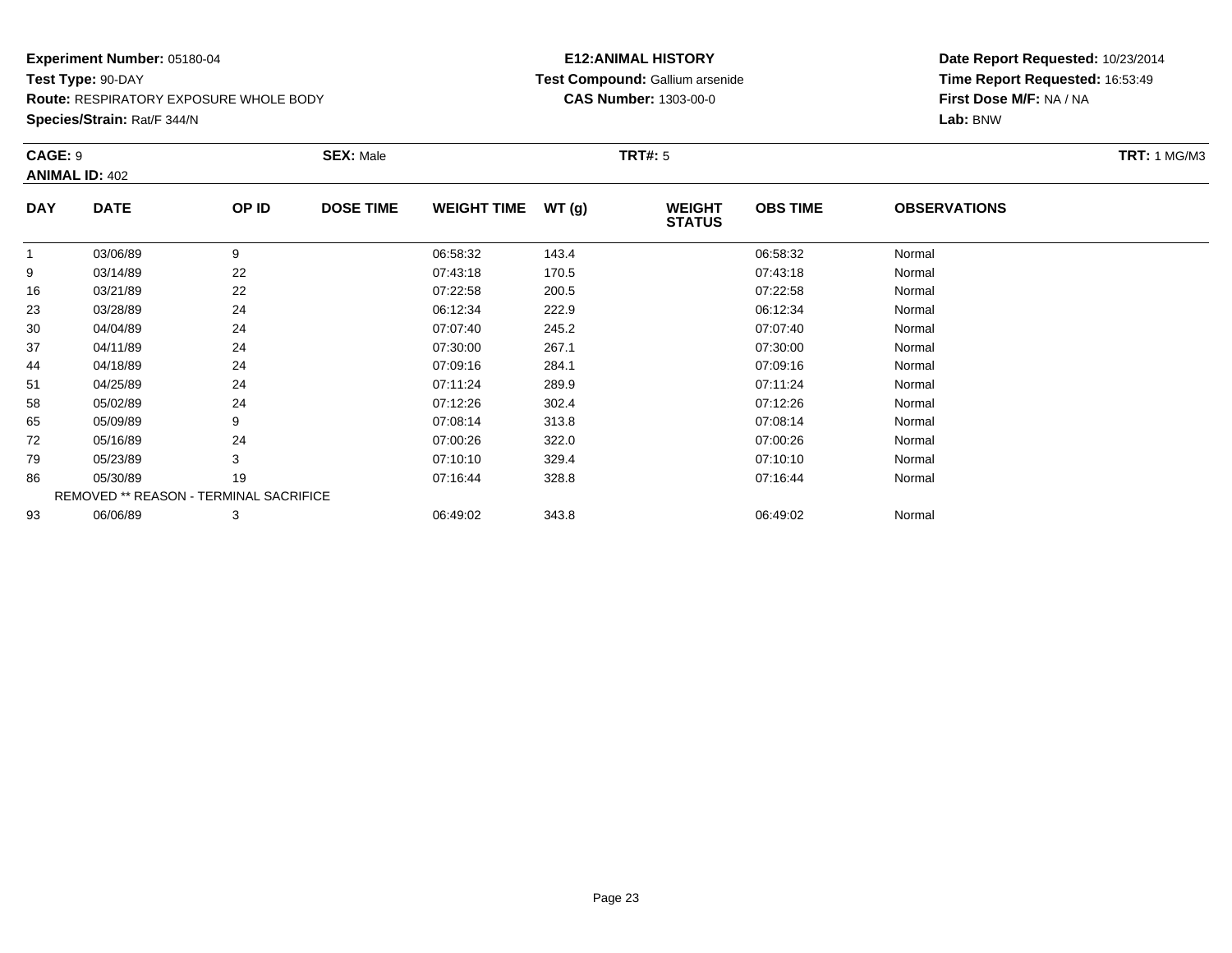**Species/Strain:** Rat/F 344/N

#### **E12:ANIMAL HISTORY Test Compound:** Gallium arsenide**CAS Number:** 1303-00-0

| CAGE: 9    | <b>ANIMAL ID: 403</b>                  |       | <b>SEX: Male</b> |                    |       | <b>TRT#:</b> 5                 |                 |                     | <b>TRT:</b> 1 MG/M3 |
|------------|----------------------------------------|-------|------------------|--------------------|-------|--------------------------------|-----------------|---------------------|---------------------|
| <b>DAY</b> | <b>DATE</b>                            | OP ID | <b>DOSE TIME</b> | <b>WEIGHT TIME</b> | WT(g) | <b>WEIGHT</b><br><b>STATUS</b> | <b>OBS TIME</b> | <b>OBSERVATIONS</b> |                     |
| 1          | 03/06/89                               | 9     |                  | 06:58:32           | 122.9 |                                | 06:58:32        | Normal              |                     |
| 9          | 03/14/89                               | 22    |                  | 07:43:18           | 149.6 |                                | 07:43:18        | Normal              |                     |
| 16         | 03/21/89                               | 22    |                  | 07:22:58           | 173.7 |                                | 07:22:58        | Normal              |                     |
| 23         | 03/28/89                               | 24    |                  | 06:12:34           | 192.8 |                                | 06:12:34        | Normal              |                     |
| 30         | 04/04/89                               | 24    |                  | 07:07:40           | 213.9 |                                | 07:07:40        | Normal              |                     |
| 37         | 04/11/89                               | 24    |                  | 07:30:00           | 235.1 |                                | 07:30:00        | Normal              |                     |
| 44         | 04/18/89                               | 24    |                  | 07:09:16           | 252.1 |                                | 07:09:16        | Normal              |                     |
| 51         | 04/25/89                               | 24    |                  | 07:11:24           | 265.3 |                                | 07:11:24        | Normal              |                     |
| 58         | 05/02/89                               | 24    |                  | 07:12:26           | 275.8 |                                | 07:12:26        | Normal              |                     |
| 65         | 05/09/89                               | 9     |                  | 07:08:14           | 290.1 |                                | 07:08:14        | Normal              |                     |
| 72         | 05/16/89                               | 24    |                  | 07:00:26           | 302.7 |                                | 07:00:26        | Normal              |                     |
| 79         | 05/23/89                               | 3     |                  | 07:10:10           | 317.0 |                                | 07:10:10        | Normal              |                     |
| 86         | 05/30/89                               | 19    |                  | 07:16:44           | 317.3 |                                | 07:16:44        | Normal              |                     |
|            | REMOVED ** REASON - TERMINAL SACRIFICE |       |                  |                    |       |                                |                 |                     |                     |
| 93         | 06/06/89                               | 3     |                  | 06:49:02           | 334.2 |                                | 06:49:02        | Normal              |                     |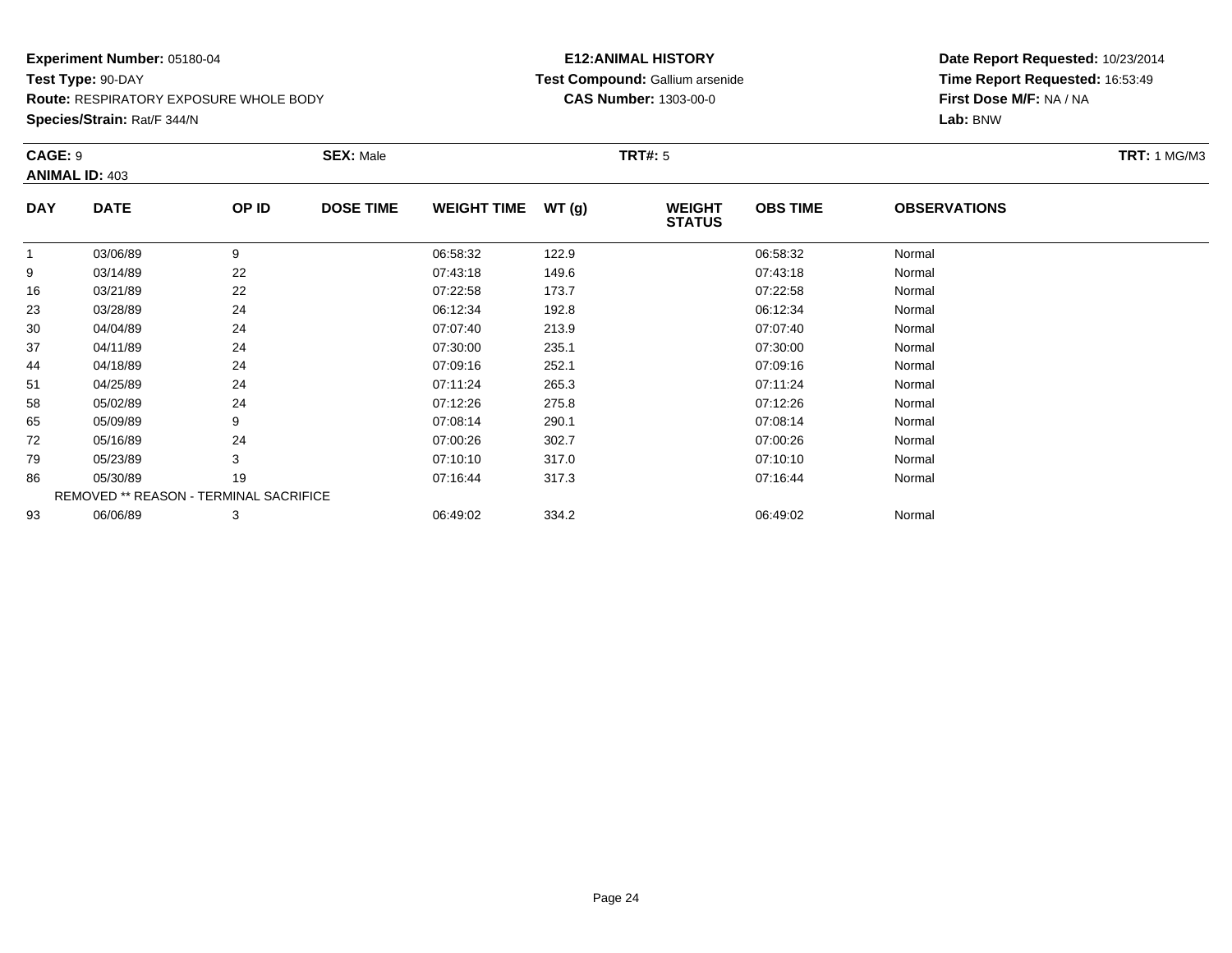**Species/Strain:** Rat/F 344/N

#### **E12:ANIMAL HISTORY Test Compound:** Gallium arsenide**CAS Number:** 1303-00-0

| CAGE: 9    |                                        |       | <b>SEX: Male</b> |                    |       | <b>TRT#:</b> 5                 |                 |                     | <b>TRT: 1 MG/M3</b> |
|------------|----------------------------------------|-------|------------------|--------------------|-------|--------------------------------|-----------------|---------------------|---------------------|
|            | <b>ANIMAL ID: 404</b>                  |       |                  |                    |       |                                |                 |                     |                     |
| <b>DAY</b> | <b>DATE</b>                            | OP ID | <b>DOSE TIME</b> | <b>WEIGHT TIME</b> | WT(g) | <b>WEIGHT</b><br><b>STATUS</b> | <b>OBS TIME</b> | <b>OBSERVATIONS</b> |                     |
| 1          | 03/06/89                               | 9     |                  | 06:58:32           | 140.1 |                                | 06:58:32        | Normal              |                     |
| 9          | 03/14/89                               | 22    |                  | 07:43:18           | 173.6 |                                | 07:43:18        | Normal              |                     |
| 16         | 03/21/89                               | 22    |                  | 07:22:58           | 206.2 |                                | 07:22:58        | Normal              |                     |
| 23         | 03/28/89                               | 24    |                  | 06:12:34           | 229.2 |                                | 06:12:34        | Normal              |                     |
| 30         | 04/04/89                               | 24    |                  | 07:07:40           | 246.3 |                                | 07:07:40        | Normal              |                     |
| 37         | 04/11/89                               | 24    |                  | 07:30:00           | 264.4 |                                | 07:30:00        | Normal              |                     |
| 44         | 04/18/89                               | 24    |                  | 07:09:16           | 283.5 |                                | 07:09:16        | Normal              |                     |
| 51         | 04/25/89                               | 24    |                  | 07:11:24           | 294.2 |                                | 07:11:24        | Normal              |                     |
| 58         | 05/02/89                               | 24    |                  | 07:12:26           | 303.9 |                                | 07:12:26        | Normal              |                     |
| 65         | 05/09/89                               | 9     |                  | 07:08:14           | 317.2 |                                | 07:08:14        | Normal              |                     |
| 72         | 05/16/89                               | 24    |                  | 07:00:26           | 329.4 |                                | 07:00:26        | Normal              |                     |
| 79         | 05/23/89                               | 3     |                  | 07:10:10           | 337.3 |                                | 07:10:10        | Normal              |                     |
| 86         | 05/30/89                               | 19    |                  | 07:16:44           | 336.9 |                                | 07:16:44        | Normal              |                     |
|            | REMOVED ** REASON - TERMINAL SACRIFICE |       |                  |                    |       |                                |                 |                     |                     |
| 93         | 06/06/89                               | 3     |                  | 06:49:02           | 350.3 |                                | 06:49:02        | Normal              |                     |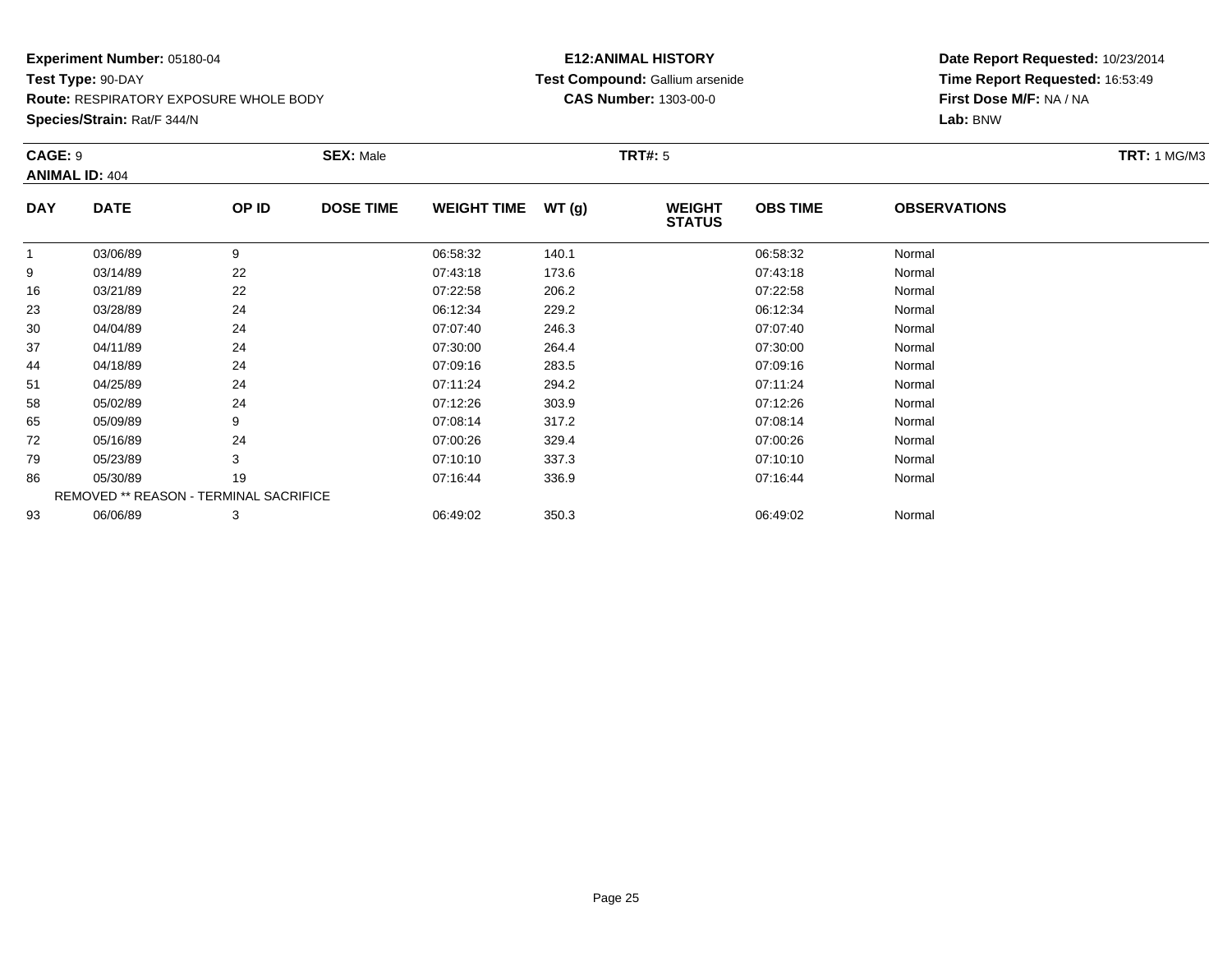**Species/Strain:** Rat/F 344/N

#### **E12:ANIMAL HISTORY Test Compound:** Gallium arsenide**CAS Number:** 1303-00-0

| CAGE: 9    | <b>ANIMAL ID: 405</b>                         |       | <b>SEX: Male</b> |                    |       | <b>TRT#:</b> 5                 |                 |                     | <b>TRT:</b> 1 MG/M3 |
|------------|-----------------------------------------------|-------|------------------|--------------------|-------|--------------------------------|-----------------|---------------------|---------------------|
| <b>DAY</b> | <b>DATE</b>                                   | OP ID | <b>DOSE TIME</b> | <b>WEIGHT TIME</b> | WT(g) | <b>WEIGHT</b><br><b>STATUS</b> | <b>OBS TIME</b> | <b>OBSERVATIONS</b> |                     |
|            | 03/06/89                                      | 9     |                  | 06:58:32           | 119.8 |                                | 06:58:32        | Normal              |                     |
| 9          | 03/14/89                                      | 22    |                  | 07:43:18           | 157.6 |                                | 07:43:18        | Normal              |                     |
| 16         | 03/21/89                                      | 22    |                  | 07:22:58           | 185.4 |                                | 07:22:58        | Normal              |                     |
| 23         | 03/28/89                                      | 24    |                  | 06:12:34           | 209.8 |                                | 06:12:34        | Normal              |                     |
| 30         | 04/04/89                                      | 24    |                  | 07:07:40           | 233.2 |                                | 07:07:40        | Normal              |                     |
| 37         | 04/11/89                                      | 24    |                  | 07:30:00           | 253.6 |                                | 07:30:00        | Normal              |                     |
| 44         | 04/18/89                                      | 24    |                  | 07:09:16           | 269.3 |                                | 07:09:16        | Normal              |                     |
| 51         | 04/25/89                                      | 24    |                  | 07:11:24           | 283.2 |                                | 07:11:24        | Normal              |                     |
| 58         | 05/02/89                                      | 24    |                  | 07:12:26           | 294.2 |                                | 07:12:26        | Normal              |                     |
| 65         | 05/09/89                                      | 9     |                  | 07:08:14           | 309.7 |                                | 07:08:14        | Normal              |                     |
| 72         | 05/16/89                                      | 24    |                  | 07:00:26           | 323.8 |                                | 07:00:26        | Normal              |                     |
| 79         | 05/23/89                                      | 3     |                  | 07:10:10           | 331.1 |                                | 07:10:10        | Normal              |                     |
| 86         | 05/30/89                                      | 19    |                  | 07:16:44           | 335.4 |                                | 07:16:44        | Normal              |                     |
|            | <b>REMOVED ** REASON - TERMINAL SACRIFICE</b> |       |                  |                    |       |                                |                 |                     |                     |
| 93         | 06/06/89                                      | 3     |                  | 06:49:02           | 350.1 |                                | 06:49:02        | Normal              |                     |
|            |                                               |       |                  |                    |       |                                |                 |                     |                     |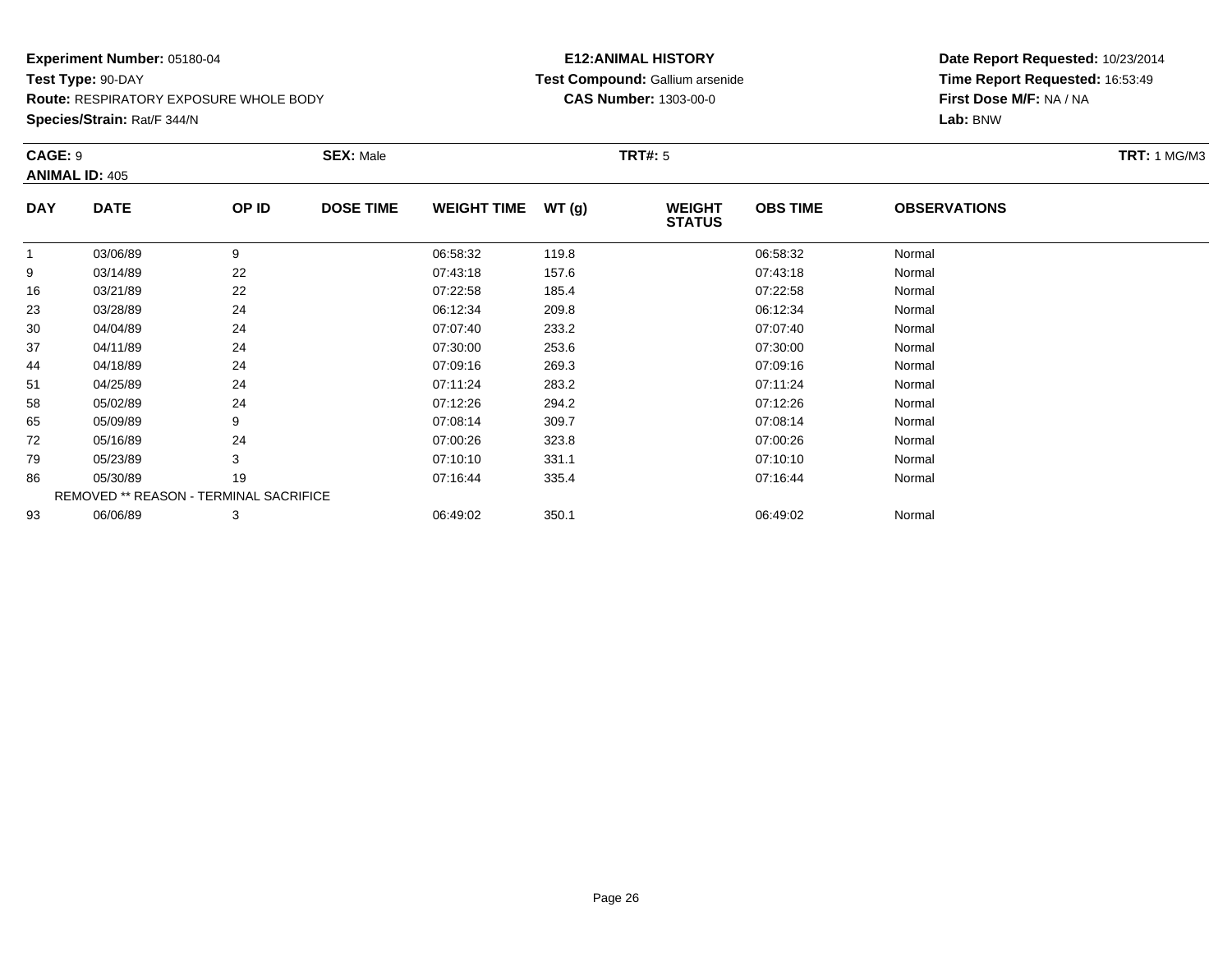**Route:** RESPIRATORY EXPOSURE WHOLE BODY

**Species/Strain:** Rat/F 344/N

#### **E12:ANIMAL HISTORY Test Compound:** Gallium arsenide**CAS Number:** 1303-00-0

| <b>CAGE: 10</b> | <b>ANIMAL ID: 406</b>                         |       | <b>SEX: Male</b> |                    |       | <b>TRT#:</b> 5                 |                 |                     | <b>TRT:</b> 1 MG/M3 |
|-----------------|-----------------------------------------------|-------|------------------|--------------------|-------|--------------------------------|-----------------|---------------------|---------------------|
| <b>DAY</b>      | <b>DATE</b>                                   | OP ID | <b>DOSE TIME</b> | <b>WEIGHT TIME</b> | WT(g) | <b>WEIGHT</b><br><b>STATUS</b> | <b>OBS TIME</b> | <b>OBSERVATIONS</b> |                     |
|                 | 03/06/89                                      | 9     |                  | 07:02:36           | 125.4 |                                | 07:02:36        | Normal              |                     |
| 9               | 03/14/89                                      | 22    |                  | 07:50:52           | 151.0 |                                | 07:50:52        | Normal              |                     |
| 16              | 03/21/89                                      | 22    |                  | 07:30:42           | 174.8 |                                | 07:30:42        | Normal              |                     |
| 23              | 03/28/89                                      | 24    |                  | 06:22:54           | 199.1 |                                | 06:22:54        | Normal              |                     |
| 30              | 04/04/89                                      | 24    |                  | 07:14:18           | 223.9 |                                | 07:14:18        | Normal              |                     |
| 37              | 04/11/89                                      | 24    |                  | 07:31:00           | 248.5 |                                | 07:31:00        | Normal              |                     |
| 44              | 04/18/89                                      | 24    |                  | 07:18:30           | 271.5 |                                | 07:18:30        | Normal              |                     |
| 51              | 04/25/89                                      | 24    |                  | 07:15:54           | 280.5 |                                | 07:15:54        | Normal              |                     |
| 58              | 05/02/89                                      | 24    |                  | 07:19:08           | 296.4 |                                | 07:19:08        | Normal              |                     |
| 65              | 05/09/89                                      | 9     |                  | 07:11:08           | 306.7 |                                | 07:11:08        | Normal              |                     |
| 72              | 05/16/89                                      | 24    |                  | 07:04:22           | 325.9 |                                | 07:04:22        | Normal              |                     |
| 79              | 05/23/89                                      | 3     |                  | 07:17:54           | 335.0 |                                | 07:17:54        | Normal              |                     |
| 86              | 05/30/89                                      | 19    |                  | 07:24:28           | 329.0 |                                | 07:24:28        | Normal              |                     |
|                 | <b>REMOVED ** REASON - TERMINAL SACRIFICE</b> |       |                  |                    |       |                                |                 |                     |                     |
| 93              | 06/06/89                                      | 3     |                  | 06:53:02           | 346.7 |                                | 06:53:02        | Normal              |                     |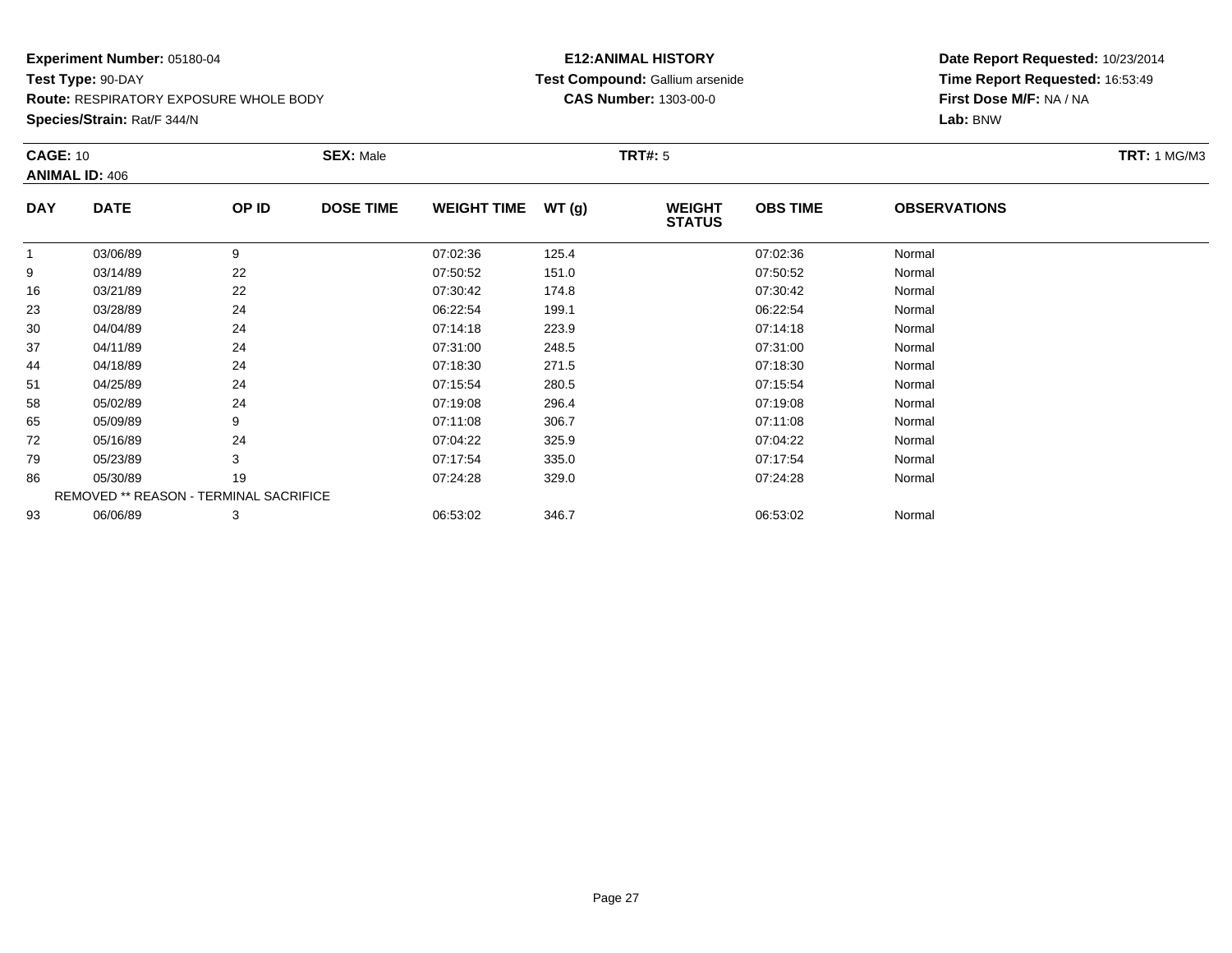**Route:** RESPIRATORY EXPOSURE WHOLE BODY

**Species/Strain:** Rat/F 344/N

#### **E12:ANIMAL HISTORY Test Compound:** Gallium arsenide**CAS Number:** 1303-00-0

| <b>CAGE: 10</b> |                                        |       | <b>SEX: Male</b> |                    |       | <b>TRT#: 5</b>                 |                 |                     | <b>TRT: 1 MG/M3</b> |
|-----------------|----------------------------------------|-------|------------------|--------------------|-------|--------------------------------|-----------------|---------------------|---------------------|
|                 | <b>ANIMAL ID: 407</b>                  |       |                  |                    |       |                                |                 |                     |                     |
| <b>DAY</b>      | <b>DATE</b>                            | OP ID | <b>DOSE TIME</b> | WEIGHT TIME WT (g) |       | <b>WEIGHT</b><br><b>STATUS</b> | <b>OBS TIME</b> | <b>OBSERVATIONS</b> |                     |
|                 | 03/06/89                               | 9     |                  | 07:02:36           | 126.0 |                                | 07:02:36        | Normal              |                     |
| 9               | 03/14/89                               | 22    |                  | 07:50:52           | 158.9 |                                | 07:50:52        | Normal              |                     |
| 16              | 03/21/89                               | 22    |                  | 07:30:42           | 185.9 |                                | 07:30:42        | Normal              |                     |
| 23              | 03/28/89                               | 24    |                  | 06:22:54           | 205.7 |                                | 06:22:54        | Normal              |                     |
| 30              | 04/04/89                               | 24    |                  | 07:14:18           | 223.6 |                                | 07:14:18        | Normal              |                     |
| 37              | 04/11/89                               | 24    |                  | 07:31:00           | 236.1 |                                | 07:31:00        | Normal              |                     |
| 44              | 04/18/89                               | 24    |                  | 07:18:30           | 248.5 |                                | 07:18:30        | Normal              |                     |
| 51              | 04/25/89                               | 24    |                  | 07:15:54           | 265.0 |                                | 07:15:54        | Normal              |                     |
| 58              | 05/02/89                               | 24    |                  | 07:19:08           | 272.5 |                                | 07:19:08        | Normal              |                     |
| 65              | 05/09/89                               | 9     |                  | 07:11:08           | 284.2 |                                | 07:11:08        | Normal              |                     |
| 72              | 05/16/89                               | 24    |                  | 07:04:22           | 291.7 |                                | 07:04:22        | Normal              |                     |
| 79              | 05/23/89                               | 3     |                  | 07:17:54           | 300.8 |                                | 07:17:54        | Normal              |                     |
| 86              | 05/30/89                               | 19    |                  | 07:24:28           | 298.9 |                                | 07:24:28        | Normal              |                     |
|                 | REMOVED ** REASON - TERMINAL SACRIFICE |       |                  |                    |       |                                |                 |                     |                     |
| 93              | 06/06/89                               | 3     |                  | 06:53:02           | 316.3 |                                | 06:53:02        | Normal              |                     |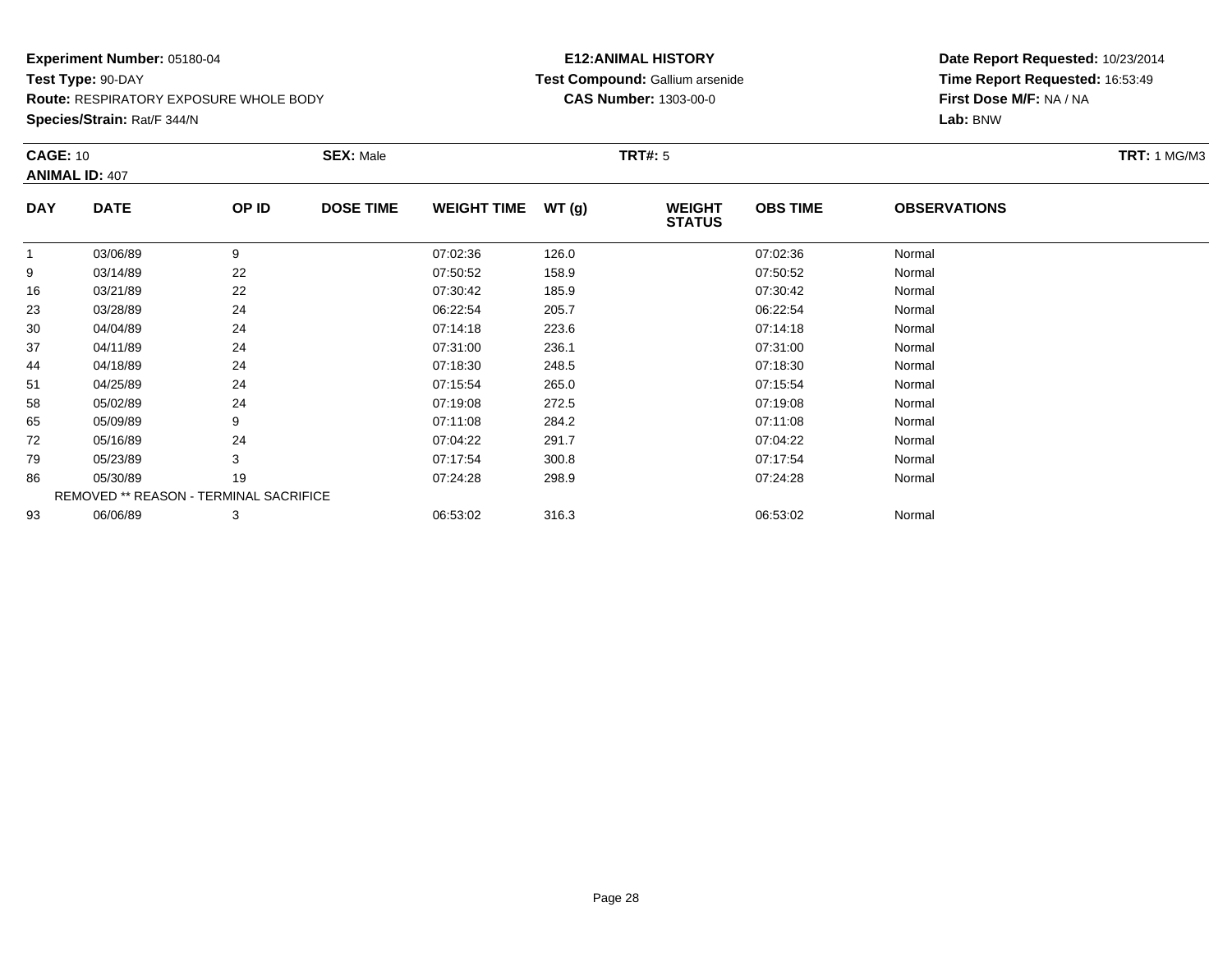**Route:** RESPIRATORY EXPOSURE WHOLE BODY

**Species/Strain:** Rat/F 344/N

#### **E12:ANIMAL HISTORY Test Compound:** Gallium arsenide**CAS Number:** 1303-00-0

| <b>CAGE: 10</b> |                                        |       | <b>SEX: Male</b> |                    |       | <b>TRT#:</b> 5                 |                 |                     | <b>TRT:</b> 1 MG/M3 |
|-----------------|----------------------------------------|-------|------------------|--------------------|-------|--------------------------------|-----------------|---------------------|---------------------|
|                 | <b>ANIMAL ID: 408</b>                  |       |                  |                    |       |                                |                 |                     |                     |
| <b>DAY</b>      | <b>DATE</b>                            | OP ID | <b>DOSE TIME</b> | <b>WEIGHT TIME</b> | WT(g) | <b>WEIGHT</b><br><b>STATUS</b> | <b>OBS TIME</b> | <b>OBSERVATIONS</b> |                     |
|                 | 03/06/89                               | 9     |                  | 07:02:36           | 134.1 |                                | 07:02:36        | Normal              |                     |
| 9               | 03/14/89                               | 22    |                  | 07:50:52           | 171.1 |                                | 07:50:52        | Normal              |                     |
| 16              | 03/21/89                               | 22    |                  | 07:30:42           | 201.9 |                                | 07:30:42        | Normal              |                     |
| 23              | 03/28/89                               | 24    |                  | 06:22:54           | 225.5 |                                | 06:22:54        | Normal              |                     |
| 30              | 04/04/89                               | 24    |                  | 07:14:18           | 249.1 |                                | 07:14:18        | Normal              |                     |
| 37              | 04/11/89                               | 24    |                  | 07:31:00           | 271.9 |                                | 07:31:00        | Normal              |                     |
| 44              | 04/18/89                               | 24    |                  | 07:18:30           | 287.9 |                                | 07:18:30        | Normal              |                     |
| 51              | 04/25/89                               | 24    |                  | 07:15:54           | 303.0 |                                | 07:15:54        | Normal              |                     |
| 58              | 05/02/89                               | 24    |                  | 07:19:08           | 316.9 |                                | 07:19:08        | Normal              |                     |
| 65              | 05/09/89                               | 9     |                  | 07:11:08           | 336.1 |                                | 07:11:08        | Normal              |                     |
| 72              | 05/16/89                               | 24    |                  | 07:04:22           | 347.2 |                                | 07:04:22        | Normal              |                     |
| 79              | 05/23/89                               | 3     |                  | 07:17:54           | 355.3 |                                | 07:17:54        | Normal              |                     |
| 86              | 05/30/89                               | 19    |                  | 07:24:28           | 360.8 |                                | 07:24:28        | Normal              |                     |
|                 | REMOVED ** REASON - TERMINAL SACRIFICE |       |                  |                    |       |                                |                 |                     |                     |
| 93              | 06/06/89                               | 3     |                  | 06:53:02           | 379.8 |                                | 06:53:02        | Normal              |                     |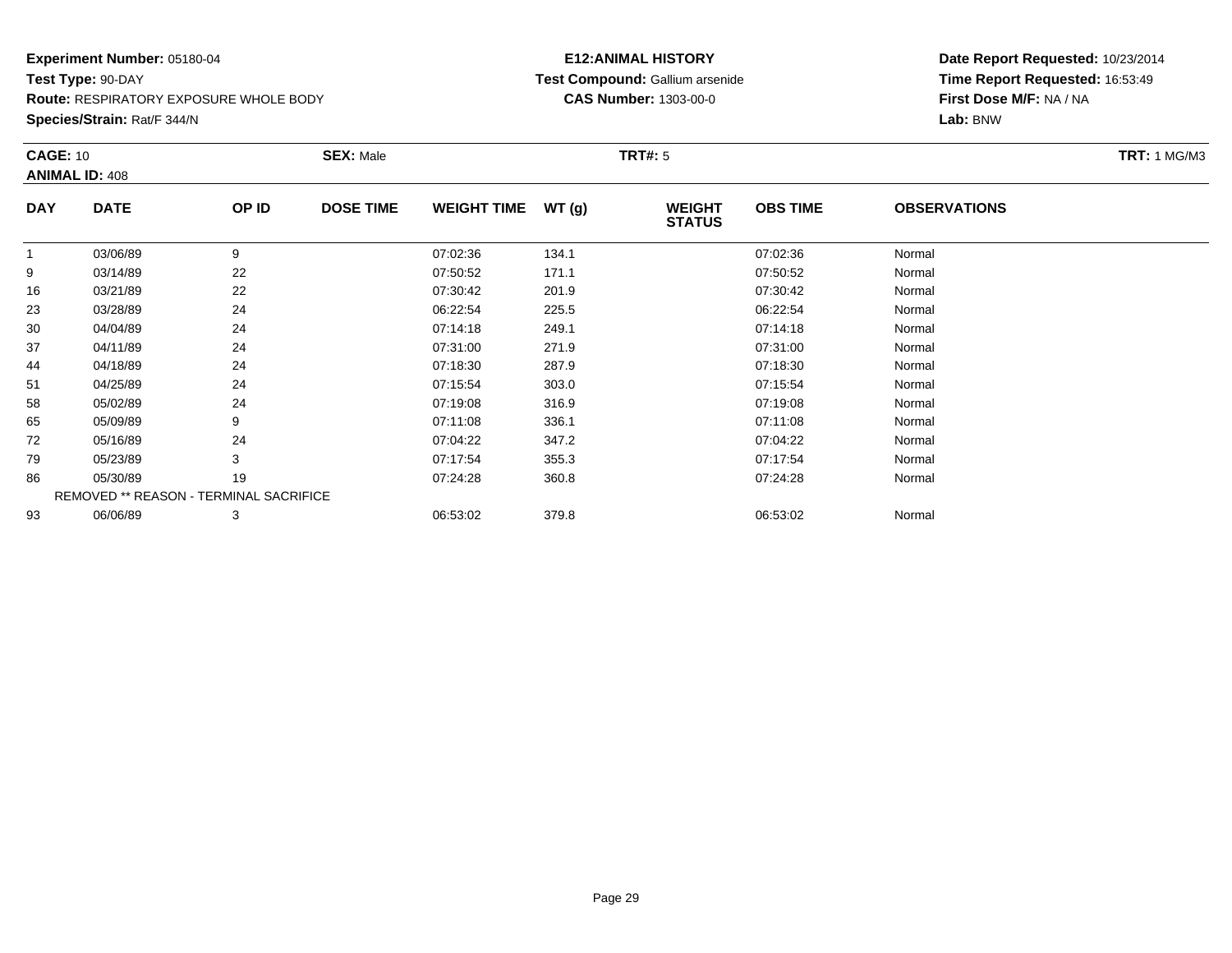**Route:** RESPIRATORY EXPOSURE WHOLE BODY

**Species/Strain:** Rat/F 344/N

#### **E12:ANIMAL HISTORY Test Compound:** Gallium arsenide**CAS Number:** 1303-00-0

| <b>CAGE: 10</b> | <b>ANIMAL ID: 409</b>                  |       | <b>SEX: Male</b> |                    |               | <b>TRT#:</b> 5                 |                 |                     | <b>TRT: 1 MG/M3</b> |
|-----------------|----------------------------------------|-------|------------------|--------------------|---------------|--------------------------------|-----------------|---------------------|---------------------|
| <b>DAY</b>      | <b>DATE</b>                            | OP ID | <b>DOSE TIME</b> | <b>WEIGHT TIME</b> | <b>WT (g)</b> | <b>WEIGHT</b><br><b>STATUS</b> | <b>OBS TIME</b> | <b>OBSERVATIONS</b> |                     |
| 1               | 03/06/89                               | 9     |                  | 07:02:36           | 127.1         |                                | 07:02:36        | Normal              |                     |
| 9               | 03/14/89                               | 22    |                  | 07:50:52           | 154.4         |                                | 07:50:52        | Normal              |                     |
| 16              | 03/21/89                               | 22    |                  | 07:30:42           | 175.9         |                                | 07:30:42        | Normal              |                     |
| 23              | 03/28/89                               | 24    |                  | 06:22:54           | 191.4         |                                | 06:22:54        | Normal              |                     |
| 30              | 04/04/89                               | 24    |                  | 07:14:18           | 212.1         |                                | 07:14:18        | Normal              |                     |
| 37              | 04/11/89                               | 24    |                  | 07:31:00           | 223.7         |                                | 07:31:00        | Normal              |                     |
| 44              | 04/18/89                               | 24    |                  | 07:18:30           | 243.4         |                                | 07:18:30        | Normal              |                     |
| 51              | 04/25/89                               | 24    |                  | 07:15:54           | 247.0         |                                | 07:15:54        | Normal              |                     |
| 58              | 05/02/89                               | 24    |                  | 07:19:08           | 259.0         |                                | 07:19:08        | Normal              |                     |
| 65              | 05/09/89                               | 9     |                  | 07:11:08           | 269.0         |                                | 07:11:08        | Normal              |                     |
| 72              | 05/16/89                               | 24    |                  | 07:04:22           | 282.4         |                                | 07:04:22        | Normal              |                     |
| 79              | 05/23/89                               | 3     |                  | 07:17:54           | 292.6         |                                | 07:17:54        | Normal              |                     |
| 86              | 05/30/89                               | 19    |                  | 07:24:28           | 294.0         |                                | 07:24:28        | Normal              |                     |
|                 | REMOVED ** REASON - TERMINAL SACRIFICE |       |                  |                    |               |                                |                 |                     |                     |
| 93              | 06/06/89                               | 3     |                  | 06:53:02           | 302.2         |                                | 06:53:02        | Normal              |                     |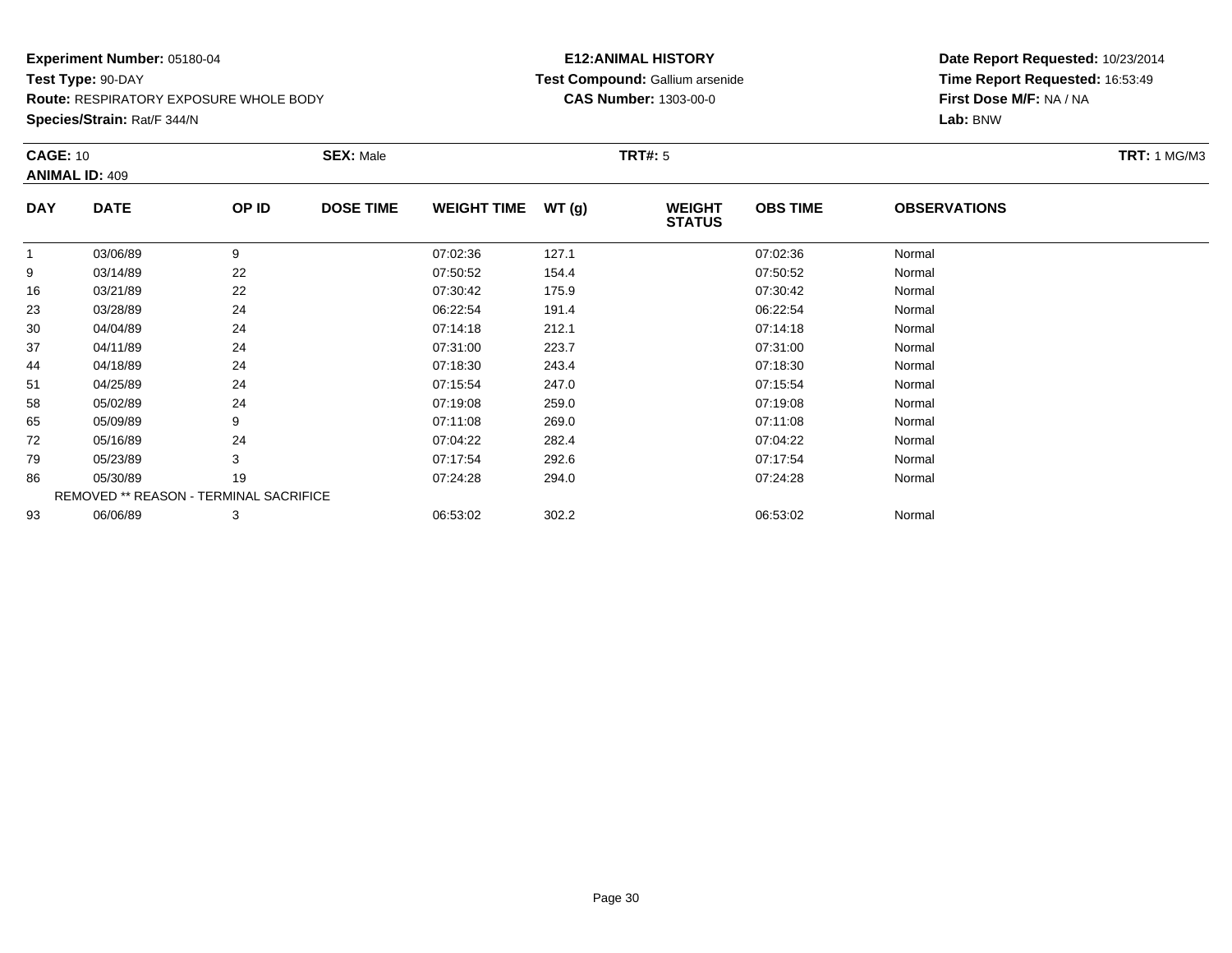**Route:** RESPIRATORY EXPOSURE WHOLE BODY

**Species/Strain:** Rat/F 344/N

#### **E12:ANIMAL HISTORY Test Compound:** Gallium arsenide**CAS Number:** 1303-00-0

| <b>CAGE: 10</b> | <b>ANIMAL ID: 410</b>                  |       | <b>SEX: Male</b> |                     |       | <b>TRT#: 5</b>                 |                 |                     | <b>TRT:</b> 1 MG/M3 |
|-----------------|----------------------------------------|-------|------------------|---------------------|-------|--------------------------------|-----------------|---------------------|---------------------|
| <b>DAY</b>      | <b>DATE</b>                            | OP ID | <b>DOSE TIME</b> | WEIGHT TIME $WT(g)$ |       | <b>WEIGHT</b><br><b>STATUS</b> | <b>OBS TIME</b> | <b>OBSERVATIONS</b> |                     |
|                 | 03/06/89                               | 9     |                  | 07:02:36            | 148.6 |                                | 07:02:36        | Normal              |                     |
| 9               | 03/14/89                               | 22    |                  | 07:50:52            | 183.3 |                                | 07:50:52        | Normal              |                     |
| 16              | 03/21/89                               | 22    |                  | 07:30:42            | 213.1 |                                | 07:30:42        | Normal              |                     |
| 23              | 03/28/89                               | 24    |                  | 06:22:54            | 235.5 |                                | 06:22:54        | Normal              |                     |
| 30              | 04/04/89                               | 24    |                  | 07:14:18            | 252.4 |                                | 07:14:18        | Normal              |                     |
| 37              | 04/11/89                               | 24    |                  | 07:31:00            | 271.5 |                                | 07:31:00        | Normal              |                     |
| 44              | 04/18/89                               | 24    |                  | 07:18:30            | 288.5 |                                | 07:18:30        | Normal              |                     |
| 51              | 04/25/89                               | 24    |                  | 07:15:54            | 301.7 |                                | 07:15:54        | Normal              |                     |
| 58              | 05/02/89                               | 24    |                  | 07:19:08            | 315.1 |                                | 07:19:08        | Normal              |                     |
| 65              | 05/09/89                               | 9     |                  | 07:11:08            | 326.3 |                                | 07:11:08        | Normal              |                     |
| 72              | 05/16/89                               | 24    |                  | 07:04:22            | 336.5 |                                | 07:04:22        | Normal              |                     |
| 79              | 05/23/89                               | 3     |                  | 07:17:54            | 346.0 |                                | 07:17:54        | Normal              |                     |
| 86              | 05/30/89                               | 19    |                  | 07:24:28            | 353.4 |                                | 07:24:28        | Normal              |                     |
|                 | REMOVED ** REASON - TERMINAL SACRIFICE |       |                  |                     |       |                                |                 |                     |                     |
| 93              | 06/06/89                               | 3     |                  | 06:53:02            | 365.7 |                                | 06:53:02        | Normal              |                     |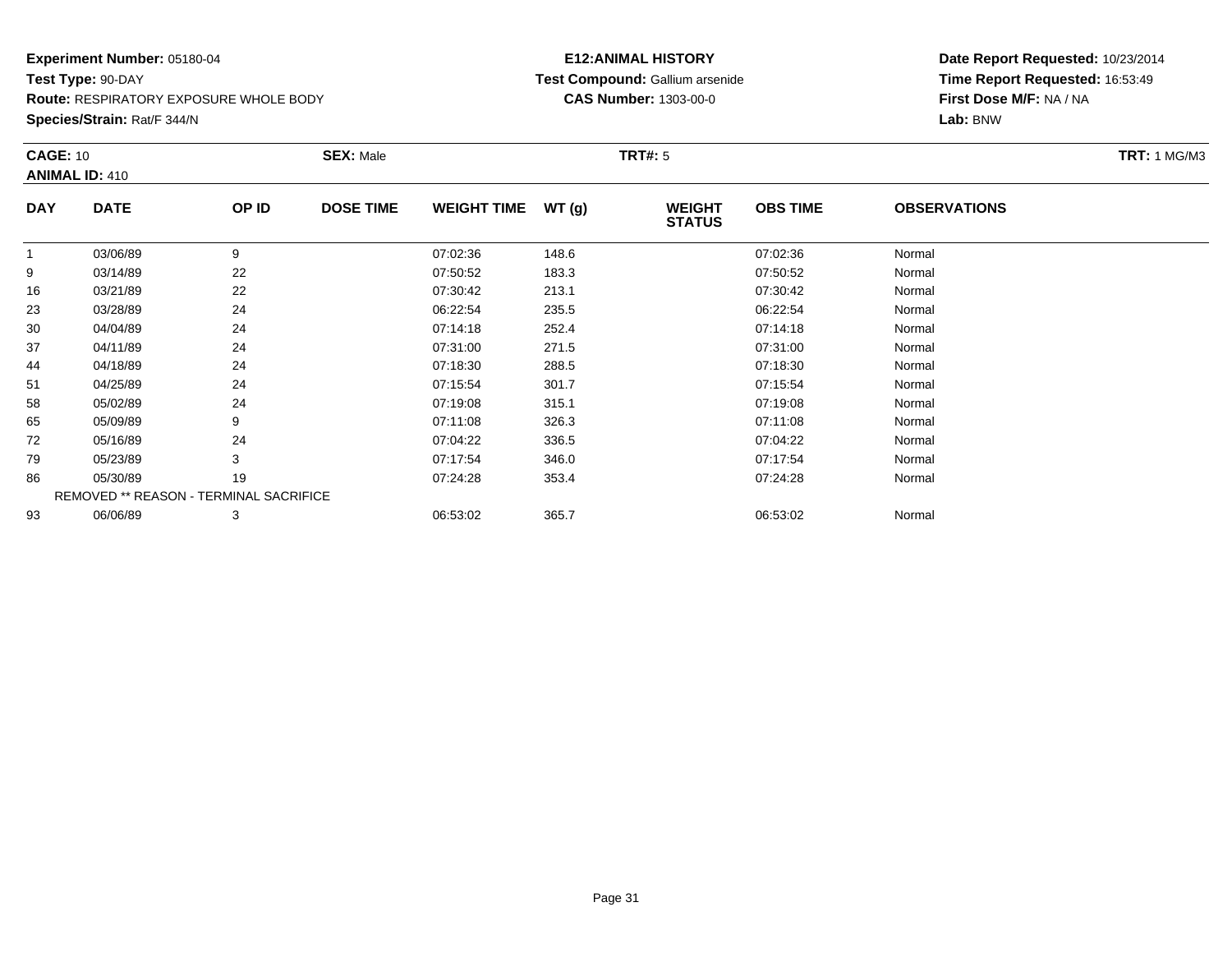**Route:** RESPIRATORY EXPOSURE WHOLE BODY

**Species/Strain:** Rat/F 344/N

#### **E12:ANIMAL HISTORY Test Compound:** Gallium arsenide**CAS Number:** 1303-00-0

| <b>CAGE: 13</b> |                                        |       | <b>SEX: Male</b> |                    |       | <b>TRT#: 7</b>                 |                 |                     | <b>TRT: 10 MG/M3</b> |
|-----------------|----------------------------------------|-------|------------------|--------------------|-------|--------------------------------|-----------------|---------------------|----------------------|
|                 | <b>ANIMAL ID: 601</b>                  |       |                  |                    |       |                                |                 |                     |                      |
| <b>DAY</b>      | <b>DATE</b>                            | OP ID | <b>DOSE TIME</b> | <b>WEIGHT TIME</b> | WT(g) | <b>WEIGHT</b><br><b>STATUS</b> | <b>OBS TIME</b> | <b>OBSERVATIONS</b> |                      |
|                 | 03/06/89                               | 9     |                  | 07:06:50           | 129.9 |                                | 07:06:50        | Normal              |                      |
| 9               | 03/14/89                               | 22    |                  | 08:09:46           | 150.3 |                                | 08:09:46        | Normal              |                      |
| 16              | 03/21/89                               | 22    |                  | 07:37:32           | 167.9 |                                | 07:37:32        | Normal              |                      |
| 23              | 03/28/89                               | 24    |                  | 06:30:14           | 184.6 |                                | 06:30:14        | Normal              |                      |
| 30              | 04/04/89                               | 24    |                  | 07:18:58           | 202.3 |                                | 07:18:58        | Normal              |                      |
| 37              | 04/11/89                               | 24    |                  | 07:47:00           | 224.8 |                                | 07:47:00        | Normal              |                      |
| 44              | 04/18/89                               | 24    |                  | 07:24:00           | 239.8 |                                | 07:24:00        | Normal              |                      |
| 51              | 04/25/89                               | 24    |                  | 07:20:44           | 250.1 |                                | 07:20:44        | Normal              |                      |
| 58              | 05/02/89                               | 24    |                  | 07:24:06           | 260.6 |                                | 07:24:06        | Normal              |                      |
| 65              | 05/09/89                               | 9     |                  | 07:21:16           | 269.6 |                                | 07:21:16        | Normal              |                      |
| 72              | 05/16/89                               | 24    |                  | 07:08:46           | 283.6 |                                | 07:08:46        | Normal              |                      |
| 79              | 05/23/89                               | 3     |                  | 07:23:38           | 294.3 |                                | 07:23:38        | Normal              |                      |
| 86              | 05/30/89                               | 19    |                  | 07:31:32           | 296.2 |                                | 07:31:32        | Normal              |                      |
|                 | REMOVED ** REASON - TERMINAL SACRIFICE |       |                  |                    |       |                                |                 |                     |                      |
| 93              | 06/06/89                               | 3     |                  | 06:55:30           | 313.1 |                                | 06:55:30        | Normal              |                      |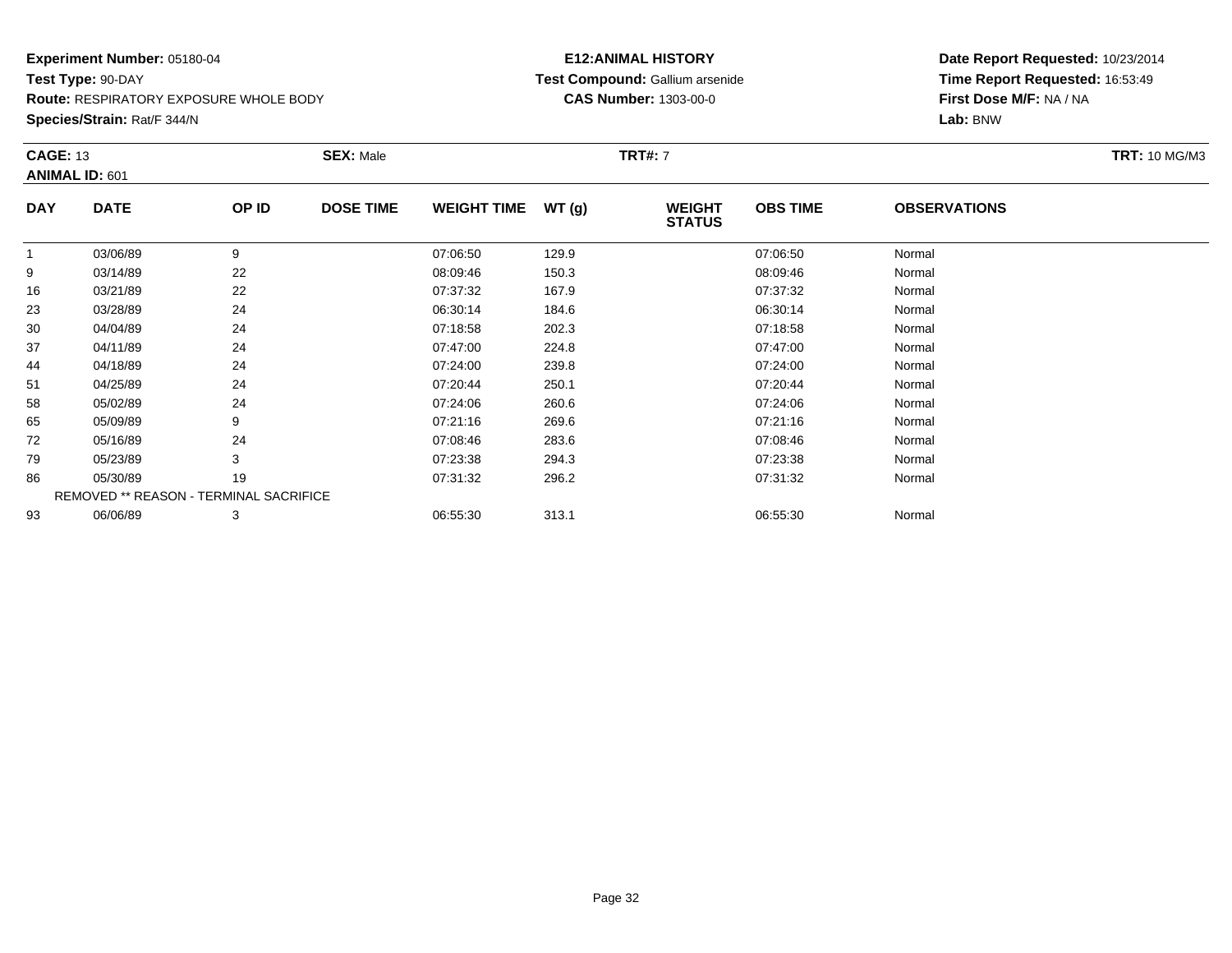**Route:** RESPIRATORY EXPOSURE WHOLE BODY

**Species/Strain:** Rat/F 344/N

#### **E12:ANIMAL HISTORY Test Compound:** Gallium arsenide**CAS Number:** 1303-00-0

| <b>CAGE: 13</b> |                                        |       | <b>SEX: Male</b> |                    |       | <b>TRT#: 7</b>                 |                 |                     | <b>TRT: 10 MG/M3</b> |
|-----------------|----------------------------------------|-------|------------------|--------------------|-------|--------------------------------|-----------------|---------------------|----------------------|
|                 | <b>ANIMAL ID: 602</b>                  |       |                  |                    |       |                                |                 |                     |                      |
| <b>DAY</b>      | <b>DATE</b>                            | OP ID | <b>DOSE TIME</b> | <b>WEIGHT TIME</b> | WT(g) | <b>WEIGHT</b><br><b>STATUS</b> | <b>OBS TIME</b> | <b>OBSERVATIONS</b> |                      |
| 1               | 03/06/89                               | 9     |                  | 07:06:50           | 120.9 |                                | 07:06:50        | Normal              |                      |
| 9               | 03/14/89                               | 22    |                  | 08:09:46           | 142.9 |                                | 08:09:46        | Normal              |                      |
| 16              | 03/21/89                               | 22    |                  | 07:37:32           | 160.3 |                                | 07:37:32        | Normal              |                      |
| 23              | 03/28/89                               | 24    |                  | 06:30:14           | 181.5 |                                | 06:30:14        | Normal              |                      |
| 30              | 04/04/89                               | 24    |                  | 07:18:58           | 202.9 |                                | 07:18:58        | Normal              |                      |
| 37              | 04/11/89                               | 24    |                  | 07:47:00           | 223.7 |                                | 07:47:00        | Normal              |                      |
| 44              | 04/18/89                               | 24    |                  | 07:24:00           | 234.1 |                                | 07:24:00        | Normal              |                      |
| 51              | 04/25/89                               | 24    |                  | 07:20:44           | 246.7 |                                | 07:20:44        | Normal              |                      |
| 58              | 05/02/89                               | 24    |                  | 07:24:06           | 258.2 |                                | 07:24:06        | Normal              |                      |
| 65              | 05/09/89                               | 9     |                  | 07:21:16           | 267.7 |                                | 07:21:16        | Normal              |                      |
| 72              | 05/16/89                               | 24    |                  | 07:08:46           | 280.9 |                                | 07:08:46        | Normal              |                      |
| 79              | 05/23/89                               | 3     |                  | 07:23:38           | 286.0 |                                | 07:23:38        | Normal              |                      |
| 86              | 05/30/89                               | 19    |                  | 07:31:32           | 290.1 |                                | 07:31:32        | Normal              |                      |
|                 | REMOVED ** REASON - TERMINAL SACRIFICE |       |                  |                    |       |                                |                 |                     |                      |
| 93              | 06/06/89                               | 3     |                  | 06:55:30           | 305.9 |                                | 06:55:30        | Normal              |                      |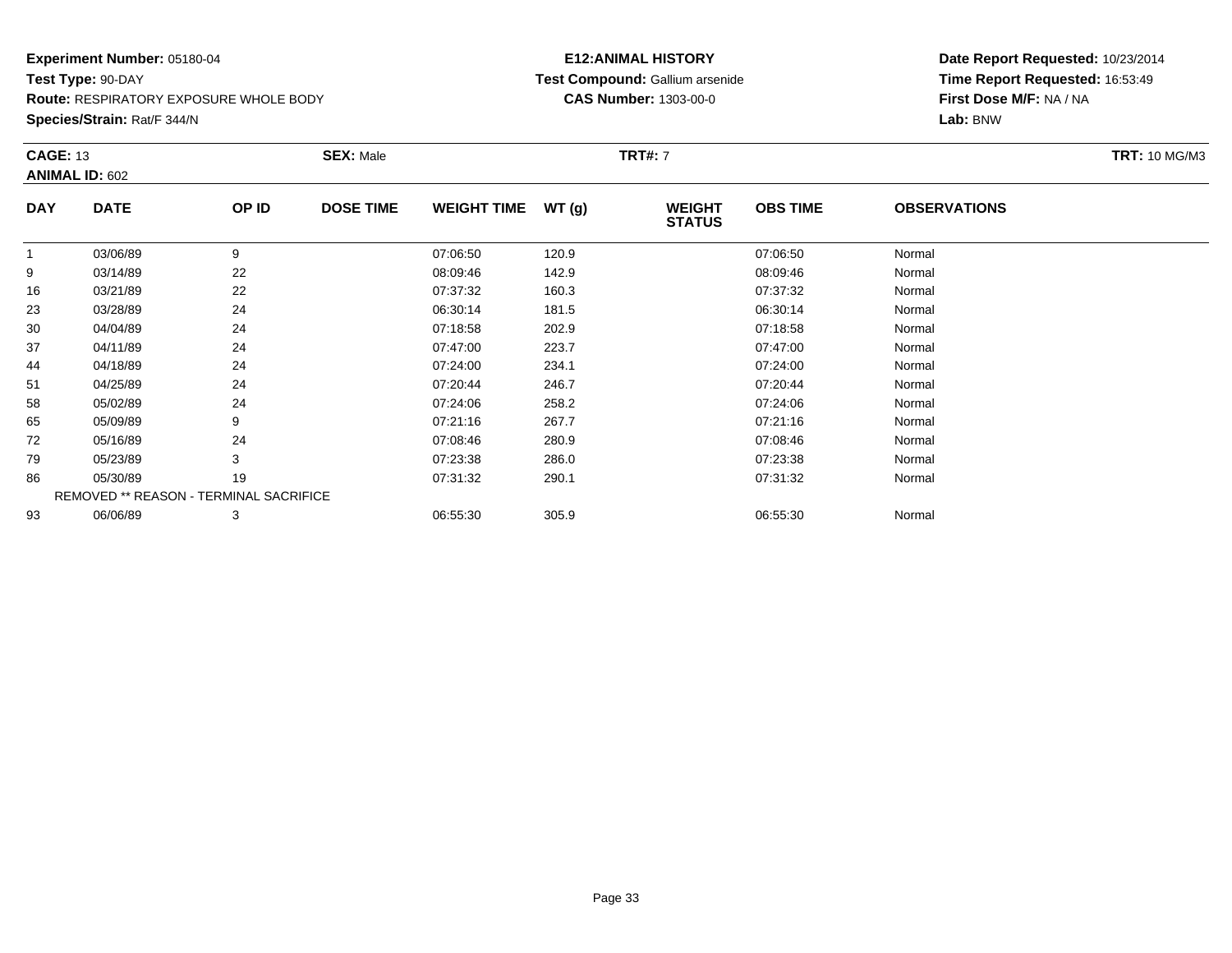**Route:** RESPIRATORY EXPOSURE WHOLE BODY

**Species/Strain:** Rat/F 344/N

#### **E12:ANIMAL HISTORY Test Compound:** Gallium arsenide**CAS Number:** 1303-00-0

| <b>CAGE: 13</b> | <b>ANIMAL ID: 603</b>                  |       | <b>SEX: Male</b> |                    |       | <b>TRT#:</b> 7                 |                 |                     | <b>TRT: 10 MG/M3</b> |
|-----------------|----------------------------------------|-------|------------------|--------------------|-------|--------------------------------|-----------------|---------------------|----------------------|
| <b>DAY</b>      | <b>DATE</b>                            | OP ID | <b>DOSE TIME</b> | <b>WEIGHT TIME</b> | WT(g) | <b>WEIGHT</b><br><b>STATUS</b> | <b>OBS TIME</b> | <b>OBSERVATIONS</b> |                      |
| $\overline{1}$  | 03/06/89                               | 9     |                  | 07:06:50           | 131.2 |                                | 07:06:50        | Normal              |                      |
| 9               | 03/14/89                               | 22    |                  | 08:09:46           | 163.0 |                                | 08:09:46        | Normal              |                      |
| 16              | 03/21/89                               | 22    |                  | 07:37:32           | 197.1 |                                | 07:37:32        | Normal              |                      |
| 23              | 03/28/89                               | 24    |                  | 06:30:14           | 220.9 |                                | 06:30:14        | Normal              |                      |
| 30              | 04/04/89                               | 24    |                  | 07:18:58           | 248.5 |                                | 07:18:58        | Normal              |                      |
| 37              | 04/11/89                               | 24    |                  | 07:47:00           | 269.0 |                                | 07:47:00        | Normal              |                      |
| 44              | 04/18/89                               | 24    |                  | 07:24:00           | 282.2 |                                | 07:24:00        | Normal              |                      |
| 51              | 04/25/89                               | 24    |                  | 07:20:44           | 299.2 |                                | 07:20:44        | Normal              |                      |
| 58              | 05/02/89                               | 24    |                  | 07:24:06           | 312.2 |                                | 07:24:06        | Normal              |                      |
| 65              | 05/09/89                               | 9     |                  | 07:21:16           | 326.6 |                                | 07:21:16        | Normal              |                      |
| 72              | 05/16/89                               | 24    |                  | 07:08:46           | 338.5 |                                | 07:08:46        | Normal              |                      |
| 79              | 05/23/89                               | 3     |                  | 07:23:38           | 345.7 |                                | 07:23:38        | Normal              |                      |
| 86              | 05/30/89                               | 19    |                  | 07:31:32           | 346.5 |                                | 07:31:32        | Normal              |                      |
|                 | REMOVED ** REASON - TERMINAL SACRIFICE |       |                  |                    |       |                                |                 |                     |                      |
| 93              | 06/06/89                               | 3     |                  | 06:55:30           | 363.9 |                                | 06:55:30        | Normal              |                      |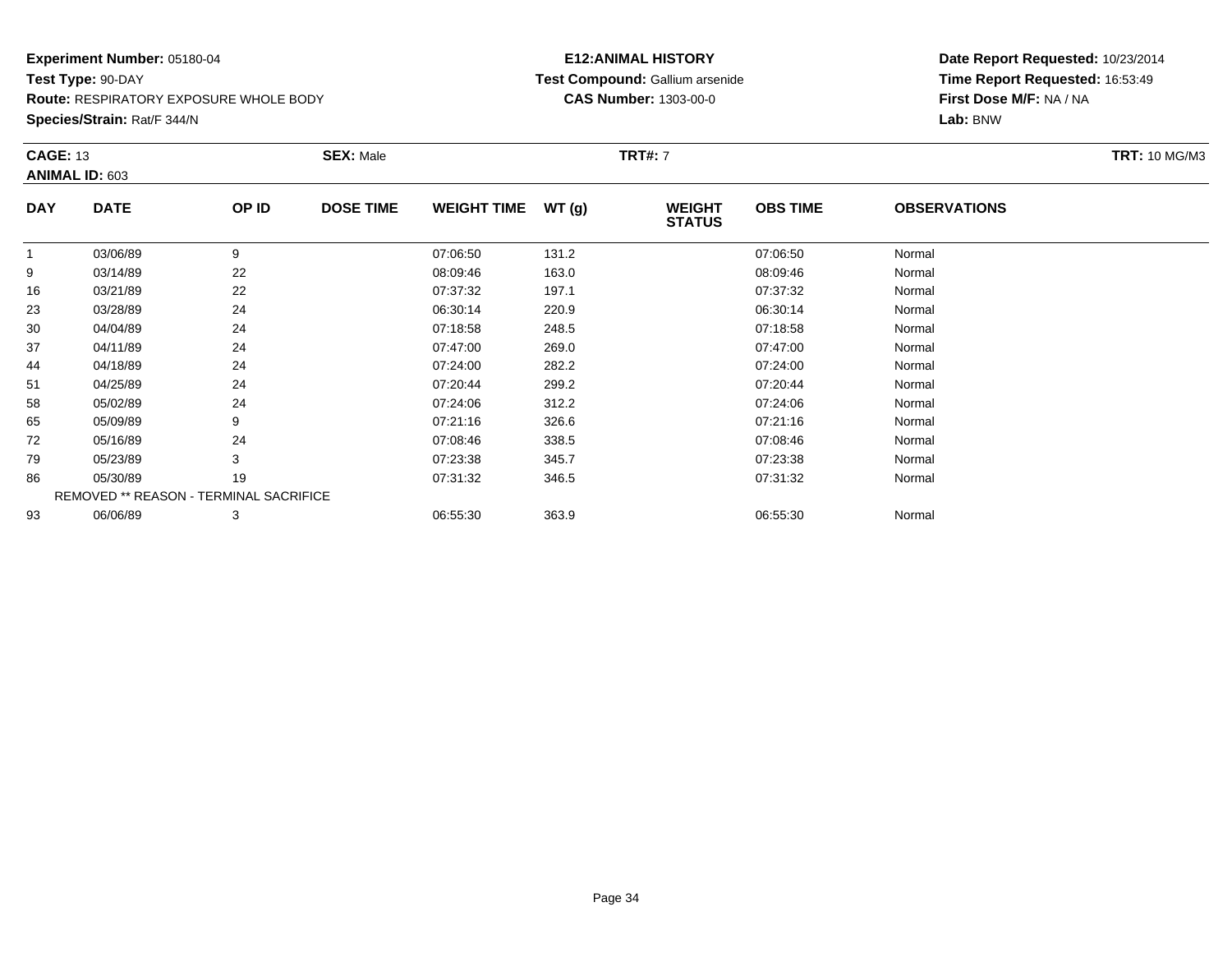**Route:** RESPIRATORY EXPOSURE WHOLE BODY

**Species/Strain:** Rat/F 344/N

#### **E12:ANIMAL HISTORY Test Compound:** Gallium arsenide**CAS Number:** 1303-00-0

| <b>CAGE: 13</b> | <b>ANIMAL ID: 604</b>                  |       | <b>SEX: Male</b> |                    |       | <b>TRT#:</b> 7                 |                 |                     | <b>TRT: 10 MG/M3</b> |
|-----------------|----------------------------------------|-------|------------------|--------------------|-------|--------------------------------|-----------------|---------------------|----------------------|
| <b>DAY</b>      | <b>DATE</b>                            | OP ID | <b>DOSE TIME</b> | <b>WEIGHT TIME</b> | WT(g) | <b>WEIGHT</b><br><b>STATUS</b> | <b>OBS TIME</b> | <b>OBSERVATIONS</b> |                      |
| $\overline{1}$  | 03/06/89                               | 9     |                  | 07:06:50           | 116.4 |                                | 07:06:50        | Normal              |                      |
| 9               | 03/14/89                               | 22    |                  | 08:09:46           | 140.2 |                                | 08:09:46        | Normal              |                      |
| 16              | 03/21/89                               | 22    |                  | 07:37:32           | 161.7 |                                | 07:37:32        | Normal              |                      |
| 23              | 03/28/89                               | 24    |                  | 06:30:14           | 185.0 |                                | 06:30:14        | Normal              |                      |
| 30              | 04/04/89                               | 24    |                  | 07:18:58           | 206.9 |                                | 07:18:58        | Normal              |                      |
| 37              | 04/11/89                               | 24    |                  | 07:47:00           | 228.6 |                                | 07:47:00        | Normal              |                      |
| 44              | 04/18/89                               | 24    |                  | 07:24:00           | 240.2 |                                | 07:24:00        | Normal              |                      |
| 51              | 04/25/89                               | 24    |                  | 07:20:44           | 257.6 |                                | 07:20:44        | Normal              |                      |
| 58              | 05/02/89                               | 24    |                  | 07:24:06           | 266.5 |                                | 07:24:06        | Normal              |                      |
| 65              | 05/09/89                               | 9     |                  | 07:21:16           | 275.3 |                                | 07:21:16        | Normal              |                      |
| 72              | 05/16/89                               | 24    |                  | 07:08:46           | 288.4 |                                | 07:08:46        | Normal              |                      |
| 79              | 05/23/89                               | 3     |                  | 07:23:38           | 296.3 |                                | 07:23:38        | Normal              |                      |
| 86              | 05/30/89                               | 19    |                  | 07:31:32           | 299.6 |                                | 07:31:32        | Normal              |                      |
|                 | REMOVED ** REASON - TERMINAL SACRIFICE |       |                  |                    |       |                                |                 |                     |                      |
| 93              | 06/06/89                               | 3     |                  | 06:55:30           | 316.4 |                                | 06:55:30        | Normal              |                      |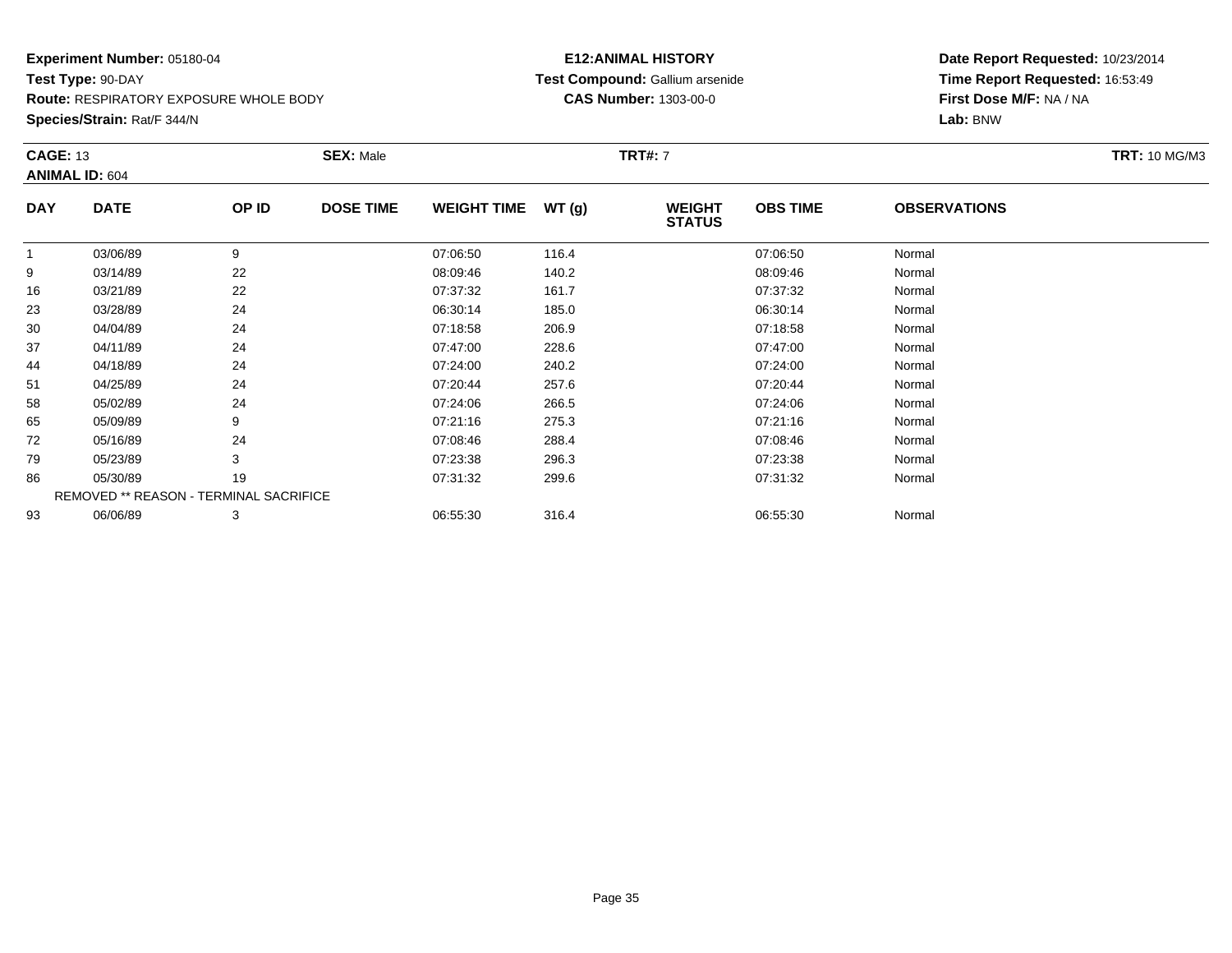**Route:** RESPIRATORY EXPOSURE WHOLE BODY

**Species/Strain:** Rat/F 344/N

#### **E12:ANIMAL HISTORY Test Compound:** Gallium arsenide**CAS Number:** 1303-00-0

| <b>CAGE: 13</b> |                                        |       | <b>SEX: Male</b> |                    |       | <b>TRT#: 7</b>                 |                 |                     | <b>TRT: 10 MG/M3</b> |
|-----------------|----------------------------------------|-------|------------------|--------------------|-------|--------------------------------|-----------------|---------------------|----------------------|
|                 | <b>ANIMAL ID: 605</b>                  |       |                  |                    |       |                                |                 |                     |                      |
| <b>DAY</b>      | <b>DATE</b>                            | OP ID | <b>DOSE TIME</b> | <b>WEIGHT TIME</b> | WT(g) | <b>WEIGHT</b><br><b>STATUS</b> | <b>OBS TIME</b> | <b>OBSERVATIONS</b> |                      |
| 1               | 03/06/89                               | 9     |                  | 07:06:50           | 127.4 |                                | 07:06:50        | Normal              |                      |
| 9               | 03/14/89                               | 22    |                  | 08:09:46           | 155.7 |                                | 08:09:46        | Normal              |                      |
| 16              | 03/21/89                               | 22    |                  | 07:37:32           | 181.8 |                                | 07:37:32        | Normal              |                      |
| 23              | 03/28/89                               | 24    |                  | 06:30:14           | 202.9 |                                | 06:30:14        | Normal              |                      |
| 30              | 04/04/89                               | 24    |                  | 07:18:58           | 225.1 |                                | 07:18:58        | Normal              |                      |
| 37              | 04/11/89                               | 24    |                  | 07:47:00           | 248.1 |                                | 07:47:00        | Normal              |                      |
| 44              | 04/18/89                               | 24    |                  | 07:24:00           | 264.5 |                                | 07:24:00        | Normal              |                      |
| 51              | 04/25/89                               | 24    |                  | 07:20:44           | 275.7 |                                | 07:20:44        | Normal              |                      |
| 58              | 05/02/89                               | 24    |                  | 07:24:06           | 289.3 |                                | 07:24:06        | Normal              |                      |
| 65              | 05/09/89                               | 9     |                  | 07:21:16           | 302.5 |                                | 07:21:16        | Normal              |                      |
| 72              | 05/16/89                               | 24    |                  | 07:08:46           | 313.3 |                                | 07:08:46        | Normal              |                      |
| 79              | 05/23/89                               | 3     |                  | 07:23:38           | 321.6 |                                | 07:23:38        | Normal              |                      |
| 86              | 05/30/89                               | 19    |                  | 07:31:32           | 321.9 |                                | 07:31:32        | Normal              |                      |
|                 | REMOVED ** REASON - TERMINAL SACRIFICE |       |                  |                    |       |                                |                 |                     |                      |
| 93              | 06/06/89                               | 3     |                  | 06:55:30           | 335.1 |                                | 06:55:30        | Normal              |                      |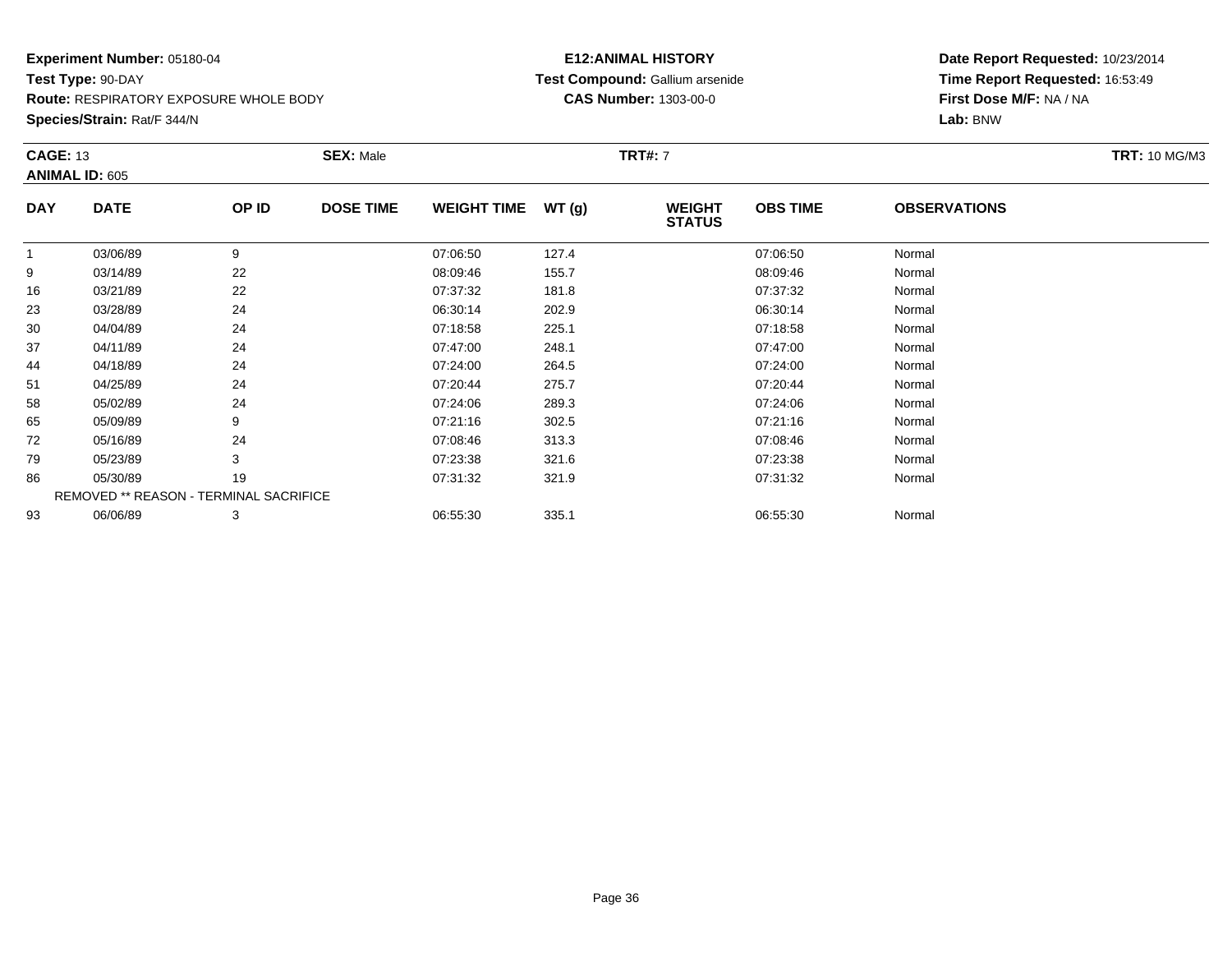**Route:** RESPIRATORY EXPOSURE WHOLE BODY

**Species/Strain:** Rat/F 344/N

### **E12:ANIMAL HISTORY Test Compound:** Gallium arsenide**CAS Number:** 1303-00-0

| <b>CAGE: 14</b> | <b>ANIMAL ID: 606</b>                  |       | <b>SEX: Male</b> |                    |       | <b>TRT#: 7</b>                 |                 |                     | <b>TRT: 10 MG/M3</b> |
|-----------------|----------------------------------------|-------|------------------|--------------------|-------|--------------------------------|-----------------|---------------------|----------------------|
| <b>DAY</b>      | <b>DATE</b>                            | OP ID | <b>DOSE TIME</b> | <b>WEIGHT TIME</b> | WT(g) | <b>WEIGHT</b><br><b>STATUS</b> | <b>OBS TIME</b> | <b>OBSERVATIONS</b> |                      |
|                 | 03/06/89                               | 9     |                  | 07:10:48           | 135.5 |                                | 07:10:48        | Normal              |                      |
| 9               | 03/14/89                               | 22    |                  | 08:12:40           | 167.7 |                                | 08:12:40        | Normal              |                      |
| 16              | 03/21/89                               | 22    |                  | 07:46:06           | 198.8 |                                | 07:46:06        | Normal              |                      |
| 23              | 03/28/89                               | 24    |                  | 06:38:20           | 222.3 |                                | 06:38:20        | Normal              |                      |
| 30              | 04/04/89                               | 24    |                  | 07:25:02           | 242.6 |                                | 07:25:02        | Normal              |                      |
| 37              | 04/11/89                               | 24    |                  | 07:48:00           | 266.3 |                                | 07:48:00        | Normal              |                      |
| 44              | 04/18/89                               | 24    |                  | 07:34:36           | 278.8 |                                | 07:34:36        | Normal              |                      |
| 51              | 04/25/89                               | 24    |                  | 07:26:04           | 295.1 |                                | 07:26:04        | Normal              |                      |
| 58              | 05/02/89                               | 24    |                  | 07:32:32           | 300.2 |                                | 07:32:32        | Normal              |                      |
| 65              | 05/09/89                               | 9     |                  | 07:24:28           | 317.8 |                                | 07:24:28        | Normal              |                      |
| 72              | 05/16/89                               | 24    |                  | 07:14:26           | 327.4 |                                | 07:14:26        | Normal              |                      |
| 79              | 05/23/89                               | 3     |                  | 07:27:06           | 339.2 |                                | 07:27:06        | Normal              |                      |
| 86              | 05/30/89                               | 19    |                  | 07:43:18           | 338.2 |                                | 07:43:18        | Normal              |                      |
|                 | REMOVED ** REASON - TERMINAL SACRIFICE |       |                  |                    |       |                                |                 |                     |                      |
| 93              | 06/06/89                               | 3     |                  | 06:59:12           | 355.3 |                                | 06:59:12        | Normal              |                      |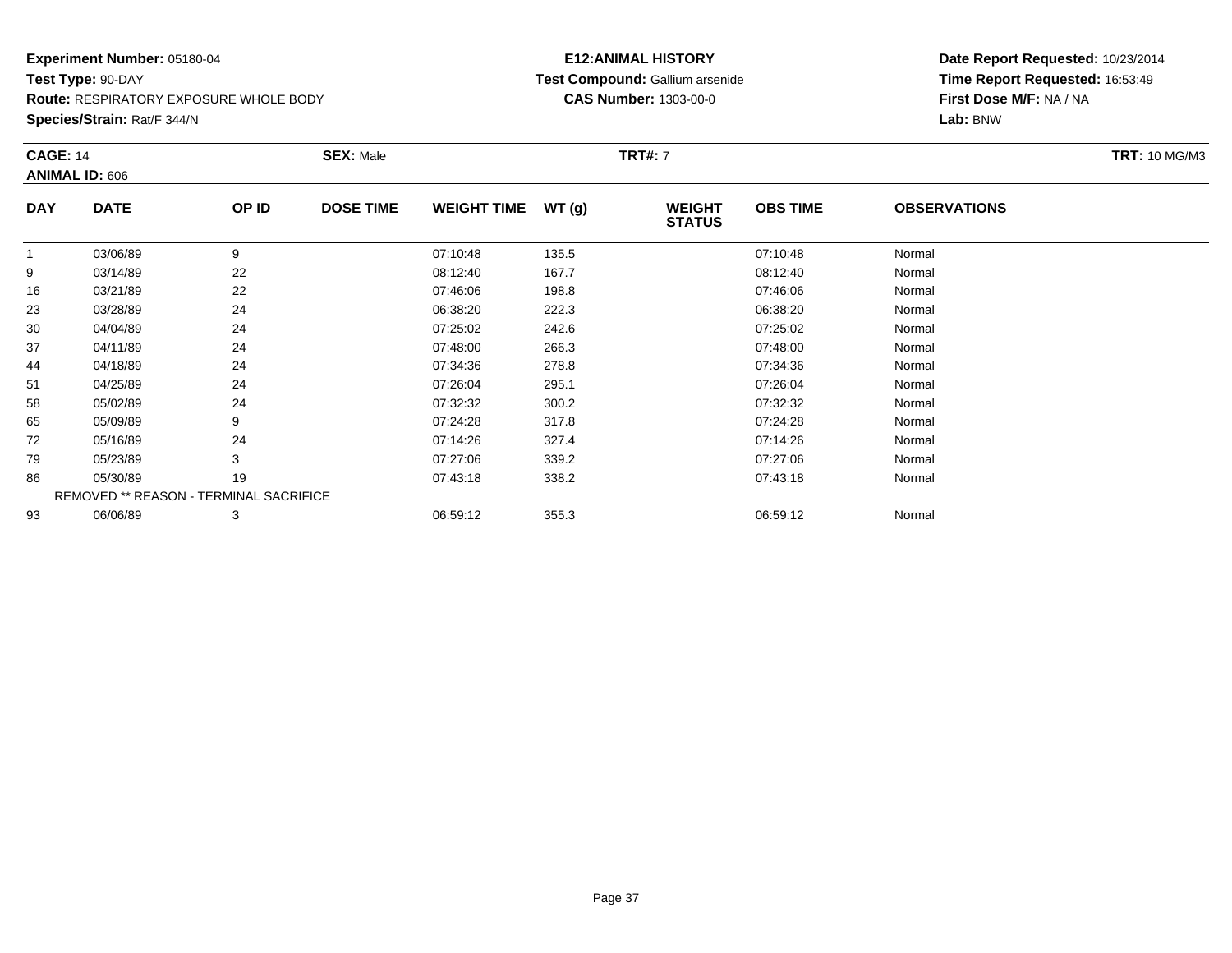**Route:** RESPIRATORY EXPOSURE WHOLE BODY

**Species/Strain:** Rat/F 344/N

### **E12:ANIMAL HISTORY Test Compound:** Gallium arsenide**CAS Number:** 1303-00-0

| <b>CAGE: 14</b> | <b>ANIMAL ID: 607</b>                  |       | <b>SEX: Male</b> |                    |       | <b>TRT#:</b> 7                 |                 |                     | <b>TRT: 10 MG/M3</b> |
|-----------------|----------------------------------------|-------|------------------|--------------------|-------|--------------------------------|-----------------|---------------------|----------------------|
| <b>DAY</b>      | <b>DATE</b>                            | OP ID | <b>DOSE TIME</b> | <b>WEIGHT TIME</b> | WT(g) | <b>WEIGHT</b><br><b>STATUS</b> | <b>OBS TIME</b> | <b>OBSERVATIONS</b> |                      |
| $\overline{1}$  | 03/06/89                               | 9     |                  | 07:10:48           | 129.0 |                                | 07:10:48        | Normal              |                      |
| 9               | 03/14/89                               | 22    |                  | 08:12:40           | 152.3 |                                | 08:12:40        | Normal              |                      |
| 16              | 03/21/89                               | 22    |                  | 07:46:06           | 171.5 |                                | 07:46:06        | Normal              |                      |
| 23              | 03/28/89                               | 24    |                  | 06:38:20           | 191.9 |                                | 06:38:20        | Normal              |                      |
| 30              | 04/04/89                               | 24    |                  | 07:25:02           | 213.2 |                                | 07:25:02        | Normal              |                      |
| 37              | 04/11/89                               | 24    |                  | 07:48:00           | 240.6 |                                | 07:48:00        | Normal              |                      |
| 44              | 04/18/89                               | 24    |                  | 07:34:36           | 253.0 |                                | 07:34:36        | Normal              |                      |
| 51              | 04/25/89                               | 24    |                  | 07:26:04           | 270.6 |                                | 07:26:04        | Normal              |                      |
| 58              | 05/02/89                               | 24    |                  | 07:32:32           | 284.7 |                                | 07:32:32        | Normal              |                      |
| 65              | 05/09/89                               | 9     |                  | 07:24:28           | 290.5 |                                | 07:24:28        | Normal              |                      |
| 72              | 05/16/89                               | 24    |                  | 07:14:26           | 310.2 |                                | 07:14:26        | Normal              |                      |
| 79              | 05/23/89                               | 3     |                  | 07:27:06           | 329.7 |                                | 07:27:06        | Normal              |                      |
| 86              | 05/30/89                               | 19    |                  | 07:43:18           | 329.8 |                                | 07:43:18        | Normal              |                      |
|                 | REMOVED ** REASON - TERMINAL SACRIFICE |       |                  |                    |       |                                |                 |                     |                      |
| 93              | 06/06/89                               | 3     |                  | 06:59:12           | 342.7 |                                | 06:59:12        | Normal              |                      |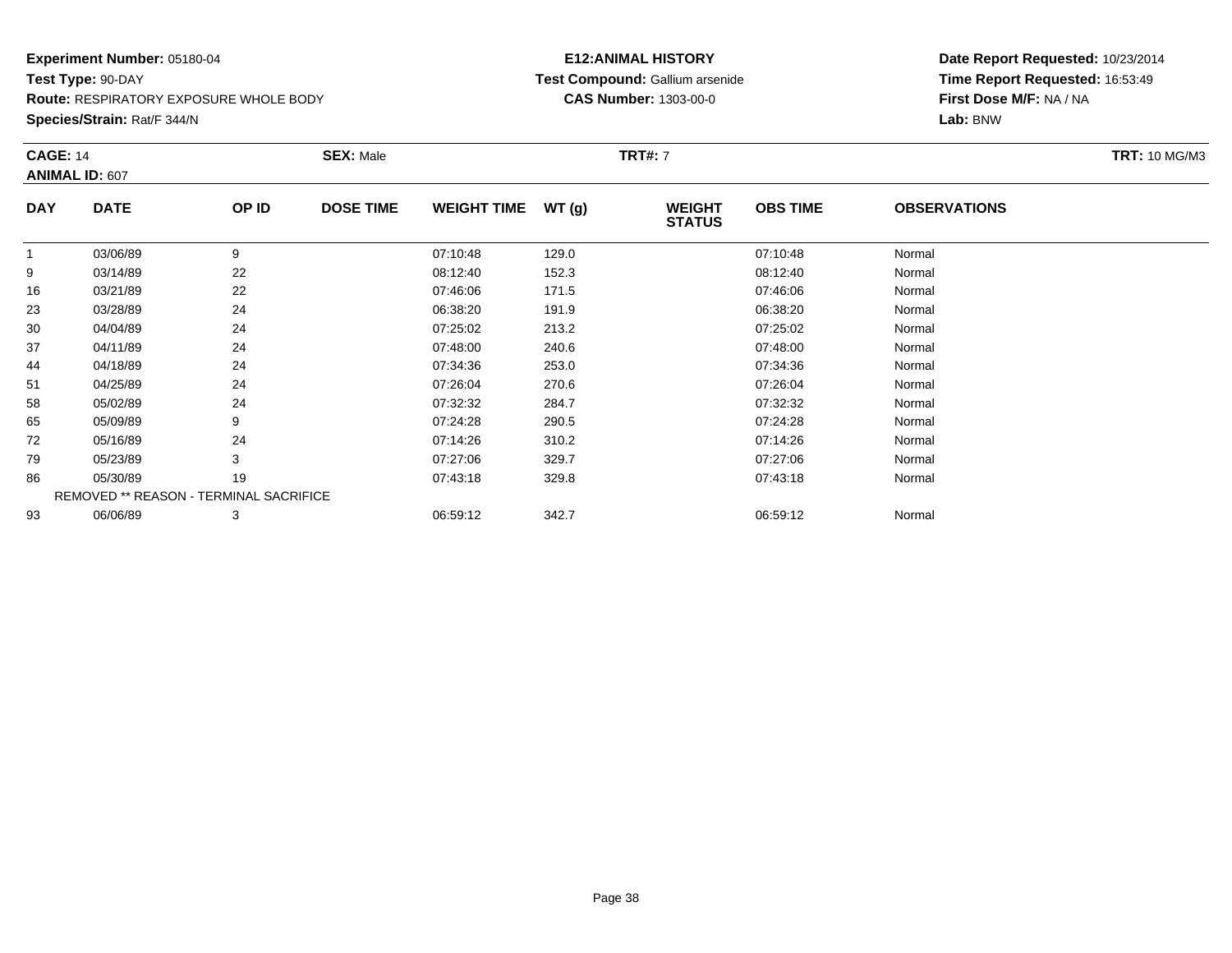**Route:** RESPIRATORY EXPOSURE WHOLE BODY

**Species/Strain:** Rat/F 344/N

### **E12:ANIMAL HISTORY Test Compound:** Gallium arsenide**CAS Number:** 1303-00-0

| <b>CAGE: 14</b> | <b>ANIMAL ID: 608</b>                  |       | <b>SEX: Male</b> |                    |       | <b>TRT#:</b> 7                 |                 |                     | <b>TRT: 10 MG/M3</b> |
|-----------------|----------------------------------------|-------|------------------|--------------------|-------|--------------------------------|-----------------|---------------------|----------------------|
| <b>DAY</b>      | <b>DATE</b>                            | OP ID | <b>DOSE TIME</b> | <b>WEIGHT TIME</b> | WT(g) | <b>WEIGHT</b><br><b>STATUS</b> | <b>OBS TIME</b> | <b>OBSERVATIONS</b> |                      |
| $\overline{1}$  | 03/06/89                               | 9     |                  | 07:10:48           | 138.2 |                                | 07:10:48        | Normal              |                      |
| 9               | 03/14/89                               | 22    |                  | 08:12:40           | 169.2 |                                | 08:12:40        | Normal              |                      |
| 16              | 03/21/89                               | 22    |                  | 07:46:06           | 196.3 |                                | 07:46:06        | Normal              |                      |
| 23              | 03/28/89                               | 24    |                  | 06:38:20           | 215.1 |                                | 06:38:20        | Normal              |                      |
| 30              | 04/04/89                               | 24    |                  | 07:25:02           | 233.2 |                                | 07:25:02        | Normal              |                      |
| 37              | 04/11/89                               | 24    |                  | 07:48:00           | 251.6 |                                | 07:48:00        | Normal              |                      |
| 44              | 04/18/89                               | 24    |                  | 07:34:36           | 265.8 |                                | 07:34:36        | Normal              |                      |
| 51              | 04/25/89                               | 24    |                  | 07:26:04           | 282.0 |                                | 07:26:04        | Normal              |                      |
| 58              | 05/02/89                               | 24    |                  | 07:32:32           | 288.2 |                                | 07:32:32        | Normal              |                      |
| 65              | 05/09/89                               | 9     |                  | 07:24:28           | 299.9 |                                | 07:24:28        | Normal              |                      |
| 72              | 05/16/89                               | 24    |                  | 07:14:26           | 308.4 |                                | 07:14:26        | Normal              |                      |
| 79              | 05/23/89                               | 3     |                  | 07:27:06           | 314.5 |                                | 07:27:06        | Normal              |                      |
| 86              | 05/30/89                               | 19    |                  | 07:43:18           | 317.7 |                                | 07:43:18        | Normal              |                      |
|                 | REMOVED ** REASON - TERMINAL SACRIFICE |       |                  |                    |       |                                |                 |                     |                      |
| 93              | 06/06/89                               | 3     |                  | 06:59:12           | 334.3 |                                | 06:59:12        | Normal              |                      |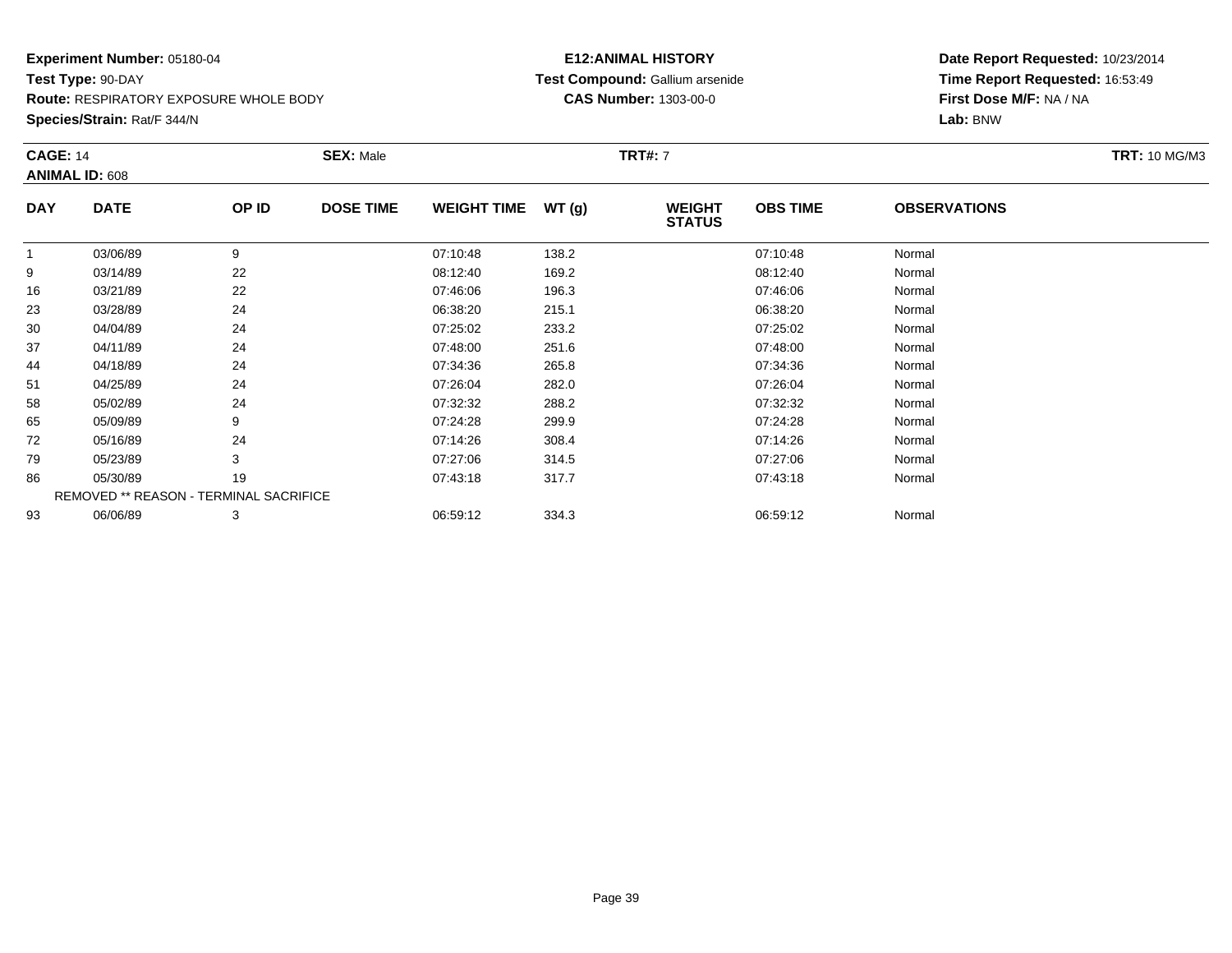**Route:** RESPIRATORY EXPOSURE WHOLE BODY

**Species/Strain:** Rat/F 344/N

### **E12:ANIMAL HISTORY Test Compound:** Gallium arsenide**CAS Number:** 1303-00-0

| <b>CAGE: 14</b> | <b>ANIMAL ID: 609</b>                  |       | <b>SEX: Male</b> |                    |       | <b>TRT#:</b> 7                 |                 |                     | <b>TRT: 10 MG/M3</b> |
|-----------------|----------------------------------------|-------|------------------|--------------------|-------|--------------------------------|-----------------|---------------------|----------------------|
| <b>DAY</b>      | <b>DATE</b>                            | OP ID | <b>DOSE TIME</b> | <b>WEIGHT TIME</b> | WT(g) | <b>WEIGHT</b><br><b>STATUS</b> | <b>OBS TIME</b> | <b>OBSERVATIONS</b> |                      |
| -1              | 03/06/89                               | 9     |                  | 07:10:48           | 131.5 |                                | 07:10:48        | Normal              |                      |
| 9               | 03/14/89                               | 22    |                  | 08:12:40           | 157.0 |                                | 08:12:40        | Normal              |                      |
| 16              | 03/21/89                               | 22    |                  | 07:46:06           | 171.8 |                                | 07:46:06        | Normal              |                      |
| 23              | 03/28/89                               | 24    |                  | 06:38:20           | 186.1 |                                | 06:38:20        | Normal              |                      |
| 30              | 04/04/89                               | 24    |                  | 07:25:02           | 201.5 |                                | 07:25:02        | Normal              |                      |
| 37              | 04/11/89                               | 24    |                  | 07:48:00           | 216.5 |                                | 07:48:00        | Normal              |                      |
| 44              | 04/18/89                               | 24    |                  | 07:34:36           | 227.6 |                                | 07:34:36        | Normal              |                      |
| 51              | 04/25/89                               | 24    |                  | 07:26:04           | 242.2 |                                | 07:26:04        | Normal              |                      |
| 58              | 05/02/89                               | 24    |                  | 07:32:32           | 247.8 |                                | 07:32:32        | Normal              |                      |
| 65              | 05/09/89                               | 9     |                  | 07:24:28           | 268.1 |                                | 07:24:28        | Normal              |                      |
| 72              | 05/16/89                               | 24    |                  | 07:14:26           | 276.1 |                                | 07:14:26        | Normal              |                      |
| 79              | 05/23/89                               | 3     |                  | 07:27:06           | 294.6 |                                | 07:27:06        | Normal              |                      |
| 86              | 05/30/89                               | 19    |                  | 07:43:18           | 298.3 |                                | 07:43:18        | Normal              |                      |
|                 | REMOVED ** REASON - TERMINAL SACRIFICE |       |                  |                    |       |                                |                 |                     |                      |
| 93              | 06/06/89                               | 3     |                  | 06:59:12           | 316.4 |                                | 06:59:12        | Normal              |                      |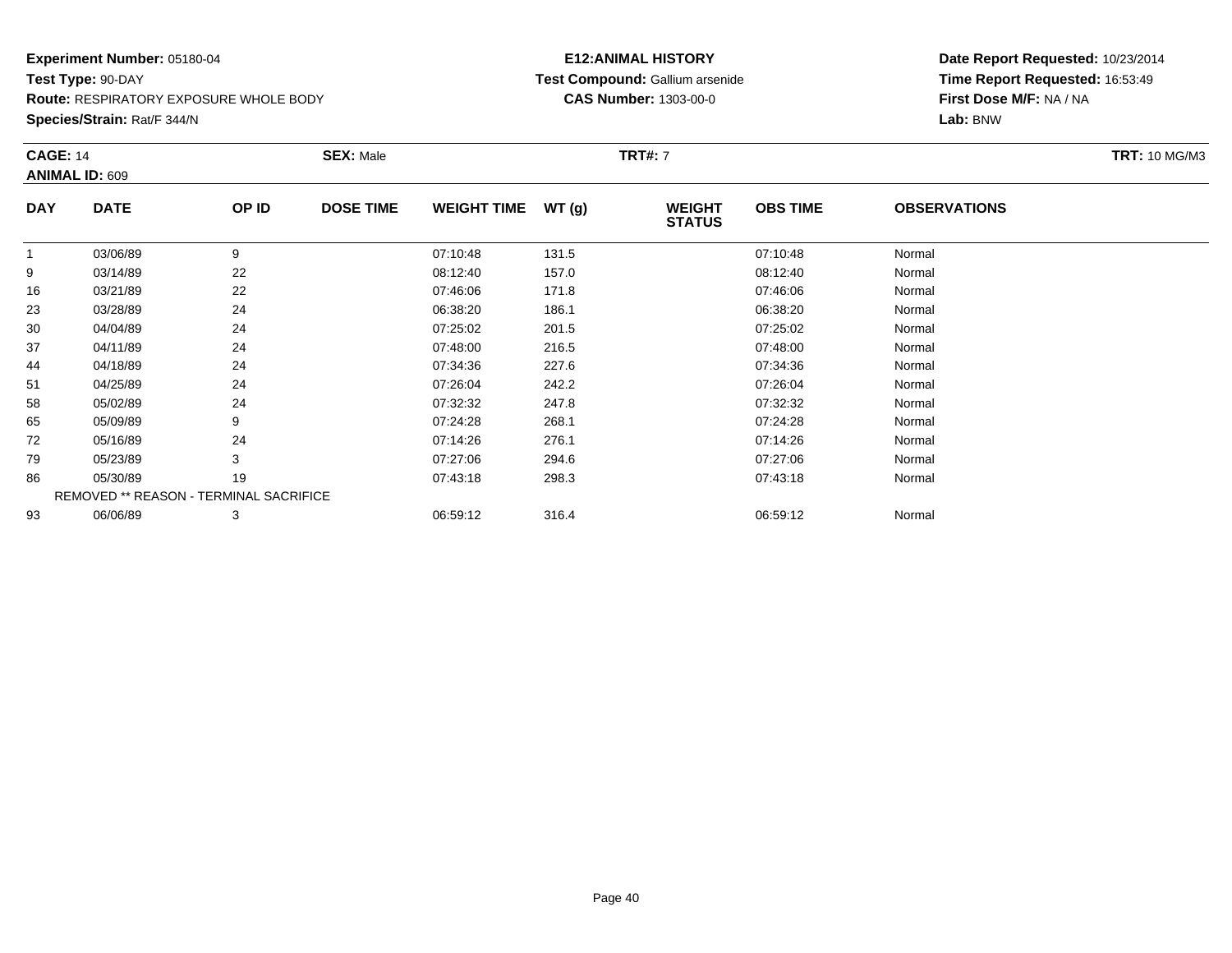**Route:** RESPIRATORY EXPOSURE WHOLE BODY

**Species/Strain:** Rat/F 344/N

### **E12:ANIMAL HISTORY Test Compound:** Gallium arsenide**CAS Number:** 1303-00-0

| <b>CAGE: 14</b> |                                        |       | <b>SEX: Male</b> |                    |       | <b>TRT#: 7</b>                 |                 |                      | <b>TRT: 10 MG/M3</b> |
|-----------------|----------------------------------------|-------|------------------|--------------------|-------|--------------------------------|-----------------|----------------------|----------------------|
|                 | ANIMAL ID: 610                         |       |                  |                    |       |                                |                 |                      |                      |
| <b>DAY</b>      | <b>DATE</b>                            | OP ID | <b>DOSE TIME</b> | <b>WEIGHT TIME</b> | WT(g) | <b>WEIGHT</b><br><b>STATUS</b> | <b>OBS TIME</b> | <b>OBSERVATIONS</b>  |                      |
| $\mathbf{1}$    | 03/06/89                               | 9     |                  | 07:10:48           | 145.6 |                                | 07:10:48        | Normal               |                      |
| 9               | 03/14/89                               | 22    |                  | 08:12:40           | 179.2 |                                | 08:12:40        | Normal               |                      |
| 16              | 03/21/89                               | 22    |                  | 07:46:06           | 204.4 |                                | 07:46:06        | Normal               |                      |
| 23              | 03/28/89                               | 24    |                  | 06:38:20           | 220.7 |                                | 06:38:20        | Normal               |                      |
| 30              | 04/04/89                               | 24    |                  | 07:25:02           | 244.1 |                                | 07:25:02        | Normal               |                      |
| 37              | 04/11/89                               | 24    |                  | 07:48:00           | 264.3 |                                | 07:48:00        | Normal               |                      |
| 44              | 04/18/89                               | 24    |                  | 07:34:36           | 282.6 |                                | 07:34:36        | Normal               |                      |
| 51              | 04/25/89                               | 24    |                  | 07:26:04           | 292.3 |                                | 07:26:04        | Normal               |                      |
| 58              | 05/02/89                               | 24    |                  | 07:32:32           | 304.9 |                                | 07:32:32        | Normal               |                      |
| 65              | 05/09/89                               | 9     |                  | 07:24:28           | 318.7 |                                | 07:24:28        | Discharge Nose Brown |                      |
| 72              | 05/16/89                               | 24    |                  | 07:14:26           | 329.3 |                                | 07:14:26        | Normal               |                      |
| 79              | 05/23/89                               | 3     |                  | 07:27:06           | 340.9 |                                | 07:27:06        | Normal               |                      |
| 86              | 05/30/89                               | 19    |                  | 07:43:18           | 337.2 |                                | 07:43:18        | Normal               |                      |
|                 | REMOVED ** REASON - TERMINAL SACRIFICE |       |                  |                    |       |                                |                 |                      |                      |
| 93              | 06/06/89                               | 3     |                  | 06:59:12           | 360.2 |                                | 06:59:12        | Normal               |                      |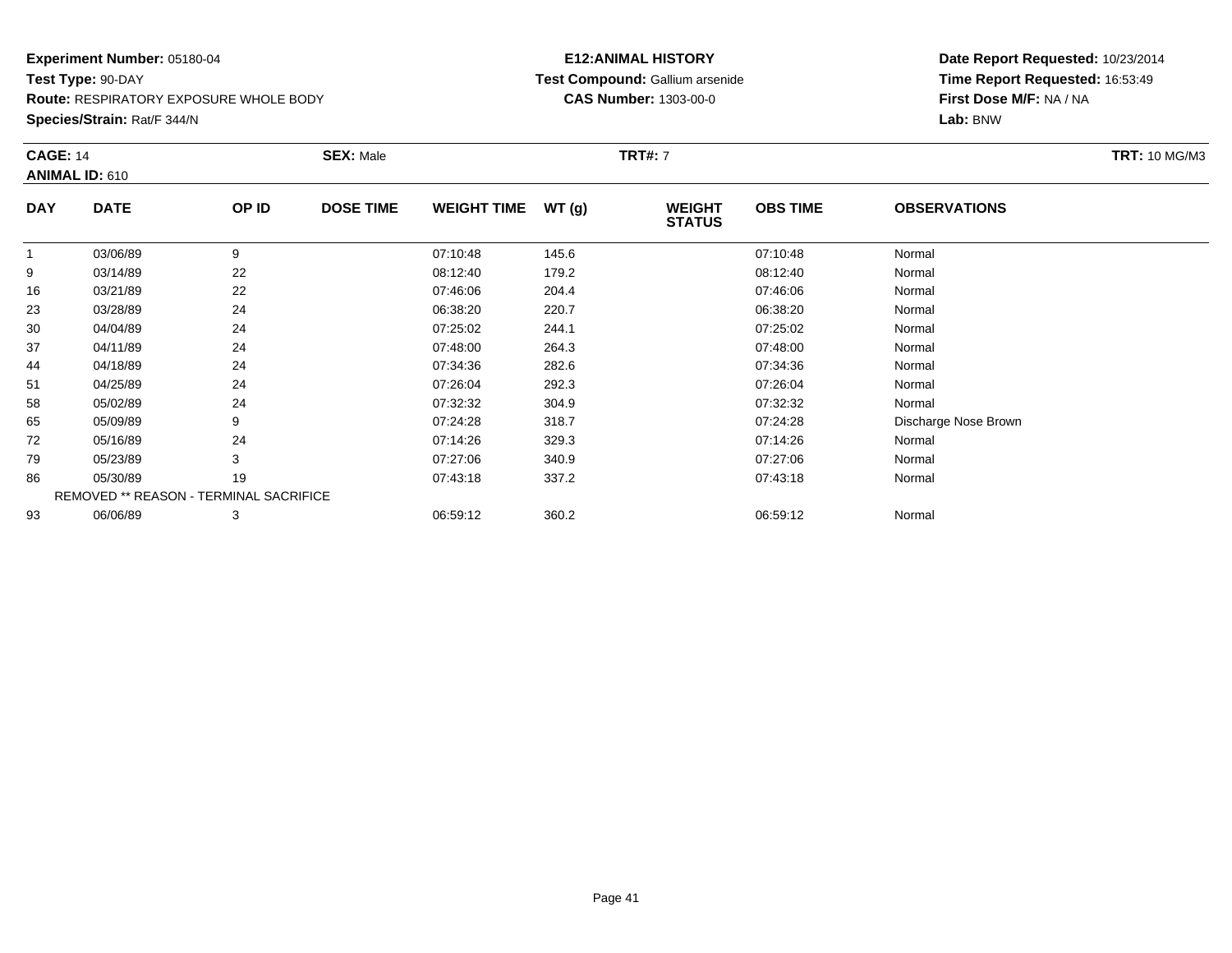**Route:** RESPIRATORY EXPOSURE WHOLE BODY

**Species/Strain:** Rat/F 344/N

### **E12:ANIMAL HISTORY Test Compound:** Gallium arsenide**CAS Number:** 1303-00-0

| <b>CAGE: 17</b>                     |                                        |       | <b>SEX: Male</b> |                    |       | <b>TRT#: 9</b>                 |                 |                     | <b>TRT: 37 MG/M3</b> |
|-------------------------------------|----------------------------------------|-------|------------------|--------------------|-------|--------------------------------|-----------------|---------------------|----------------------|
| <b>ANIMAL ID: 801</b><br><b>DAY</b> | <b>DATE</b>                            | OP ID | <b>DOSE TIME</b> | <b>WEIGHT TIME</b> | WT(g) | <b>WEIGHT</b><br><b>STATUS</b> | <b>OBS TIME</b> | <b>OBSERVATIONS</b> |                      |
| $\overline{1}$                      | 03/06/89                               | 9     |                  | 07:13:56           | 122.0 |                                | 07:13:56        | Normal              |                      |
| 9                                   | 03/14/89                               | 22    |                  | 08:18:22           | 146.8 |                                | 08:18:22        | Normal              |                      |
| 16                                  | 03/21/89                               | 22    |                  | 07:53:40           | 176.1 |                                | 07:53:40        | Normal              |                      |
| 23                                  | 03/28/89                               | 24    |                  | 06:43:30           | 200.5 |                                | 06:43:30        | Normal              |                      |
| 30                                  | 04/04/89                               | 24    |                  | 07:31:16           | 218.4 |                                | 07:31:16        | Normal              |                      |
| 37                                  | 04/11/89                               | 24    |                  | 07:52:00           | 237.1 |                                | 07:52:00        | Normal              |                      |
| 44                                  | 04/18/89                               | 24    |                  | 07:39:42           | 255.4 |                                | 07:39:42        | Normal              |                      |
| 51                                  | 04/25/89                               | 24    |                  | 07:32:08           | 268.2 |                                | 07:32:08        | Normal              |                      |
| 58                                  | 05/02/89                               | 24    |                  | 07:37:12           | 281.5 |                                | 07:37:12        | Normal              |                      |
| 65                                  | 05/09/89                               | 9     |                  | 07:35:58           | 291.3 |                                | 07:35:58        | Normal              |                      |
| 72                                  | 05/16/89                               | 24    |                  | 07:19:56           | 303.3 |                                | 07:19:56        | Normal              |                      |
| 79                                  | 05/23/89                               | 3     |                  | 07:32:22           | 310.9 |                                | 07:32:22        | Normal              |                      |
| 86                                  | 05/30/89                               | 19    |                  | 07:52:12           | 307.6 |                                | 07:52:12        | Normal              |                      |
|                                     | REMOVED ** REASON - TERMINAL SACRIFICE |       |                  |                    |       |                                |                 |                     |                      |
| 93                                  | 06/06/89                               | 3     |                  | 07:01:20           | 325.0 |                                | 07:01:20        | Normal              |                      |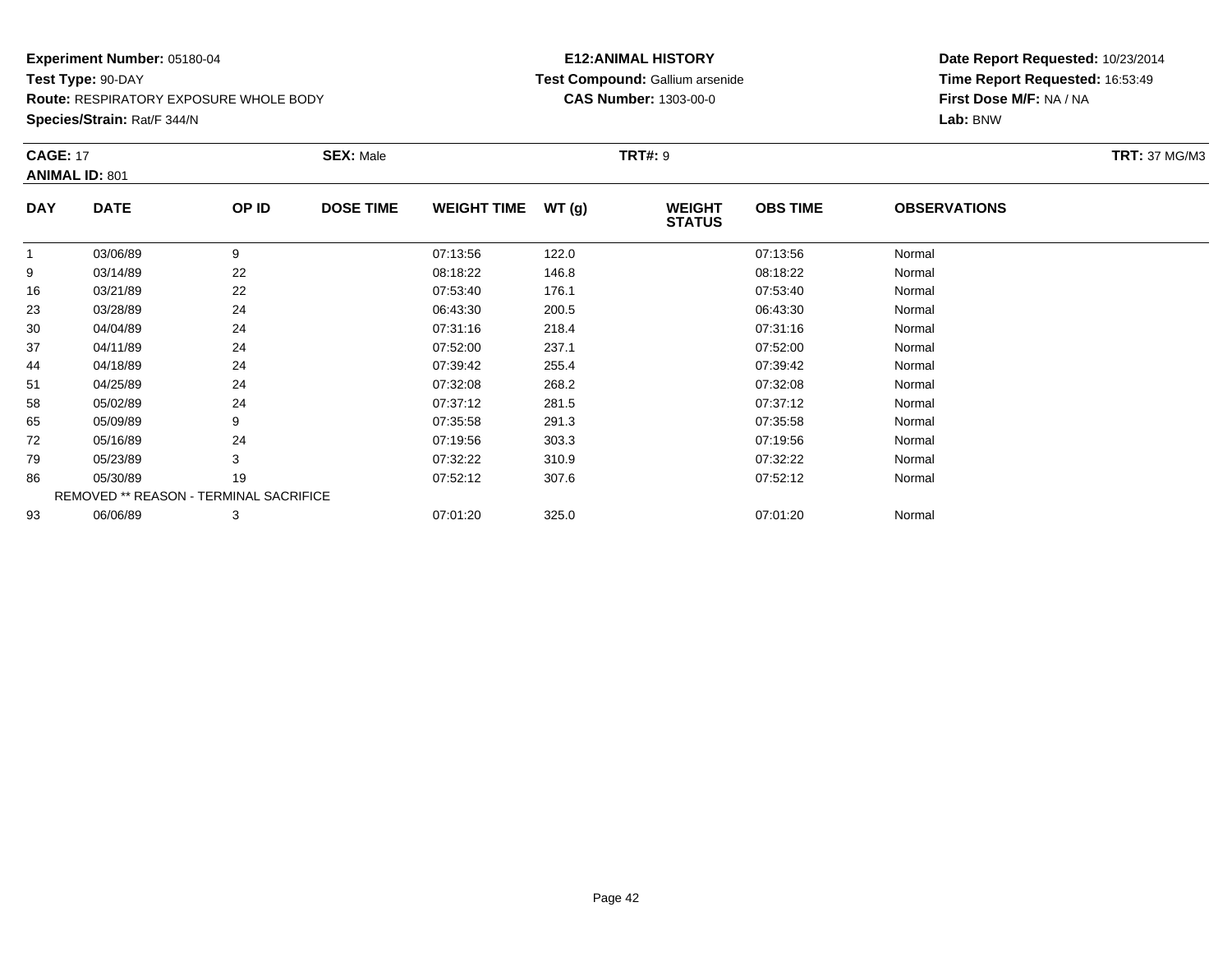**Route:** RESPIRATORY EXPOSURE WHOLE BODY

**Species/Strain:** Rat/F 344/N

### **E12:ANIMAL HISTORY Test Compound:** Gallium arsenide**CAS Number:** 1303-00-0

| <b>CAGE: 17</b> | <b>ANIMAL ID: 802</b>                  |       | <b>SEX: Male</b> | <b>TRT#: 9</b>     |       |                                |                 |                     |  |
|-----------------|----------------------------------------|-------|------------------|--------------------|-------|--------------------------------|-----------------|---------------------|--|
| <b>DAY</b>      | <b>DATE</b>                            | OP ID | <b>DOSE TIME</b> | <b>WEIGHT TIME</b> | WT(g) | <b>WEIGHT</b><br><b>STATUS</b> | <b>OBS TIME</b> | <b>OBSERVATIONS</b> |  |
| $\overline{1}$  | 03/06/89                               | 9     |                  | 07:13:56           | 132.1 |                                | 07:13:56        | Normal              |  |
| 9               | 03/14/89                               | 22    |                  | 08:18:22           | 160.3 |                                | 08:18:22        | Normal              |  |
| 16              | 03/21/89                               | 22    |                  | 07:53:40           | 179.5 |                                | 07:53:40        | Normal              |  |
| 23              | 03/28/89                               | 24    |                  | 06:43:30           | 195.2 |                                | 06:43:30        | Normal              |  |
| 30              | 04/04/89                               | 24    |                  | 07:31:16           | 216.6 |                                | 07:31:16        | Normal              |  |
| 37              | 04/11/89                               | 24    |                  | 07:52:00           | 234.9 |                                | 07:52:00        | Normal              |  |
| 44              | 04/18/89                               | 24    |                  | 07:39:42           | 248.1 |                                | 07:39:42        | Normal              |  |
| 51              | 04/25/89                               | 24    |                  | 07:32:08           | 262.2 |                                | 07:32:08        | Normal              |  |
| 58              | 05/02/89                               | 24    |                  | 07:37:12           | 274.6 |                                | 07:37:12        | Normal              |  |
| 65              | 05/09/89                               | 9     |                  | 07:35:58           | 285.6 |                                | 07:35:58        | Normal              |  |
| 72              | 05/16/89                               | 24    |                  | 07:19:56           | 293.5 |                                | 07:19:56        | Normal              |  |
| 79              | 05/23/89                               | 3     |                  | 07:32:22           | 304.0 |                                | 07:32:22        | Normal              |  |
| 86              | 05/30/89                               | 19    |                  | 07:52:12           | 302.6 |                                | 07:52:12        | Normal              |  |
|                 | REMOVED ** REASON - TERMINAL SACRIFICE |       |                  |                    |       |                                |                 |                     |  |
| 93              | 06/06/89                               | 3     |                  | 07:01:20           | 319.7 |                                | 07:01:20        | Normal              |  |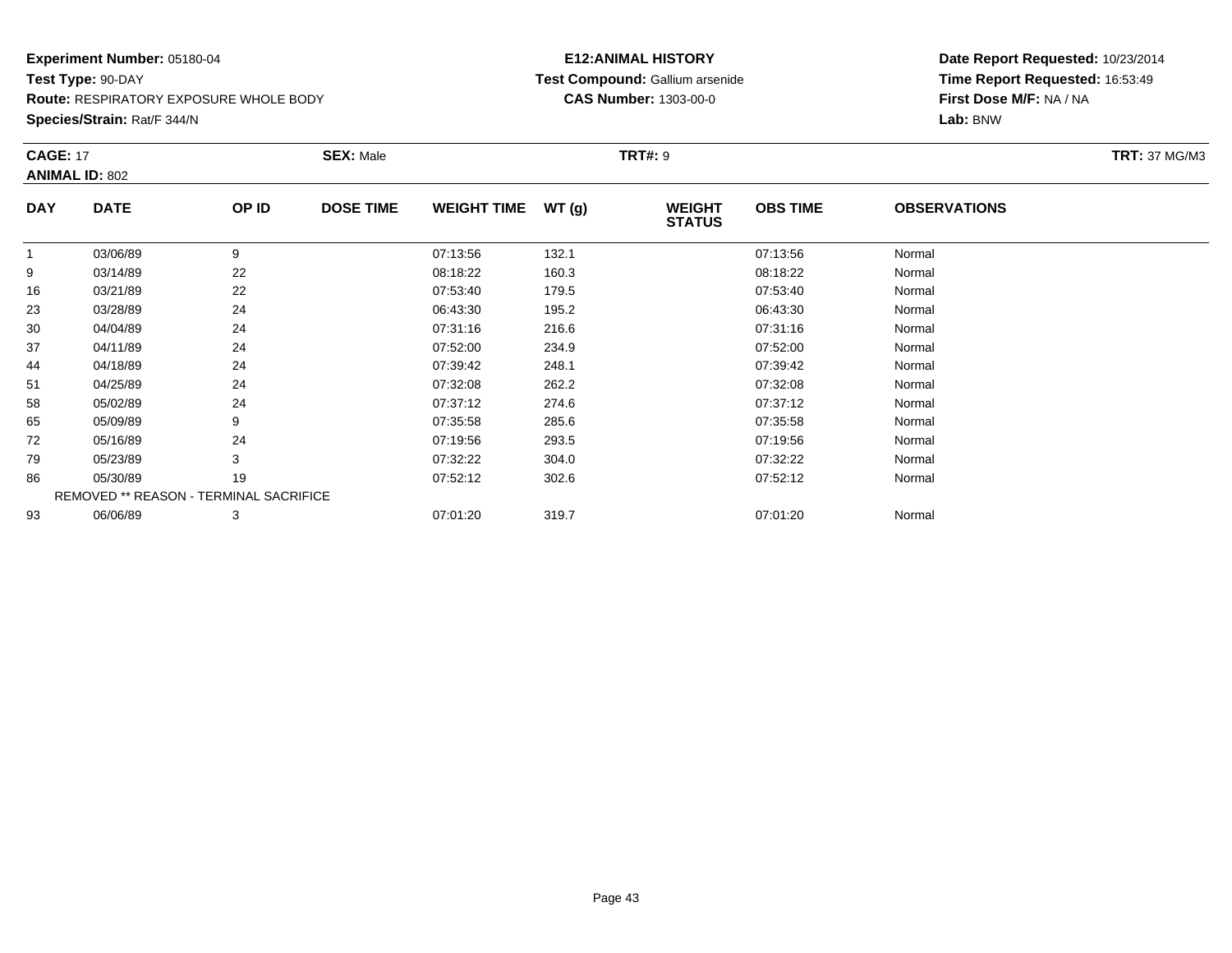**Route:** RESPIRATORY EXPOSURE WHOLE BODY

**Species/Strain:** Rat/F 344/N

### **E12:ANIMAL HISTORY Test Compound:** Gallium arsenide**CAS Number:** 1303-00-0

| <b>CAGE: 17</b> | <b>ANIMAL ID: 803</b>                         |       | <b>SEX: Male</b> |                    |       | <b>TRT#: 9</b>                 |                 |                     | <b>TRT: 37 MG/M3</b> |
|-----------------|-----------------------------------------------|-------|------------------|--------------------|-------|--------------------------------|-----------------|---------------------|----------------------|
| <b>DAY</b>      | <b>DATE</b>                                   | OP ID | <b>DOSE TIME</b> | <b>WEIGHT TIME</b> | WT(g) | <b>WEIGHT</b><br><b>STATUS</b> | <b>OBS TIME</b> | <b>OBSERVATIONS</b> |                      |
|                 | 03/06/89                                      | 9     |                  | 07:13:56           | 148.0 |                                | 07:13:56        | Normal              |                      |
| 9               | 03/14/89                                      | 22    |                  | 08:18:22           | 183.1 |                                | 08:18:22        | Normal              |                      |
| 16              | 03/21/89                                      | 22    |                  | 07:53:40           | 207.0 |                                | 07:53:40        | Normal              |                      |
| 23              | 03/28/89                                      | 24    |                  | 06:43:30           | 229.2 |                                | 06:43:30        | Normal              |                      |
| 30              | 04/04/89                                      | 24    |                  | 07:31:16           | 245.9 |                                | 07:31:16        | Normal              |                      |
| 37              | 04/11/89                                      | 24    |                  | 07:52:00           | 265.9 |                                | 07:52:00        | Normal              |                      |
| 44              | 04/18/89                                      | 24    |                  | 07:39:42           | 280.6 |                                | 07:39:42        | Normal              |                      |
| 51              | 04/25/89                                      | 24    |                  | 07:32:08           | 292.4 |                                | 07:32:08        | Normal              |                      |
| 58              | 05/02/89                                      | 24    |                  | 07:37:12           | 303.3 |                                | 07:37:12        | Normal              |                      |
| 65              | 05/09/89                                      | 9     |                  | 07:35:58           | 315.8 |                                | 07:35:58        | Normal              |                      |
| 72              | 05/16/89                                      | 24    |                  | 07:19:56           | 326.2 |                                | 07:19:56        | Normal              |                      |
| 79              | 05/23/89                                      | 3     |                  | 07:32:22           | 337.5 |                                | 07:32:22        | Normal              |                      |
| 86              | 05/30/89                                      | 19    |                  | 07:52:12           | 332.1 |                                | 07:52:12        | Normal              |                      |
|                 | <b>REMOVED ** REASON - TERMINAL SACRIFICE</b> |       |                  |                    |       |                                |                 |                     |                      |
| 93              | 06/06/89                                      | 3     |                  | 07:01:20           | 345.9 |                                | 07:01:20        | Normal              |                      |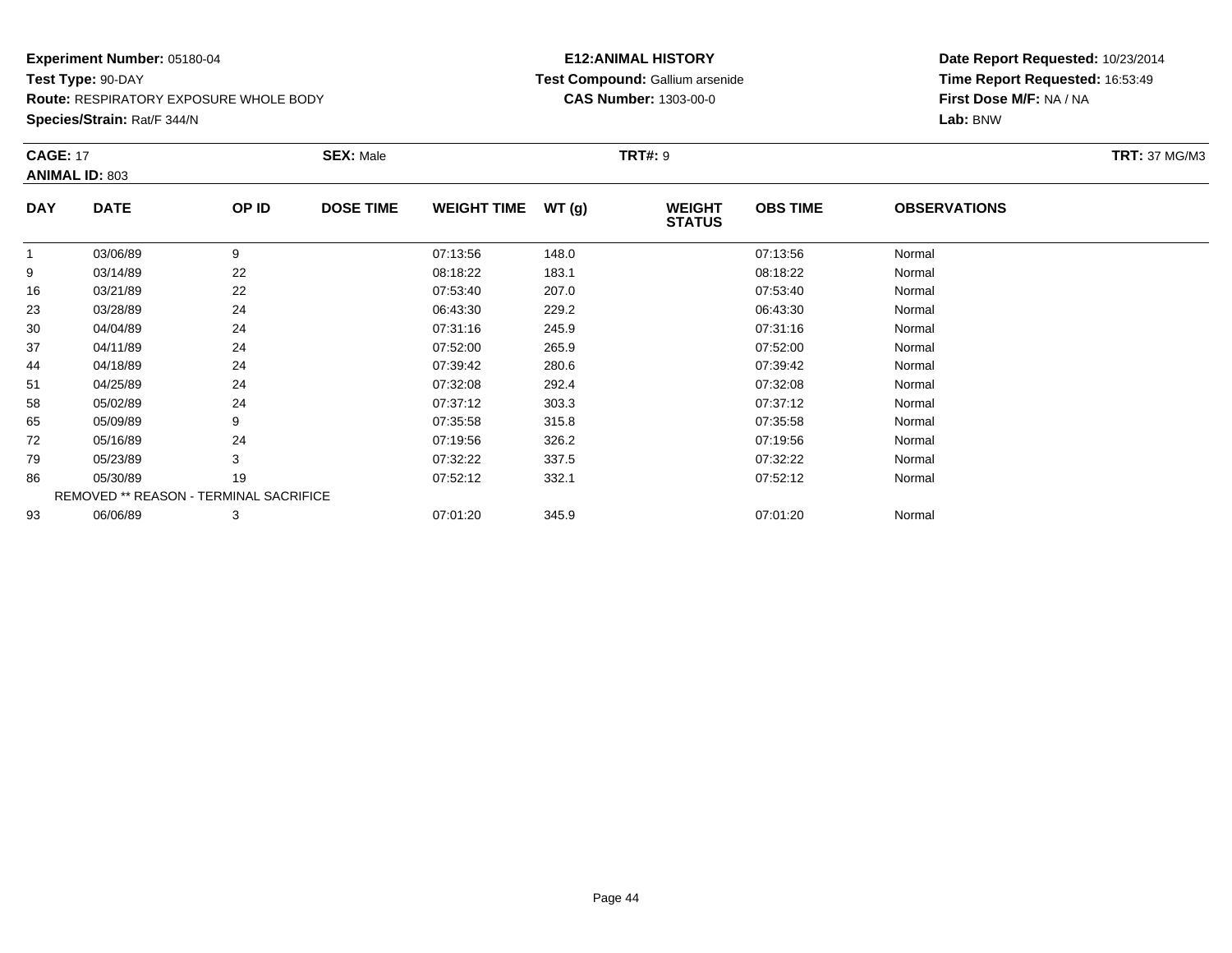**Route:** RESPIRATORY EXPOSURE WHOLE BODY

**Species/Strain:** Rat/F 344/N

### **E12:ANIMAL HISTORY Test Compound:** Gallium arsenide**CAS Number:** 1303-00-0

| <b>CAGE: 17</b> |                                        |       | <b>SEX: Male</b> |                    |       | <b>TRT#: 9</b>                 |                 |                     | <b>TRT: 37 MG/M3</b> |
|-----------------|----------------------------------------|-------|------------------|--------------------|-------|--------------------------------|-----------------|---------------------|----------------------|
|                 | <b>ANIMAL ID: 804</b>                  |       |                  |                    |       |                                |                 |                     |                      |
| <b>DAY</b>      | <b>DATE</b>                            | OP ID | <b>DOSE TIME</b> | <b>WEIGHT TIME</b> | WT(g) | <b>WEIGHT</b><br><b>STATUS</b> | <b>OBS TIME</b> | <b>OBSERVATIONS</b> |                      |
|                 | 03/06/89                               | 9     |                  | 07:13:56           | 133.8 |                                | 07:13:56        | Normal              |                      |
| 9               | 03/14/89                               | 22    |                  | 08:18:22           | 161.3 |                                | 08:18:22        | Normal              |                      |
| 16              | 03/21/89                               | 22    |                  | 07:53:40           | 187.0 |                                | 07:53:40        | Normal              |                      |
| 23              | 03/28/89                               | 24    |                  | 06:43:30           | 211.8 |                                | 06:43:30        | Normal              |                      |
| 30              | 04/04/89                               | 24    |                  | 07:31:16           | 228.4 |                                | 07:31:16        | Normal              |                      |
| 37              | 04/11/89                               | 24    |                  | 07:52:00           | 245.8 |                                | 07:52:00        | Normal              |                      |
| 44              | 04/18/89                               | 24    |                  | 07:39:42           | 258.3 |                                | 07:39:42        | Normal              |                      |
| 51              | 04/25/89                               | 24    |                  | 07:32:08           | 267.1 |                                | 07:32:08        | Normal              |                      |
| 58              | 05/02/89                               | 24    |                  | 07:37:12           | 276.6 |                                | 07:37:12        | Normal              |                      |
| 65              | 05/09/89                               |       |                  | 07:35:58           | 288.9 |                                | 07:35:58        | Normal              |                      |
| 72              | 05/16/89                               | 24    |                  | 07:19:56           | 291.3 |                                | 07:19:56        | Normal              |                      |
| 79              | 05/23/89                               | 3     |                  | 07:32:22           | 303.3 |                                | 07:32:22        | Normal              |                      |
| 86              | 05/30/89                               | 19    |                  | 07:52:12           | 299.4 |                                | 07:52:12        | Normal              |                      |
|                 | REMOVED ** REASON - TERMINAL SACRIFICE |       |                  |                    |       |                                |                 |                     |                      |
| 93              | 06/06/89                               | 3     |                  | 07:01:20           | 315.5 |                                | 07:01:20        | Normal              |                      |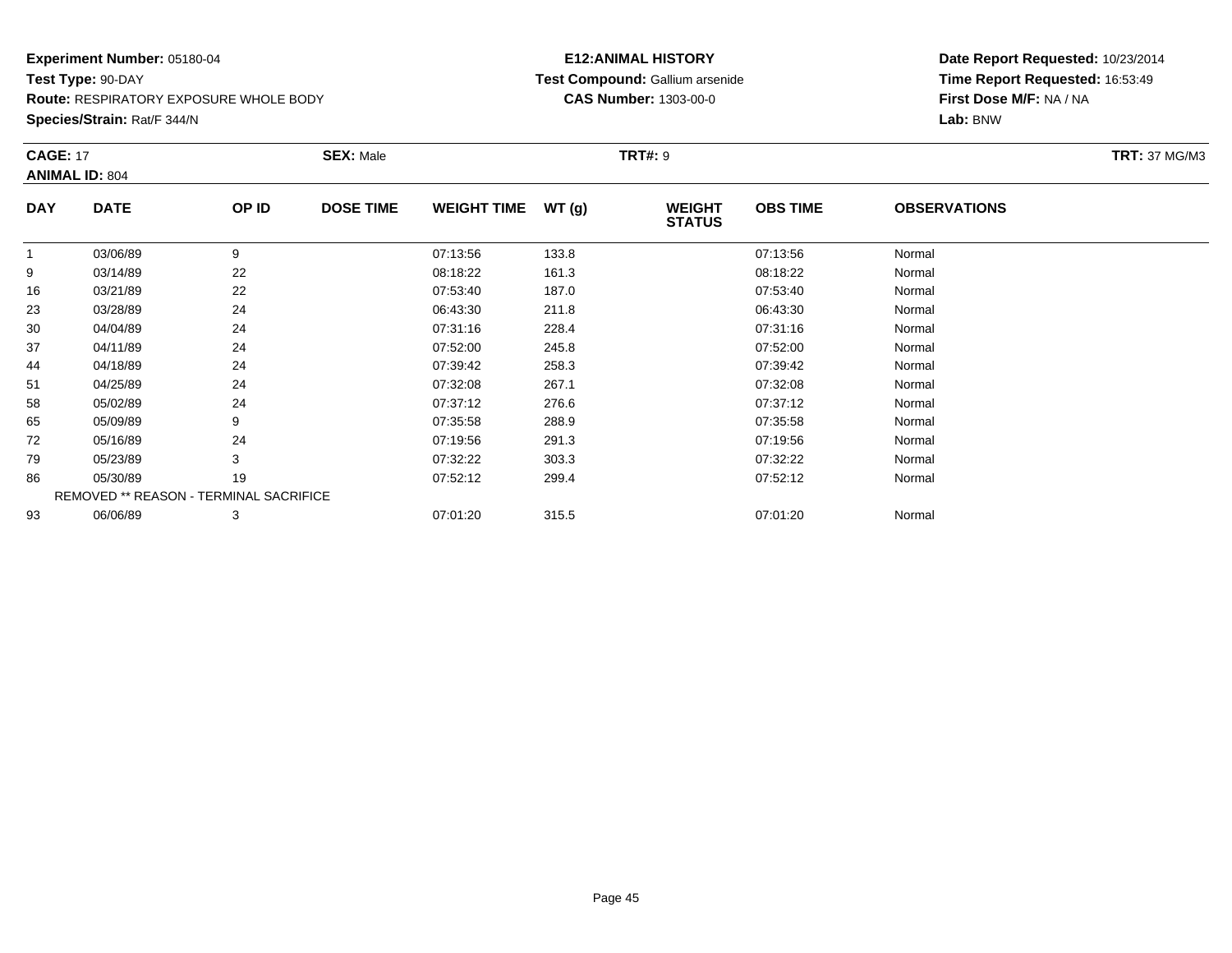**Route:** RESPIRATORY EXPOSURE WHOLE BODY

**Species/Strain:** Rat/F 344/N

### **E12:ANIMAL HISTORY Test Compound:** Gallium arsenide**CAS Number:** 1303-00-0

| <b>CAGE: 17</b> | <b>ANIMAL ID: 805</b>                  |       | <b>SEX: Male</b> |                    |       | <b>TRT#: 9</b>                 |                 |                     | <b>TRT: 37 MG/M3</b> |
|-----------------|----------------------------------------|-------|------------------|--------------------|-------|--------------------------------|-----------------|---------------------|----------------------|
| <b>DAY</b>      | <b>DATE</b>                            | OP ID | <b>DOSE TIME</b> | <b>WEIGHT TIME</b> | WT(g) | <b>WEIGHT</b><br><b>STATUS</b> | <b>OBS TIME</b> | <b>OBSERVATIONS</b> |                      |
|                 | 03/06/89                               | 9     |                  | 07:13:56           | 127.8 |                                | 07:13:56        | Normal              |                      |
| 9               | 03/14/89                               | 22    |                  | 08:18:22           | 156.2 |                                | 08:18:22        | Normal              |                      |
| 16              | 03/21/89                               | 22    |                  | 07:53:40           | 173.3 |                                | 07:53:40        | Normal              |                      |
| 23              | 03/28/89                               | 24    |                  | 06:43:30           | 197.1 |                                | 06:43:30        | Normal              |                      |
| 30              | 04/04/89                               | 24    |                  | 07:31:16           | 215.2 |                                | 07:31:16        | Normal              |                      |
| 37              | 04/11/89                               | 24    |                  | 07:52:00           | 229.4 |                                | 07:52:00        | Normal              |                      |
| 44              | 04/18/89                               | 24    |                  | 07:39:42           | 244.5 |                                | 07:39:42        | Normal              |                      |
| 51              | 04/25/89                               | 24    |                  | 07:32:08           | 254.5 |                                | 07:32:08        | Normal              |                      |
| 58              | 05/02/89                               | 24    |                  | 07:37:12           | 266.2 |                                | 07:37:12        | Normal              |                      |
| 65              | 05/09/89                               | 9     |                  | 07:35:58           | 276.9 |                                | 07:35:58        | Normal              |                      |
| 72              | 05/16/89                               | 24    |                  | 07:19:56           | 292.3 |                                | 07:19:56        | Normal              |                      |
| 79              | 05/23/89                               | 3     |                  | 07:32:22           | 299.9 |                                | 07:32:22        | Normal              |                      |
| 86              | 05/30/89                               | 19    |                  | 07:52:12           | 301.0 |                                | 07:52:12        | Normal              |                      |
|                 | REMOVED ** REASON - TERMINAL SACRIFICE |       |                  |                    |       |                                |                 |                     |                      |
| 93              | 06/06/89                               | 3     |                  | 07:01:20           | 312.5 |                                | 07:01:20        | Normal              |                      |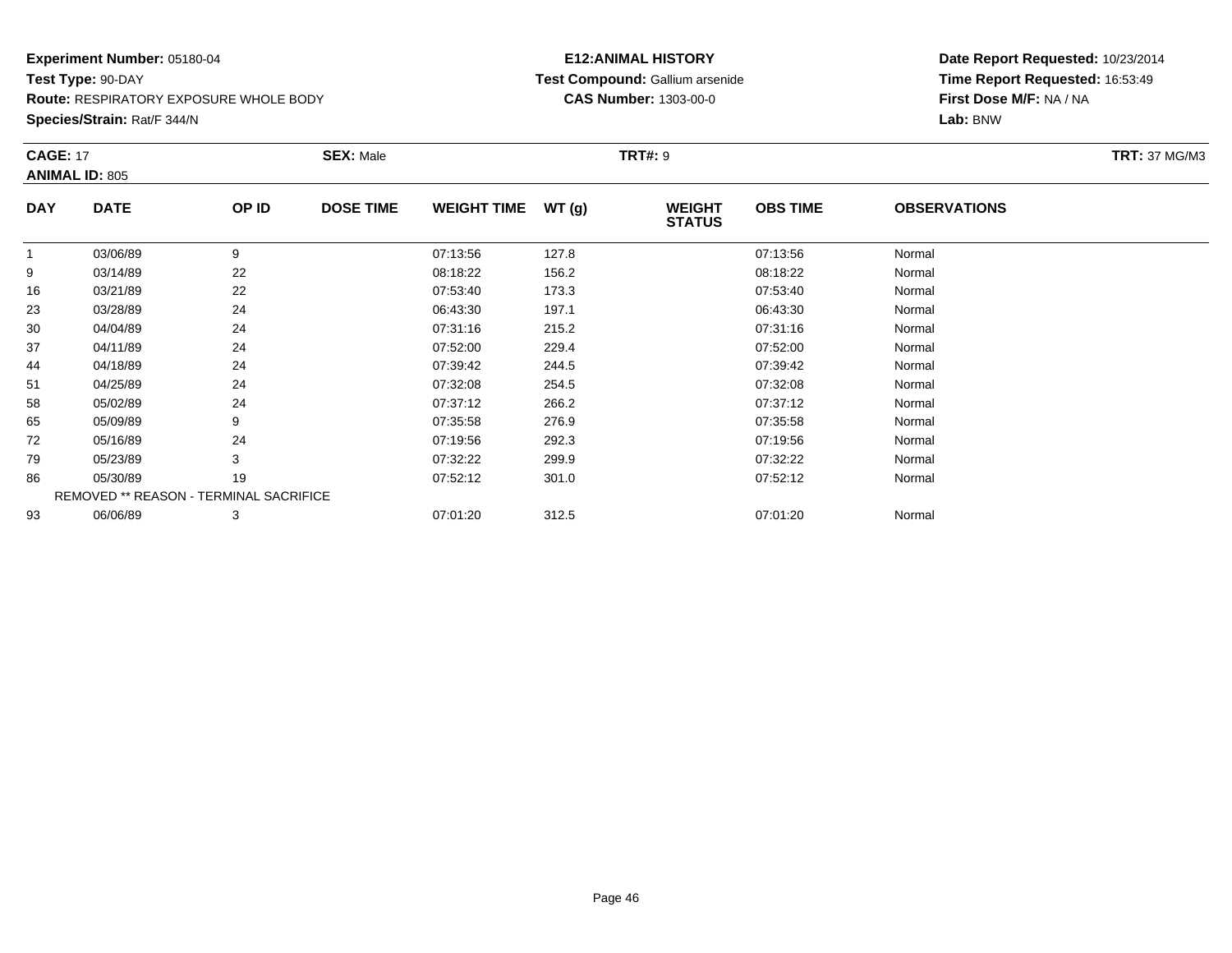**Route:** RESPIRATORY EXPOSURE WHOLE BODY

**Species/Strain:** Rat/F 344/N

### **E12:ANIMAL HISTORY Test Compound:** Gallium arsenide**CAS Number:** 1303-00-0

| <b>CAGE: 18</b> |                                        |       | <b>SEX: Male</b> |                    |       | <b>TRT#: 9</b>                 |                 |                     | <b>TRT: 37 MG/M3</b> |
|-----------------|----------------------------------------|-------|------------------|--------------------|-------|--------------------------------|-----------------|---------------------|----------------------|
|                 | <b>ANIMAL ID: 806</b>                  |       |                  |                    |       |                                |                 |                     |                      |
| <b>DAY</b>      | <b>DATE</b>                            | OP ID | <b>DOSE TIME</b> | <b>WEIGHT TIME</b> | WT(g) | <b>WEIGHT</b><br><b>STATUS</b> | <b>OBS TIME</b> | <b>OBSERVATIONS</b> |                      |
|                 | 03/06/89                               | 9     |                  | 07:16:58           | 145.6 |                                | 07:16:58        | Normal              |                      |
| 9               | 03/14/89                               | 22    |                  | 08:33:28           | 167.7 |                                | 08:33:28        | Normal              |                      |
| 16              | 03/21/89                               | 22    |                  | 08:01:06           | 192.3 |                                | 08:01:06        | Normal              |                      |
| 23              | 03/28/89                               | 24    |                  | 06:54:00           | 212.1 |                                | 06:54:00        | Normal              |                      |
| 30              | 04/04/89                               | 24    |                  | 07:37:36           | 231.4 |                                | 07:37:36        | Normal              |                      |
| 37              | 04/11/89                               | 24    |                  | 07:55:00           | 247.8 |                                | 07:55:00        | Normal              |                      |
| 44              | 04/18/89                               | 24    |                  | 07:45:14           | 265.7 |                                | 07:45:14        | Normal              |                      |
| 51              | 04/25/89                               | 24    |                  | 07:40:22           | 276.2 |                                | 07:40:22        | Normal              |                      |
| 58              | 05/02/89                               | 24    |                  | 07:45:42           | 289.5 |                                | 07:45:42        | Normal              |                      |
| 65              | 05/09/89                               |       |                  | 07:39:26           | 301.2 |                                | 07:39:26        | Normal              |                      |
| 72              | 05/16/89                               | 24    |                  | 07:25:02           | 315.3 |                                | 07:25:02        | Normal              |                      |
| 79              | 05/23/89                               | 3     |                  | 07:43:30           | 326.2 |                                | 07:43:30        | Normal              |                      |
| 86              | 05/30/89                               | 19    |                  | 08:02:32           | 319.3 |                                | 08:02:32        | Normal              |                      |
|                 | REMOVED ** REASON - TERMINAL SACRIFICE |       |                  |                    |       |                                |                 |                     |                      |
| 93              | 06/06/89                               | 3     |                  | 07:05:00           | 338.6 |                                | 07:05:00        | Normal              |                      |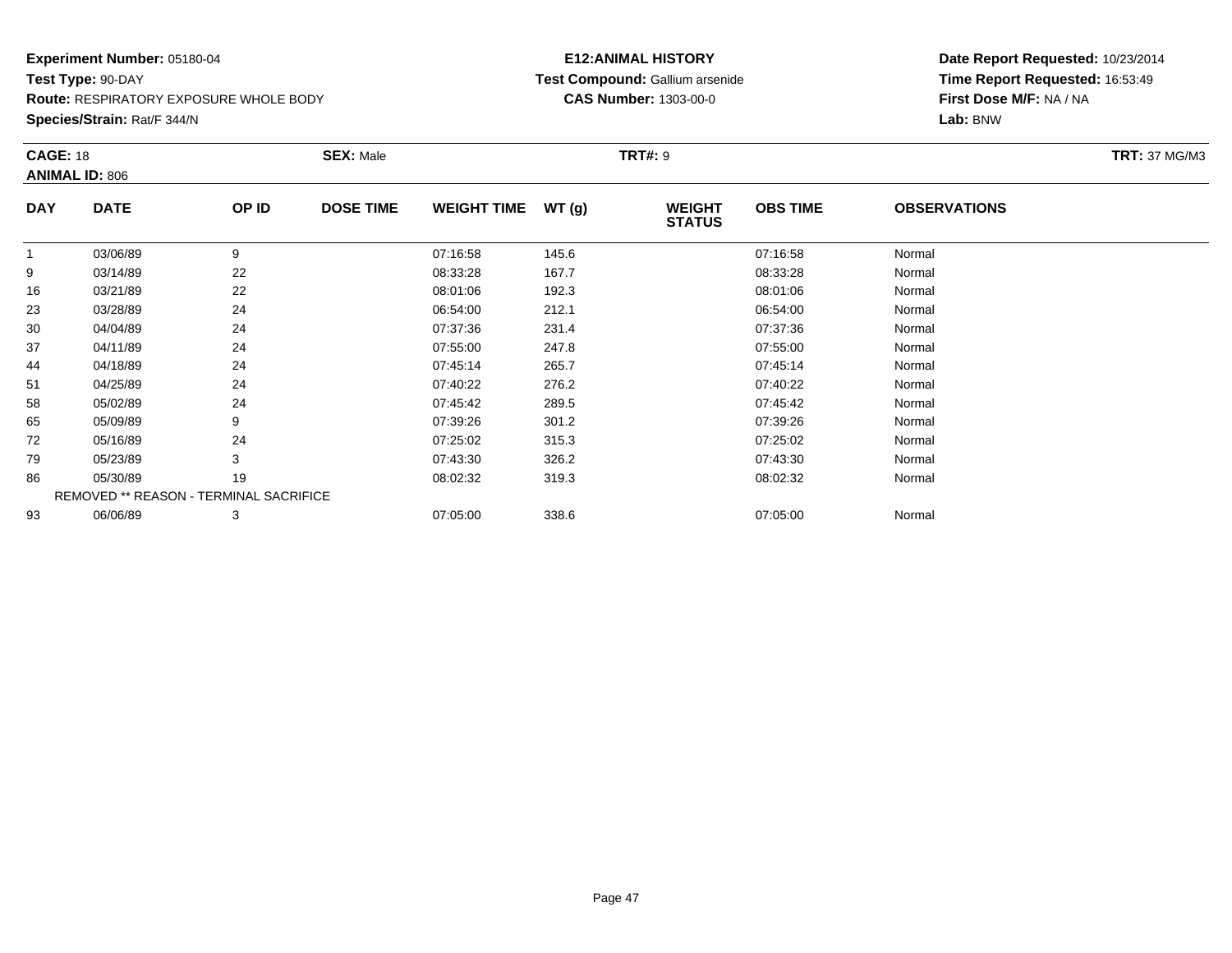**Route:** RESPIRATORY EXPOSURE WHOLE BODY

**Species/Strain:** Rat/F 344/N

### **E12:ANIMAL HISTORY Test Compound:** Gallium arsenide**CAS Number:** 1303-00-0

| <b>CAGE: 18</b> |                                        |       | <b>SEX: Male</b> |                    |       | <b>TRT#: 9</b>                 |                 |                     | <b>TRT: 37 MG/M3</b> |
|-----------------|----------------------------------------|-------|------------------|--------------------|-------|--------------------------------|-----------------|---------------------|----------------------|
|                 | <b>ANIMAL ID: 807</b>                  |       |                  |                    |       |                                |                 |                     |                      |
| <b>DAY</b>      | <b>DATE</b>                            | OP ID | <b>DOSE TIME</b> | <b>WEIGHT TIME</b> | WT(g) | <b>WEIGHT</b><br><b>STATUS</b> | <b>OBS TIME</b> | <b>OBSERVATIONS</b> |                      |
|                 | 03/06/89                               | 9     |                  | 07:16:58           | 139.1 |                                | 07:16:58        | Normal              |                      |
| 9               | 03/14/89                               | 22    |                  | 08:33:28           | 169.8 |                                | 08:33:28        | Normal              |                      |
| 16              | 03/21/89                               | 22    |                  | 08:01:06           | 196.4 |                                | 08:01:06        | Normal              |                      |
| 23              | 03/28/89                               | 24    |                  | 06:54:00           | 218.5 |                                | 06:54:00        | Normal              |                      |
| 30              | 04/04/89                               | 24    |                  | 07:37:36           | 238.0 |                                | 07:37:36        | Normal              |                      |
| 37              | 04/11/89                               | 24    |                  | 07:55:00           | 253.5 |                                | 07:55:00        | Normal              |                      |
| 44              | 04/18/89                               | 24    |                  | 07:45:14           | 267.2 |                                | 07:45:14        | Normal              |                      |
| 51              | 04/25/89                               | 24    |                  | 07:40:22           | 278.3 |                                | 07:40:22        | Normal              |                      |
| 58              | 05/02/89                               | 24    |                  | 07:45:42           | 291.7 |                                | 07:45:42        | Normal              |                      |
| 65              | 05/09/89                               |       |                  | 07:39:26           | 304.1 |                                | 07:39:26        | Normal              |                      |
| 72              | 05/16/89                               | 24    |                  | 07:25:02           | 313.2 |                                | 07:25:02        | Normal              |                      |
| 79              | 05/23/89                               | 3     |                  | 07:43:30           | 322.4 |                                | 07:43:30        | Normal              |                      |
| 86              | 05/30/89                               | 19    |                  | 08:02:32           | 317.5 |                                | 08:02:32        | Urine Stain         |                      |
|                 | REMOVED ** REASON - TERMINAL SACRIFICE |       |                  |                    |       |                                |                 |                     |                      |
| 93              | 06/06/89                               | 3     |                  | 07:05:00           | 330.2 |                                | 07:05:00        | Urine Stain         |                      |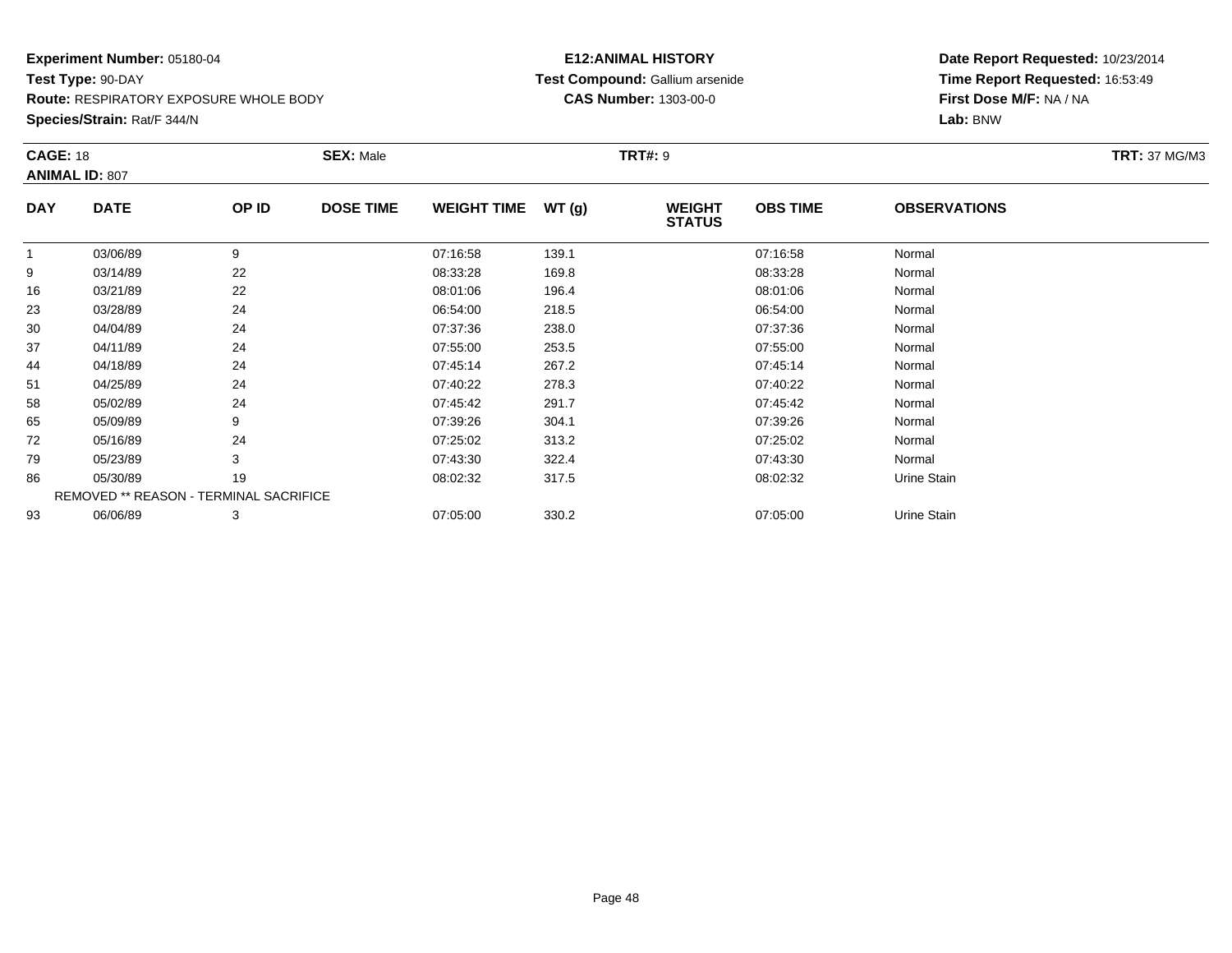**Route:** RESPIRATORY EXPOSURE WHOLE BODY

**Species/Strain:** Rat/F 344/N

### **E12:ANIMAL HISTORY Test Compound:** Gallium arsenide**CAS Number:** 1303-00-0

| <b>CAGE: 18</b> |                                        |       | <b>SEX: Male</b> |                    |       | <b>TRT#: 9</b>                 |                 |                     | <b>TRT: 37 MG/M3</b> |
|-----------------|----------------------------------------|-------|------------------|--------------------|-------|--------------------------------|-----------------|---------------------|----------------------|
|                 | <b>ANIMAL ID: 808</b>                  |       |                  |                    |       |                                |                 |                     |                      |
| <b>DAY</b>      | <b>DATE</b>                            | OP ID | <b>DOSE TIME</b> | <b>WEIGHT TIME</b> | WT(g) | <b>WEIGHT</b><br><b>STATUS</b> | <b>OBS TIME</b> | <b>OBSERVATIONS</b> |                      |
|                 | 03/06/89                               | 9     |                  | 07:16:58           | 138.7 |                                | 07:16:58        | Normal              |                      |
| 9               | 03/14/89                               | 22    |                  | 08:33:28           | 170.7 |                                | 08:33:28        | Normal              |                      |
| 16              | 03/21/89                               | 22    |                  | 08:01:06           | 197.8 |                                | 08:01:06        | Normal              |                      |
| 23              | 03/28/89                               | 24    |                  | 06:54:00           | 220.4 |                                | 06:54:00        | Normal              |                      |
| 30              | 04/04/89                               | 24    |                  | 07:37:36           | 241.9 |                                | 07:37:36        | Normal              |                      |
| 37              | 04/11/89                               | 24    |                  | 07:55:00           | 256.9 |                                | 07:55:00        | Normal              |                      |
| 44              | 04/18/89                               | 24    |                  | 07:45:14           | 276.2 |                                | 07:45:14        | Normal              |                      |
| 51              | 04/25/89                               | 24    |                  | 07:40:22           | 288.3 |                                | 07:40:22        | Normal              |                      |
| 58              | 05/02/89                               | 24    |                  | 07:45:42           | 302.8 |                                | 07:45:42        | Normal              |                      |
| 65              | 05/09/89                               |       |                  | 07:39:26           | 313.8 |                                | 07:39:26        | Normal              |                      |
| 72              | 05/16/89                               | 24    |                  | 07:25:02           | 328.0 |                                | 07:25:02        | Normal              |                      |
| 79              | 05/23/89                               | 3     |                  | 07:43:30           | 335.3 |                                | 07:43:30        | Normal              |                      |
| 86              | 05/30/89                               | 19    |                  | 08:02:32           | 331.5 |                                | 08:02:32        | Normal              |                      |
|                 | REMOVED ** REASON - TERMINAL SACRIFICE |       |                  |                    |       |                                |                 |                     |                      |
| 93              | 06/06/89                               | 3     |                  | 07:05:00           | 344.4 |                                | 07:05:00        | Normal              |                      |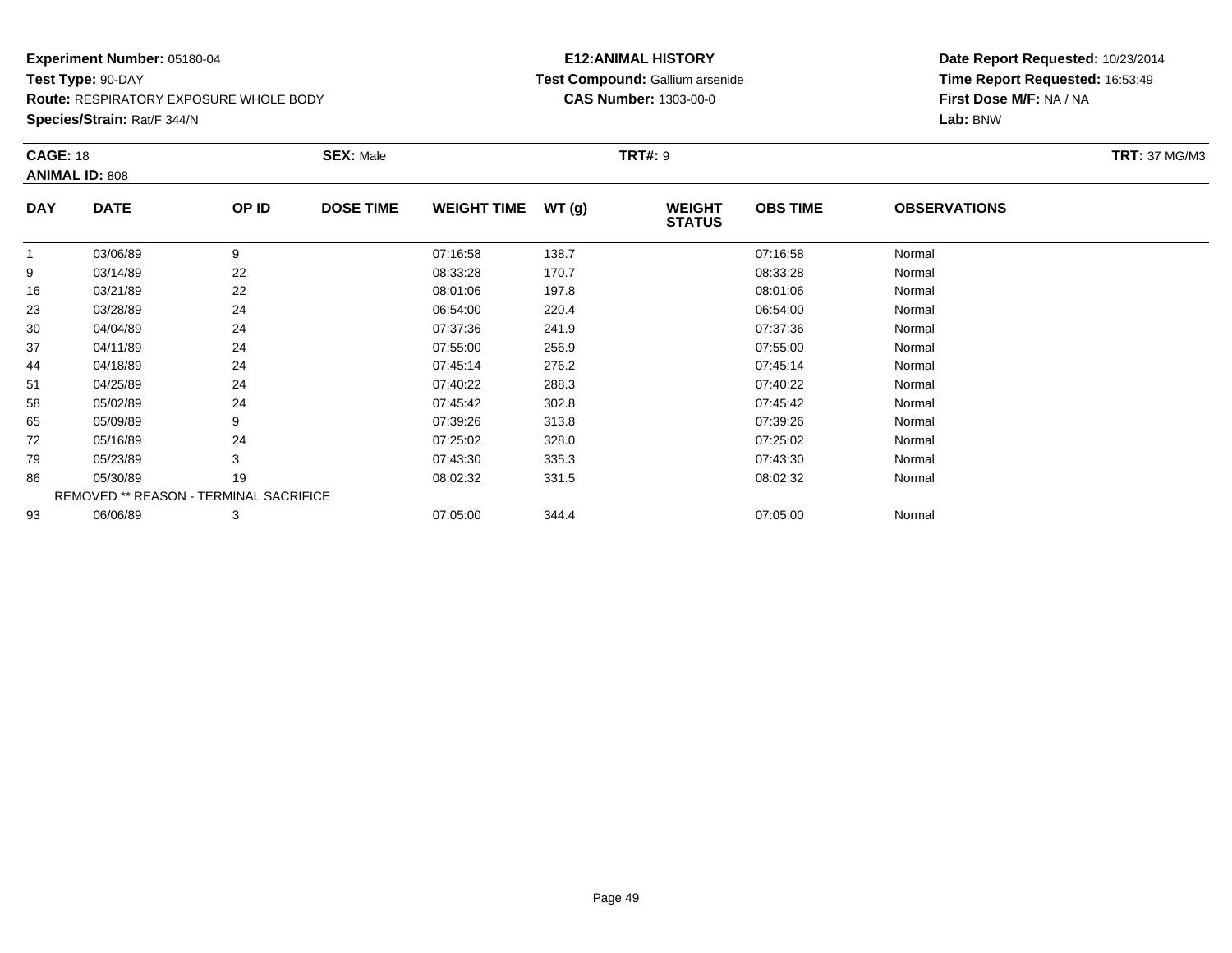**Route:** RESPIRATORY EXPOSURE WHOLE BODY

**Species/Strain:** Rat/F 344/N

### **E12:ANIMAL HISTORY Test Compound:** Gallium arsenide**CAS Number:** 1303-00-0

| <b>CAGE: 18</b> | <b>ANIMAL ID: 809</b>                  |       | <b>SEX: Male</b> |                    |       | <b>TRT#: 9</b>                 |                 |                     | <b>TRT: 37 MG/M3</b> |
|-----------------|----------------------------------------|-------|------------------|--------------------|-------|--------------------------------|-----------------|---------------------|----------------------|
| <b>DAY</b>      | <b>DATE</b>                            | OP ID | <b>DOSE TIME</b> | <b>WEIGHT TIME</b> | WT(g) | <b>WEIGHT</b><br><b>STATUS</b> | <b>OBS TIME</b> | <b>OBSERVATIONS</b> |                      |
|                 | 03/06/89                               | 9     |                  | 07:16:58           | 130.4 |                                | 07:16:58        | Normal              |                      |
| 9               | 03/14/89                               | 22    |                  | 08:33:28           | 154.6 |                                | 08:33:28        | Normal              |                      |
| 16              | 03/21/89                               | 22    |                  | 08:01:06           | 178.2 |                                | 08:01:06        | Normal              |                      |
| 23              | 03/28/89                               | 24    |                  | 06:54:00           | 197.3 |                                | 06:54:00        | Normal              |                      |
| 30              | 04/04/89                               | 24    |                  | 07:37:36           | 220.3 |                                | 07:37:36        | Normal              |                      |
| 37              | 04/11/89                               | 24    |                  | 07:55:00           | 224.2 |                                | 07:55:00        | Normal              |                      |
| 44              | 04/18/89                               | 24    |                  | 07:45:14           | 251.3 |                                | 07:45:14        | Normal              |                      |
| 51              | 04/25/89                               | 24    |                  | 07:40:22           | 261.6 |                                | 07:40:22        | Normal              |                      |
| 58              | 05/02/89                               | 24    |                  | 07:45:42           | 279.6 |                                | 07:45:42        | Normal              |                      |
| 65              | 05/09/89                               | 9     |                  | 07:39:26           | 285.7 |                                | 07:39:26        | Normal              |                      |
| 72              | 05/16/89                               | 24    |                  | 07:25:02           | 304.9 |                                | 07:25:02        | Normal              |                      |
| 79              | 05/23/89                               | 3     |                  | 07:43:30           | 314.0 |                                | 07:43:30        | Normal              |                      |
| 86              | 05/30/89                               | 19    |                  | 08:02:32           | 313.2 |                                | 08:02:32        | Normal              |                      |
|                 | REMOVED ** REASON - TERMINAL SACRIFICE |       |                  |                    |       |                                |                 |                     |                      |
| 93              | 06/06/89                               | 3     |                  | 07:05:00           | 330.8 |                                | 07:05:00        | Normal              |                      |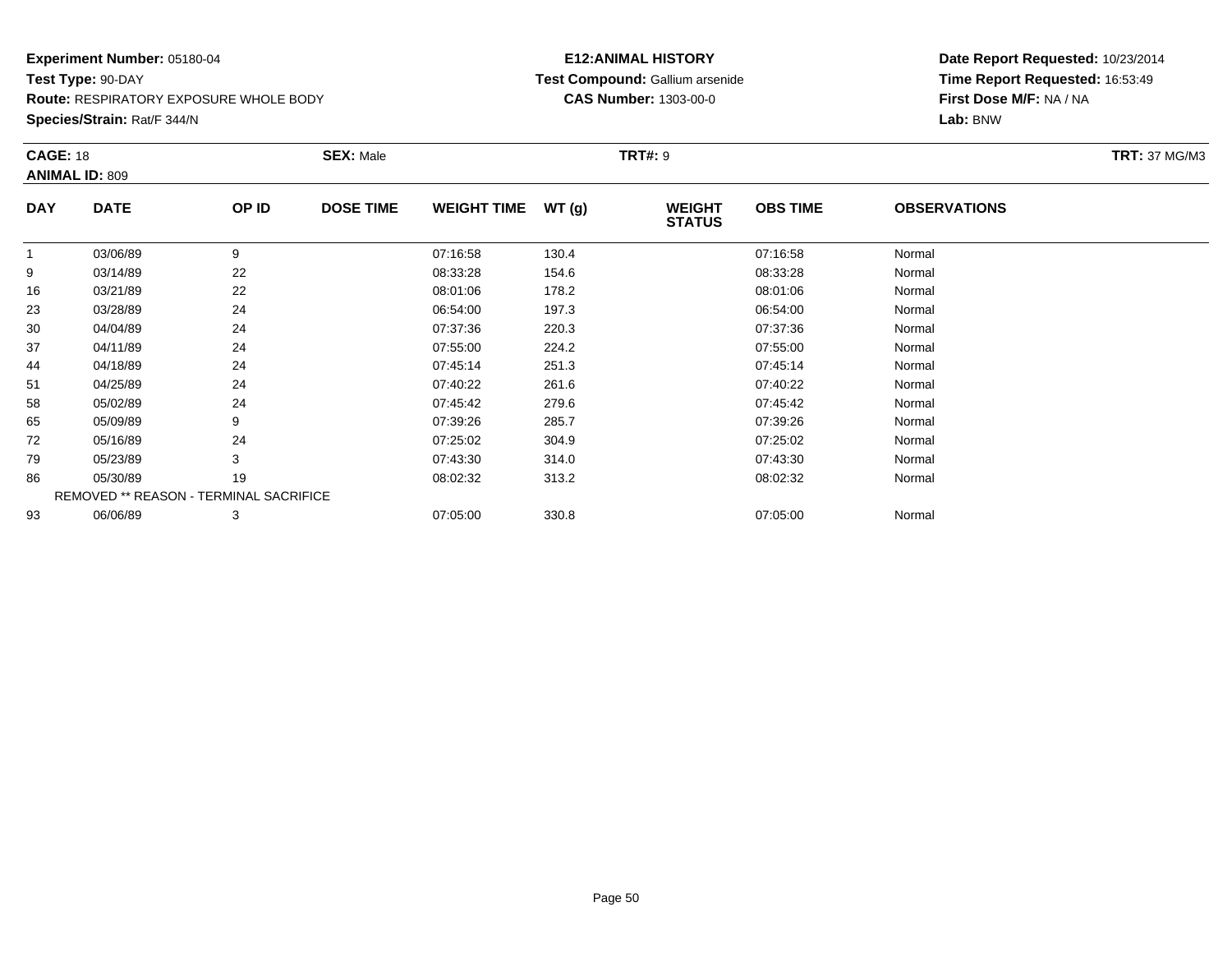**Route:** RESPIRATORY EXPOSURE WHOLE BODY

**Species/Strain:** Rat/F 344/N

### **E12:ANIMAL HISTORY Test Compound:** Gallium arsenide**CAS Number:** 1303-00-0

|            | <b>SEX: Male</b><br><b>TRT#: 9</b><br><b>CAGE: 18</b><br><b>ANIMAL ID: 810</b> |       |                  |                    |       |                                | <b>TRT: 37 MG/M3</b> |                     |  |
|------------|--------------------------------------------------------------------------------|-------|------------------|--------------------|-------|--------------------------------|----------------------|---------------------|--|
| <b>DAY</b> | <b>DATE</b>                                                                    | OP ID | <b>DOSE TIME</b> | <b>WEIGHT TIME</b> | WT(g) | <b>WEIGHT</b><br><b>STATUS</b> | <b>OBS TIME</b>      | <b>OBSERVATIONS</b> |  |
|            | 03/06/89                                                                       | 9     |                  | 07:16:58           | 130.0 |                                | 07:16:58             | Normal              |  |
| 9          | 03/14/89                                                                       | 22    |                  | 08:33:28           | 159.4 |                                | 08:33:28             | Normal              |  |
| 16         | 03/21/89                                                                       | 22    |                  | 08:01:06           | 181.7 |                                | 08:01:06             | Normal              |  |
| 23         | 03/28/89                                                                       | 24    |                  | 06:54:00           | 199.2 |                                | 06:54:00             | Normal              |  |
| 30         | 04/04/89                                                                       | 24    |                  | 07:37:36           | 222.8 |                                | 07:37:36             | Normal              |  |
| 37         | 04/11/89                                                                       | 24    |                  | 07:55:00           | 239.2 |                                | 07:55:00             | Normal              |  |
| 44         | 04/18/89                                                                       | 24    |                  | 07:45:14           | 250.3 |                                | 07:45:14             | Normal              |  |
| 51         | 04/25/89                                                                       | 24    |                  | 07:40:22           | 259.8 |                                | 07:40:22             | Normal              |  |
| 58         | 05/02/89                                                                       | 24    |                  | 07:45:42           | 272.9 |                                | 07:45:42             | Normal              |  |
| 65         | 05/09/89                                                                       | 9     |                  | 07:39:26           | 279.3 |                                | 07:39:26             | Normal              |  |
| 72         | 05/16/89                                                                       | 24    |                  | 07:25:02           | 293.6 |                                | 07:25:02             | Normal              |  |
| 79         | 05/23/89                                                                       | 3     |                  | 07:43:30           | 302.5 |                                | 07:43:30             | Normal              |  |
| 86         | 05/30/89                                                                       | 19    |                  | 08:02:32           | 299.4 |                                | 08:02:32             | Normal              |  |
|            | REMOVED ** REASON - TERMINAL SACRIFICE                                         |       |                  |                    |       |                                |                      |                     |  |
| 93         | 06/06/89                                                                       | 3     |                  | 07:05:00           | 312.1 |                                | 07:05:00             | Normal              |  |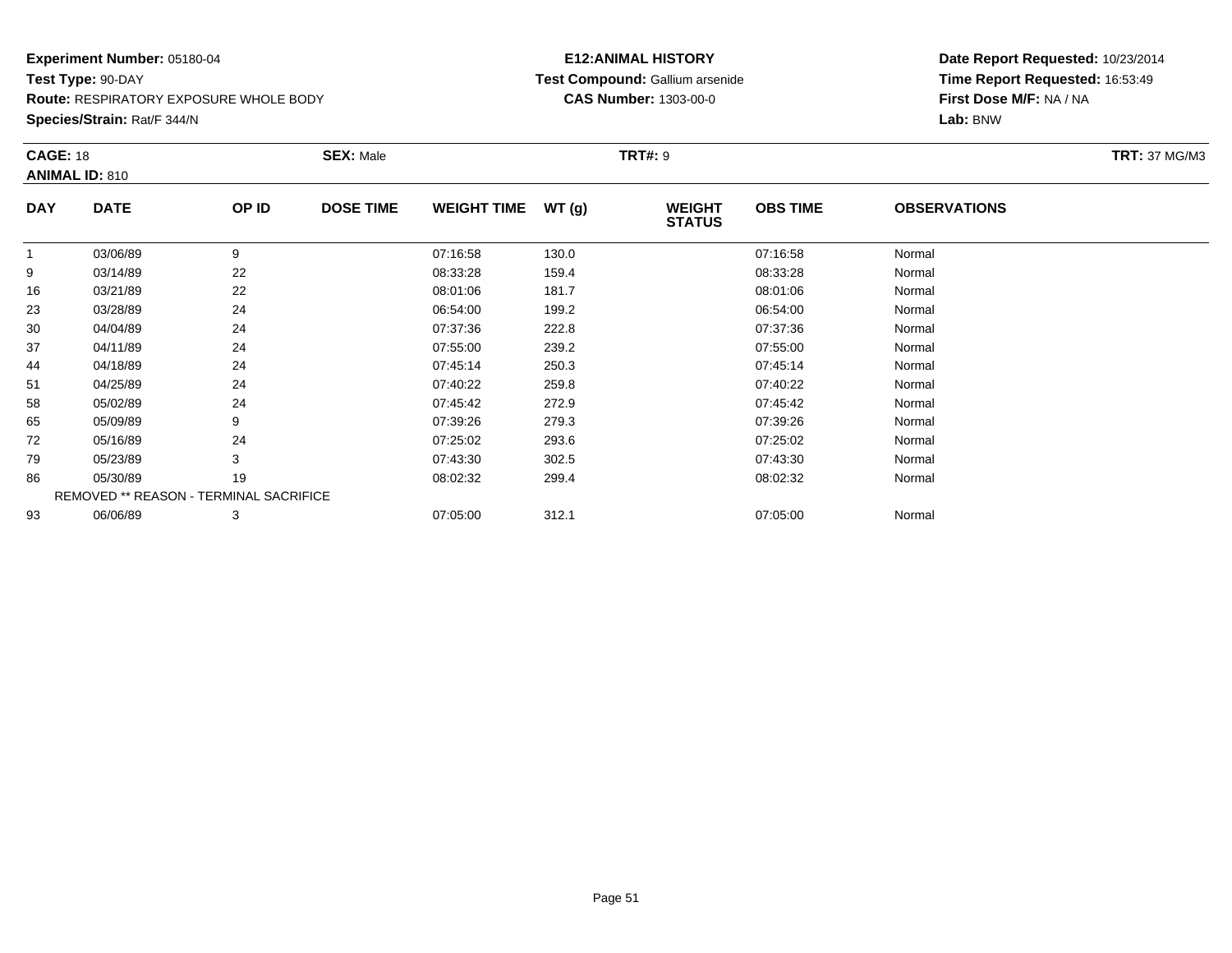**Route:** RESPIRATORY EXPOSURE WHOLE BODY

**Species/Strain:** Rat/F 344/N

### **E12:ANIMAL HISTORY Test Compound:** Gallium arsenide**CAS Number:** 1303-00-0

| <b>CAGE: 21</b> | <b>ANIMAL ID: 1001</b>                 |       | <b>SEX: Male</b> |                    |       | <b>TRT#: 11</b>                |                 |                     | <b>TRT: 75 MG/M3</b> |
|-----------------|----------------------------------------|-------|------------------|--------------------|-------|--------------------------------|-----------------|---------------------|----------------------|
| <b>DAY</b>      | <b>DATE</b>                            | OP ID | <b>DOSE TIME</b> | <b>WEIGHT TIME</b> | WT(g) | <b>WEIGHT</b><br><b>STATUS</b> | <b>OBS TIME</b> | <b>OBSERVATIONS</b> |                      |
| $\overline{1}$  | 03/06/89                               | 9     |                  | 07:22:20           | 122.6 |                                | 07:22:20        | Normal              |                      |
| 9               | 03/14/89                               | 22    |                  | 08:40:08           | 146.0 |                                | 08:40:08        | Normal              |                      |
| 16              | 03/21/89                               | 22    |                  | 08:06:34           | 163.5 |                                | 08:06:34        | Normal              |                      |
| 23              | 03/28/89                               | 24    |                  | 06:59:10           | 179.5 |                                | 06:59:10        | Normal              |                      |
| 30              | 04/04/89                               | 24    |                  | 07:44:14           | 201.0 |                                | 07:44:14        | Normal              |                      |
| 37              | 04/11/89                               | 24    |                  | 08:17:00           | 213.2 |                                | 08:17:00        | Normal              |                      |
| 44              | 04/18/89                               | 24    |                  | 07:51:14           | 226.7 |                                | 07:51:14        | Normal              |                      |
| 51              | 04/25/89                               | 24    |                  | 07:45:04           | 239.2 |                                | 07:45:04        | Normal              |                      |
| 58              | 05/02/89                               | 24    |                  | 07:52:44           | 256.3 |                                | 07:52:44        | Normal              |                      |
| 65              | 05/09/89                               | 9     |                  | 07:46:48           | 265.4 |                                | 07:46:48        | Normal              |                      |
| 72              | 05/16/89                               | 24    |                  | 07:30:24           | 274.9 |                                | 07:30:24        | Normal              |                      |
| 79              | 05/23/89                               | 3     |                  | 07:51:14           | 283.2 |                                | 07:51:14        | Normal              |                      |
| 86              | 05/30/89                               | 19    |                  | 08:10:38           | 281.5 |                                | 08:10:38        | Normal              |                      |
|                 | REMOVED ** REASON - TERMINAL SACRIFICE |       |                  |                    |       |                                |                 |                     |                      |
| 93              | 06/06/89                               | 3     |                  | 07:07:46           | 298.5 |                                | 07:07:46        | Normal              |                      |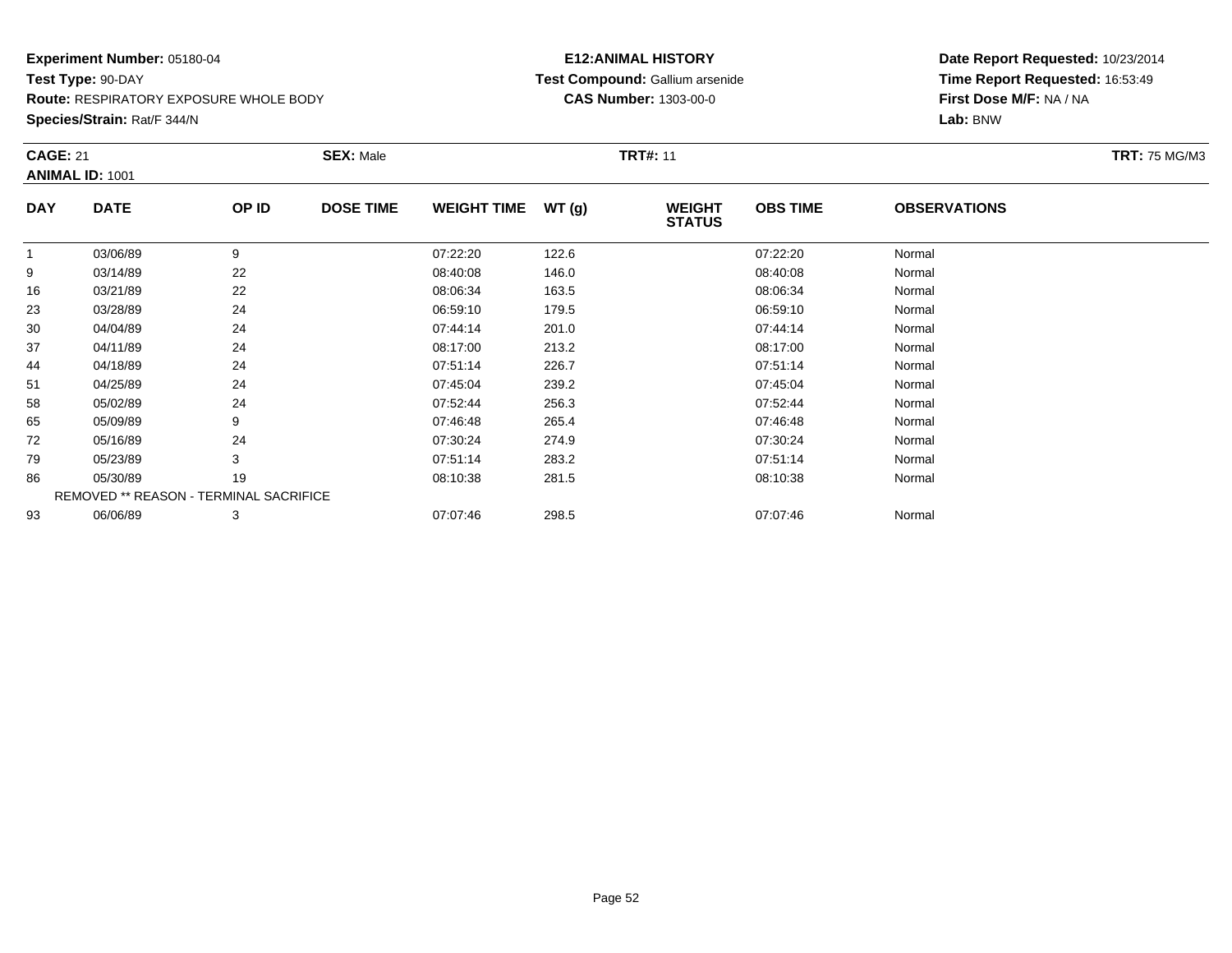**Route:** RESPIRATORY EXPOSURE WHOLE BODY

**Species/Strain:** Rat/F 344/N

### **E12:ANIMAL HISTORY Test Compound:** Gallium arsenide**CAS Number:** 1303-00-0

| <b>CAGE: 21</b> | <b>ANIMAL ID: 1002</b>                 |       | <b>SEX: Male</b> |                    |       | <b>TRT#: 11</b>                |                 |                     | <b>TRT: 75 MG/M3</b> |
|-----------------|----------------------------------------|-------|------------------|--------------------|-------|--------------------------------|-----------------|---------------------|----------------------|
| <b>DAY</b>      | <b>DATE</b>                            | OP ID | <b>DOSE TIME</b> | <b>WEIGHT TIME</b> | WT(g) | <b>WEIGHT</b><br><b>STATUS</b> | <b>OBS TIME</b> | <b>OBSERVATIONS</b> |                      |
|                 | 03/06/89                               | 9     |                  | 07:22:20           | 125.4 |                                | 07:22:20        | Normal              |                      |
| 9               | 03/14/89                               | 22    |                  | 08:40:08           | 154.9 |                                | 08:40:08        | Normal              |                      |
| 16              | 03/21/89                               | 22    |                  | 08:06:34           | 180.4 |                                | 08:06:34        | Normal              |                      |
| 23              | 03/28/89                               | 24    |                  | 06:59:10           | 205.8 |                                | 06:59:10        | Normal              |                      |
| 30              | 04/04/89                               | 24    |                  | 07:44:14           | 225.3 |                                | 07:44:14        | Normal              |                      |
| 37              | 04/11/89                               | 24    |                  | 08:17:00           | 243.0 |                                | 08:17:00        | Normal              |                      |
| 44              | 04/18/89                               | 24    |                  | 07:51:14           | 256.4 |                                | 07:51:14        | Normal              |                      |
| 51              | 04/25/89                               | 24    |                  | 07:45:04           | 268.8 |                                | 07:45:04        | Normal              |                      |
| 58              | 05/02/89                               | 24    |                  | 07:52:44           | 280.7 |                                | 07:52:44        | Normal              |                      |
| 65              | 05/09/89                               | 9     |                  | 07:46:48           | 293.5 |                                | 07:46:48        | Normal              |                      |
| 72              | 05/16/89                               | 24    |                  | 07:30:24           | 302.3 |                                | 07:30:24        | Normal              |                      |
| 79              | 05/23/89                               | 3     |                  | 07:51:14           | 304.8 |                                | 07:51:14        | Normal              |                      |
| 86              | 05/30/89                               | 19    |                  | 08:10:38           | 300.9 |                                | 08:10:38        | Urine Stain         |                      |
|                 | REMOVED ** REASON - TERMINAL SACRIFICE |       |                  |                    |       |                                |                 |                     |                      |
| 93              | 06/06/89                               | 3     |                  | 07:07:46           | 313.6 |                                | 07:07:46        | Normal              |                      |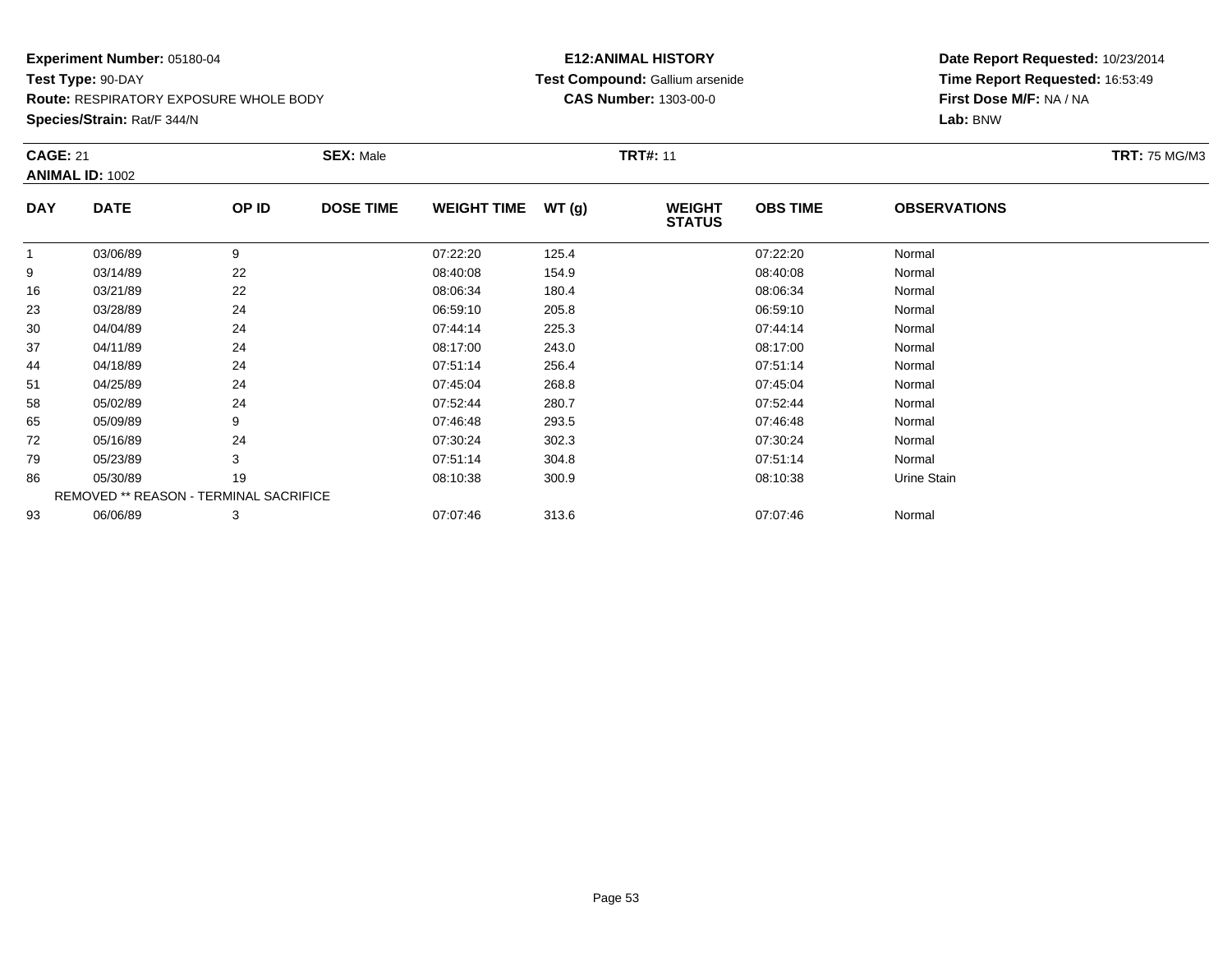**Route:** RESPIRATORY EXPOSURE WHOLE BODY

**Species/Strain:** Rat/F 344/N

### **E12:ANIMAL HISTORY Test Compound:** Gallium arsenide**CAS Number:** 1303-00-0

| <b>CAGE: 21</b> |                                        |       | <b>SEX: Male</b> |                    |       | <b>TRT#: 11</b>                |                 |                     | <b>TRT: 75 MG/M3</b> |
|-----------------|----------------------------------------|-------|------------------|--------------------|-------|--------------------------------|-----------------|---------------------|----------------------|
|                 | <b>ANIMAL ID: 1003</b>                 |       |                  |                    |       |                                |                 |                     |                      |
| <b>DAY</b>      | <b>DATE</b>                            | OP ID | <b>DOSE TIME</b> | <b>WEIGHT TIME</b> | WT(g) | <b>WEIGHT</b><br><b>STATUS</b> | <b>OBS TIME</b> | <b>OBSERVATIONS</b> |                      |
| $\mathbf 1$     | 03/06/89                               | 9     |                  | 07:22:20           | 131.4 |                                | 07:22:20        | Normal              |                      |
| 9               | 03/14/89                               | 22    |                  | 08:40:08           | 158.6 |                                | 08:40:08        | Normal              |                      |
| 16              | 03/21/89                               | 22    |                  | 08:06:34           | 184.0 |                                | 08:06:34        | Normal              |                      |
| 23              | 03/28/89                               | 24    |                  | 06:59:10           | 213.1 |                                | 06:59:10        | Normal              |                      |
| 30              | 04/04/89                               | 24    |                  | 07:44:14           | 234.2 |                                | 07:44:14        | Normal              |                      |
| 37              | 04/11/89                               | 24    |                  | 08:17:00           | 249.4 |                                | 08:17:00        | Normal              |                      |
| 44              | 04/18/89                               | 24    |                  | 07:51:14           | 266.2 |                                | 07:51:14        | Normal              |                      |
| 51              | 04/25/89                               | 24    |                  | 07:45:04           | 281.0 |                                | 07:45:04        | Normal              |                      |
| 58              | 05/02/89                               | 24    |                  | 07:52:44           | 289.8 |                                | 07:52:44        | Normal              |                      |
| 65              | 05/09/89                               | 9     |                  | 07:46:48           | 305.0 |                                | 07:46:48        | Normal              |                      |
| 72              | 05/16/89                               | 24    |                  | 07:30:24           | 312.2 |                                | 07:30:24        | Normal              |                      |
| 79              | 05/23/89                               | 3     |                  | 07:51:14           | 320.7 |                                | 07:51:14        | Normal              |                      |
| 86              | 05/30/89                               | 19    |                  | 08:10:38           | 316.6 |                                | 08:10:38        | Normal              |                      |
|                 | REMOVED ** REASON - TERMINAL SACRIFICE |       |                  |                    |       |                                |                 |                     |                      |
| 93              | 06/06/89                               | 3     |                  | 07:07:46           | 329.0 |                                | 07:07:46        | Normal              |                      |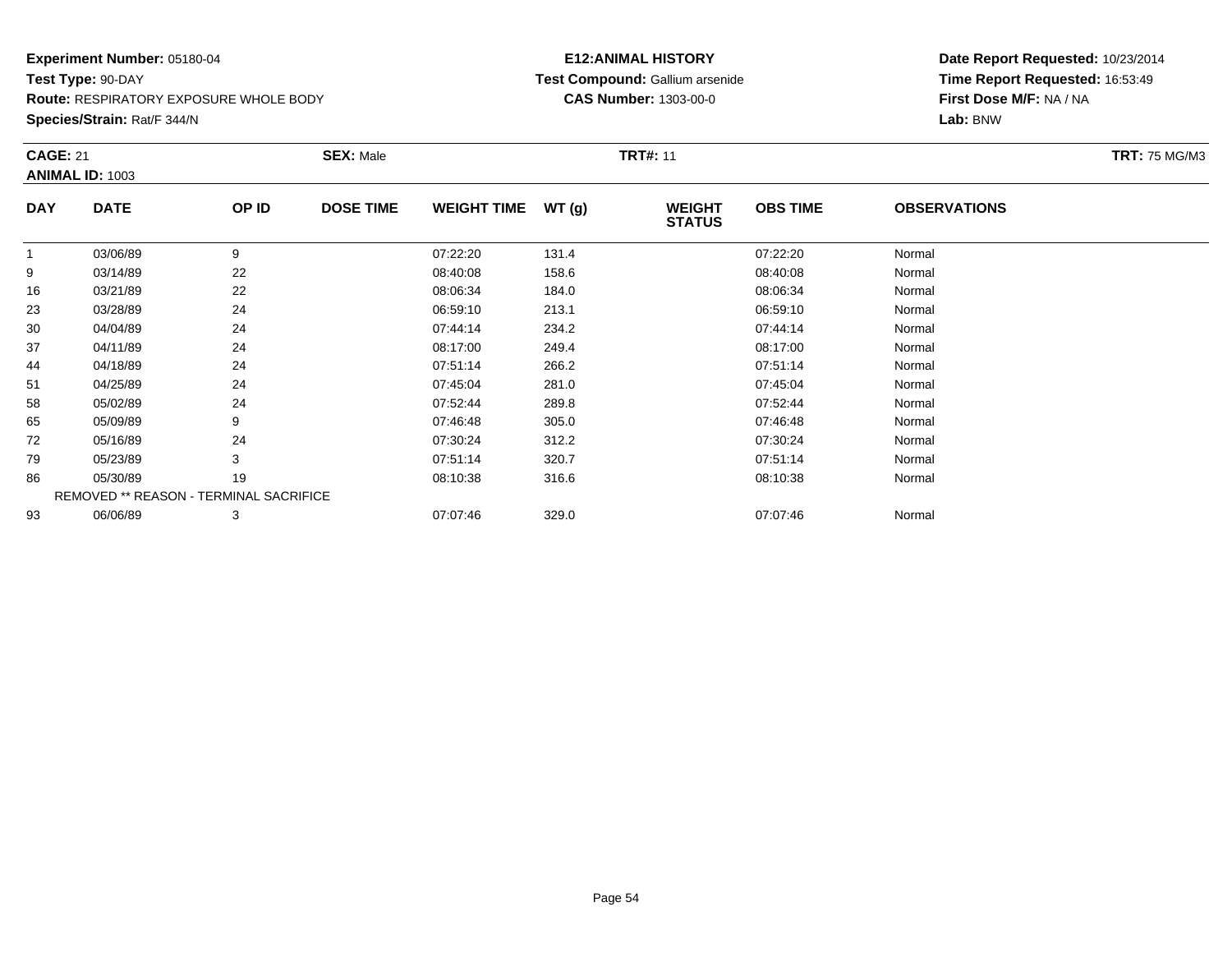**Route:** RESPIRATORY EXPOSURE WHOLE BODY

**Species/Strain:** Rat/F 344/N

### **E12:ANIMAL HISTORY Test Compound:** Gallium arsenide**CAS Number:** 1303-00-0

| <b>CAGE: 21</b> | <b>ANIMAL ID: 1004</b>                 |       | <b>SEX: Male</b> |                    |       | <b>TRT#: 11</b>                |                 |                     | <b>TRT: 75 MG/M3</b> |
|-----------------|----------------------------------------|-------|------------------|--------------------|-------|--------------------------------|-----------------|---------------------|----------------------|
| <b>DAY</b>      | <b>DATE</b>                            | OP ID | <b>DOSE TIME</b> | <b>WEIGHT TIME</b> | WT(g) | <b>WEIGHT</b><br><b>STATUS</b> | <b>OBS TIME</b> | <b>OBSERVATIONS</b> |                      |
| $\mathbf{1}$    | 03/06/89                               | 9     |                  | 07:22:20           | 130.1 |                                | 07:22:20        | Normal              |                      |
| 9               | 03/14/89                               | 22    |                  | 08:40:08           | 157.0 |                                | 08:40:08        | Normal              |                      |
| 16              | 03/21/89                               | 22    |                  | 08:06:34           | 181.9 |                                | 08:06:34        | Normal              |                      |
| 23              | 03/28/89                               | 24    |                  | 06:59:10           | 197.5 |                                | 06:59:10        | Normal              |                      |
| 30              | 04/04/89                               | 24    |                  | 07:44:14           | 211.6 |                                | 07:44:14        | Normal              |                      |
| 37              | 04/11/89                               | 24    |                  | 08:17:00           | 223.0 |                                | 08:17:00        | Normal              |                      |
| 44              | 04/18/89                               | 24    |                  | 07:51:14           | 235.8 |                                | 07:51:14        | Normal              |                      |
| 51              | 04/25/89                               | 24    |                  | 07:45:04           | 250.4 |                                | 07:45:04        | Normal              |                      |
| 58              | 05/02/89                               | 24    |                  | 07:52:44           | 257.2 |                                | 07:52:44        | Normal              |                      |
| 65              | 05/09/89                               | 9     |                  | 07:46:48           | 264.9 |                                | 07:46:48        | Normal              |                      |
| 72              | 05/16/89                               | 24    |                  | 07:30:24           | 271.9 |                                | 07:30:24        | Normal              |                      |
| 79              | 05/23/89                               | 3     |                  | 07:51:14           | 278.8 |                                | 07:51:14        | Normal              |                      |
| 86              | 05/30/89                               | 19    |                  | 08:10:38           | 277.2 |                                | 08:10:38        | Normal              |                      |
|                 | REMOVED ** REASON - TERMINAL SACRIFICE |       |                  |                    |       |                                |                 |                     |                      |
| 93              | 06/06/89                               | 3     |                  | 07:07:46           | 287.9 |                                | 07:07:46        | Normal              |                      |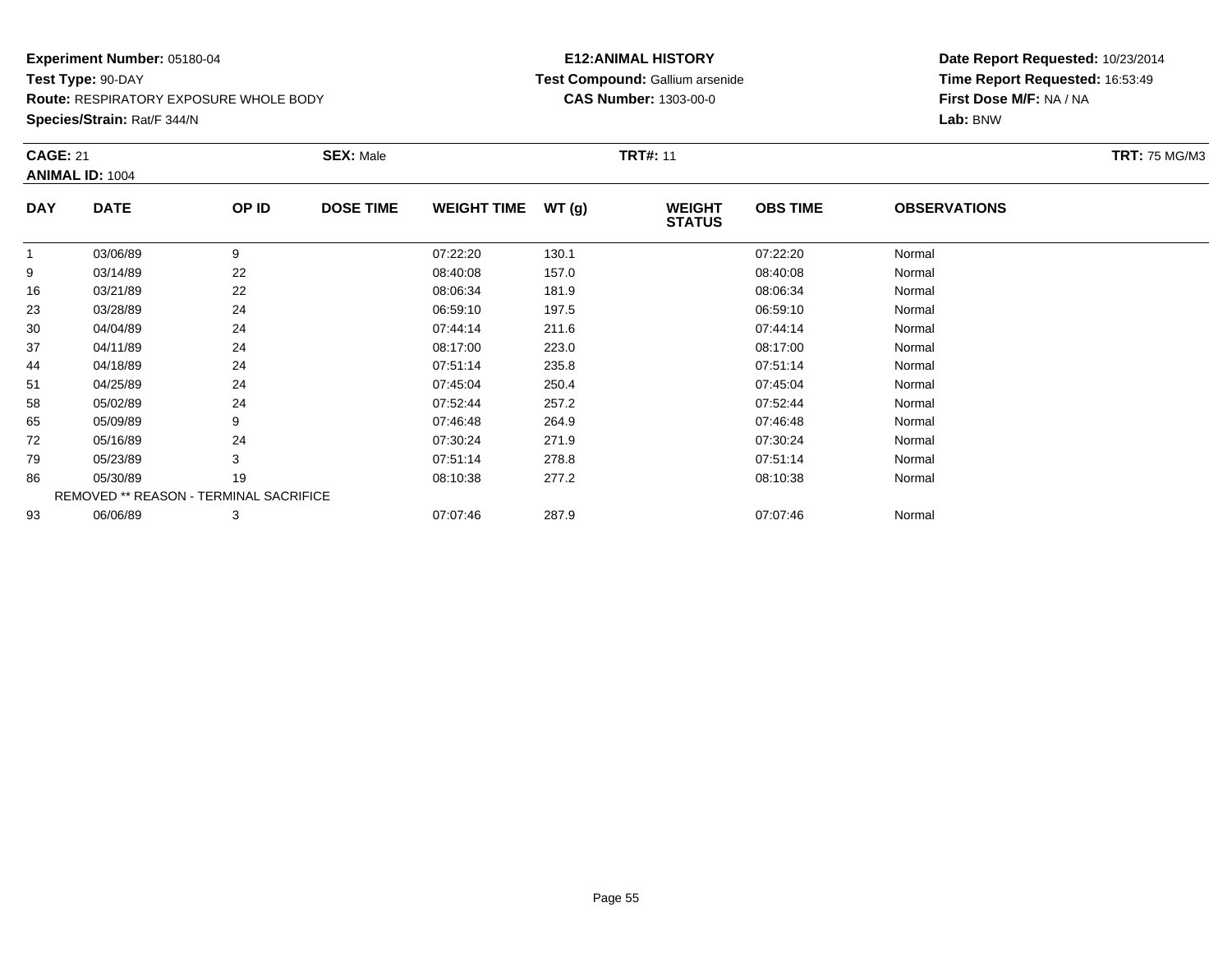**Route:** RESPIRATORY EXPOSURE WHOLE BODY

**Species/Strain:** Rat/F 344/N

### **E12:ANIMAL HISTORY Test Compound:** Gallium arsenide**CAS Number:** 1303-00-0

| <b>CAGE: 21</b> | <b>SEX: Male</b><br><b>TRT#: 11</b><br><b>ANIMAL ID: 1005</b> |       |                  |                    |       |                                | <b>TRT: 75 MG/M3</b> |                     |  |
|-----------------|---------------------------------------------------------------|-------|------------------|--------------------|-------|--------------------------------|----------------------|---------------------|--|
| <b>DAY</b>      | <b>DATE</b>                                                   | OP ID | <b>DOSE TIME</b> | <b>WEIGHT TIME</b> | WT(g) | <b>WEIGHT</b><br><b>STATUS</b> | <b>OBS TIME</b>      | <b>OBSERVATIONS</b> |  |
|                 | 03/06/89                                                      | 9     |                  | 07:22:20           | 141.3 |                                | 07:22:20             | Normal              |  |
| 9               | 03/14/89                                                      | 22    |                  | 08:40:08           | 175.3 |                                | 08:40:08             | Normal              |  |
| 16              | 03/21/89                                                      | 22    |                  | 08:06:34           | 200.6 |                                | 08:06:34             | Normal              |  |
| 23              | 03/28/89                                                      | 24    |                  | 06:59:10           | 219.1 |                                | 06:59:10             | Normal              |  |
| 30              | 04/04/89                                                      | 24    |                  | 07:44:14           | 233.0 |                                | 07:44:14             | Normal              |  |
| 37              | 04/11/89                                                      | 24    |                  | 08:17:00           | 247.0 |                                | 08:17:00             | Normal              |  |
| 44              | 04/18/89                                                      | 24    |                  | 07:51:14           | 257.7 |                                | 07:51:14             | Normal              |  |
| 51              | 04/25/89                                                      | 24    |                  | 07:45:04           | 269.9 |                                | 07:45:04             | Normal              |  |
| 58              | 05/02/89                                                      | 24    |                  | 07:52:44           | 279.0 |                                | 07:52:44             | Normal              |  |
| 65              | 05/09/89                                                      | 9     |                  | 07:46:48           | 289.8 |                                | 07:46:48             | Normal              |  |
| 72              | 05/16/89                                                      | 24    |                  | 07:30:24           | 299.9 |                                | 07:30:24             | Normal              |  |
| 79              | 05/23/89                                                      | 3     |                  | 07:51:14           | 301.0 |                                | 07:51:14             | Normal              |  |
| 86              | 05/30/89                                                      | 19    |                  | 08:10:38           | 306.9 |                                | 08:10:38             | Normal              |  |
|                 | REMOVED ** REASON - TERMINAL SACRIFICE                        |       |                  |                    |       |                                |                      |                     |  |
| 93              | 06/06/89                                                      | 3     |                  | 07:07:46           | 318.0 |                                | 07:07:46             | Normal              |  |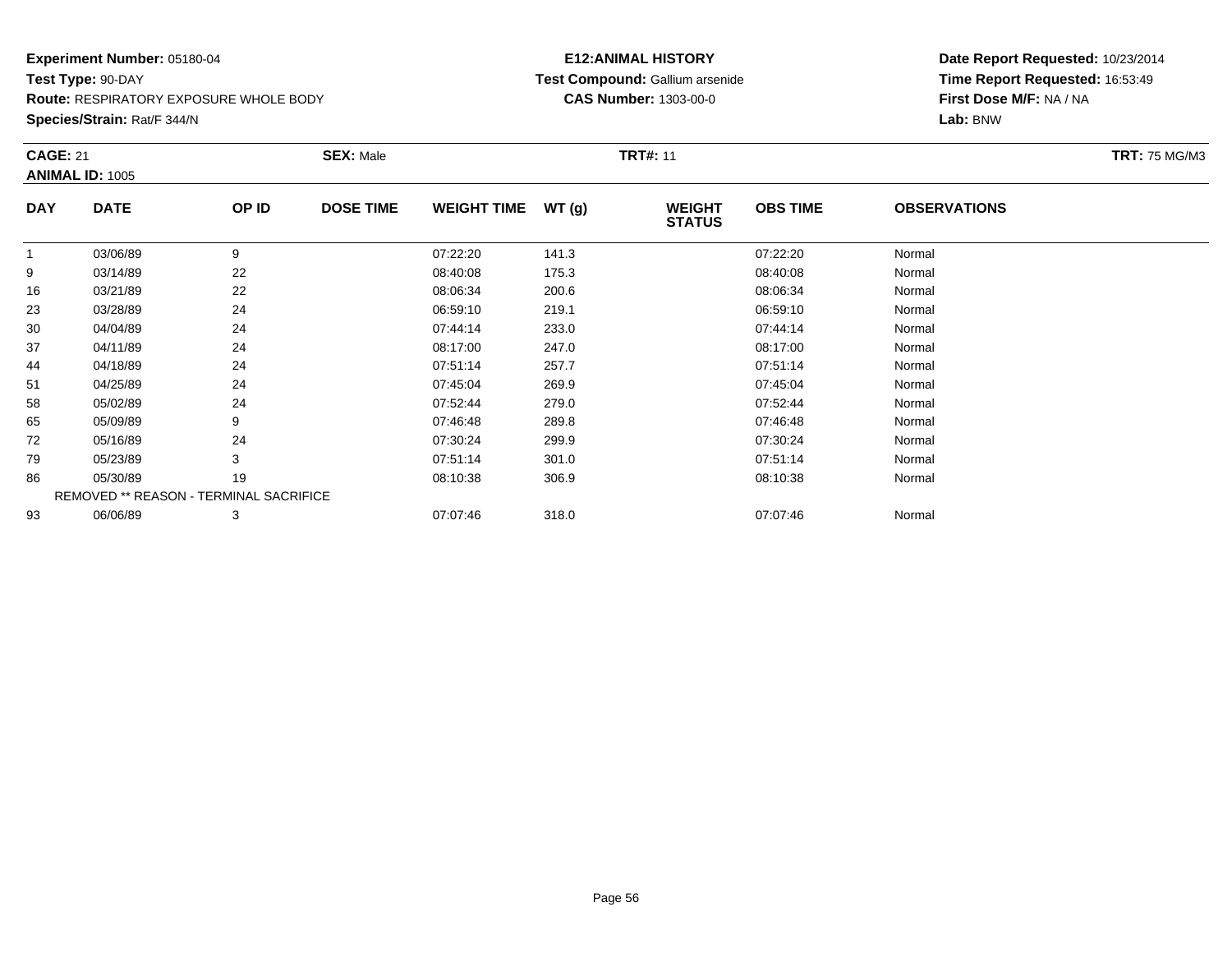**Species/Strain:** Rat/F 344/N

### **E12:ANIMAL HISTORY Test Compound:** Gallium arsenide**CAS Number:** 1303-00-0

| <b>CAGE: 22</b> | <b>ANIMAL ID: 1006</b>                        |       | <b>SEX: Male</b> |                    |       | <b>TRT#: 11</b>                |                 |                     | <b>TRT:</b> 75 MG/M3 |
|-----------------|-----------------------------------------------|-------|------------------|--------------------|-------|--------------------------------|-----------------|---------------------|----------------------|
| <b>DAY</b>      | <b>DATE</b>                                   | OP ID | <b>DOSE TIME</b> | <b>WEIGHT TIME</b> | WT(g) | <b>WEIGHT</b><br><b>STATUS</b> | <b>OBS TIME</b> | <b>OBSERVATIONS</b> |                      |
|                 | 03/06/89                                      | 9     |                  | 07:25:58           | 123.4 |                                | 07:25:58        | Normal              |                      |
| 9               | 03/14/89                                      | 22    |                  | 08:50:10           | 148.9 |                                | 08:50:10        | Normal              |                      |
| 16              | 03/21/89                                      | 22    |                  | 08:14:28           | 167.7 |                                | 08:14:28        | Normal              |                      |
| 23              | 03/28/89                                      | 24    |                  | 07:10:20           | 183.5 |                                | 07:10:20        | Normal              |                      |
| 30              | 04/04/89                                      | 24    |                  | 07:49:04           | 199.2 |                                | 07:49:04        | Normal              |                      |
| 37              | 04/11/89                                      | 24    |                  | 08:18:00           | 217.3 |                                | 08:18:00        | Normal              |                      |
| 44              | 04/18/89                                      | 24    |                  | 07:57:06           | 234.9 |                                | 07:57:06        | Normal              |                      |
| 51              | 04/25/89                                      | 24    |                  | 07:49:10           | 245.6 |                                | 07:49:10        | Normal              |                      |
| 58              | 05/02/89                                      | 24    |                  | 08:00:42           | 256.2 |                                | 08:00:42        | Normal              |                      |
| 65              | 05/09/89                                      | 9     |                  | 07:52:14           | 265.4 |                                | 07:52:14        | Normal              |                      |
| 72              | 05/16/89                                      | 24    |                  | 07:34:46           | 274.3 |                                | 07:34:46        | Normal              |                      |
| 79              | 05/23/89                                      | 3     |                  | 08:01:46           | 286.6 |                                | 08:01:46        | Normal              |                      |
| 86              | 05/30/89                                      | 19    |                  | 08:22:40           | 288.7 |                                | 08:22:40        | Normal              |                      |
|                 | <b>REMOVED ** REASON - TERMINAL SACRIFICE</b> |       |                  |                    |       |                                |                 |                     |                      |
| 93              | 06/06/89                                      | 3     |                  | 07:10:44           | 301.4 |                                | 07:10:44        | Normal              |                      |
|                 |                                               |       |                  |                    |       |                                |                 |                     |                      |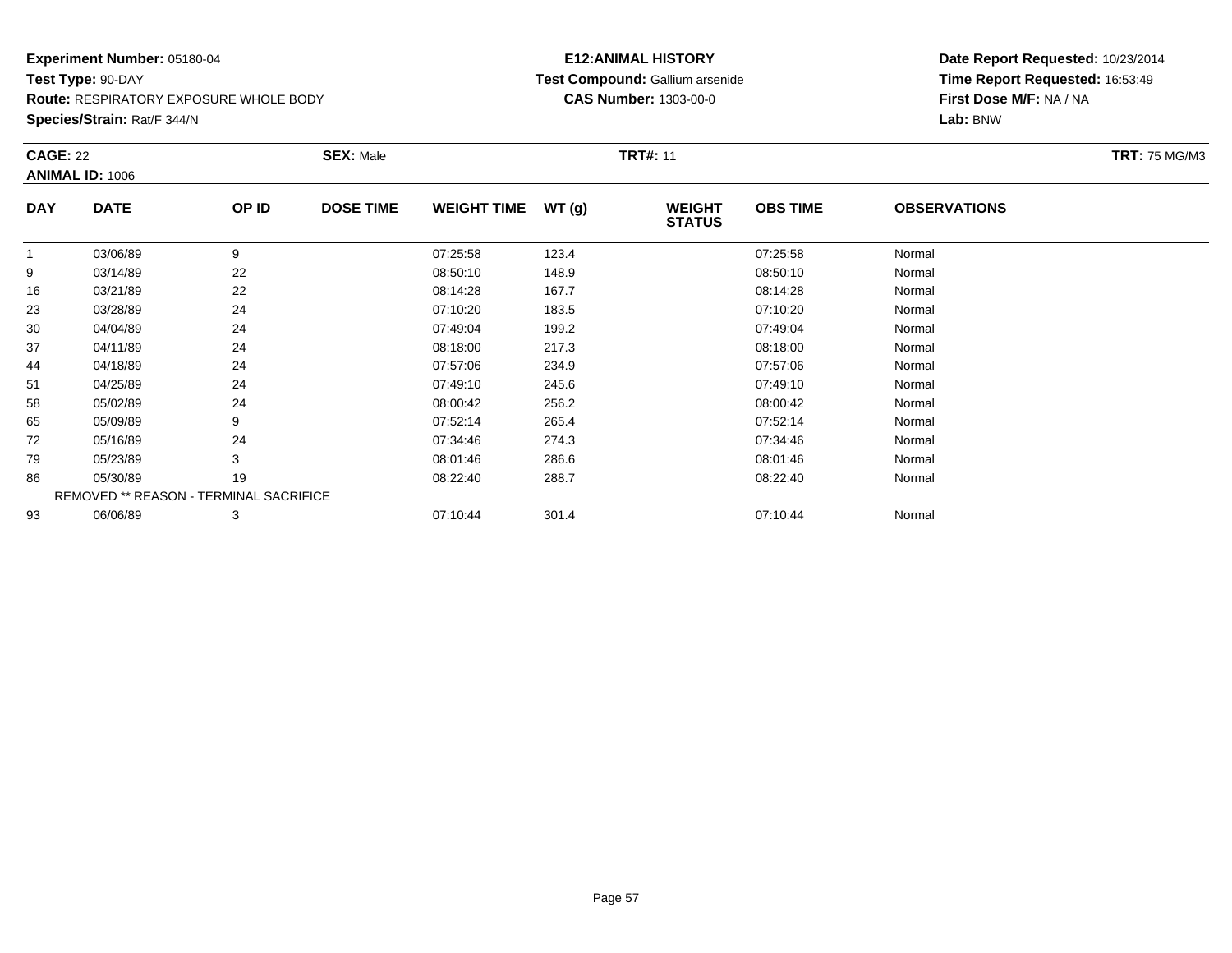**Species/Strain:** Rat/F 344/N

### **E12:ANIMAL HISTORY Test Compound:** Gallium arsenide**CAS Number:** 1303-00-0

| <b>CAGE: 22</b> | ANIMAL ID: 1007                        |       | <b>SEX: Male</b> |                    |       | <b>TRT#: 11</b>                |                 |                     | <b>TRT: 75 MG/M3</b> |
|-----------------|----------------------------------------|-------|------------------|--------------------|-------|--------------------------------|-----------------|---------------------|----------------------|
| <b>DAY</b>      | <b>DATE</b>                            | OP ID | <b>DOSE TIME</b> | <b>WEIGHT TIME</b> | WT(g) | <b>WEIGHT</b><br><b>STATUS</b> | <b>OBS TIME</b> | <b>OBSERVATIONS</b> |                      |
| $\mathbf{1}$    | 03/06/89                               | 9     |                  | 07:25:58           | 144.4 |                                | 07:25:58        | Normal              |                      |
| 9               | 03/14/89                               | 22    |                  | 08:50:10           | 169.0 |                                | 08:50:10        | Normal              |                      |
| 16              | 03/21/89                               | 22    |                  | 08:14:28           | 188.6 |                                | 08:14:28        | Normal              |                      |
| 23              | 03/28/89                               | 24    |                  | 07:10:20           | 202.5 |                                | 07:10:20        | Normal              |                      |
| 30              | 04/04/89                               | 24    |                  | 07:49:04           | 222.7 |                                | 07:49:04        | Normal              |                      |
| 37              | 04/11/89                               | 24    |                  | 08:18:00           | 246.9 |                                | 08:18:00        | Normal              |                      |
| 44              | 04/18/89                               | 24    |                  | 07:57:06           | 262.9 |                                | 07:57:06        | Normal              |                      |
| 51              | 04/25/89                               | 24    |                  | 07:49:10           | 269.5 |                                | 07:49:10        | Normal              |                      |
| 58              | 05/02/89                               | 24    |                  | 08:00:42           | 281.2 |                                | 08:00:42        | Normal              |                      |
| 65              | 05/09/89                               | 9     |                  | 07:52:14           | 293.1 |                                | 07:52:14        | Normal              |                      |
| 72              | 05/16/89                               | 24    |                  | 07:34:46           | 302.6 |                                | 07:34:46        | Normal              |                      |
| 79              | 05/23/89                               | 3     |                  | 08:01:46           | 308.2 |                                | 08:01:46        | Normal              |                      |
| 86              | 05/30/89                               | 19    |                  | 08:22:40           | 306.2 |                                | 08:22:40        | Normal              |                      |
|                 | REMOVED ** REASON - TERMINAL SACRIFICE |       |                  |                    |       |                                |                 |                     |                      |
| 93              | 06/06/89                               | 3     |                  | 07:10:44           | 320.1 |                                | 07:10:44        | Normal              |                      |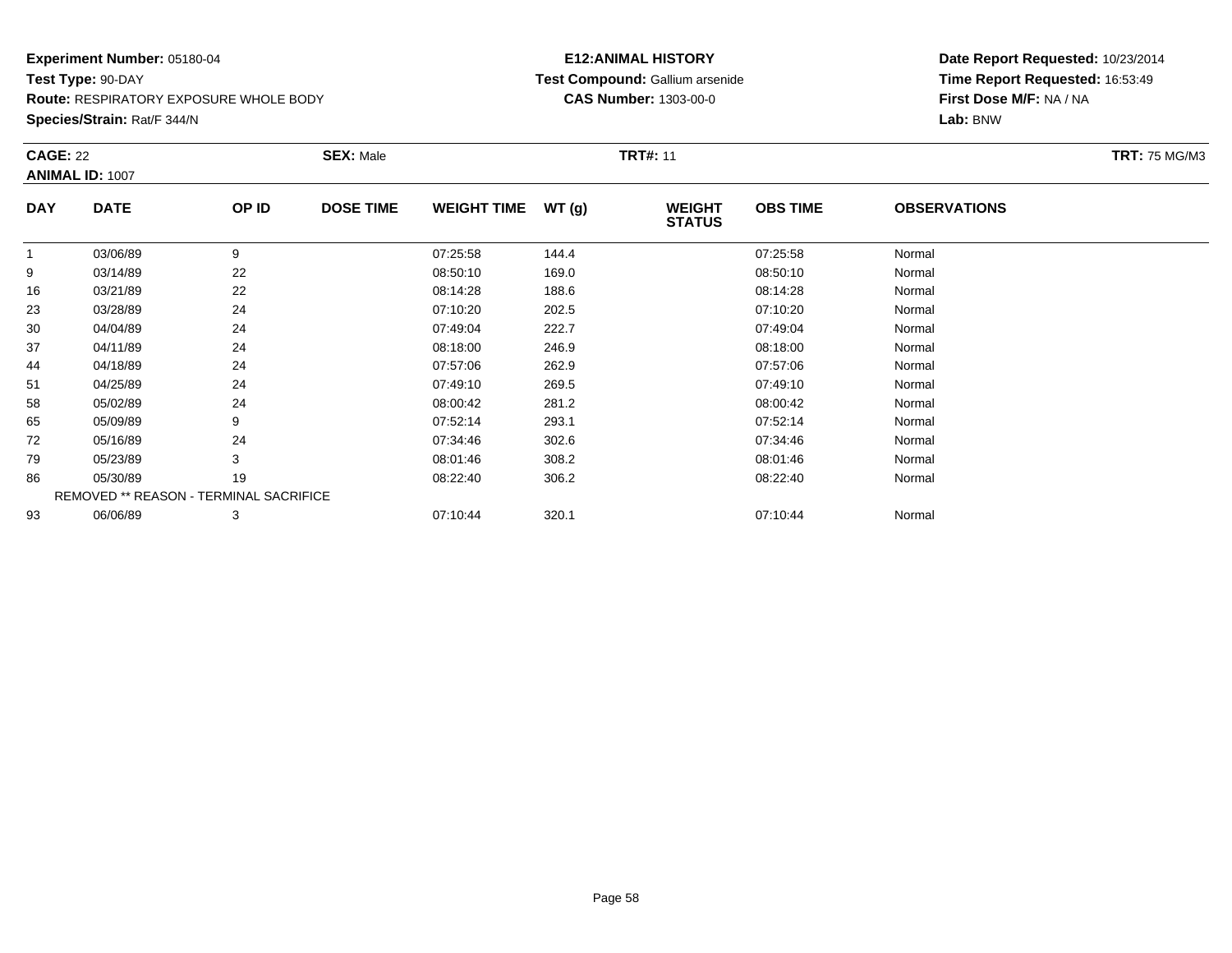**Species/Strain:** Rat/F 344/N

### **E12:ANIMAL HISTORY Test Compound:** Gallium arsenide**CAS Number:** 1303-00-0

| <b>CAGE: 22</b> | <b>ANIMAL ID: 1008</b>                        |       | <b>SEX: Male</b> |                    |       | <b>TRT#:</b> 11                |                 |                     | <b>TRT: 75 MG/M3</b> |
|-----------------|-----------------------------------------------|-------|------------------|--------------------|-------|--------------------------------|-----------------|---------------------|----------------------|
| <b>DAY</b>      | <b>DATE</b>                                   | OP ID | <b>DOSE TIME</b> | <b>WEIGHT TIME</b> | WT(g) | <b>WEIGHT</b><br><b>STATUS</b> | <b>OBS TIME</b> | <b>OBSERVATIONS</b> |                      |
| 1               | 03/06/89                                      | 9     |                  | 07:25:58           | 127.8 |                                | 07:25:58        | Normal              |                      |
| 9               | 03/14/89                                      | 22    |                  | 08:50:10           | 155.0 |                                | 08:50:10        | Normal              |                      |
| 16              | 03/21/89                                      | 22    |                  | 08:14:28           | 173.6 |                                | 08:14:28        | Normal              |                      |
| 23              | 03/28/89                                      | 24    |                  | 07:10:20           | 187.7 |                                | 07:10:20        | Normal              |                      |
| 30              | 04/04/89                                      | 24    |                  | 07:49:04           | 208.6 |                                | 07:49:04        | Normal              |                      |
| 37              | 04/11/89                                      | 24    |                  | 08:18:00           | 226.7 |                                | 08:18:00        | Normal              |                      |
| 44              | 04/18/89                                      | 24    |                  | 07:57:06           | 243.0 |                                | 07:57:06        | Normal              |                      |
| 51              | 04/25/89                                      | 24    |                  | 07:49:10           | 257.1 |                                | 07:49:10        | Normal              |                      |
| 58              | 05/02/89                                      | 24    |                  | 08:00:42           | 268.2 |                                | 08:00:42        | Normal              |                      |
| 65              | 05/09/89                                      | 9     |                  | 07:52:14           | 275.4 |                                | 07:52:14        | Normal              |                      |
| 72              | 05/16/89                                      | 24    |                  | 07:34:46           | 285.3 |                                | 07:34:46        | Normal              |                      |
| 79              | 05/23/89                                      | 3     |                  | 08:01:46           | 299.8 |                                | 08:01:46        | Normal              |                      |
| 86              | 05/30/89                                      | 19    |                  | 08:22:40           | 297.0 |                                | 08:22:40        | Normal              |                      |
|                 | <b>REMOVED ** REASON - TERMINAL SACRIFICE</b> |       |                  |                    |       |                                |                 |                     |                      |
| 93              | 06/06/89                                      | 3     |                  | 07:10:44           | 313.8 |                                | 07:10:44        | Normal              |                      |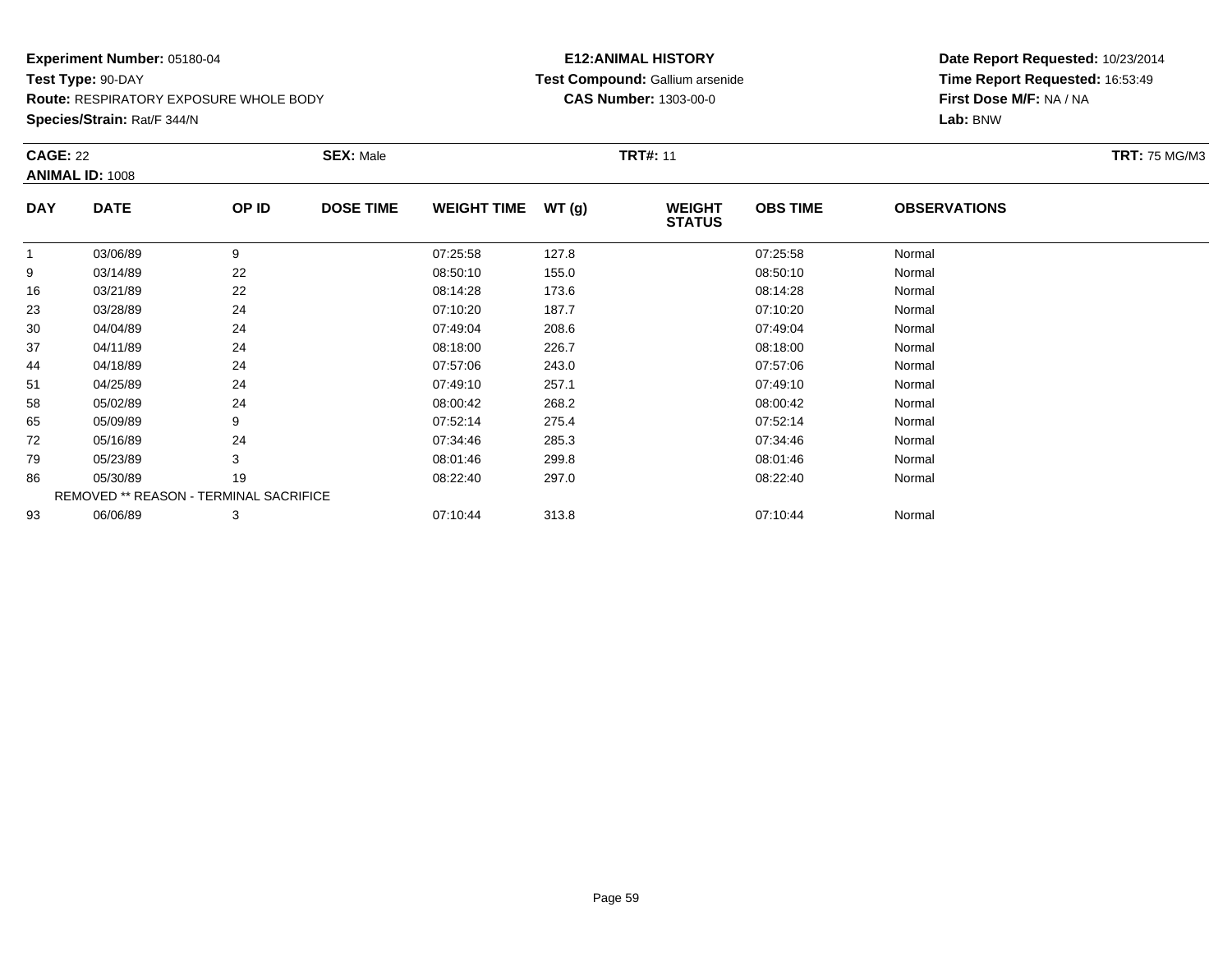**Species/Strain:** Rat/F 344/N

### **E12:ANIMAL HISTORY Test Compound:** Gallium arsenide**CAS Number:** 1303-00-0

| <b>CAGE: 22</b> | <b>ANIMAL ID: 1009</b>                        |       | <b>SEX: Male</b> |                    |       | <b>TRT#:</b> 11                |                 |                     | <b>TRT: 75 MG/M3</b> |
|-----------------|-----------------------------------------------|-------|------------------|--------------------|-------|--------------------------------|-----------------|---------------------|----------------------|
| <b>DAY</b>      | <b>DATE</b>                                   | OP ID | <b>DOSE TIME</b> | <b>WEIGHT TIME</b> | WT(g) | <b>WEIGHT</b><br><b>STATUS</b> | <b>OBS TIME</b> | <b>OBSERVATIONS</b> |                      |
| 1               | 03/06/89                                      | 9     |                  | 07:25:58           | 129.3 |                                | 07:25:58        | Normal              |                      |
| 9               | 03/14/89                                      | 22    |                  | 08:50:10           | 159.9 |                                | 08:50:10        | Normal              |                      |
| 16              | 03/21/89                                      | 22    |                  | 08:14:28           | 178.8 |                                | 08:14:28        | Normal              |                      |
| 23              | 03/28/89                                      | 24    |                  | 07:10:20           | 197.1 |                                | 07:10:20        | Normal              |                      |
| 30              | 04/04/89                                      | 24    |                  | 07:49:04           | 214.3 |                                | 07:49:04        | Normal              |                      |
| 37              | 04/11/89                                      | 24    |                  | 08:18:00           | 232.4 |                                | 08:18:00        | Normal              |                      |
| 44              | 04/18/89                                      | 24    |                  | 07:57:06           | 246.7 |                                | 07:57:06        | Normal              |                      |
| 51              | 04/25/89                                      | 24    |                  | 07:49:10           | 263.2 |                                | 07:49:10        | Normal              |                      |
| 58              | 05/02/89                                      | 24    |                  | 08:00:42           | 276.4 |                                | 08:00:42        | Normal              |                      |
| 65              | 05/09/89                                      | 9     |                  | 07:52:14           | 282.5 |                                | 07:52:14        | Normal              |                      |
| 72              | 05/16/89                                      | 24    |                  | 07:34:46           | 287.6 |                                | 07:34:46        | Normal              |                      |
| 79              | 05/23/89                                      | 3     |                  | 08:01:46           | 299.1 |                                | 08:01:46        | Normal              |                      |
| 86              | 05/30/89                                      | 19    |                  | 08:22:40           | 297.1 |                                | 08:22:40        | Normal              |                      |
|                 | <b>REMOVED ** REASON - TERMINAL SACRIFICE</b> |       |                  |                    |       |                                |                 |                     |                      |
| 93              | 06/06/89                                      | 3     |                  | 07:10:44           | 312.5 |                                | 07:10:44        | Normal              |                      |
|                 |                                               |       |                  |                    |       |                                |                 |                     |                      |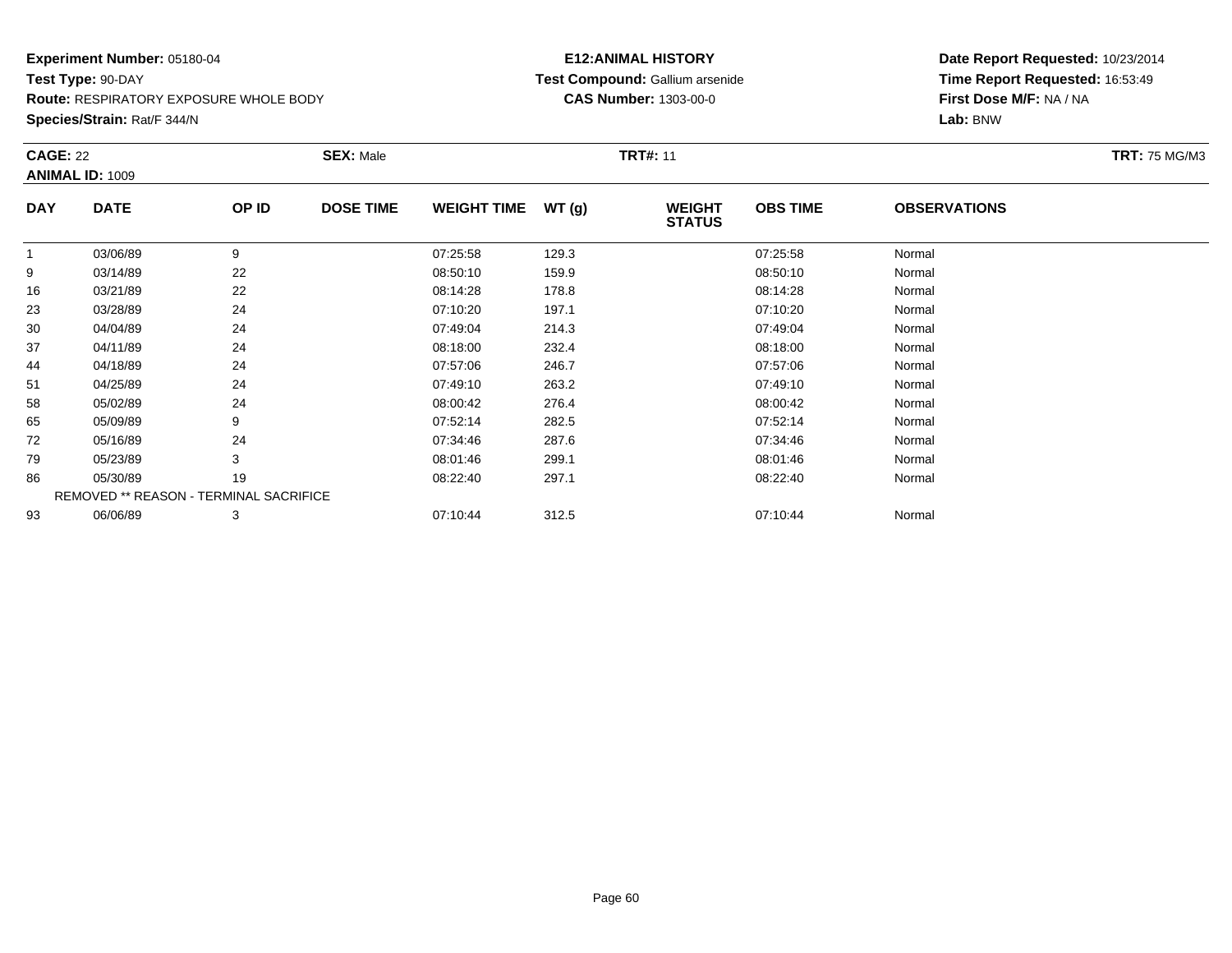**Species/Strain:** Rat/F 344/N

### **E12:ANIMAL HISTORY Test Compound:** Gallium arsenide**CAS Number:** 1303-00-0

|             |                                           | <b>SEX: Male</b> |                                        |       |                                |                 |                     | <b>TRT: 75 MG/M3</b> |
|-------------|-------------------------------------------|------------------|----------------------------------------|-------|--------------------------------|-----------------|---------------------|----------------------|
| <b>DATE</b> | OP ID                                     | <b>DOSE TIME</b> | <b>WEIGHT TIME</b>                     | WT(g) | <b>WEIGHT</b><br><b>STATUS</b> | <b>OBS TIME</b> | <b>OBSERVATIONS</b> |                      |
| 03/06/89    | 9                                         |                  | 07:25:58                               | 127.2 |                                | 07:25:58        | Normal              |                      |
| 03/14/89    | 22                                        |                  | 08:50:10                               | 156.2 |                                | 08:50:10        | Normal              |                      |
| 03/21/89    | 22                                        |                  | 08:14:28                               | 187.0 |                                | 08:14:28        | Normal              |                      |
| 03/28/89    | 24                                        |                  | 07:10:20                               | 208.0 |                                | 07:10:20        | Normal              |                      |
| 04/04/89    | 24                                        |                  | 07:49:04                               | 231.0 |                                | 07:49:04        | Normal              |                      |
| 04/11/89    | 24                                        |                  | 08:18:00                               | 253.9 |                                | 08:18:00        | Normal              |                      |
| 04/18/89    | 24                                        |                  | 07:57:06                               | 273.7 |                                | 07:57:06        | Normal              |                      |
| 04/25/89    | 24                                        |                  | 07:49:10                               | 284.2 |                                | 07:49:10        | Normal              |                      |
| 05/02/89    | 24                                        |                  | 08:00:42                               | 299.1 |                                | 08:00:42        | Normal              |                      |
| 05/09/89    | 9                                         |                  | 07:52:14                               | 308.1 |                                | 07:52:14        | Normal              |                      |
| 05/16/89    | 24                                        |                  | 07:34:46                               | 321.0 |                                | 07:34:46        | Normal              |                      |
| 05/23/89    | 3                                         |                  | 08:01:46                               | 324.1 |                                | 08:01:46        | Normal              |                      |
| 05/30/89    | 19                                        |                  | 08:22:40                               | 322.3 |                                | 08:22:40        | Normal              |                      |
|             |                                           |                  |                                        |       |                                |                 |                     |                      |
| 06/06/89    | 3                                         |                  | 07:10:44                               | 341.2 |                                | 07:10:44        | Normal              |                      |
|             | <b>CAGE: 22</b><br><b>ANIMAL ID: 1010</b> |                  | REMOVED ** REASON - TERMINAL SACRIFICE |       |                                | <b>TRT#: 11</b> |                     |                      |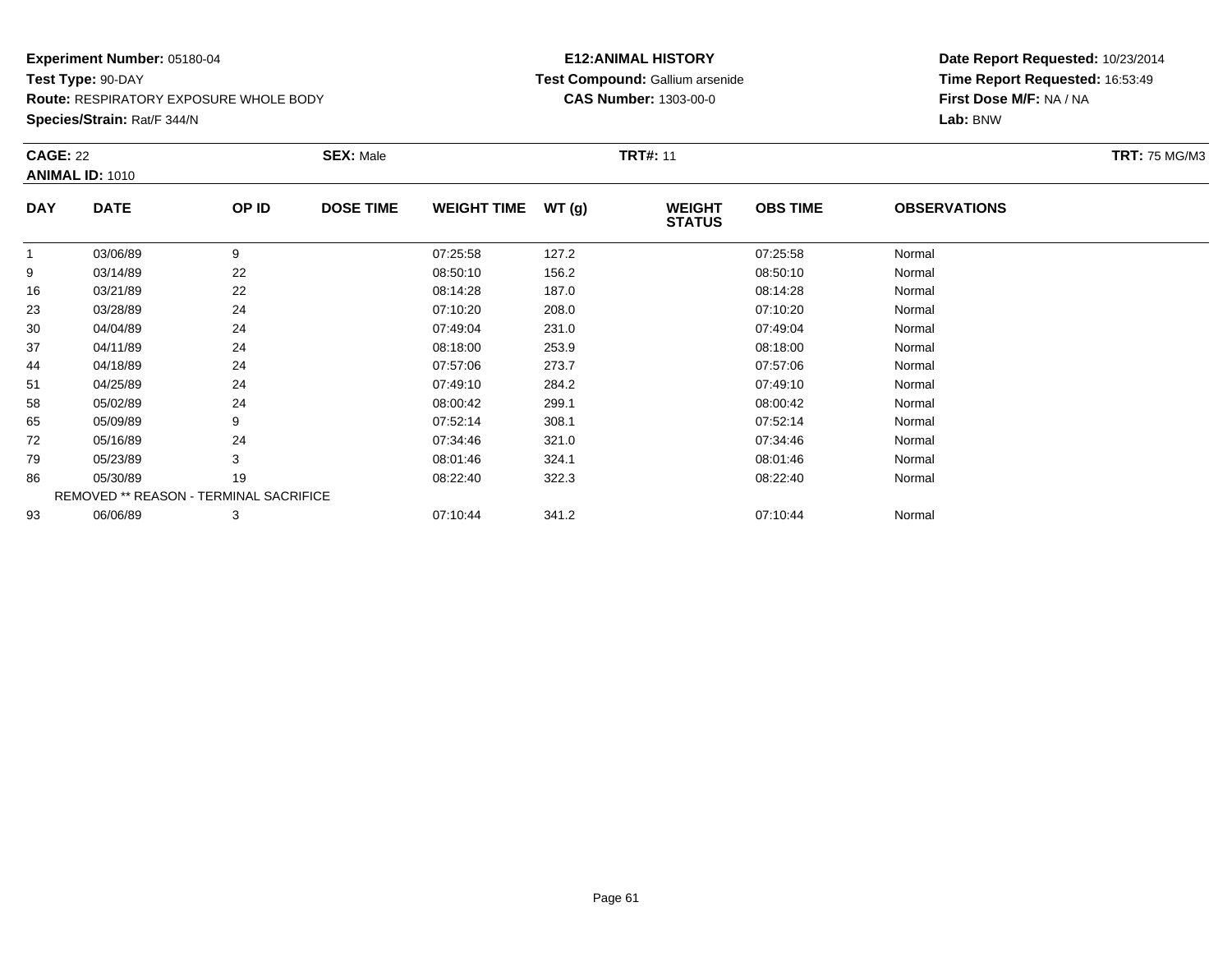**Species/Strain:** Rat/F 344/N

### **E12:ANIMAL HISTORY Test Compound:** Gallium arsenide**CAS Number:** 1303-00-0

| CAGE: 3        | <b>ANIMAL ID: 101</b>                         |       | <b>SEX: Female</b> |                    |       | <b>TRT#:</b> 2                 |                 |                     | <b>TRT: CONTROL</b> |
|----------------|-----------------------------------------------|-------|--------------------|--------------------|-------|--------------------------------|-----------------|---------------------|---------------------|
| <b>DAY</b>     | <b>DATE</b>                                   | OP ID | <b>DOSE TIME</b>   | <b>WEIGHT TIME</b> | WT(g) | <b>WEIGHT</b><br><b>STATUS</b> | <b>OBS TIME</b> | <b>OBSERVATIONS</b> |                     |
| $\overline{2}$ | 03/07/89                                      | 9     |                    | 06:20:14           | 97.6  |                                | 06:20:14        | Normal              |                     |
| 9              | 03/14/89                                      | 22    |                    | 07:14:36           | 109.4 |                                | 07:14:36        | Normal              |                     |
| 16             | 03/21/89                                      | 22    |                    | 07:01:32           | 124.1 |                                | 07:01:32        | Normal              |                     |
| 23             | 03/28/89                                      | 24    |                    | 05:38:06           | 141.4 |                                | 05:38:06        | Normal              |                     |
| 30             | 04/04/89                                      | 24    |                    | 06:40:32           | 150.7 |                                | 06:40:32        | Normal              |                     |
| 37             | 04/11/89                                      | 24    |                    | 07:02:00           | 157.8 |                                | 07:02:00        | Normal              |                     |
| 44             | 04/18/89                                      | 24    |                    | 06:47:56           | 158.3 |                                | 06:47:56        | Normal              |                     |
| 51             | 04/25/89                                      | 24    |                    | 06:51:58           | 166.9 |                                | 06:51:58        | Normal              |                     |
| 58             | 05/02/89                                      | 24    |                    | 06:54:16           | 169.0 |                                | 06:54:16        | Normal              |                     |
| 65             | 05/09/89                                      | 9     |                    | 06:45:34           | 169.9 |                                | 06:45:34        | Normal              |                     |
| 72             | 05/16/89                                      | 24    |                    | 06:50:08           | 171.1 |                                | 06:50:08        | Normal              |                     |
| 79             | 05/23/89                                      | 3     |                    | 06:50:34           | 175.6 |                                | 06:50:34        | Normal              |                     |
| 86             | 05/30/89                                      | 19    |                    | 06:48:16           | 175.3 |                                | 06:48:16        | Normal              |                     |
|                | <b>REMOVED ** REASON - TERMINAL SACRIFICE</b> |       |                    |                    |       |                                |                 |                     |                     |
| 94             | 06/07/89                                      | 3     |                    | 06:10:22           | 183.4 |                                | 06:10:22        | Normal              |                     |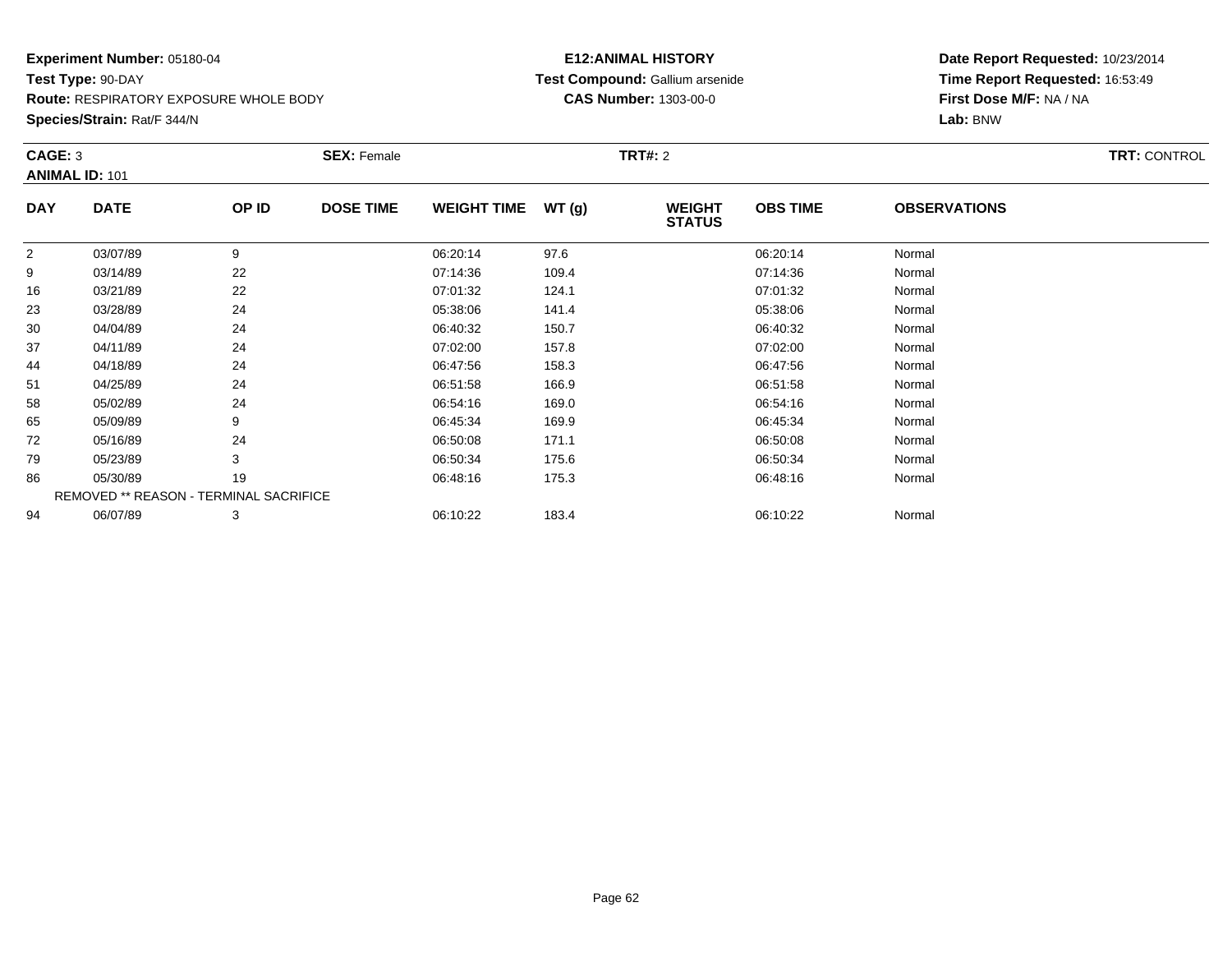**Species/Strain:** Rat/F 344/N

### **E12:ANIMAL HISTORY Test Compound:** Gallium arsenide**CAS Number:** 1303-00-0

| CAGE: 3        | <b>ANIMAL ID: 102</b>                  |       | <b>SEX: Female</b> |                    |        | <b>TRT#: 2</b>                 |                 |                     | <b>TRT: CONTROL</b> |
|----------------|----------------------------------------|-------|--------------------|--------------------|--------|--------------------------------|-----------------|---------------------|---------------------|
| <b>DAY</b>     | <b>DATE</b>                            | OP ID | <b>DOSE TIME</b>   | <b>WEIGHT TIME</b> | WT (g) | <b>WEIGHT</b><br><b>STATUS</b> | <b>OBS TIME</b> | <b>OBSERVATIONS</b> |                     |
| $\overline{2}$ | 03/07/89                               | 9     |                    | 06:20:14           | 111.8  |                                | 06:20:14        | Normal              |                     |
| 9              | 03/14/89                               | 22    |                    | 07:14:36           | 125.5  |                                | 07:14:36        | Normal              |                     |
| 16             | 03/21/89                               | 22    |                    | 07:01:32           | 139.3  |                                | 07:01:32        | Normal              |                     |
| 23             | 03/28/89                               | 24    |                    | 05:38:06           | 151.1  |                                | 05:38:06        | Urine Stain         |                     |
| 30             | 04/04/89                               | 24    |                    | 06:40:32           | 161.2  |                                | 06:40:32        | Normal              |                     |
| 37             | 04/11/89                               | 24    |                    | 07:02:00           | 166.5  |                                | 07:02:00        | Normal              |                     |
| 44             | 04/18/89                               | 24    |                    | 06:47:56           | 169.1  |                                | 06:47:56        | Normal              |                     |
| 51             | 04/25/89                               | 24    |                    | 06:51:58           | 172.9  |                                | 06:51:58        | Normal              |                     |
| 58             | 05/02/89                               | 24    |                    | 06:54:16           | 173.3  |                                | 06:54:16        | Urine Stain         |                     |
| 65             | 05/09/89                               | 9     |                    | 06:45:34           | 173.5  |                                | 06:45:34        | Normal              |                     |
| 72             | 05/16/89                               | 24    |                    | 06:50:08           | 181.7  |                                | 06:50:08        | Normal              |                     |
| 79             | 05/23/89                               | 3     |                    | 06:50:34           | 183.9  |                                | 06:50:34        | Normal              |                     |
| 86             | 05/30/89                               | 19    |                    | 06:48:16           | 182.9  |                                | 06:48:16        | Urine Stain         |                     |
|                | REMOVED ** REASON - TERMINAL SACRIFICE |       |                    |                    |        |                                |                 |                     |                     |
| 94             | 06/07/89                               | 3     |                    | 06:10:22           | 192.0  |                                | 06:10:22        | Normal              |                     |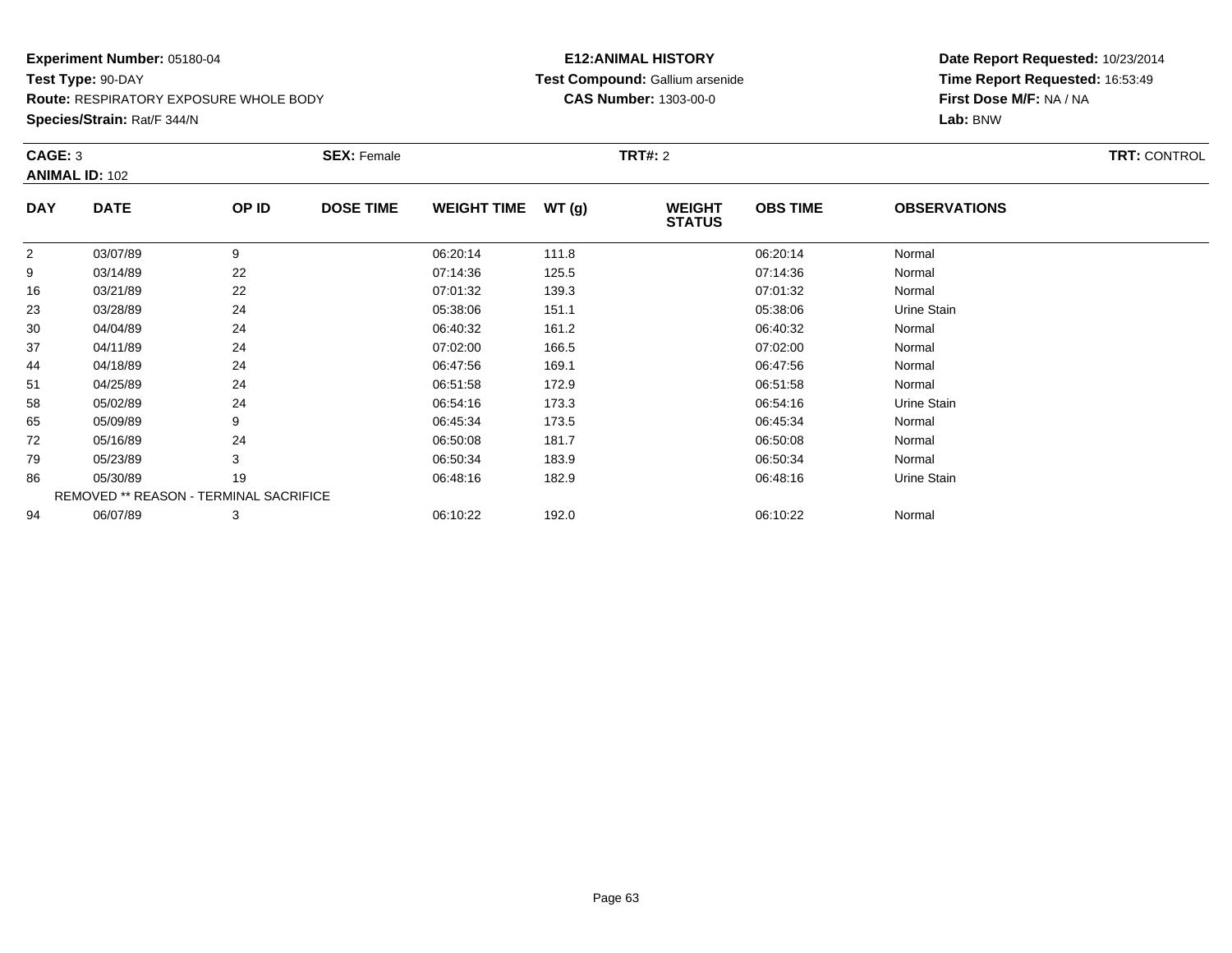**Species/Strain:** Rat/F 344/N

### **E12:ANIMAL HISTORY Test Compound:** Gallium arsenide**CAS Number:** 1303-00-0

| CAGE: 3        | <b>ANIMAL ID: 103</b>                  |       | <b>SEX: Female</b> |                    |       | <b>TRT#: 2</b>                 |                 |                     | <b>TRT: CONTROL</b> |
|----------------|----------------------------------------|-------|--------------------|--------------------|-------|--------------------------------|-----------------|---------------------|---------------------|
| <b>DAY</b>     | <b>DATE</b>                            | OP ID | <b>DOSE TIME</b>   | <b>WEIGHT TIME</b> | WT(g) | <b>WEIGHT</b><br><b>STATUS</b> | <b>OBS TIME</b> | <b>OBSERVATIONS</b> |                     |
| $\overline{2}$ | 03/07/89                               | 9     |                    | 06:20:14           | 101.8 |                                | 06:20:14        | Normal              |                     |
| 9              | 03/14/89                               | 22    |                    | 07:14:36           | 114.4 |                                | 07:14:36        | Normal              |                     |
| 16             | 03/21/89                               | 22    |                    | 07:01:32           | 123.6 |                                | 07:01:32        | Normal              |                     |
| 23             | 03/28/89                               | 24    |                    | 05:38:06           | 134.0 |                                | 05:38:06        | Normal              |                     |
| 30             | 04/04/89                               | 24    |                    | 06:40:32           | 143.1 |                                | 06:40:32        | Normal              |                     |
| 37             | 04/11/89                               | 24    |                    | 07:02:00           | 147.5 |                                | 07:02:00        | Normal              |                     |
| 44             | 04/18/89                               | 24    |                    | 06:47:56           | 151.2 |                                | 06:47:56        | Normal              |                     |
| 51             | 04/25/89                               | 24    |                    | 06:51:58           | 151.1 |                                | 06:51:58        | Normal              |                     |
| 58             | 05/02/89                               | 24    |                    | 06:54:16           | 160.4 |                                | 06:54:16        | Urine Stain         |                     |
| 65             | 05/09/89                               | 9     |                    | 06:45:34           | 162.1 |                                | 06:45:34        | Normal              |                     |
| 72             | 05/16/89                               | 24    |                    | 06:50:08           | 168.8 |                                | 06:50:08        | Normal              |                     |
| 79             | 05/23/89                               | 3     |                    | 06:50:34           | 168.3 |                                | 06:50:34        | Normal              |                     |
| 86             | 05/30/89                               | 19    |                    | 06:48:16           | 172.2 |                                | 06:48:16        | Normal              |                     |
|                | REMOVED ** REASON - TERMINAL SACRIFICE |       |                    |                    |       |                                |                 |                     |                     |
| 94             | 06/07/89                               | 3     |                    | 06:10:22           | 177.9 |                                | 06:10:22        | Normal              |                     |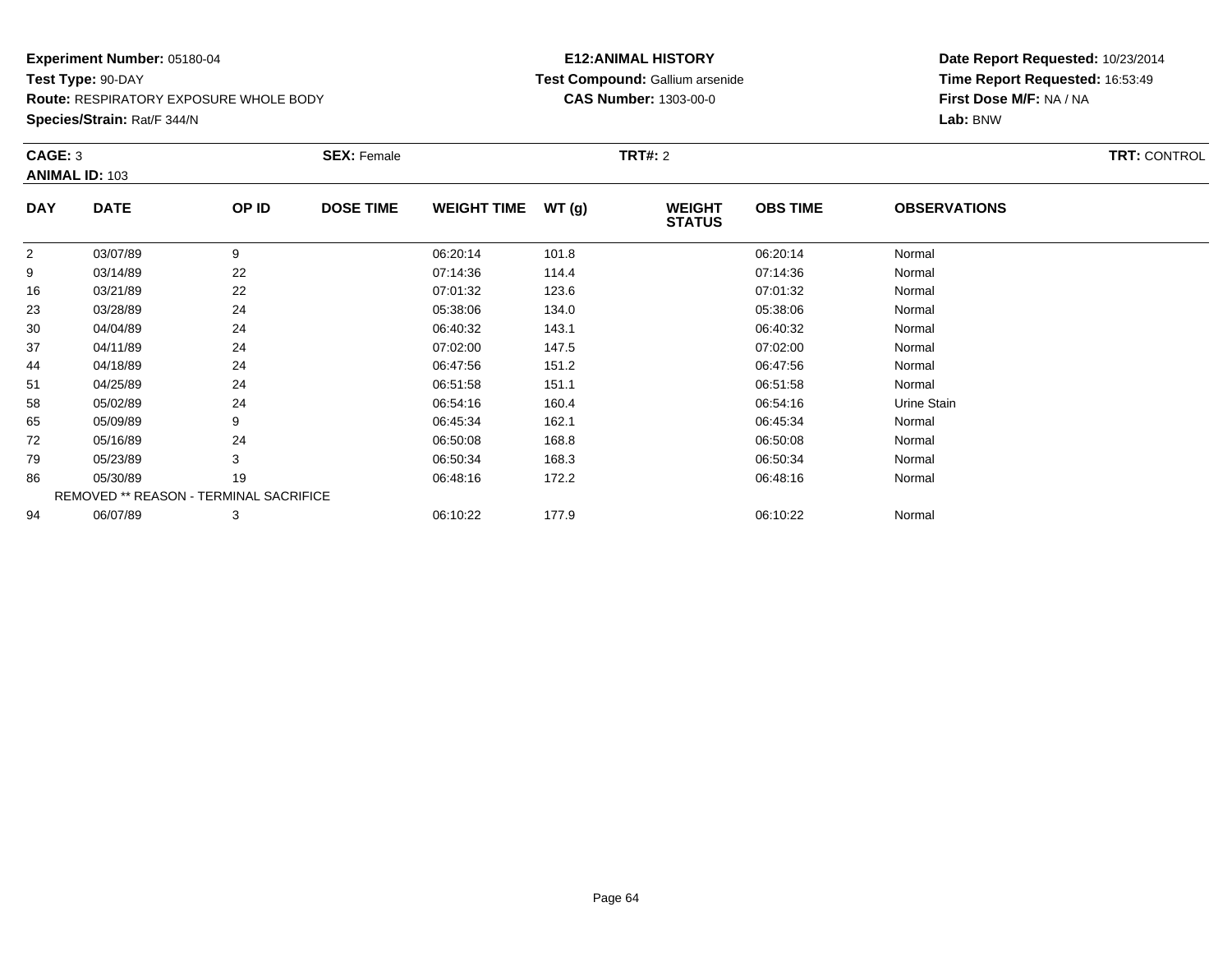**Species/Strain:** Rat/F 344/N

### **E12:ANIMAL HISTORY Test Compound:** Gallium arsenide**CAS Number:** 1303-00-0

|             |                                  | <b>SEX: Female</b> |                                        |                    | <b>TRT#: 2</b>                 |                 |                     | <b>TRT: CONTROL</b> |
|-------------|----------------------------------|--------------------|----------------------------------------|--------------------|--------------------------------|-----------------|---------------------|---------------------|
| <b>DATE</b> | OP ID                            | <b>DOSE TIME</b>   |                                        | WT(g)              | <b>WEIGHT</b><br><b>STATUS</b> | <b>OBS TIME</b> | <b>OBSERVATIONS</b> |                     |
| 03/07/89    | 9                                |                    | 06:20:14                               | 101.9              |                                | 06:20:14        | Normal              |                     |
| 03/14/89    | 22                               |                    | 07:14:36                               | 113.1              |                                | 07:14:36        | Normal              |                     |
| 03/21/89    | 22                               |                    | 07:01:32                               | 121.0              |                                | 07:01:32        | Normal              |                     |
| 03/28/89    | 24                               |                    | 05:38:06                               | 133.0              |                                | 05:38:06        | Normal              |                     |
| 04/04/89    | 24                               |                    | 06:40:32                               | 144.9              |                                | 06:40:32        | Normal              |                     |
| 04/11/89    | 24                               |                    | 07:02:00                               | 154.5              |                                | 07:02:00        | Normal              |                     |
| 04/18/89    | 24                               |                    | 06:47:56                               | 160.6              |                                | 06:47:56        | Normal              |                     |
| 04/25/89    | 24                               |                    | 06:51:58                               | 165.2              |                                | 06:51:58        | Normal              |                     |
| 05/02/89    | 24                               |                    | 06:54:16                               | 171.9              |                                | 06:54:16        | Normal              |                     |
| 05/09/89    | 9                                |                    | 06:45:34                               | 176.2              |                                | 06:45:34        | Normal              |                     |
| 05/16/89    | 24                               |                    | 06:50:08                               | 182.5              |                                | 06:50:08        | Normal              |                     |
| 05/23/89    | 3                                |                    | 06:50:34                               | 184.1              |                                | 06:50:34        | Normal              |                     |
| 05/30/89    | 19                               |                    | 06:48:16                               | 184.4              |                                | 06:48:16        | Normal              |                     |
|             |                                  |                    |                                        |                    |                                |                 |                     |                     |
| 06/07/89    | 3                                |                    | 06:10:22                               | 191.8              |                                | 06:10:22        | Normal              |                     |
|             | CAGE: 3<br><b>ANIMAL ID: 104</b> |                    | REMOVED ** REASON - TERMINAL SACRIFICE | <b>WEIGHT TIME</b> |                                |                 |                     |                     |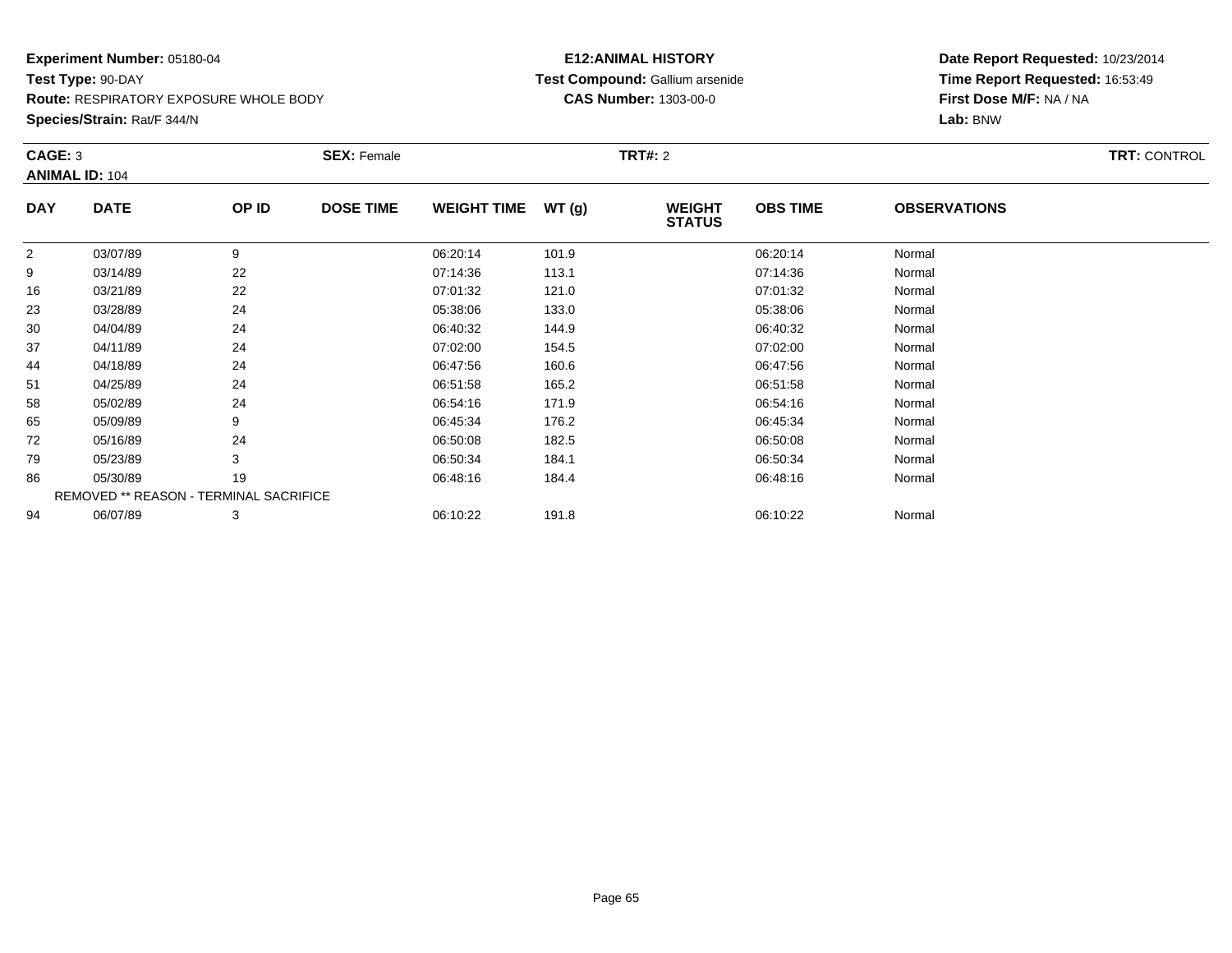**Species/Strain:** Rat/F 344/N

### **E12:ANIMAL HISTORY Test Compound:** Gallium arsenide**CAS Number:** 1303-00-0

| CAGE: 3        | <b>ANIMAL ID: 105</b>                  |       | <b>SEX: Female</b> |                    |       | <b>TRT#: 2</b>                 |                 |                     | <b>TRT: CONTROL</b> |
|----------------|----------------------------------------|-------|--------------------|--------------------|-------|--------------------------------|-----------------|---------------------|---------------------|
| <b>DAY</b>     | <b>DATE</b>                            | OP ID | <b>DOSE TIME</b>   | <b>WEIGHT TIME</b> | WT(g) | <b>WEIGHT</b><br><b>STATUS</b> | <b>OBS TIME</b> | <b>OBSERVATIONS</b> |                     |
| $\overline{2}$ | 03/07/89                               | 9     |                    | 06:20:14           | 106.6 |                                | 06:20:14        | Normal              |                     |
| 9              | 03/14/89                               | 22    |                    | 07:14:36           | 117.7 |                                | 07:14:36        | Normal              |                     |
| 16             | 03/21/89                               | 22    |                    | 07:01:32           | 136.8 |                                | 07:01:32        | Normal              |                     |
| 23             | 03/28/89                               | 24    |                    | 05:38:06           | 147.8 |                                | 05:38:06        | Normal              |                     |
| 30             | 04/04/89                               | 24    |                    | 06:40:32           | 158.3 |                                | 06:40:32        | Normal              |                     |
| 37             | 04/11/89                               | 24    |                    | 07:02:00           | 169.7 |                                | 07:02:00        | Normal              |                     |
| 44             | 04/18/89                               | 24    |                    | 06:47:56           | 176.7 |                                | 06:47:56        | Normal              |                     |
| 51             | 04/25/89                               | 24    |                    | 06:51:58           | 182.1 |                                | 06:51:58        | Normal              |                     |
| 58             | 05/02/89                               | 24    |                    | 06:54:16           | 194.0 |                                | 06:54:16        | Normal              |                     |
| 65             | 05/09/89                               | 9     |                    | 06:45:34           | 192.3 |                                | 06:45:34        | Normal              |                     |
| 72             | 05/16/89                               | 24    |                    | 06:50:08           | 200.3 |                                | 06:50:08        | Normal              |                     |
| 79             | 05/23/89                               | 3     |                    | 06:50:34           | 200.5 |                                | 06:50:34        | Normal              |                     |
| 86             | 05/30/89                               | 19    |                    | 06:48:16           | 199.8 |                                | 06:48:16        | Normal              |                     |
|                | REMOVED ** REASON - TERMINAL SACRIFICE |       |                    |                    |       |                                |                 |                     |                     |
| 94             | 06/07/89                               | 3     |                    | 06:10:22           | 209.2 |                                | 06:10:22        | Normal              |                     |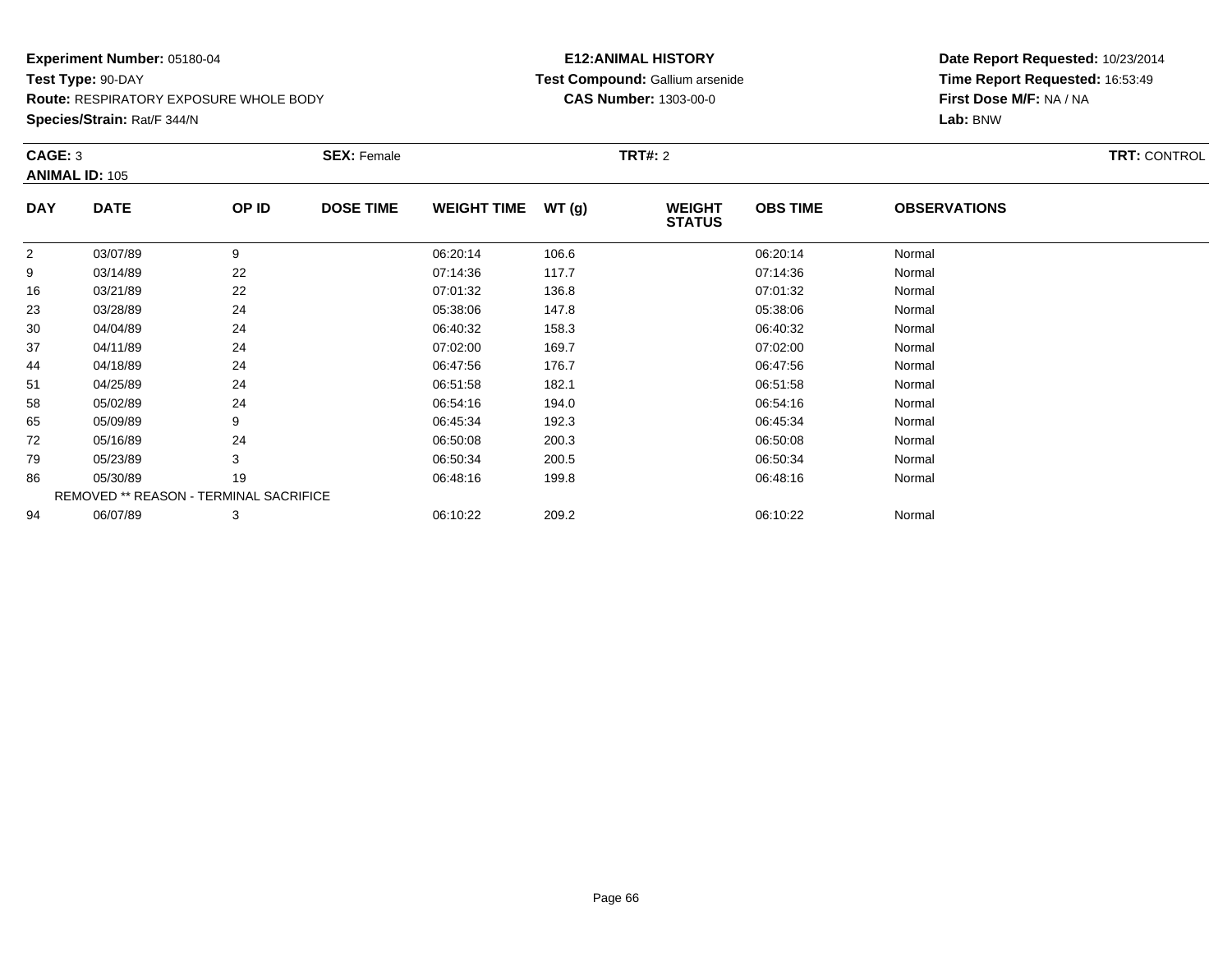**Species/Strain:** Rat/F 344/N

### **E12:ANIMAL HISTORY Test Compound:** Gallium arsenide**CAS Number:** 1303-00-0

| <b>CAGE: 4</b> | <b>ANIMAL ID: 106</b>                  |       | <b>SEX: Female</b> |                    |        | <b>TRT#: 2</b>                 |                 |                     | <b>TRT: CONTROL</b> |
|----------------|----------------------------------------|-------|--------------------|--------------------|--------|--------------------------------|-----------------|---------------------|---------------------|
| <b>DAY</b>     | <b>DATE</b>                            | OP ID | <b>DOSE TIME</b>   | <b>WEIGHT TIME</b> | WT (g) | <b>WEIGHT</b><br><b>STATUS</b> | <b>OBS TIME</b> | <b>OBSERVATIONS</b> |                     |
|                | 03/07/89                               | 9     |                    | 06:24:12           | 108.6  |                                | 06:24:12        | Normal              |                     |
| 8              | 03/14/89                               | 22    |                    | 07:18:40           | 120.9  |                                | 07:18:40        | Normal              |                     |
| 15             | 03/21/89                               | 22    |                    | 07:04:26           | 131.2  |                                | 07:04:26        | Normal              |                     |
| 22             | 03/28/89                               | 24    |                    | 05:40:28           | 144.2  |                                | 05:40:28        | Normal              |                     |
| 29             | 04/04/89                               | 24    |                    | 06:42:12           | 156.4  |                                | 06:42:12        | Normal              |                     |
| 36             | 04/11/89                               | 24    |                    | 07:03:00           | 166.5  |                                | 07:03:00        | Normal              |                     |
| 43             | 04/18/89                               | 24    |                    | 06:49:38           | 168.5  |                                | 06:49:38        | Normal              |                     |
| 50             | 04/25/89                               | 24    |                    | 06:53:42           | 176.8  |                                | 06:53:42        | Normal              |                     |
| 57             | 05/02/89                               | 24    |                    | 06:56:02           | 176.2  |                                | 06:56:02        | Normal              |                     |
| 64             | 05/09/89                               | 9     |                    | 06:47:22           | 179.7  |                                | 06:47:22        | Normal              |                     |
| 71             | 05/16/89                               | 24    |                    | 06:51:16           | 187.3  |                                | 06:51:16        | Normal              |                     |
| 78             | 05/23/89                               | 3     |                    | 06:52:20           | 187.5  |                                | 06:52:20        | Normal              |                     |
| 85             | 05/30/89                               | 19    |                    | 06:51:22           | 195.6  |                                | 06:51:22        | Normal              |                     |
|                | REMOVED ** REASON - TERMINAL SACRIFICE |       |                    |                    |        |                                |                 |                     |                     |
| 93             | 06/07/89                               | 3     |                    | 06:27:34           | 196.7  |                                | 06:27:34        | Normal              |                     |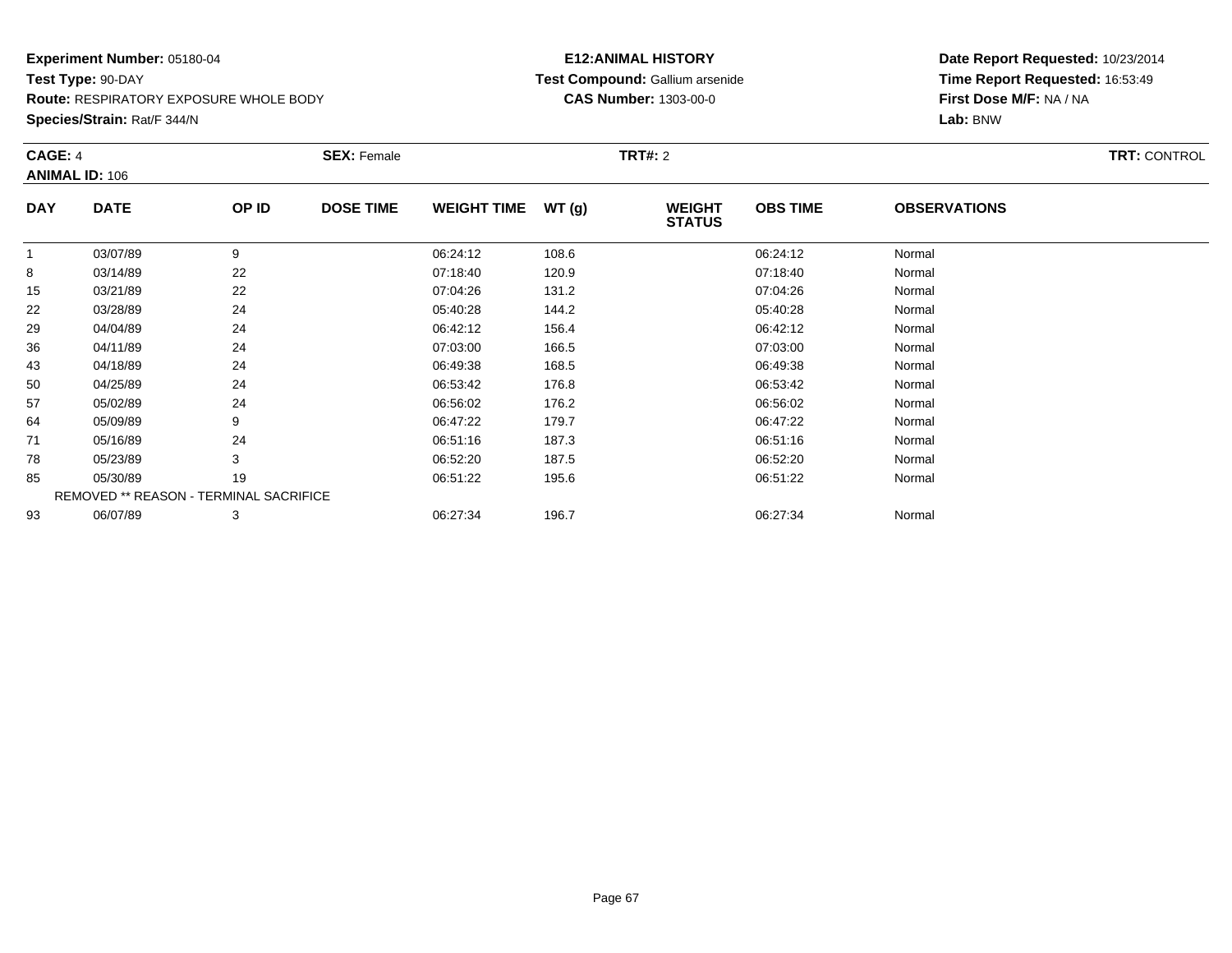**Species/Strain:** Rat/F 344/N

### **E12:ANIMAL HISTORY Test Compound:** Gallium arsenide**CAS Number:** 1303-00-0

| <b>CAGE: 4</b> | <b>ANIMAL ID: 107</b>                  |       | <b>SEX: Female</b> |                    |       | <b>TRT#: 2</b>                 |                 |                     | <b>TRT: CONTROL</b> |
|----------------|----------------------------------------|-------|--------------------|--------------------|-------|--------------------------------|-----------------|---------------------|---------------------|
| <b>DAY</b>     | <b>DATE</b>                            | OP ID | <b>DOSE TIME</b>   | <b>WEIGHT TIME</b> | WT(g) | <b>WEIGHT</b><br><b>STATUS</b> | <b>OBS TIME</b> | <b>OBSERVATIONS</b> |                     |
|                | 03/07/89                               | 9     |                    | 06:24:12           | 102.8 |                                | 06:24:12        | Normal              |                     |
| 8              | 03/14/89                               | 22    |                    | 07:18:40           | 118.6 |                                | 07:18:40        | Normal              |                     |
| 15             | 03/21/89                               | 22    |                    | 07:04:26           | 130.4 |                                | 07:04:26        | Normal              |                     |
| 22             | 03/28/89                               | 24    |                    | 05:40:28           | 141.7 |                                | 05:40:28        | Normal              |                     |
| 29             | 04/04/89                               | 24    |                    | 06:42:12           | 158.0 |                                | 06:42:12        | Normal              |                     |
| 36             | 04/11/89                               | 24    |                    | 07:03:00           | 165.9 |                                | 07:03:00        | Normal              |                     |
| 43             | 04/18/89                               | 24    |                    | 06:49:38           | 174.7 |                                | 06:49:38        | Normal              |                     |
| 50             | 04/25/89                               | 24    |                    | 06:53:42           | 176.9 |                                | 06:53:42        | Normal              |                     |
| 57             | 05/02/89                               | 24    |                    | 06:56:02           | 181.7 |                                | 06:56:02        | Normal              |                     |
| 64             | 05/09/89                               | 9     |                    | 06:47:22           | 185.1 |                                | 06:47:22        | Normal              |                     |
| 71             | 05/16/89                               | 24    |                    | 06:51:16           | 190.9 |                                | 06:51:16        | Normal              |                     |
| 78             | 05/23/89                               | 3     |                    | 06:52:20           | 197.1 |                                | 06:52:20        | Normal              |                     |
| 85             | 05/30/89                               | 19    |                    | 06:51:22           | 195.9 |                                | 06:51:22        | Normal              |                     |
|                | REMOVED ** REASON - TERMINAL SACRIFICE |       |                    |                    |       |                                |                 |                     |                     |
| 93             | 06/07/89                               | 3     |                    | 06:27:34           | 202.2 |                                | 06:27:34        | Normal              |                     |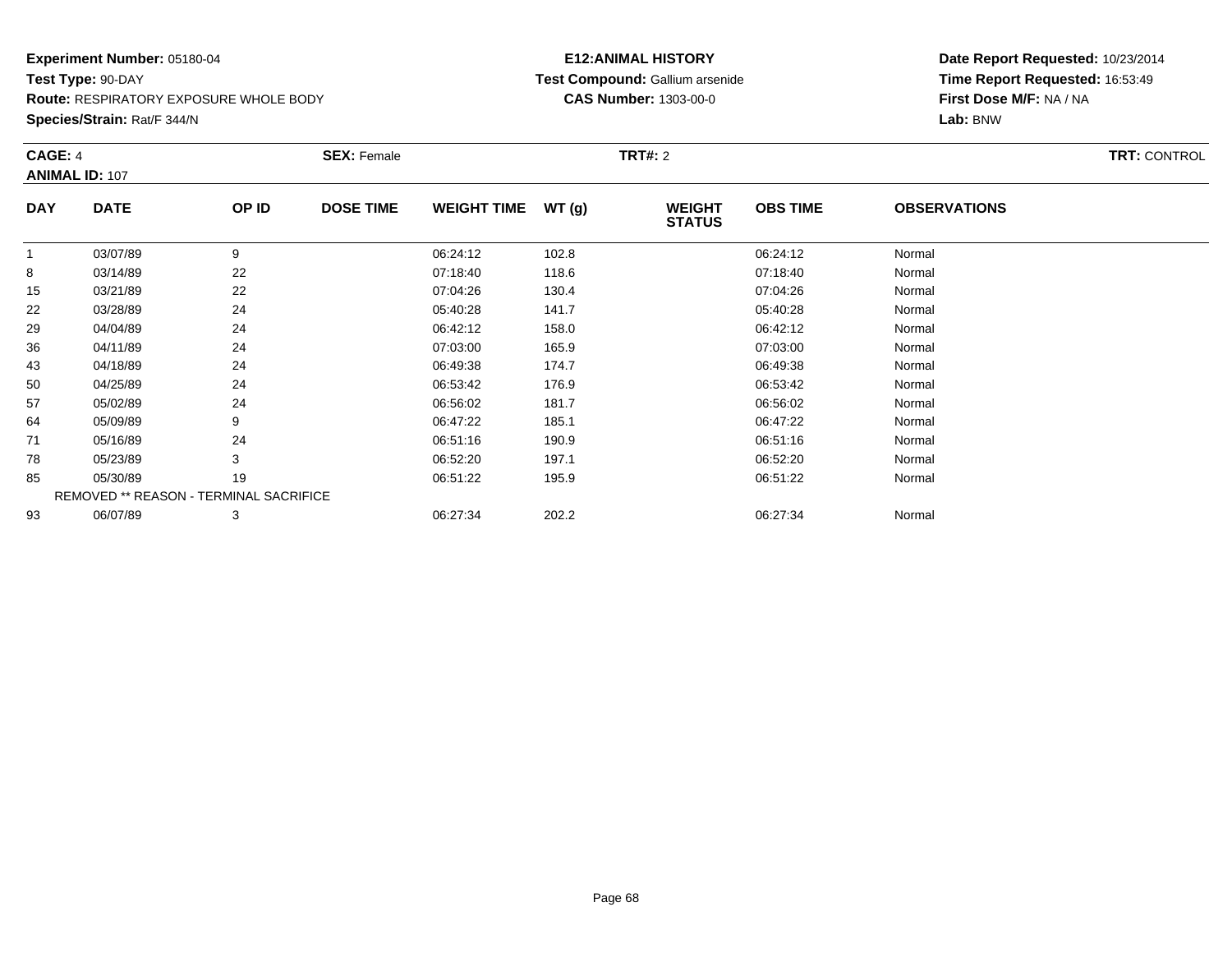**Species/Strain:** Rat/F 344/N

### **E12:ANIMAL HISTORY Test Compound:** Gallium arsenide**CAS Number:** 1303-00-0

| <b>CAGE: 4</b> | <b>ANIMAL ID: 108</b>                  |       | <b>SEX: Female</b> |                    |        | <b>TRT#: 2</b>                 |                 |                     | <b>TRT: CONTROL</b> |
|----------------|----------------------------------------|-------|--------------------|--------------------|--------|--------------------------------|-----------------|---------------------|---------------------|
| <b>DAY</b>     | <b>DATE</b>                            | OP ID | <b>DOSE TIME</b>   | <b>WEIGHT TIME</b> | WT (g) | <b>WEIGHT</b><br><b>STATUS</b> | <b>OBS TIME</b> | <b>OBSERVATIONS</b> |                     |
|                | 03/07/89                               | 9     |                    | 06:24:12           | 109.7  |                                | 06:24:12        | Normal              |                     |
| 8              | 03/14/89                               | 22    |                    | 07:18:40           | 116.8  |                                | 07:18:40        | Normal              |                     |
| 15             | 03/21/89                               | 22    |                    | 07:04:26           | 129.9  |                                | 07:04:26        | Normal              |                     |
| 22             | 03/28/89                               | 24    |                    | 05:40:28           | 141.6  |                                | 05:40:28        | Normal              |                     |
| 29             | 04/04/89                               | 24    |                    | 06:42:12           | 154.9  |                                | 06:42:12        | Normal              |                     |
| 36             | 04/11/89                               | 24    |                    | 07:03:00           | 155.5  |                                | 07:03:00        | Normal              |                     |
| 43             | 04/18/89                               | 24    |                    | 06:49:38           | 166.9  |                                | 06:49:38        | Normal              |                     |
| 50             | 04/25/89                               | 24    |                    | 06:53:42           | 166.2  |                                | 06:53:42        | Normal              |                     |
| 57             | 05/02/89                               | 24    |                    | 06:56:02           | 170.3  |                                | 06:56:02        | Normal              |                     |
| 64             | 05/09/89                               | 9     |                    | 06:47:22           | 176.1  |                                | 06:47:22        | Normal              |                     |
| 71             | 05/16/89                               | 24    |                    | 06:51:16           | 175.8  |                                | 06:51:16        | Normal              |                     |
| 78             | 05/23/89                               | 3     |                    | 06:52:20           | 183.8  |                                | 06:52:20        | Normal              |                     |
| 85             | 05/30/89                               | 19    |                    | 06:51:22           | 181.0  |                                | 06:51:22        | Normal              |                     |
|                | REMOVED ** REASON - TERMINAL SACRIFICE |       |                    |                    |        |                                |                 |                     |                     |
| 93             | 06/07/89                               | 3     |                    | 06:27:34           | 186.7  |                                | 06:27:34        | Normal              |                     |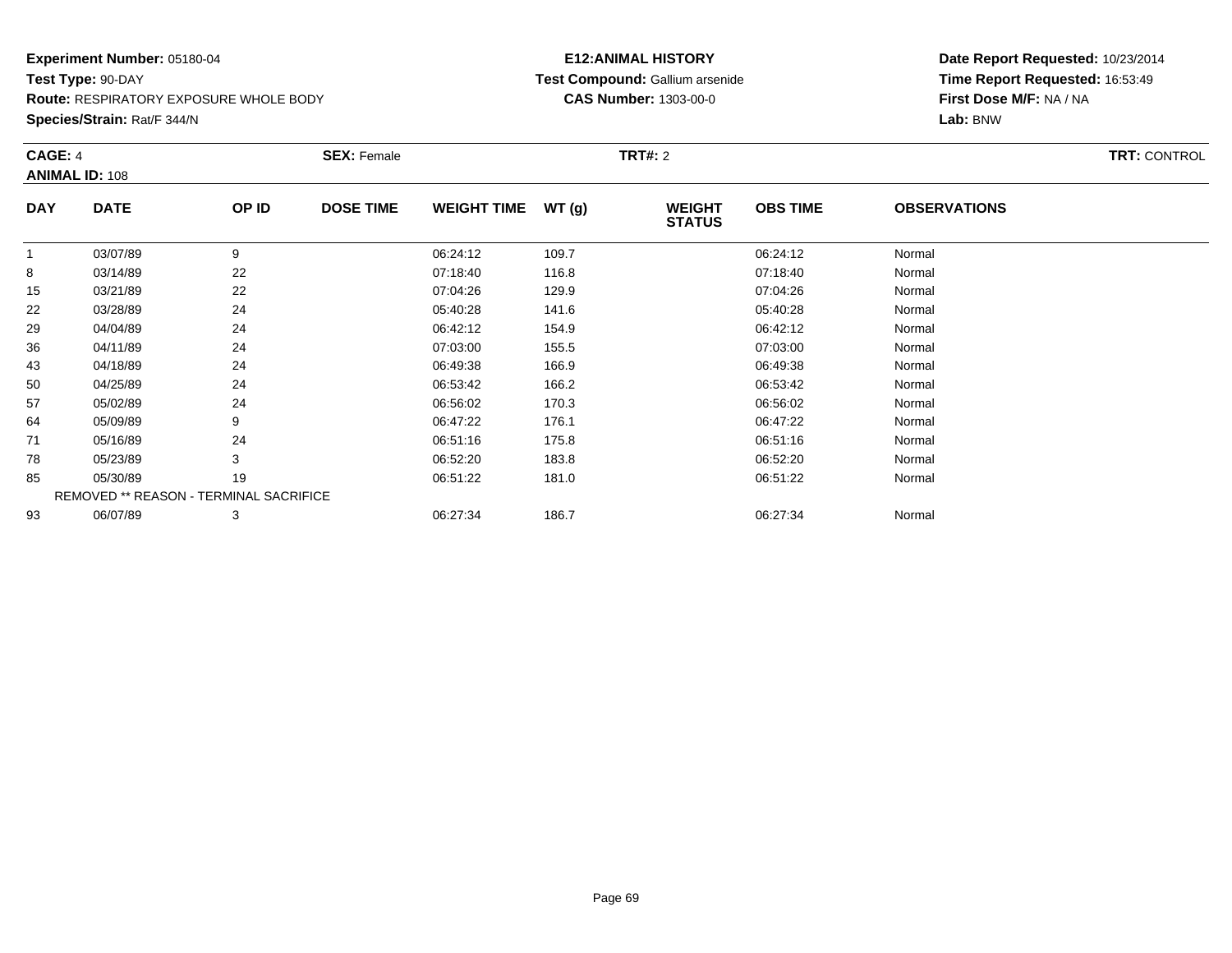**Species/Strain:** Rat/F 344/N

### **E12:ANIMAL HISTORY Test Compound:** Gallium arsenide**CAS Number:** 1303-00-0

| <b>CAGE: 4</b> | <b>ANIMAL ID: 109</b>                  |       | <b>SEX: Female</b> |                    |        | <b>TRT#: 2</b>                 |                 |                     | <b>TRT: CONTROL</b> |
|----------------|----------------------------------------|-------|--------------------|--------------------|--------|--------------------------------|-----------------|---------------------|---------------------|
| <b>DAY</b>     | <b>DATE</b>                            | OP ID | <b>DOSE TIME</b>   | <b>WEIGHT TIME</b> | WT (g) | <b>WEIGHT</b><br><b>STATUS</b> | <b>OBS TIME</b> | <b>OBSERVATIONS</b> |                     |
|                | 03/07/89                               | 9     |                    | 06:24:12           | 102.7  |                                | 06:24:12        | Normal              |                     |
| 8              | 03/14/89                               | 22    |                    | 07:18:40           | 116.1  |                                | 07:18:40        | Normal              |                     |
| 15             | 03/21/89                               | 22    |                    | 07:04:26           | 128.9  |                                | 07:04:26        | Normal              |                     |
| 22             | 03/28/89                               | 24    |                    | 05:40:28           | 138.1  |                                | 05:40:28        | Urine Stain         |                     |
| 29             | 04/04/89                               | 24    |                    | 06:42:12           | 148.0  |                                | 06:42:12        | Normal              |                     |
| 36             | 04/11/89                               | 24    |                    | 07:03:00           | 154.9  |                                | 07:03:00        | Normal              |                     |
| 43             | 04/18/89                               | 24    |                    | 06:49:38           | 157.0  |                                | 06:49:38        | Normal              |                     |
| 50             | 04/25/89                               | 24    |                    | 06:53:42           | 157.6  |                                | 06:53:42        | Normal              |                     |
| 57             | 05/02/89                               | 24    |                    | 06:56:02           | 161.7  |                                | 06:56:02        | Normal              |                     |
| 64             | 05/09/89                               | 9     |                    | 06:47:22           | 169.0  |                                | 06:47:22        | Normal              |                     |
| 71             | 05/16/89                               | 24    |                    | 06:51:16           | 169.0  |                                | 06:51:16        | Normal              |                     |
| 78             | 05/23/89                               | 3     |                    | 06:52:20           | 177.1  |                                | 06:52:20        | Normal              |                     |
| 85             | 05/30/89                               | 19    |                    | 06:51:22           | 179.2  |                                | 06:51:22        | Normal              |                     |
|                | REMOVED ** REASON - TERMINAL SACRIFICE |       |                    |                    |        |                                |                 |                     |                     |
| 93             | 06/07/89                               | 3     |                    | 06:27:34           | 180.1  |                                | 06:27:34        | Normal              |                     |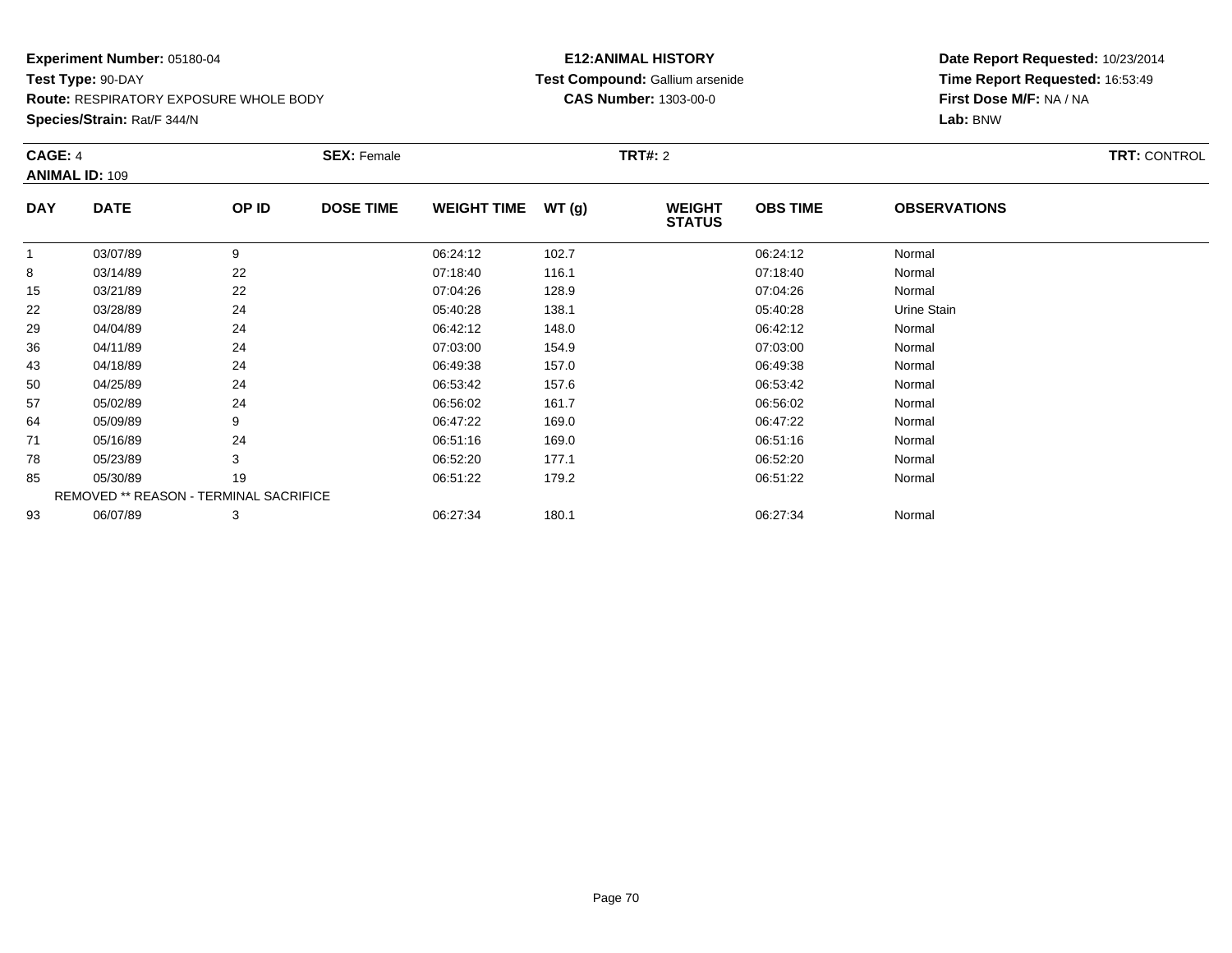**Species/Strain:** Rat/F 344/N

### **E12:ANIMAL HISTORY Test Compound:** Gallium arsenide**CAS Number:** 1303-00-0

| CAGE: 4    | <b>ANIMAL ID: 110</b>                  |       | <b>SEX: Female</b> |                    |       | <b>TRT#: 2</b>                 |                 |                     | <b>TRT: CONTROL</b> |
|------------|----------------------------------------|-------|--------------------|--------------------|-------|--------------------------------|-----------------|---------------------|---------------------|
| <b>DAY</b> | <b>DATE</b>                            | OP ID | <b>DOSE TIME</b>   | <b>WEIGHT TIME</b> | WT(g) | <b>WEIGHT</b><br><b>STATUS</b> | <b>OBS TIME</b> | <b>OBSERVATIONS</b> |                     |
|            | 03/07/89                               | 9     |                    | 06:24:12           | 107.4 |                                | 06:24:12        | Normal              |                     |
| 8          | 03/14/89                               | 22    |                    | 07:18:40           | 124.0 |                                | 07:18:40        | Normal              |                     |
| 15         | 03/21/89                               | 22    |                    | 07:04:26           | 141.9 |                                | 07:04:26        | Normal              |                     |
| 22         | 03/28/89                               | 24    |                    | 05:40:28           | 153.7 |                                | 05:40:28        | Normal              |                     |
| 29         | 04/04/89                               | 24    |                    | 06:42:12           | 163.5 |                                | 06:42:12        | Urine Stain         |                     |
| 36         | 04/11/89                               | 24    |                    | 07:03:00           | 171.6 |                                | 07:03:00        | Normal              |                     |
| 43         | 04/18/89                               | 24    |                    | 06:49:38           | 177.1 |                                | 06:49:38        | Normal              |                     |
| 50         | 04/25/89                               | 24    |                    | 06:53:42           | 177.5 |                                | 06:53:42        | Normal              |                     |
| 57         | 05/02/89                               | 24    |                    | 06:56:02           | 178.2 |                                | 06:56:02        | Normal              |                     |
| 64         | 05/09/89                               | 9     |                    | 06:47:22           | 186.3 |                                | 06:47:22        | Normal              |                     |
| 71         | 05/16/89                               | 24    |                    | 06:51:16           | 187.0 |                                | 06:51:16        | Normal              |                     |
| 78         | 05/23/89                               | 3     |                    | 06:52:20           | 187.6 |                                | 06:52:20        | Normal              |                     |
| 85         | 05/30/89                               | 19    |                    | 06:51:22           | 188.0 |                                | 06:51:22        | Urine Stain         |                     |
|            | REMOVED ** REASON - TERMINAL SACRIFICE |       |                    |                    |       |                                |                 |                     |                     |
| 93         | 06/07/89                               | 3     |                    | 06:27:34           | 201.5 |                                | 06:27:34        | Urine Stain         |                     |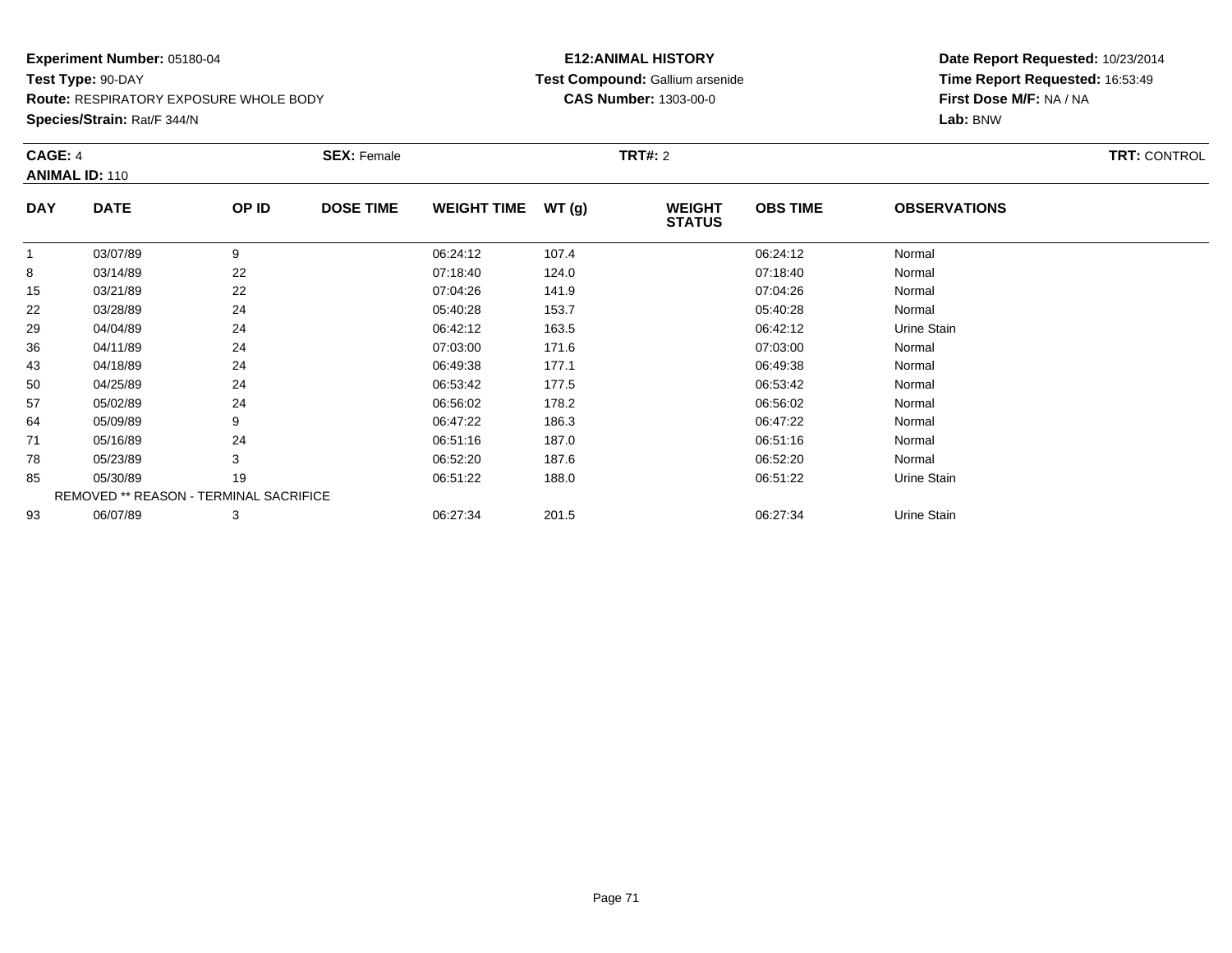**Species/Strain:** Rat/F 344/N

### **E12:ANIMAL HISTORY Test Compound:** Gallium arsenide**CAS Number:** 1303-00-0

| CAGE: 7    | <b>ANIMAL ID: 301</b>                  |       | <b>SEX: Female</b> |                    |        | <b>TRT#: 4</b>                 |                 |                     | <b>TRT: 0.1</b><br>MG/M3 |
|------------|----------------------------------------|-------|--------------------|--------------------|--------|--------------------------------|-----------------|---------------------|--------------------------|
| <b>DAY</b> | <b>DATE</b>                            | OP ID | <b>DOSE TIME</b>   | <b>WEIGHT TIME</b> | WT (g) | <b>WEIGHT</b><br><b>STATUS</b> | <b>OBS TIME</b> | <b>OBSERVATIONS</b> |                          |
|            | 03/07/89                               | 9     |                    | 06:26:50           | 131.6  |                                | 06:26:50        | Normal              |                          |
| 8          | 03/14/89                               | 22    |                    | 07:33:24           | 145.5  |                                | 07:33:24        | Normal              |                          |
| 15         | 03/21/89                               | 22    |                    | 07:16:46           | 156.4  |                                | 07:16:46        | Normal              |                          |
| 22         | 03/28/89                               | 24    |                    | 06:09:22           | 165.4  |                                | 06:09:22        | Normal              |                          |
| 29         | 04/04/89                               | 24    |                    | 07:04:04           | 175.3  |                                | 07:04:04        | Normal              |                          |
| 36         | 04/11/89                               | 24    |                    | 07:06:00           | 187.3  |                                | 07:06:00        | Normal              |                          |
| 43         | 04/18/89                               | 24    |                    | 07:04:54           | 191.1  |                                | 07:04:54        | Normal              |                          |
| 50         | 04/25/89                               | 24    |                    | 07:08:02           | 202.5  |                                | 07:08:02        | Normal              |                          |
| 57         | 05/02/89                               | 24    |                    | 07:08:46           | 210.8  |                                | 07:08:46        | Normal              |                          |
| 64         | 05/09/89                               | 9     |                    | 07:02:10           | 209.3  |                                | 07:02:10        | Normal              |                          |
| 71         | 05/16/89                               | 24    |                    | 06:58:00           | 213.8  |                                | 06:58:00        | Normal              |                          |
| 78         | 05/23/89                               | 3     |                    | 07:07:26           | 219.1  |                                | 07:07:26        | Normal              |                          |
| 85         | 05/30/89                               | 19    |                    | 07:13:02           | 217.0  |                                | 07:13:02        | Normal              |                          |
|            | REMOVED ** REASON - TERMINAL SACRIFICE |       |                    |                    |        |                                |                 |                     |                          |
| 93         | 06/07/89                               | 3     |                    | 06:29:34           | 228.6  |                                | 06:29:34        | Normal              |                          |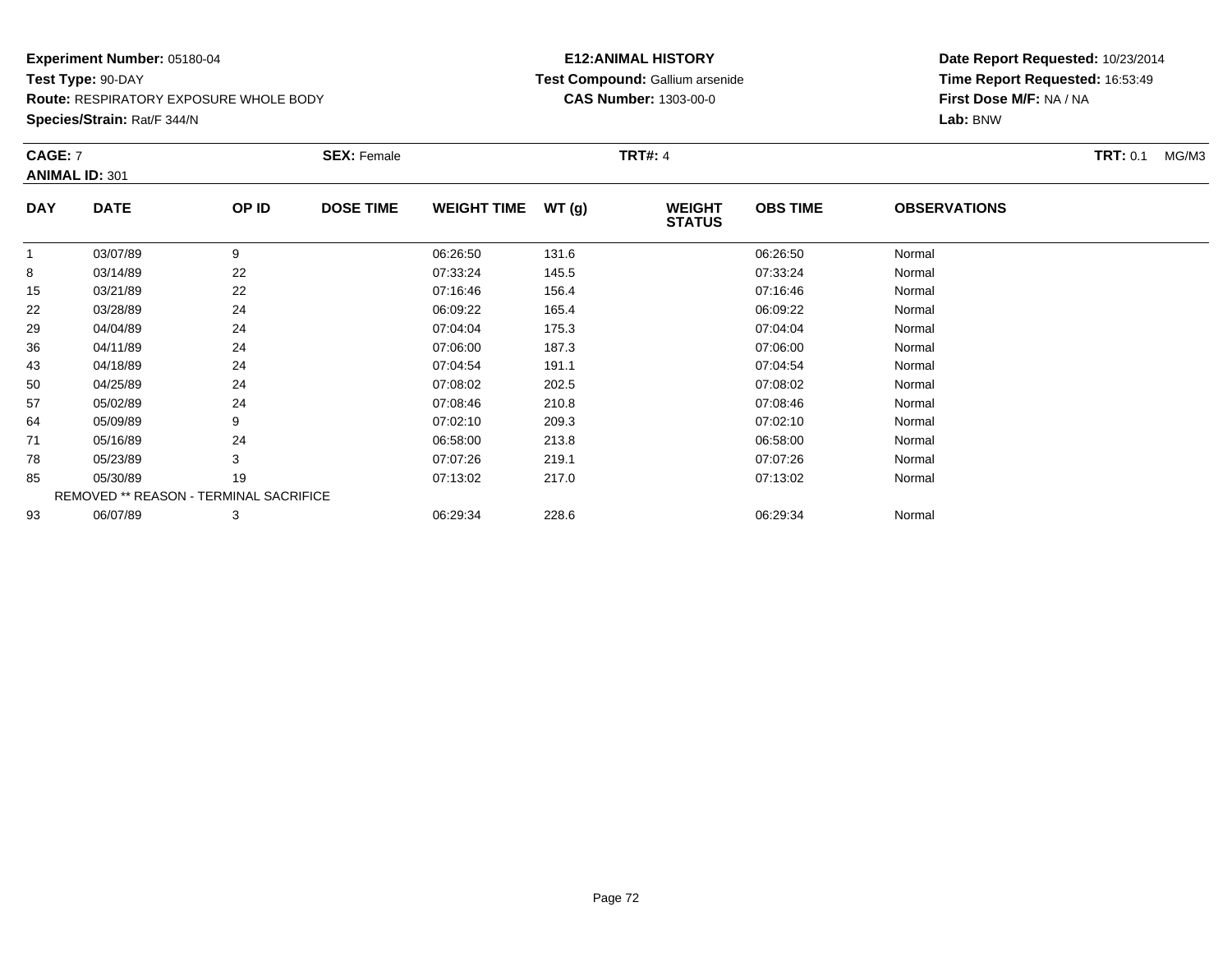**Species/Strain:** Rat/F 344/N

# **E12:ANIMAL HISTORY Test Compound:** Gallium arsenide**CAS Number:** 1303-00-0

| CAGE: 7     |                       | <b>SEX: Female</b> |                                        |       |                                |                 |                     | <b>TRT:</b> 0.1<br>MG/M3 |
|-------------|-----------------------|--------------------|----------------------------------------|-------|--------------------------------|-----------------|---------------------|--------------------------|
|             |                       |                    |                                        |       |                                |                 |                     |                          |
| <b>DATE</b> | OP ID                 | <b>DOSE TIME</b>   |                                        | WT(g) | <b>WEIGHT</b><br><b>STATUS</b> | <b>OBS TIME</b> | <b>OBSERVATIONS</b> |                          |
| 03/07/89    | 9                     |                    | 06:26:50                               | 110.4 |                                | 06:26:50        | Normal              |                          |
| 03/14/89    | 22                    |                    | 07:33:24                               | 120.4 |                                | 07:33:24        | Normal              |                          |
| 03/21/89    | 22                    |                    | 07:16:46                               | 131.1 |                                | 07:16:46        | Normal              |                          |
| 03/28/89    | 24                    |                    | 06:09:22                               | 140.1 |                                | 06:09:22        | Normal              |                          |
| 04/04/89    | 24                    |                    | 07:04:04                               | 152.6 |                                | 07:04:04        | Normal              |                          |
| 04/11/89    | 24                    |                    | 07:06:00                               | 156.6 |                                | 07:06:00        | Normal              |                          |
| 04/18/89    | 24                    |                    | 07:04:54                               | 162.3 |                                | 07:04:54        | Normal              |                          |
| 04/25/89    | 24                    |                    | 07:08:02                               | 165.4 |                                | 07:08:02        | Normal              |                          |
| 05/02/89    | 24                    |                    | 07:08:46                               | 168.8 |                                | 07:08:46        | Normal              |                          |
| 05/09/89    | 9                     |                    | 07:02:10                               | 175.5 |                                | 07:02:10        | Normal              |                          |
| 05/16/89    | 24                    |                    | 06:58:00                               | 179.0 |                                | 06:58:00        | Normal              |                          |
| 05/23/89    | 3                     |                    | 07:07:26                               | 180.1 |                                | 07:07:26        | Normal              |                          |
| 05/30/89    | 19                    |                    | 07:13:02                               | 182.4 |                                | 07:13:02        | Normal              |                          |
|             |                       |                    |                                        |       |                                |                 |                     |                          |
| 06/07/89    | 3                     |                    | 06:29:34                               | 191.4 |                                | 06:29:34        | Normal              |                          |
|             | <b>ANIMAL ID: 302</b> |                    | REMOVED ** REASON - TERMINAL SACRIFICE |       | <b>WEIGHT TIME</b>             | <b>TRT#: 4</b>  |                     |                          |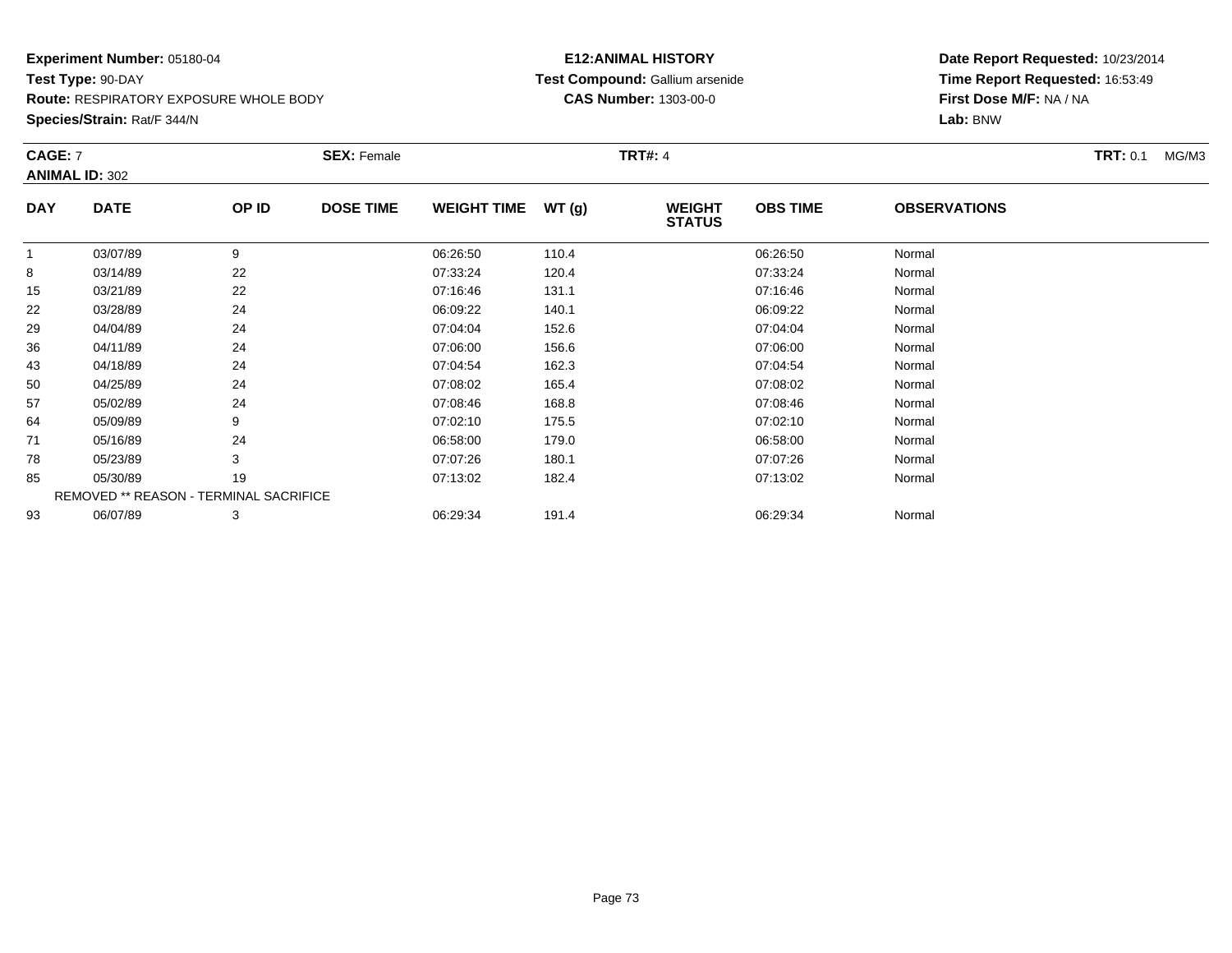**Species/Strain:** Rat/F 344/N

# **E12:ANIMAL HISTORY Test Compound:** Gallium arsenide**CAS Number:** 1303-00-0

| <b>CAGE: 7</b> | <b>ANIMAL ID: 303</b>                  |       | <b>SEX: Female</b> |                    |       | <b>TRT#: 4</b>                 |                 |                     | <b>TRT:</b> 0.1<br>MG/M3 |
|----------------|----------------------------------------|-------|--------------------|--------------------|-------|--------------------------------|-----------------|---------------------|--------------------------|
| <b>DAY</b>     | <b>DATE</b>                            | OP ID | <b>DOSE TIME</b>   | <b>WEIGHT TIME</b> | WT(g) | <b>WEIGHT</b><br><b>STATUS</b> | <b>OBS TIME</b> | <b>OBSERVATIONS</b> |                          |
|                | 03/07/89                               | 9     |                    | 06:26:50           | 106.0 |                                | 06:26:50        | Normal              |                          |
| 8              | 03/14/89                               | 22    |                    | 07:33:24           | 120.9 |                                | 07:33:24        | Normal              |                          |
| 15             | 03/21/89                               | 22    |                    | 07:16:46           | 138.7 |                                | 07:16:46        | Normal              |                          |
| 22             | 03/28/89                               | 24    |                    | 06:09:22           | 149.1 |                                | 06:09:22        | Normal              |                          |
| 29             | 04/04/89                               | 24    |                    | 07:04:04           | 157.6 |                                | 07:04:04        | Normal              |                          |
| 36             | 04/11/89                               | 24    |                    | 07:06:00           | 160.1 |                                | 07:06:00        | Normal              |                          |
| 43             | 04/18/89                               | 24    |                    | 07:04:54           | 169.0 |                                | 07:04:54        | Normal              |                          |
| 50             | 04/25/89                               | 24    |                    | 07:08:02           | 177.7 |                                | 07:08:02        | Normal              |                          |
| 57             | 05/02/89                               | 24    |                    | 07:08:46           | 186.5 |                                | 07:08:46        | Normal              |                          |
| 64             | 05/09/89                               | 9     |                    | 07:02:10           | 190.1 |                                | 07:02:10        | Normal              |                          |
| 71             | 05/16/89                               | 24    |                    | 06:58:00           | 201.2 |                                | 06:58:00        | Normal              |                          |
| 78             | 05/23/89                               | 3     |                    | 07:07:26           | 203.5 |                                | 07:07:26        | Normal              |                          |
| 85             | 05/30/89                               | 19    |                    | 07:13:02           | 200.4 |                                | 07:13:02        | Normal              |                          |
|                | REMOVED ** REASON - TERMINAL SACRIFICE |       |                    |                    |       |                                |                 |                     |                          |
| 93             | 06/07/89                               | 3     |                    | 06:29:34           | 208.8 |                                | 06:29:34        | Normal              |                          |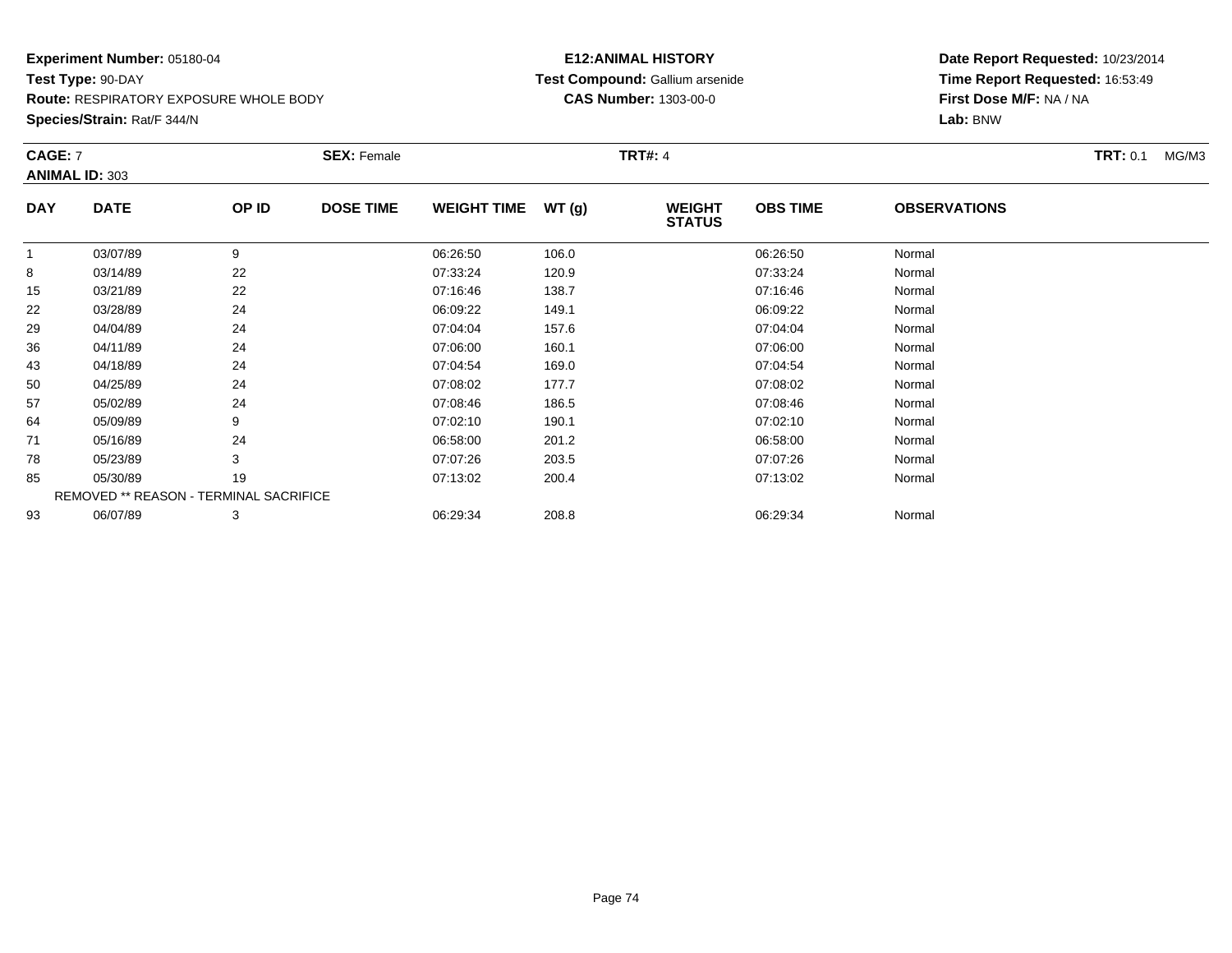# **E12:ANIMAL HISTORY Test Compound:** Gallium arsenide**CAS Number:** 1303-00-0

**Date Report Requested:** 10/23/2014 **Time Report Requested:** 16:53:49**First Dose M/F:** NA / NA**Lab:** BNW

| <b>CAGE: 7</b> | <b>ANIMAL ID: 304</b>                         |       | <b>SEX: Female</b> |                    |       | <b>TRT#: 4</b>                 |                 |                     | <b>TRT:</b> 0.1<br>MG/M3 |
|----------------|-----------------------------------------------|-------|--------------------|--------------------|-------|--------------------------------|-----------------|---------------------|--------------------------|
| <b>DAY</b>     | <b>DATE</b>                                   | OP ID | <b>DOSE TIME</b>   | <b>WEIGHT TIME</b> | WT(g) | <b>WEIGHT</b><br><b>STATUS</b> | <b>OBS TIME</b> | <b>OBSERVATIONS</b> |                          |
|                | 03/07/89                                      | 9     |                    | 06:26:50           | 112.9 |                                | 06:26:50        | Normal              |                          |
| 8              | 03/14/89                                      | 22    |                    | 07:33:24           | 123.6 |                                | 07:33:24        | Normal              |                          |
| 15             | 03/21/89                                      | 22    |                    | 07:16:46           | 133.3 |                                | 07:16:46        | Normal              |                          |
| 22             | 03/28/89                                      | 24    |                    | 06:09:22           | 142.5 |                                | 06:09:22        | Normal              |                          |
| 29             | 04/04/89                                      | 24    |                    | 07:04:04           | 151.1 |                                | 07:04:04        | Normal              |                          |
| 36             | 04/11/89                                      | 24    |                    | 07:06:00           | 158.9 |                                | 07:06:00        | Normal              |                          |
| 43             | 04/18/89                                      | 24    |                    | 07:04:54           | 167.3 |                                | 07:04:54        | Normal              |                          |
| 50             | 04/25/89                                      | 24    |                    | 07:08:02           | 170.2 |                                | 07:08:02        | Normal              |                          |
| 57             | 05/02/89                                      | 24    |                    | 07:08:46           | 171.4 |                                | 07:08:46        | Normal              |                          |
| 64             | 05/09/89                                      | 9     |                    | 07:02:10           | 179.2 |                                | 07:02:10        | Normal              |                          |
| 71             | 05/16/89                                      | 24    |                    | 06:58:00           | 182.4 |                                | 06:58:00        | Normal              |                          |
| 78             | 05/23/89                                      | 3     |                    | 07:07:26           | 186.5 |                                | 07:07:26        | Normal              |                          |
| 85             | 05/30/89                                      | 19    |                    | 07:13:02           | 191.6 |                                | 07:13:02        | Normal              |                          |
|                | <b>REMOVED ** REASON - TERMINAL SACRIFICE</b> |       |                    |                    |       |                                |                 |                     |                          |
| 93             | 06/07/89                                      | 3     |                    | 06:29:34           | 201.5 |                                | 06:29:34        | Normal              |                          |

**Species/Strain:** Rat/F 344/N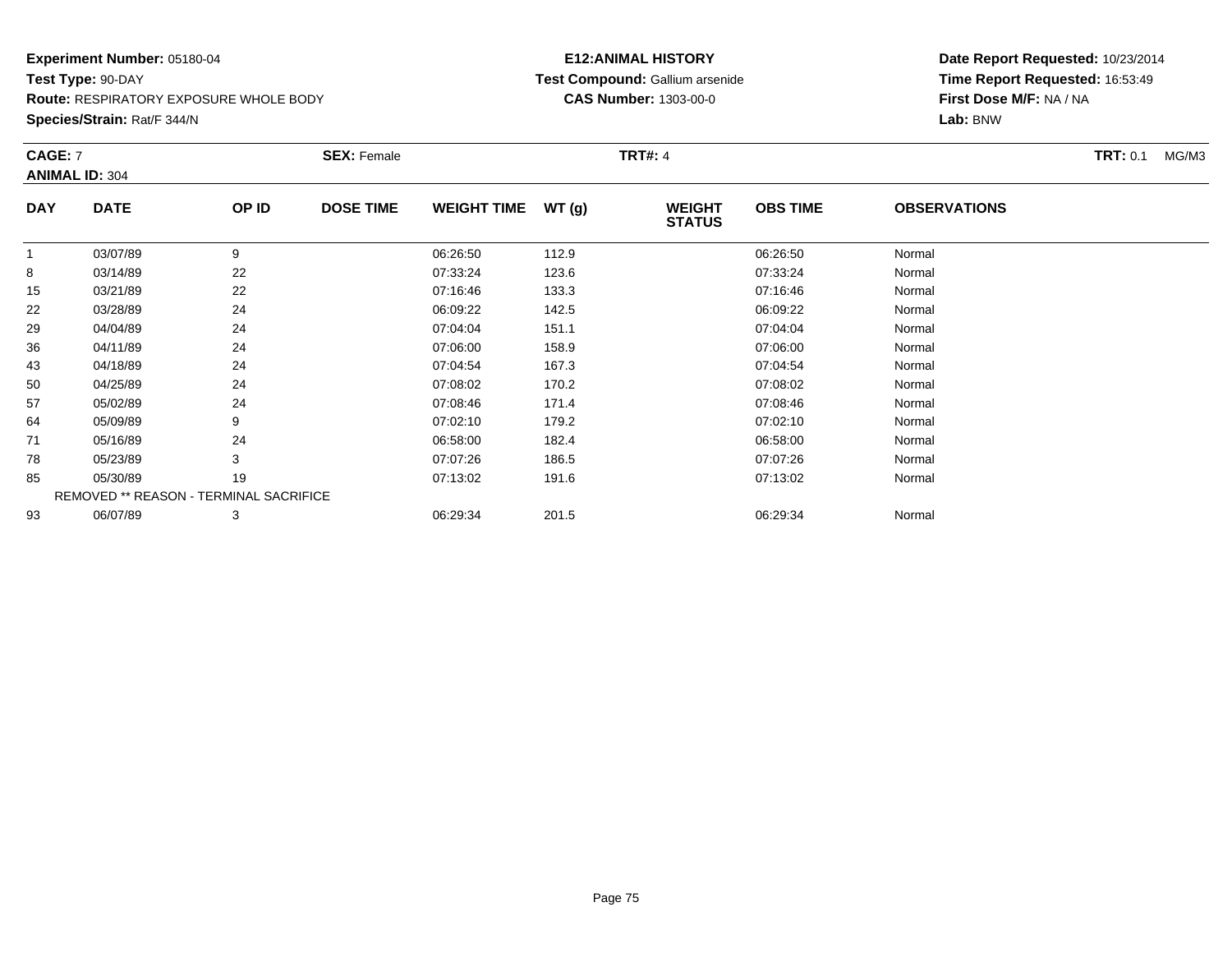**Species/Strain:** Rat/F 344/N

# **E12:ANIMAL HISTORY Test Compound:** Gallium arsenide**CAS Number:** 1303-00-0

| <b>CAGE: 7</b> | <b>ANIMAL ID: 305</b>                  |       | <b>SEX: Female</b> |                    |       | <b>TRT#: 4</b>                 |                 |                     | <b>TRT:</b> 0.1<br>MG/M3 |
|----------------|----------------------------------------|-------|--------------------|--------------------|-------|--------------------------------|-----------------|---------------------|--------------------------|
| <b>DAY</b>     | <b>DATE</b>                            | OP ID | <b>DOSE TIME</b>   | <b>WEIGHT TIME</b> | WT(g) | <b>WEIGHT</b><br><b>STATUS</b> | <b>OBS TIME</b> | <b>OBSERVATIONS</b> |                          |
|                | 03/07/89                               | 9     |                    | 06:26:50           | 106.3 |                                | 06:26:50        | Normal              |                          |
| 8              | 03/14/89                               | 22    |                    | 07:33:24           | 120.2 |                                | 07:33:24        | Normal              |                          |
| 15             | 03/21/89                               | 22    |                    | 07:16:46           | 131.7 |                                | 07:16:46        | Normal              |                          |
| 22             | 03/28/89                               | 24    |                    | 06:09:22           | 142.4 |                                | 06:09:22        | Normal              |                          |
| 29             | 04/04/89                               | 24    |                    | 07:04:04           | 152.5 |                                | 07:04:04        | Normal              |                          |
| 36             | 04/11/89                               | 24    |                    | 07:06:00           | 159.1 |                                | 07:06:00        | Normal              |                          |
| 43             | 04/18/89                               | 24    |                    | 07:04:54           | 166.1 |                                | 07:04:54        | Normal              |                          |
| 50             | 04/25/89                               | 24    |                    | 07:08:02           | 174.4 |                                | 07:08:02        | Normal              |                          |
| 57             | 05/02/89                               | 24    |                    | 07:08:46           | 180.5 |                                | 07:08:46        | Normal              |                          |
| 64             | 05/09/89                               | 9     |                    | 07:02:10           | 183.9 |                                | 07:02:10        | Normal              |                          |
| 71             | 05/16/89                               | 24    |                    | 06:58:00           | 193.5 |                                | 06:58:00        | Normal              |                          |
| 78             | 05/23/89                               | 3     |                    | 07:07:26           | 196.3 |                                | 07:07:26        | Normal              |                          |
| 85             | 05/30/89                               | 19    |                    | 07:13:02           | 198.4 |                                | 07:13:02        | Normal              |                          |
|                | REMOVED ** REASON - TERMINAL SACRIFICE |       |                    |                    |       |                                |                 |                     |                          |
| 93             | 06/07/89                               | 3     |                    | 06:29:34           | 200.6 |                                | 06:29:34        | Normal              |                          |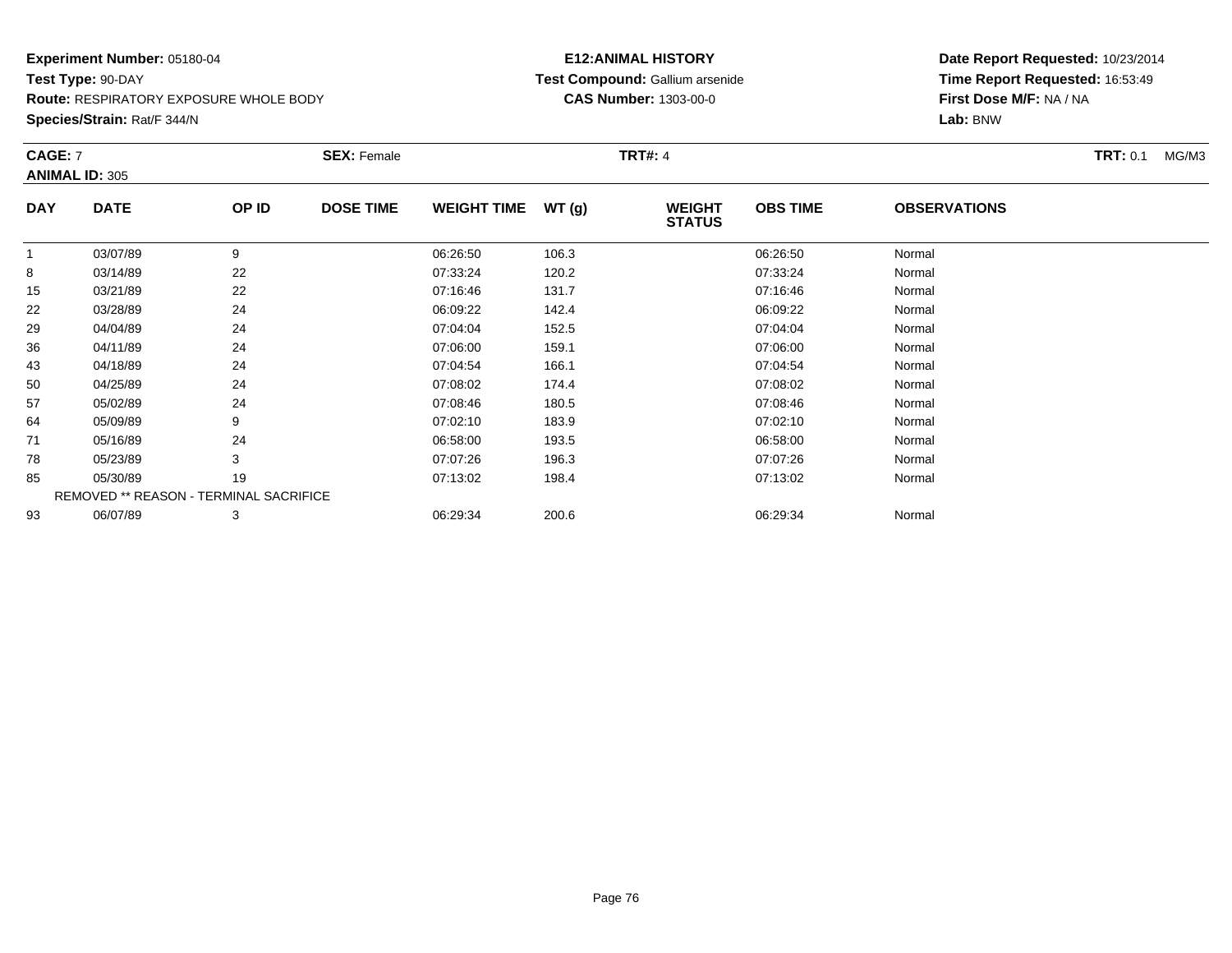**Species/Strain:** Rat/F 344/N

# **E12:ANIMAL HISTORY Test Compound:** Gallium arsenide**CAS Number:** 1303-00-0

| CAGE: 8    | <b>ANIMAL ID: 306</b>                  |       | <b>SEX: Female</b> |                    |       | <b>TRT#: 4</b>                 |                 |                     | <b>TRT:</b> 0.1<br>MG/M3 |
|------------|----------------------------------------|-------|--------------------|--------------------|-------|--------------------------------|-----------------|---------------------|--------------------------|
| <b>DAY</b> | <b>DATE</b>                            | OP ID | <b>DOSE TIME</b>   | <b>WEIGHT TIME</b> | WT(g) | <b>WEIGHT</b><br><b>STATUS</b> | <b>OBS TIME</b> | <b>OBSERVATIONS</b> |                          |
|            | 03/07/89                               | 9     |                    | 06:29:50           | 107.6 |                                | 06:29:50        | Normal              |                          |
| 8          | 03/14/89                               | 22    |                    | 07:35:32           | 118.7 |                                | 07:35:32        | Normal              |                          |
| 15         | 03/21/89                               | 22    |                    | 07:19:12           | 132.1 |                                | 07:19:12        | Normal              |                          |
| 22         | 03/28/89                               | 24    |                    | 06:11:06           | 140.8 |                                | 06:11:06        | Normal              |                          |
| 29         | 04/04/89                               | 24    |                    | 07:05:58           | 153.9 |                                | 07:05:58        | Normal              |                          |
| 36         | 04/11/89                               | 24    |                    | 07:07:00           | 164.0 |                                | 07:07:00        | Normal              |                          |
| 43         | 04/18/89                               | 24    |                    | 07:07:52           | 166.6 |                                | 07:07:52        | Normal              |                          |
| 50         | 04/25/89                               | 24    |                    | 07:09:30           | 171.6 |                                | 07:09:30        | Normal              |                          |
| 57         | 05/02/89                               | 24    |                    | 07:11:04           | 180.6 |                                | 07:11:04        | Normal              |                          |
| 64         | 05/09/89                               | 9     |                    | 07:03:50           | 179.5 |                                | 07:03:50        | Normal              |                          |
| 71         | 05/16/89                               | 24    |                    | 06:59:20           | 187.8 |                                | 06:59:20        | Normal              |                          |
| 78         | 05/23/89                               | 3     |                    | 07:08:50           | 189.1 |                                | 07:08:50        | Normal              |                          |
| 85         | 05/30/89                               | 19    |                    | 07:14:56           | 192.1 |                                | 07:14:56        | Normal              |                          |
|            | REMOVED ** REASON - TERMINAL SACRIFICE |       |                    |                    |       |                                |                 |                     |                          |
| 93         | 06/07/89                               | 3     |                    | 06:33:30           | 201.1 |                                | 06:33:30        | Normal              |                          |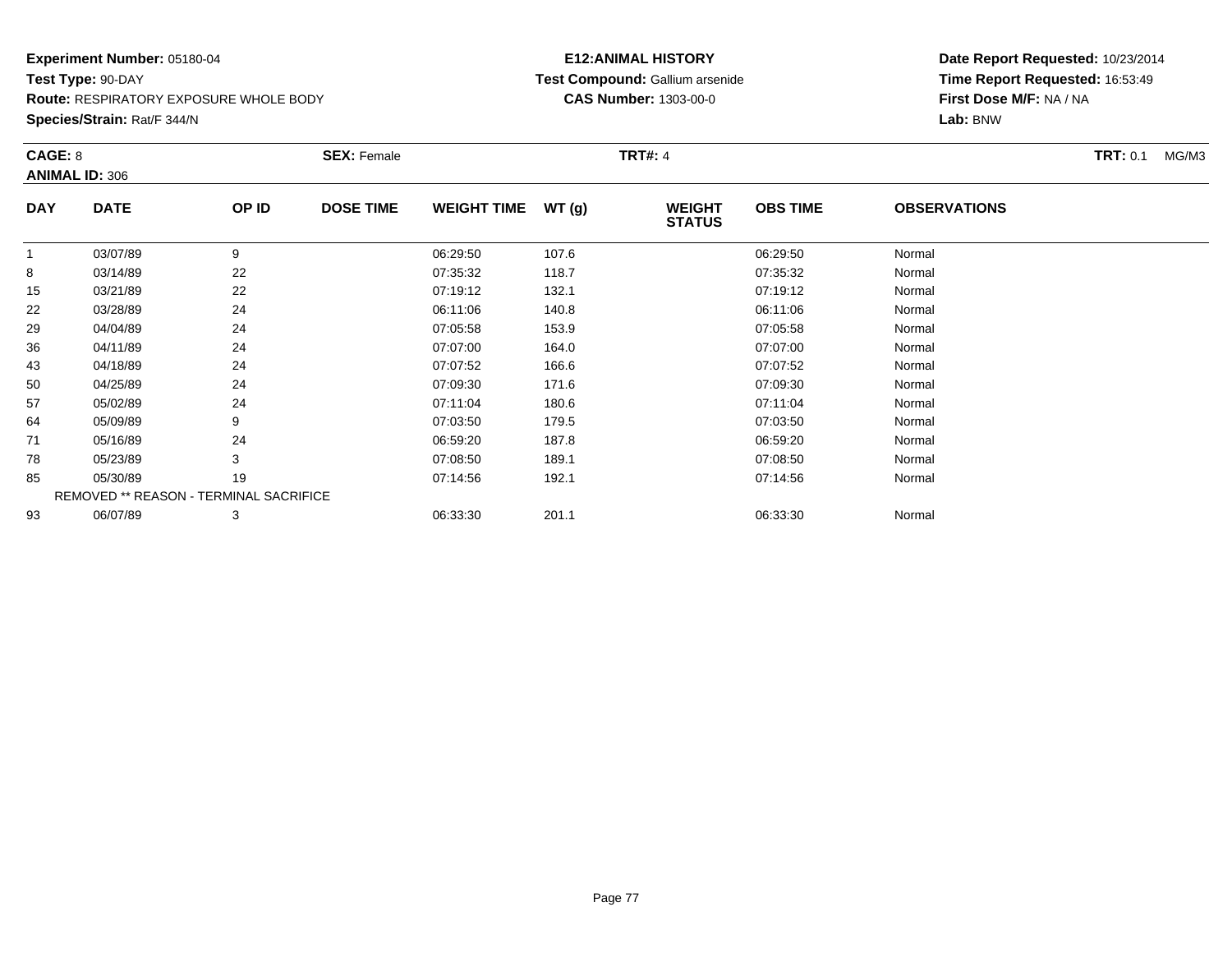**Species/Strain:** Rat/F 344/N

# **E12:ANIMAL HISTORY Test Compound:** Gallium arsenide**CAS Number:** 1303-00-0

| CAGE: 8    |                                        |       | <b>SEX: Female</b> |                    |       | <b>TRT#: 4</b>                 |                 |                     | <b>TRT: 0.1</b><br>MG/M3 |
|------------|----------------------------------------|-------|--------------------|--------------------|-------|--------------------------------|-----------------|---------------------|--------------------------|
|            | <b>ANIMAL ID: 307</b>                  |       |                    |                    |       |                                |                 |                     |                          |
| <b>DAY</b> | <b>DATE</b>                            | OP ID | <b>DOSE TIME</b>   | <b>WEIGHT TIME</b> | WT(g) | <b>WEIGHT</b><br><b>STATUS</b> | <b>OBS TIME</b> | <b>OBSERVATIONS</b> |                          |
|            | 03/07/89                               | 9     |                    | 06:29:50           | 103.2 |                                | 06:29:50        | Normal              |                          |
| 8          | 03/14/89                               | 22    |                    | 07:35:32           | 115.5 |                                | 07:35:32        | Normal              |                          |
| 15         | 03/21/89                               | 22    |                    | 07:19:12           | 125.1 |                                | 07:19:12        | Normal              |                          |
| 22         | 03/28/89                               | 24    |                    | 06:11:06           | 134.4 |                                | 06:11:06        | Normal              |                          |
| 29         | 04/04/89                               | 24    |                    | 07:05:58           | 140.8 |                                | 07:05:58        | Normal              |                          |
| 36         | 04/11/89                               | 24    |                    | 07:07:00           | 152.6 |                                | 07:07:00        | Normal              |                          |
| 43         | 04/18/89                               | 24    |                    | 07:07:52           | 153.1 |                                | 07:07:52        | Normal              |                          |
| 50         | 04/25/89                               | 24    |                    | 07:09:30           | 157.3 |                                | 07:09:30        | Normal              |                          |
| 57         | 05/02/89                               | 24    |                    | 07:11:04           | 161.9 |                                | 07:11:04        | Normal              |                          |
| 64         | 05/09/89                               | 9     |                    | 07:03:50           | 168.7 |                                | 07:03:50        | Normal              |                          |
| 71         | 05/16/89                               | 24    |                    | 06:59:20           | 173.8 |                                | 06:59:20        | Normal              |                          |
| 78         | 05/23/89                               | 3     |                    | 07:08:50           | 177.1 |                                | 07:08:50        | Normal              |                          |
| 85         | 05/30/89                               | 19    |                    | 07:14:56           | 180.7 |                                | 07:14:56        | Normal              |                          |
|            | REMOVED ** REASON - TERMINAL SACRIFICE |       |                    |                    |       |                                |                 |                     |                          |
| 93         | 06/07/89                               | 3     |                    | 06:33:30           | 184.7 |                                | 06:33:30        | Normal              |                          |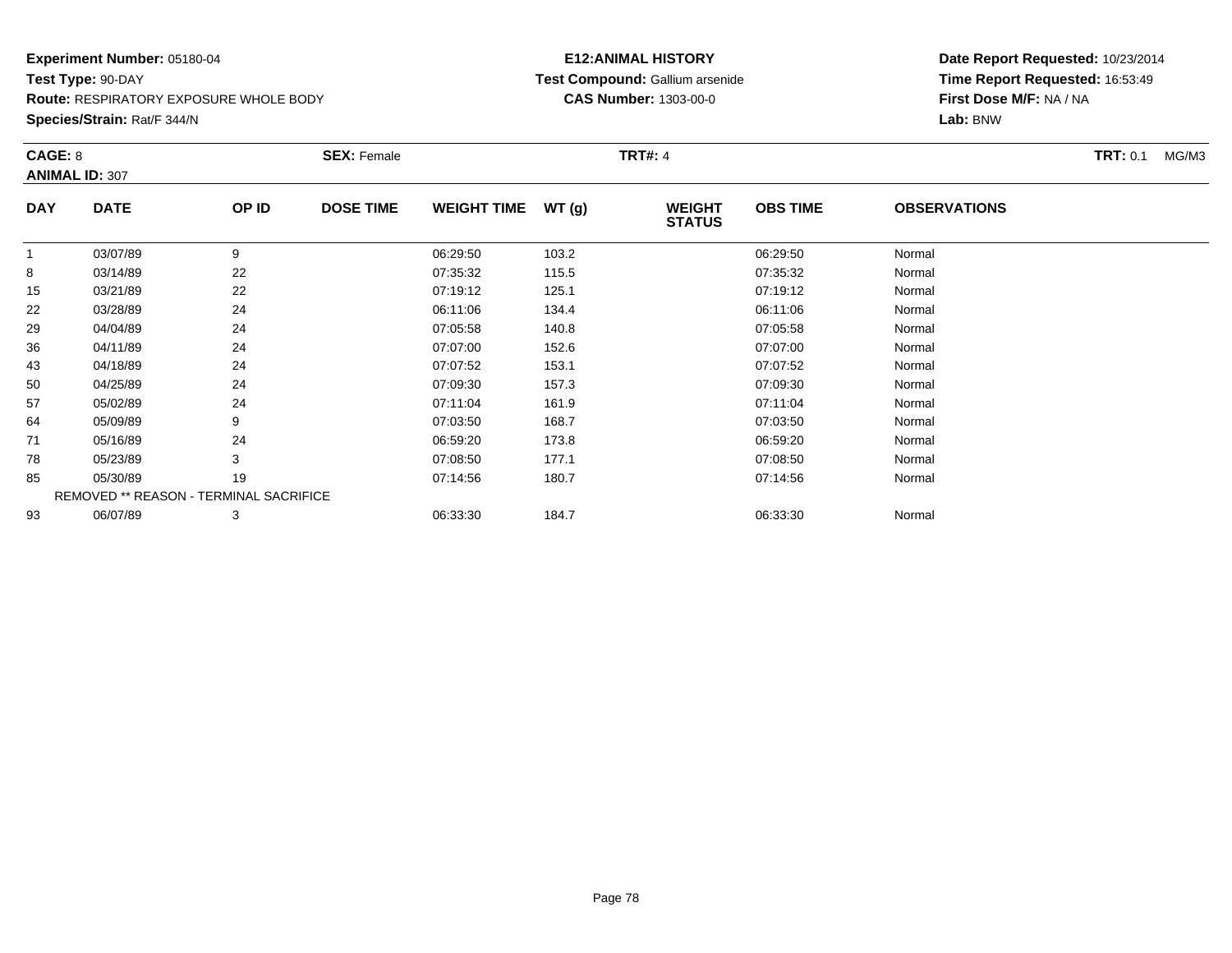**Species/Strain:** Rat/F 344/N

# **E12:ANIMAL HISTORY Test Compound:** Gallium arsenide**CAS Number:** 1303-00-0

| CAGE: 8    | <b>ANIMAL ID: 308</b>                         |       | <b>SEX: Female</b> |                    |       | <b>TRT#: 4</b>                 |                 |                     | <b>TRT: 0.1</b><br>MG/M3 |
|------------|-----------------------------------------------|-------|--------------------|--------------------|-------|--------------------------------|-----------------|---------------------|--------------------------|
| <b>DAY</b> | <b>DATE</b>                                   | OP ID | <b>DOSE TIME</b>   | <b>WEIGHT TIME</b> | WT(g) | <b>WEIGHT</b><br><b>STATUS</b> | <b>OBS TIME</b> | <b>OBSERVATIONS</b> |                          |
| 1          | 03/07/89                                      | 9     |                    | 06:29:50           | 110.7 |                                | 06:29:50        | Normal              |                          |
| 8          | 03/14/89                                      | 22    |                    | 07:35:32           | 123.0 |                                | 07:35:32        | Normal              |                          |
| 15         | 03/21/89                                      | 22    |                    | 07:19:12           | 135.4 |                                | 07:19:12        | Normal              |                          |
| 22         | 03/28/89                                      | 24    |                    | 06:11:06           | 143.2 |                                | 06:11:06        | Normal              |                          |
| 29         | 04/04/89                                      | 24    |                    | 07:05:58           | 151.0 |                                | 07:05:58        | Normal              |                          |
| 36         | 04/11/89                                      | 24    |                    | 07:07:00           | 157.1 |                                | 07:07:00        | Normal              |                          |
| 43         | 04/18/89                                      | 24    |                    | 07:07:52           | 165.6 |                                | 07:07:52        | Normal              |                          |
| 50         | 04/25/89                                      | 24    |                    | 07:09:30           | 170.1 |                                | 07:09:30        | Normal              |                          |
| 57         | 05/02/89                                      | 24    |                    | 07:11:04           | 171.7 |                                | 07:11:04        | Normal              |                          |
| 64         | 05/09/89                                      | 9     |                    | 07:03:50           | 180.5 |                                | 07:03:50        | Normal              |                          |
| 71         | 05/16/89                                      | 24    |                    | 06:59:20           | 183.0 |                                | 06:59:20        | Normal              |                          |
| 78         | 05/23/89                                      | 3     |                    | 07:08:50           | 188.5 |                                | 07:08:50        | Normal              |                          |
| 85         | 05/30/89                                      | 19    |                    | 07:14:56           | 192.4 |                                | 07:14:56        | Normal              |                          |
|            | <b>REMOVED ** REASON - TERMINAL SACRIFICE</b> |       |                    |                    |       |                                |                 |                     |                          |
| 93         | 06/07/89                                      | 3     |                    | 06:33:30           | 198.8 |                                | 06:33:30        | Normal              |                          |
|            |                                               |       |                    |                    |       |                                |                 |                     |                          |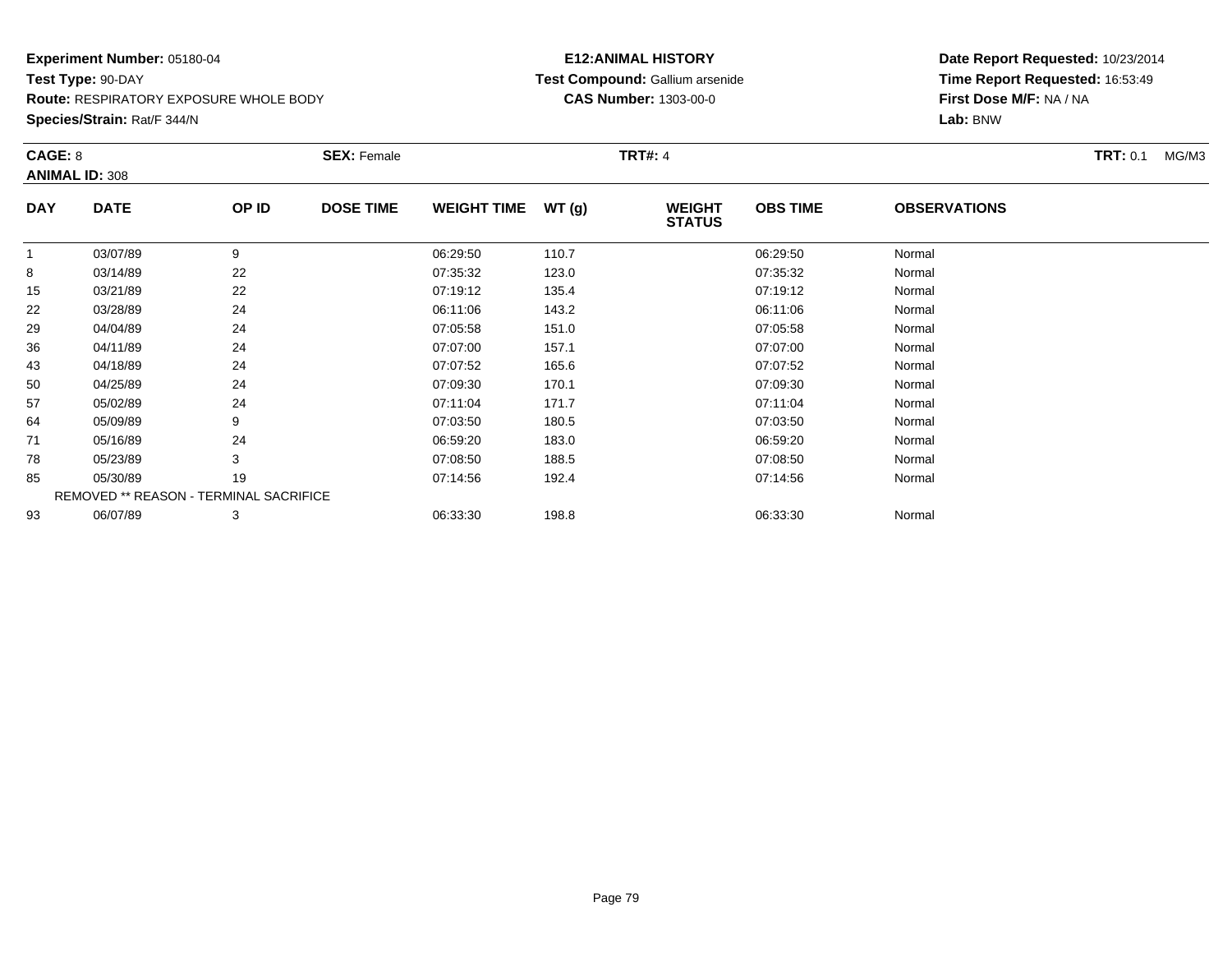# **E12:ANIMAL HISTORY Test Compound:** Gallium arsenide**CAS Number:** 1303-00-0

**Date Report Requested:** 10/23/2014 **Time Report Requested:** 16:53:49**First Dose M/F:** NA / NA**Lab:** BNW

| CAGE: 8    |                                        |       | <b>SEX: Female</b> |                    |       | <b>TRT#: 4</b>                 |                 |                     | <b>TRT: 0.1</b><br>MG/M3 |
|------------|----------------------------------------|-------|--------------------|--------------------|-------|--------------------------------|-----------------|---------------------|--------------------------|
|            | <b>ANIMAL ID: 309</b>                  |       |                    |                    |       |                                |                 |                     |                          |
| <b>DAY</b> | <b>DATE</b>                            | OP ID | <b>DOSE TIME</b>   | <b>WEIGHT TIME</b> | WT(g) | <b>WEIGHT</b><br><b>STATUS</b> | <b>OBS TIME</b> | <b>OBSERVATIONS</b> |                          |
|            | 03/07/89                               | 9     |                    | 06:29:50           | 105.0 |                                | 06:29:50        | Normal              |                          |
| 8          | 03/14/89                               | 22    |                    | 07:35:32           | 114.5 |                                | 07:35:32        | Normal              |                          |
| 15         | 03/21/89                               | 22    |                    | 07:19:12           | 126.7 |                                | 07:19:12        | Normal              |                          |
| 22         | 03/28/89                               | 24    |                    | 06:11:06           | 132.5 |                                | 06:11:06        | Normal              |                          |
| 29         | 04/04/89                               | 24    |                    | 07:05:58           | 142.3 |                                | 07:05:58        | Normal              |                          |
| 36         | 04/11/89                               | 24    |                    | 07:07:00           | 152.2 |                                | 07:07:00        | Normal              |                          |
| 43         | 04/18/89                               | 24    |                    | 07:07:52           | 157.0 |                                | 07:07:52        | Normal              |                          |
| 50         | 04/25/89                               | 24    |                    | 07:09:30           | 160.5 |                                | 07:09:30        | Normal              |                          |
| 57         | 05/02/89                               | 24    |                    | 07:11:04           | 166.4 |                                | 07:11:04        | Normal              |                          |
| 64         | 05/09/89                               | 9     |                    | 07:03:50           | 171.8 |                                | 07:03:50        | Normal              |                          |
| 71         | 05/16/89                               | 24    |                    | 06:59:20           | 178.0 |                                | 06:59:20        | Normal              |                          |
| 78         | 05/23/89                               | 3     |                    | 07:08:50           | 182.0 |                                | 07:08:50        | Normal              |                          |
| 85         | 05/30/89                               | 19    |                    | 07:14:56           | 183.9 |                                | 07:14:56        | Normal              |                          |
|            | REMOVED ** REASON - TERMINAL SACRIFICE |       |                    |                    |       |                                |                 |                     |                          |
| 93         | 06/07/89                               | 3     |                    | 06:33:30           | 192.3 |                                | 06:33:30        | Discharge Nose      |                          |

**Species/Strain:** Rat/F 344/N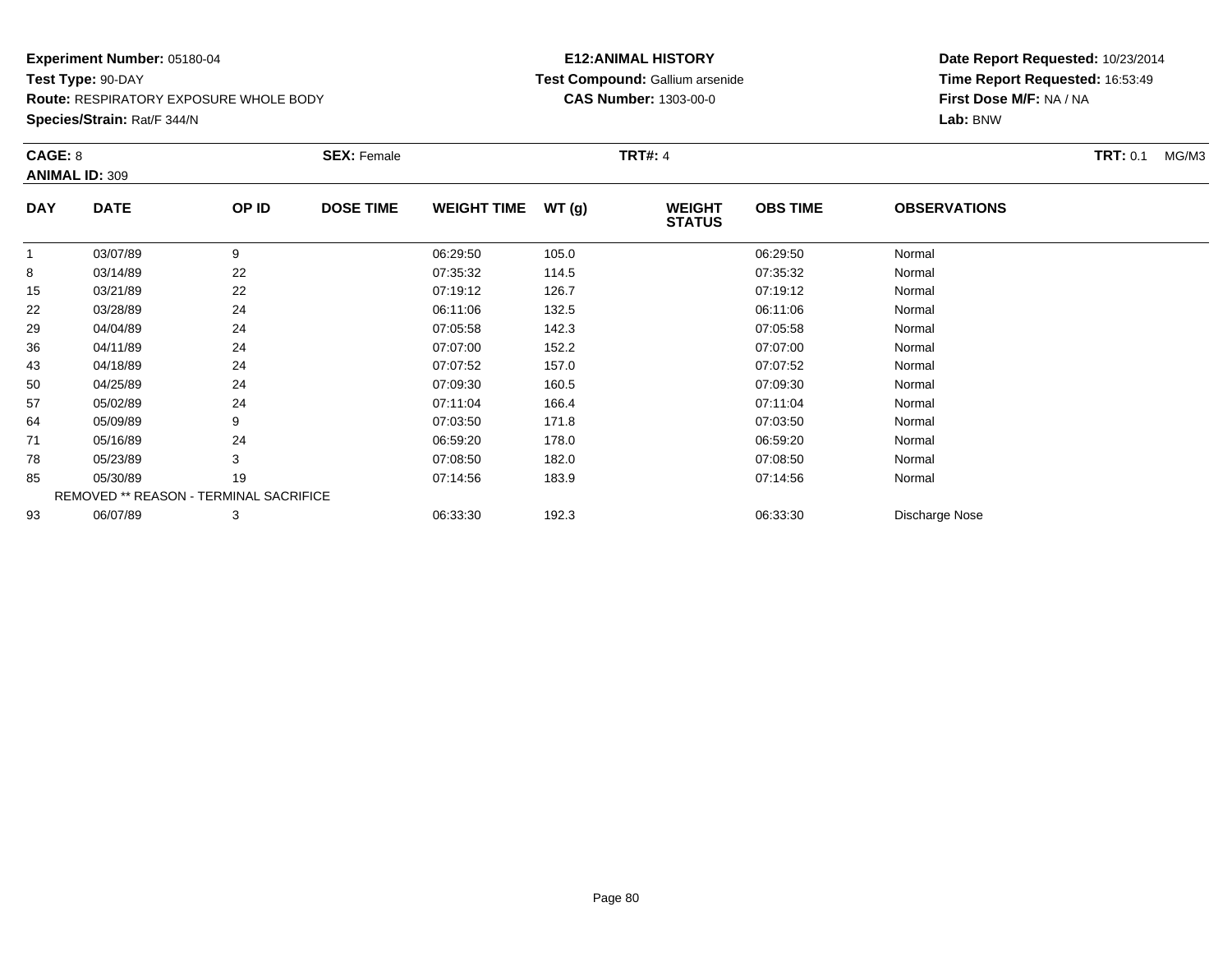**Species/Strain:** Rat/F 344/N

# **E12:ANIMAL HISTORY Test Compound:** Gallium arsenide**CAS Number:** 1303-00-0

| CAGE: 8    | <b>ANIMAL ID: 310</b>                  |       | <b>SEX: Female</b> |                    |       | <b>TRT#: 4</b>                 |                 |                     | <b>TRT:</b> 0.1<br>MG/M3 |
|------------|----------------------------------------|-------|--------------------|--------------------|-------|--------------------------------|-----------------|---------------------|--------------------------|
| <b>DAY</b> | <b>DATE</b>                            | OP ID | <b>DOSE TIME</b>   | <b>WEIGHT TIME</b> | WT(g) | <b>WEIGHT</b><br><b>STATUS</b> | <b>OBS TIME</b> | <b>OBSERVATIONS</b> |                          |
|            | 03/07/89                               | 9     |                    | 06:29:50           | 111.6 |                                | 06:29:50        | Normal              |                          |
| 8          | 03/14/89                               | 22    |                    | 07:35:32           | 126.2 |                                | 07:35:32        | Normal              |                          |
| 15         | 03/21/89                               | 22    |                    | 07:19:12           | 136.4 |                                | 07:19:12        | Normal              |                          |
| 22         | 03/28/89                               | 24    |                    | 06:11:06           | 146.2 |                                | 06:11:06        | Normal              |                          |
| 29         | 04/04/89                               | 24    |                    | 07:05:58           | 161.5 |                                | 07:05:58        | Normal              |                          |
| 36         | 04/11/89                               | 24    |                    | 07:07:00           | 159.6 |                                | 07:07:00        | Normal              |                          |
| 43         | 04/18/89                               | 24    |                    | 07:07:52           | 165.6 |                                | 07:07:52        | Normal              |                          |
| 50         | 04/25/89                               | 24    |                    | 07:09:30           | 173.0 |                                | 07:09:30        | Normal              |                          |
| 57         | 05/02/89                               | 24    |                    | 07:11:04           | 174.7 |                                | 07:11:04        | Normal              |                          |
| 64         | 05/09/89                               | 9     |                    | 07:03:50           | 184.0 |                                | 07:03:50        | Normal              |                          |
| 71         | 05/16/89                               | 24    |                    | 06:59:20           | 185.9 |                                | 06:59:20        | Normal              |                          |
| 78         | 05/23/89                               | 3     |                    | 07:08:50           | 194.8 |                                | 07:08:50        | Normal              |                          |
| 85         | 05/30/89                               | 19    |                    | 07:14:56           | 195.2 |                                | 07:14:56        | Normal              |                          |
|            | REMOVED ** REASON - TERMINAL SACRIFICE |       |                    |                    |       |                                |                 |                     |                          |
| 93         | 06/07/89                               | 3     |                    | 06:33:30           | 195.0 |                                | 06:33:30        | Normal              |                          |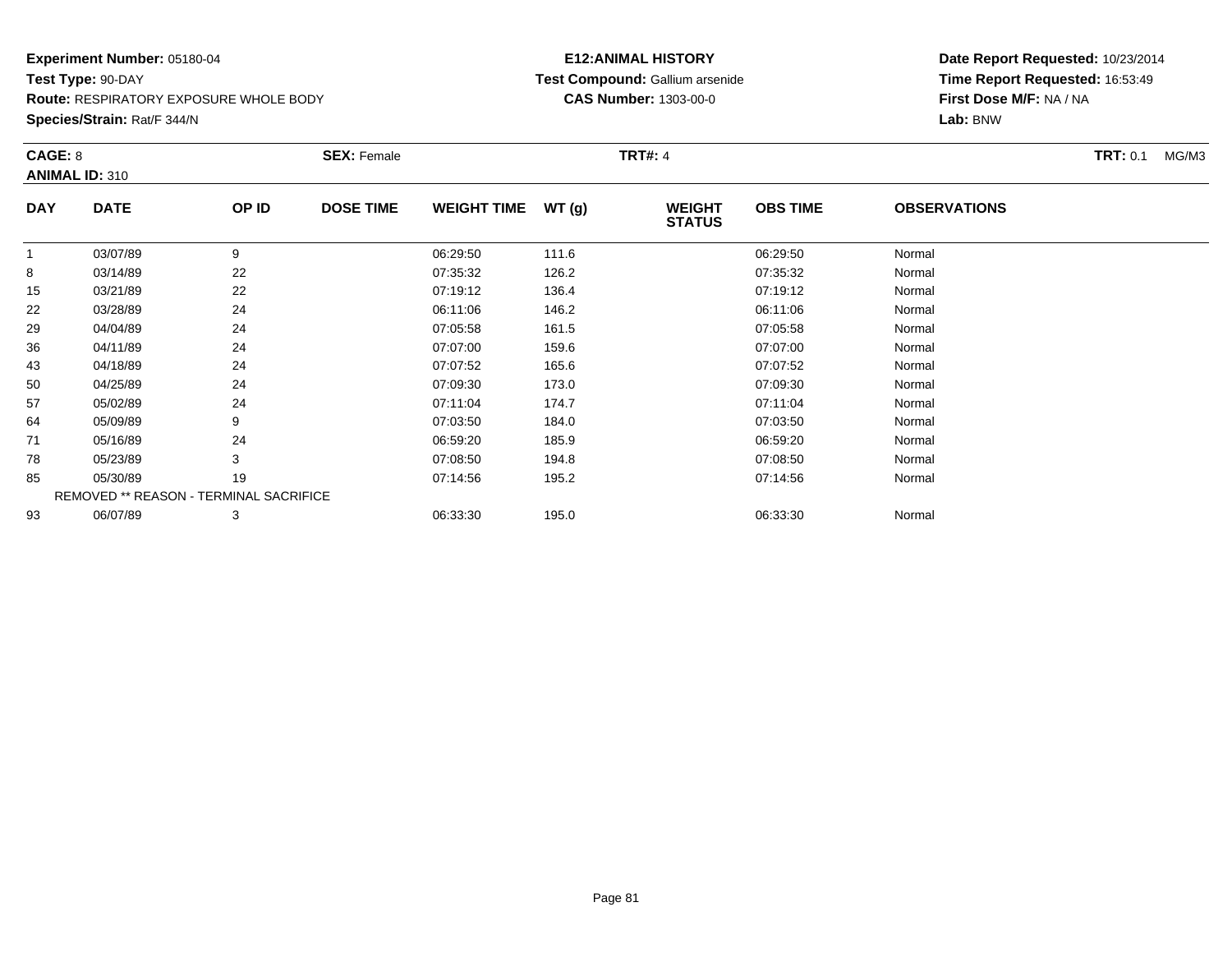**Species/Strain:** Rat/F 344/N

# **E12:ANIMAL HISTORY Test Compound:** Gallium arsenide**CAS Number:** 1303-00-0

|              | <b>CAGE: 11</b><br><b>ANIMAL ID: 501</b> |       | <b>SEX: Female</b> |                    |       |                                | <b>TRT#: 6</b>  |                     |  |  |
|--------------|------------------------------------------|-------|--------------------|--------------------|-------|--------------------------------|-----------------|---------------------|--|--|
| <b>DAY</b>   | <b>DATE</b>                              | OP ID | <b>DOSE TIME</b>   | <b>WEIGHT TIME</b> | WT(g) | <b>WEIGHT</b><br><b>STATUS</b> | <b>OBS TIME</b> | <b>OBSERVATIONS</b> |  |  |
| $\mathbf{1}$ | 03/07/89                                 | 9     |                    | 06:33:02           | 112.7 |                                | 06:33:02        | Normal              |  |  |
| 8            | 03/14/89                                 | 22    |                    | 07:52:46           | 127.5 |                                | 07:52:46        | Normal              |  |  |
| 15           | 03/21/89                                 | 22    |                    | 07:33:00           | 140.8 |                                | 07:33:00        | Normal              |  |  |
| 22           | 03/28/89                                 | 24    |                    | 06:24:52           | 154.6 |                                | 06:24:52        | Normal              |  |  |
| 29           | 04/04/89                                 | 24    |                    | 07:15:40           | 163.4 |                                | 07:15:40        | Normal              |  |  |
| 36           | 04/11/89                                 | 24    |                    | 07:45:00           | 172.3 |                                | 07:45:00        | Normal              |  |  |
| 43           | 04/18/89                                 | 24    |                    | 07:21:04           | 176.4 |                                | 07:21:04        | Normal              |  |  |
| 50           | 04/25/89                                 | 24    |                    | 07:17:36           | 180.6 |                                | 07:17:36        | Normal              |  |  |
| 57           | 05/02/89                                 | 24    |                    | 07:20:46           | 186.6 |                                | 07:20:46        | Normal              |  |  |
| 64           | 05/09/89                                 | 9     |                    | 07:13:28           | 188.7 |                                | 07:13:28        | Normal              |  |  |
| 71           | 05/16/89                                 | 24    |                    | 07:05:38           | 196.5 |                                | 07:05:38        | Normal              |  |  |
| 78           | 05/23/89                                 | 3     |                    | 07:19:56           | 200.6 |                                | 07:19:56        | Normal              |  |  |
| 85           | 05/30/89                                 | 19    |                    | 07:26:24           | 204.0 |                                | 07:26:24        | Normal              |  |  |
|              | REMOVED ** REASON - TERMINAL SACRIFICE   |       |                    |                    |       |                                |                 |                     |  |  |
| 93           | 06/07/89                                 | 3     |                    | 06:35:48           | 212.3 |                                | 06:35:48        | Normal              |  |  |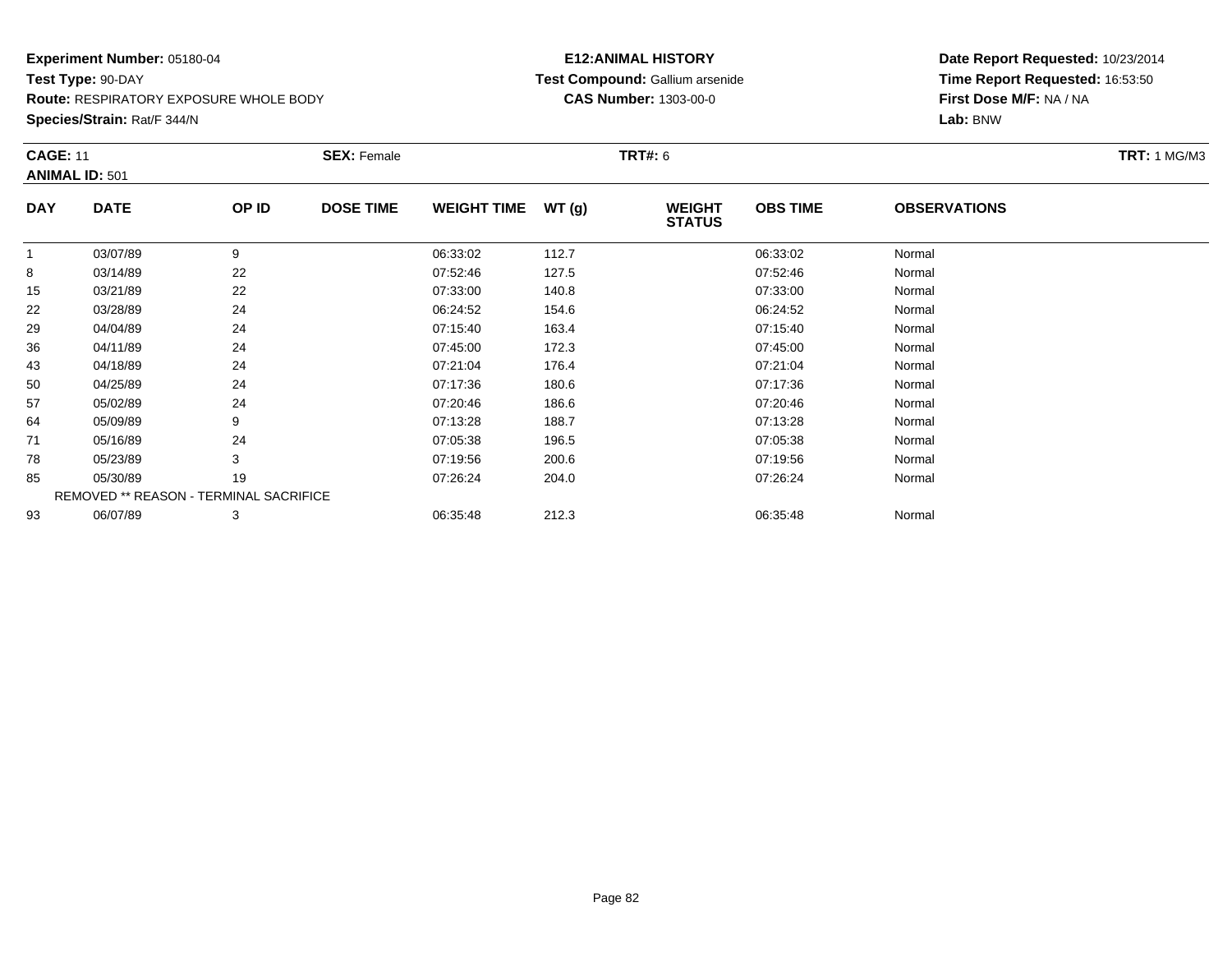# **Experiment Number:** 05180-04**Test Type:** 90-DAY

**Route:** RESPIRATORY EXPOSURE WHOLE BODY

**Species/Strain:** Rat/F 344/N

# **E12:ANIMAL HISTORY Test Compound:** Gallium arsenide**CAS Number:** 1303-00-0

| <b>CAGE: 11</b> |                                        | <b>SEX: Female</b> | <b>TRT#:</b> 6   |                    |       |                                |                 |                     |  |
|-----------------|----------------------------------------|--------------------|------------------|--------------------|-------|--------------------------------|-----------------|---------------------|--|
|                 | <b>ANIMAL ID: 502</b>                  |                    |                  |                    |       |                                |                 |                     |  |
| <b>DAY</b>      | <b>DATE</b>                            | OP ID              | <b>DOSE TIME</b> | <b>WEIGHT TIME</b> | WT(g) | <b>WEIGHT</b><br><b>STATUS</b> | <b>OBS TIME</b> | <b>OBSERVATIONS</b> |  |
| 1               | 03/07/89                               | 9                  |                  | 06:33:02           | 102.2 |                                | 06:33:02        | Normal              |  |
| 8               | 03/14/89                               | 22                 |                  | 07:52:46           | 115.2 |                                | 07:52:46        | Normal              |  |
| 15              | 03/21/89                               | 22                 |                  | 07:33:00           | 130.5 |                                | 07:33:00        | Normal              |  |
| 22              | 03/28/89                               | 24                 |                  | 06:24:52           | 143.9 |                                | 06:24:52        | Normal              |  |
| 29              | 04/04/89                               | 24                 |                  | 07:15:40           | 156.1 |                                | 07:15:40        | Normal              |  |
| 36              | 04/11/89                               | 24                 |                  | 07:45:00           | 164.2 |                                | 07:45:00        | Normal              |  |
| 43              | 04/18/89                               | 24                 |                  | 07:21:04           | 172.5 |                                | 07:21:04        | Normal              |  |
| 50              | 04/25/89                               | 24                 |                  | 07:17:36           | 174.5 |                                | 07:17:36        | Normal              |  |
| 57              | 05/02/89                               | 24                 |                  | 07:20:46           | 182.8 |                                | 07:20:46        | Normal              |  |
| 64              | 05/09/89                               | 9                  |                  | 07:13:28           | 191.3 |                                | 07:13:28        | Normal              |  |
| 71              | 05/16/89                               | 24                 |                  | 07:05:38           | 194.3 |                                | 07:05:38        | Normal              |  |
| 78              | 05/23/89                               | 3                  |                  | 07:19:56           | 200.0 |                                | 07:19:56        | Normal              |  |
| 85              | 05/30/89                               | 19                 |                  | 07:26:24           | 200.3 |                                | 07:26:24        | Normal              |  |
|                 | REMOVED ** REASON - TERMINAL SACRIFICE |                    |                  |                    |       |                                |                 |                     |  |
| 93              | 06/07/89                               | 3                  |                  | 06:35:48           | 205.6 |                                | 06:35:48        | Discharge Nose Red  |  |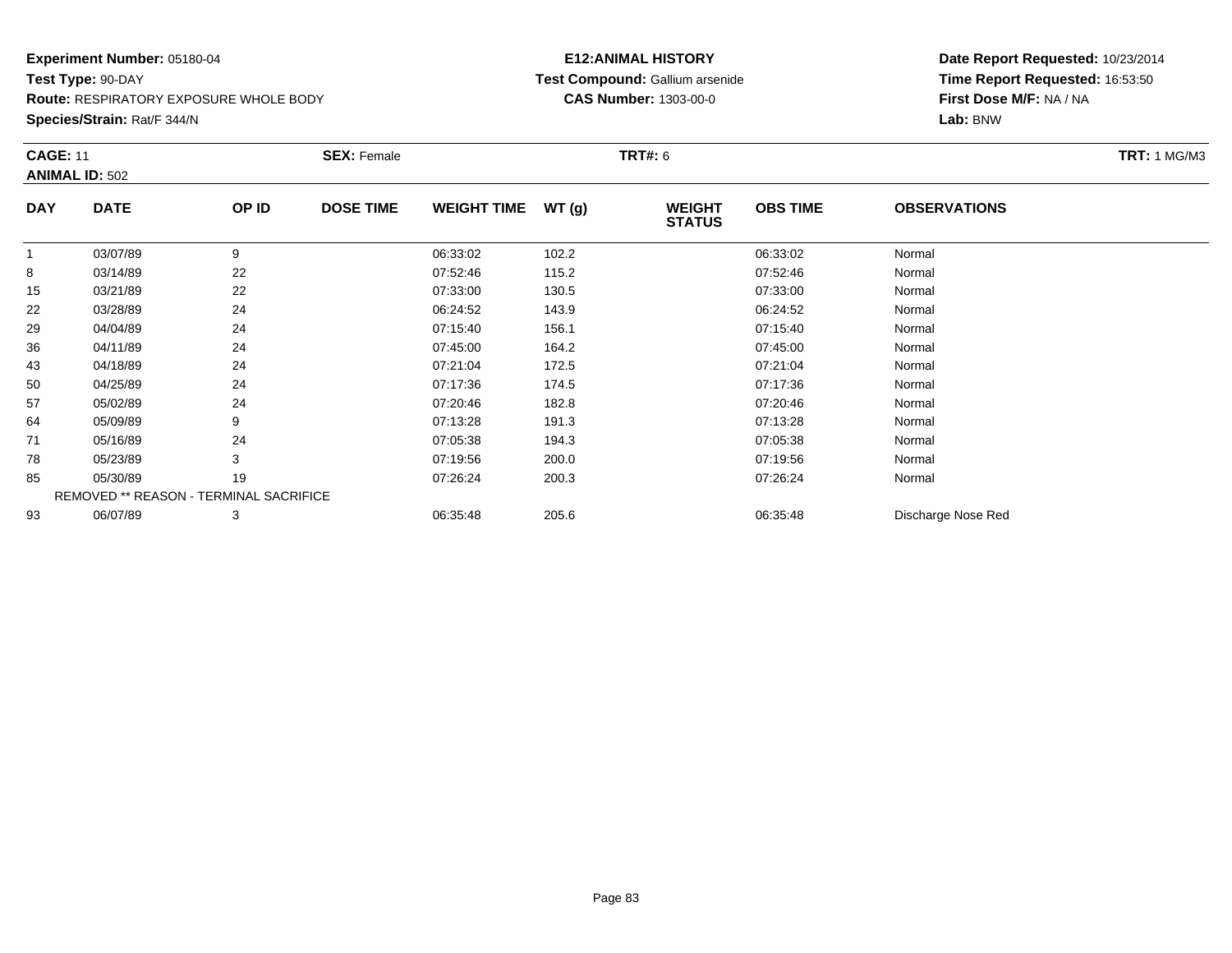**Species/Strain:** Rat/F 344/N

# **E12:ANIMAL HISTORY Test Compound:** Gallium arsenide**CAS Number:** 1303-00-0

| <b>CAGE: 11</b> | <b>ANIMAL ID: 503</b>                  |       | <b>SEX: Female</b> |                    |       | <b>TRT#: 6</b>                 |                 |                     | <b>TRT: 1 MG/M3</b> |
|-----------------|----------------------------------------|-------|--------------------|--------------------|-------|--------------------------------|-----------------|---------------------|---------------------|
| <b>DAY</b>      | <b>DATE</b>                            | OP ID | <b>DOSE TIME</b>   | <b>WEIGHT TIME</b> | WT(g) | <b>WEIGHT</b><br><b>STATUS</b> | <b>OBS TIME</b> | <b>OBSERVATIONS</b> |                     |
| $\overline{1}$  | 03/07/89                               | 9     |                    | 06:33:02           | 111.3 |                                | 06:33:02        | Normal              |                     |
| 8               | 03/14/89                               | 22    |                    | 07:52:46           | 121.3 |                                | 07:52:46        | Normal              |                     |
| 15              | 03/21/89                               | 22    |                    | 07:33:00           | 119.4 |                                | 07:33:00        | Discharge Left Eye  |                     |
| 22              | 03/28/89                               | 24    |                    | 06:24:52           | 131.3 |                                | 06:24:52        | Discharge Left Eye  |                     |
|                 |                                        |       |                    |                    |       |                                |                 | Urine Stain         |                     |
| 29              | 04/04/89                               | 24    |                    | 07:15:40           | 138.4 |                                | 07:15:40        | Discharge Left Eye  |                     |
| 36              | 04/11/89                               | 24    |                    | 07:45:00           | 142.8 |                                | 07:45:00        | Normal              |                     |
| 43              | 04/18/89                               | 24    |                    | 07:21:04           | 143.8 |                                | 07:21:04        | Normal              |                     |
| 50              | 04/25/89                               | 24    |                    | 07:17:36           | 144.4 |                                | 07:17:36        | Normal              |                     |
| 57              | 05/02/89                               | 24    |                    | 07:20:46           | 143.8 |                                | 07:20:46        | Discharge Left Eye  |                     |
|                 |                                        |       |                    |                    |       |                                |                 | Urine Stain         |                     |
| 64              | 05/09/89                               | 9     |                    | 07:13:28           | 149.6 |                                | 07:13:28        | Normal              |                     |
| 71              | 05/16/89                               | 24    |                    | 07:05:38           | 152.9 |                                | 07:05:38        | Normal              |                     |
| 78              | 05/23/89                               | 3     |                    | 07:19:56           | 158.3 |                                | 07:19:56        | Normal              |                     |
| 85              | 05/30/89                               | 19    |                    | 07:26:24           | 155.8 |                                | 07:26:24        | Discharge Left Eye  |                     |
|                 |                                        |       |                    |                    |       |                                |                 | Urine Stain         |                     |
|                 | REMOVED ** REASON - TERMINAL SACRIFICE |       |                    |                    |       |                                |                 |                     |                     |
| 93              | 06/07/89                               | 3     |                    | 06:35:48           | 166.0 |                                | 06:35:48        | Normal              |                     |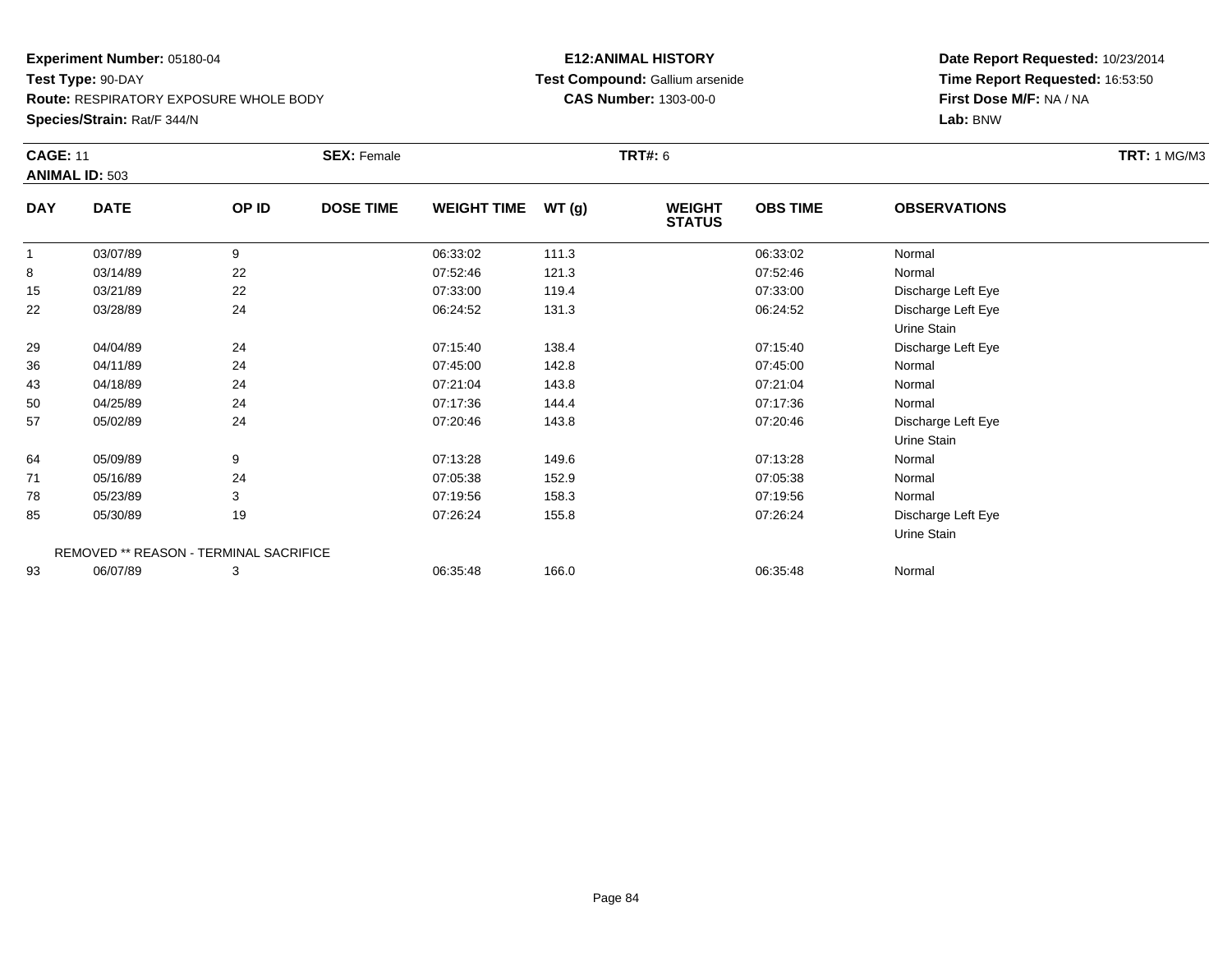**Species/Strain:** Rat/F 344/N

# **E12:ANIMAL HISTORY Test Compound:** Gallium arsenide**CAS Number:** 1303-00-0

| <b>CAGE: 11</b> | <b>ANIMAL ID: 504</b>                         |       | <b>SEX: Female</b> |                    |       | TRT#: 6                        |                 |                     | <b>TRT:</b> 1 MG/M3 |
|-----------------|-----------------------------------------------|-------|--------------------|--------------------|-------|--------------------------------|-----------------|---------------------|---------------------|
| <b>DAY</b>      | <b>DATE</b>                                   | OP ID | <b>DOSE TIME</b>   | <b>WEIGHT TIME</b> | WT(g) | <b>WEIGHT</b><br><b>STATUS</b> | <b>OBS TIME</b> | <b>OBSERVATIONS</b> |                     |
|                 | 03/07/89                                      | 9     |                    | 06:33:02           | 102.3 |                                | 06:33:02        | Normal              |                     |
| 8               | 03/14/89                                      | 22    |                    | 07:52:46           | 117.3 |                                | 07:52:46        | Normal              |                     |
| 15              | 03/21/89                                      | 22    |                    | 07:33:00           | 131.3 |                                | 07:33:00        | Normal              |                     |
| 22              | 03/28/89                                      | 24    |                    | 06:24:52           | 141.7 |                                | 06:24:52        | Normal              |                     |
| 29              | 04/04/89                                      | 24    |                    | 07:15:40           | 148.5 |                                | 07:15:40        | Normal              |                     |
| 36              | 04/11/89                                      | 24    |                    | 07:45:00           | 158.1 |                                | 07:45:00        | Normal              |                     |
| 43              | 04/18/89                                      | 24    |                    | 07:21:04           | 164.5 |                                | 07:21:04        | Normal              |                     |
| 50              | 04/25/89                                      | 24    |                    | 07:17:36           | 168.5 |                                | 07:17:36        | Normal              |                     |
| 57              | 05/02/89                                      | 24    |                    | 07:20:46           | 175.4 |                                | 07:20:46        | Normal              |                     |
| 64              | 05/09/89                                      | 9     |                    | 07:13:28           | 178.7 |                                | 07:13:28        | Normal              |                     |
| 71              | 05/16/89                                      | 24    |                    | 07:05:38           | 183.3 |                                | 07:05:38        | Normal              |                     |
| 78              | 05/23/89                                      | 3     |                    | 07:19:56           | 182.6 |                                | 07:19:56        | Normal              |                     |
| 85              | 05/30/89                                      | 19    |                    | 07:26:24           | 183.2 |                                | 07:26:24        | Normal              |                     |
|                 | <b>REMOVED ** REASON - TERMINAL SACRIFICE</b> |       |                    |                    |       |                                |                 |                     |                     |
| 93              | 06/07/89                                      | 3     |                    | 06:35:48           | 197.3 |                                | 06:35:48        | Normal              |                     |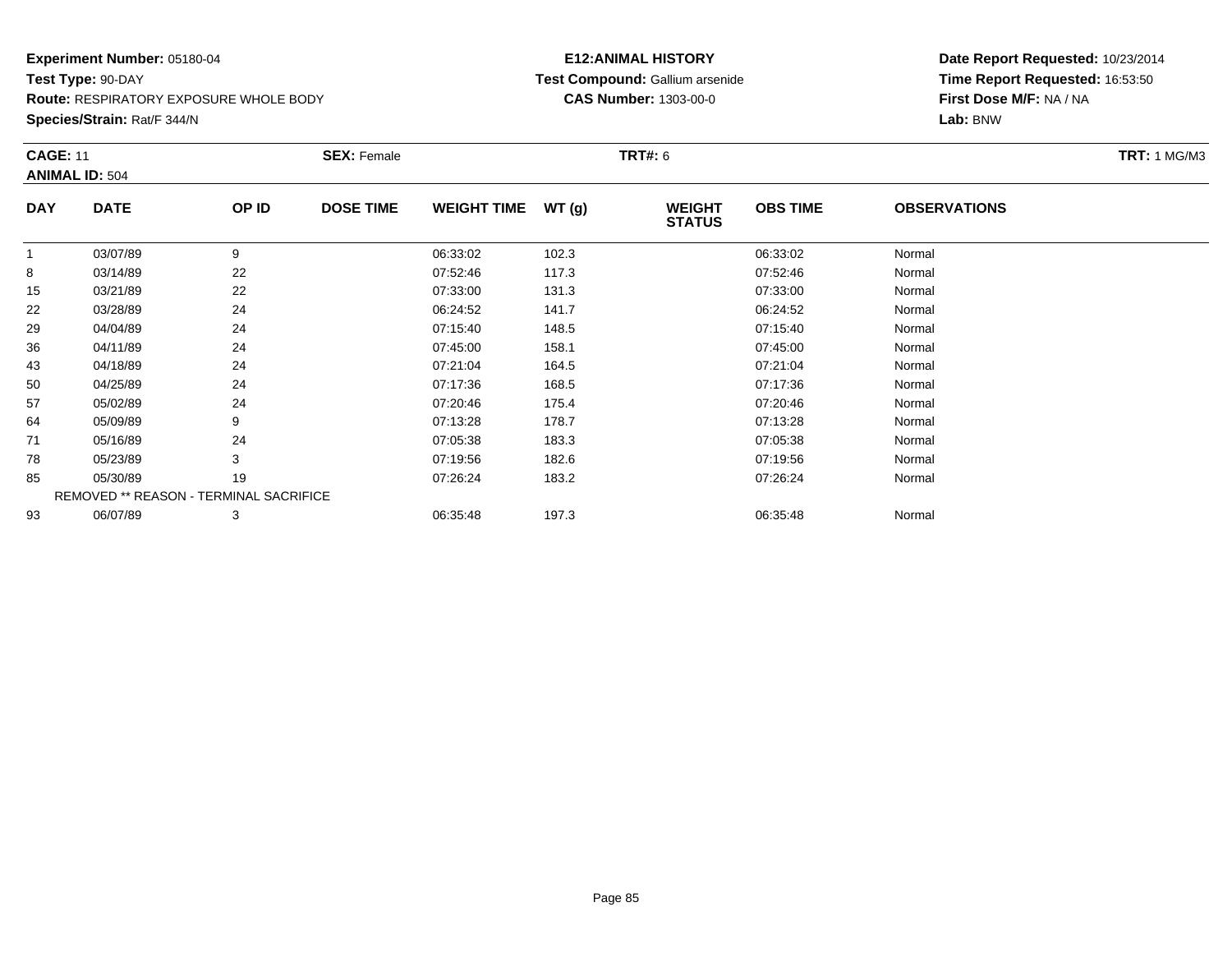# **Experiment Number:** 05180-04**Test Type:** 90-DAY

**Route:** RESPIRATORY EXPOSURE WHOLE BODY

**Species/Strain:** Rat/F 344/N

# **E12:ANIMAL HISTORY Test Compound:** Gallium arsenide**CAS Number:** 1303-00-0

| <b>CAGE: 11</b> | <b>ANIMAL ID: 505</b>                         |       | <b>SEX: Female</b> |                    |       | TRT#: 6                        |                 |                     | <b>TRT:</b> 1 MG/M3 |
|-----------------|-----------------------------------------------|-------|--------------------|--------------------|-------|--------------------------------|-----------------|---------------------|---------------------|
| <b>DAY</b>      | <b>DATE</b>                                   | OP ID | <b>DOSE TIME</b>   | <b>WEIGHT TIME</b> | WT(g) | <b>WEIGHT</b><br><b>STATUS</b> | <b>OBS TIME</b> | <b>OBSERVATIONS</b> |                     |
|                 | 03/07/89                                      | 9     |                    | 06:33:02           | 116.8 |                                | 06:33:02        | Normal              |                     |
| 8               | 03/14/89                                      | 22    |                    | 07:52:46           | 125.6 |                                | 07:52:46        | Normal              |                     |
| 15              | 03/21/89                                      | 22    |                    | 07:33:00           | 138.0 |                                | 07:33:00        | Normal              |                     |
| 22              | 03/28/89                                      | 24    |                    | 06:24:52           | 149.7 |                                | 06:24:52        | Normal              |                     |
| 29              | 04/04/89                                      | 24    |                    | 07:15:40           | 158.5 |                                | 07:15:40        | Normal              |                     |
| 36              | 04/11/89                                      | 24    |                    | 07:45:00           | 163.8 |                                | 07:45:00        | Normal              |                     |
| 43              | 04/18/89                                      | 24    |                    | 07:21:04           | 170.8 |                                | 07:21:04        | Normal              |                     |
| 50              | 04/25/89                                      | 24    |                    | 07:17:36           | 174.2 |                                | 07:17:36        | Normal              |                     |
| 57              | 05/02/89                                      | 24    |                    | 07:20:46           | 181.9 |                                | 07:20:46        | Normal              |                     |
| 64              | 05/09/89                                      | 9     |                    | 07:13:28           | 188.9 |                                | 07:13:28        | Normal              |                     |
| 71              | 05/16/89                                      | 24    |                    | 07:05:38           | 192.5 |                                | 07:05:38        | Normal              |                     |
| 78              | 05/23/89                                      | 3     |                    | 07:19:56           | 198.7 |                                | 07:19:56        | Normal              |                     |
| 85              | 05/30/89                                      | 19    |                    | 07:26:24           | 195.1 |                                | 07:26:24        | Normal              |                     |
|                 | <b>REMOVED ** REASON - TERMINAL SACRIFICE</b> |       |                    |                    |       |                                |                 |                     |                     |
| 93              | 06/07/89                                      | 3     |                    | 06:35:48           | 206.1 |                                | 06:35:48        | Normal              |                     |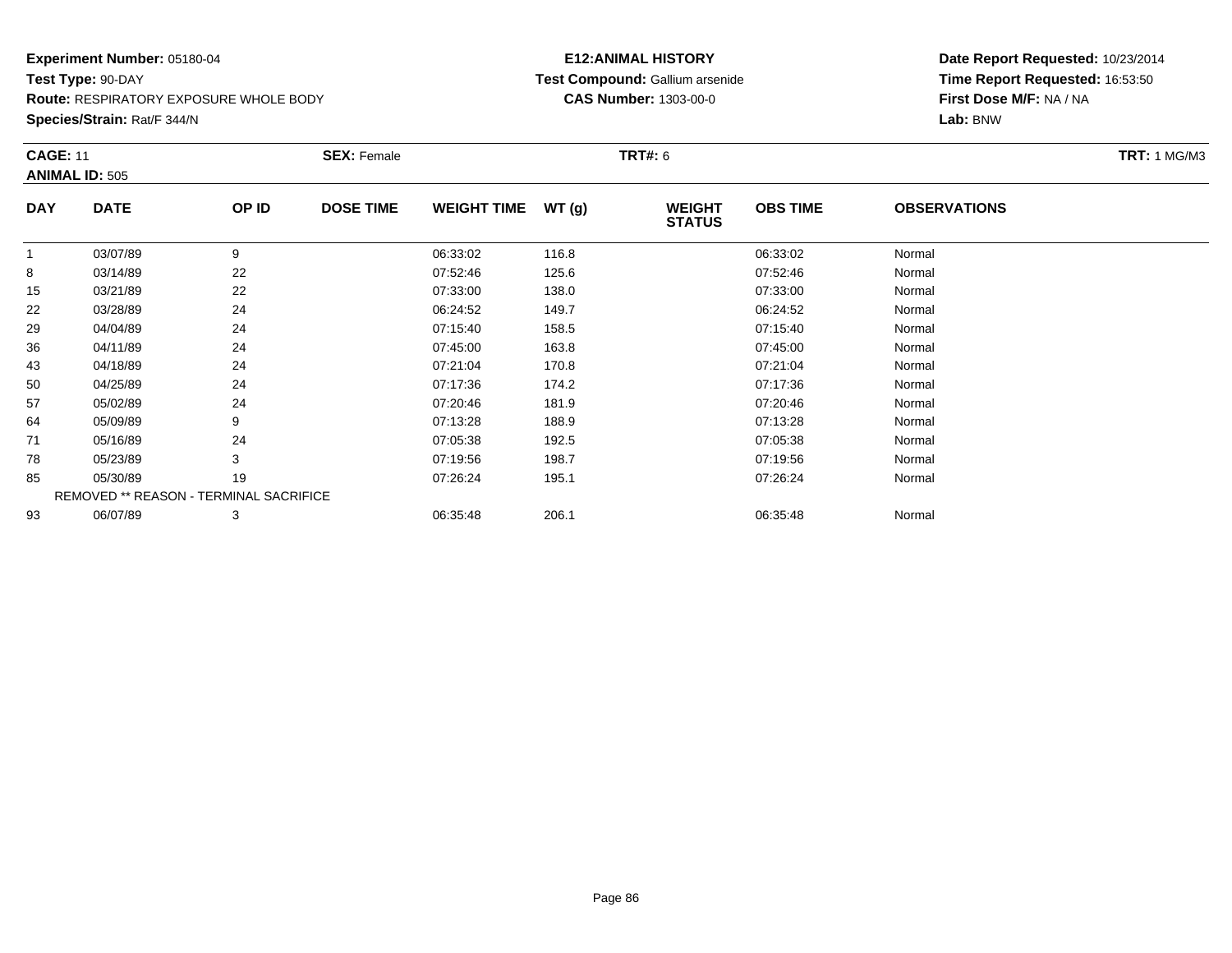**Species/Strain:** Rat/F 344/N

# **E12:ANIMAL HISTORY Test Compound:** Gallium arsenide**CAS Number:** 1303-00-0

|                                                                                |          |                  |                                                                     |                      |                                |                 |                     | <b>TRT:</b> 1 MG/M3 |
|--------------------------------------------------------------------------------|----------|------------------|---------------------------------------------------------------------|----------------------|--------------------------------|-----------------|---------------------|---------------------|
| <b>CAGE: 12</b><br><b>ANIMAL ID: 506</b><br><b>DATE</b><br><b>DAY</b><br>OP ID |          | <b>DOSE TIME</b> | <b>WEIGHT TIME</b>                                                  | WT(g)                | <b>WEIGHT</b><br><b>STATUS</b> | <b>OBS TIME</b> | <b>OBSERVATIONS</b> |                     |
|                                                                                |          |                  |                                                                     |                      |                                |                 |                     |                     |
| 03/14/89                                                                       | 22       |                  |                                                                     |                      |                                | 07:55:06        | Normal              |                     |
| 03/21/89                                                                       | 22       |                  | 07:35:22                                                            | 133.1                |                                | 07:35:22        | Normal              |                     |
| 03/28/89                                                                       | 24       |                  | 06:28:10                                                            | 146.3                |                                | 06:28:10        | Normal              |                     |
| 04/04/89                                                                       | 24       |                  | 07:17:18                                                            | 152.8                |                                | 07:17:18        | Normal              |                     |
| 04/11/89                                                                       | 24       |                  | 07:47:00                                                            | 159.5                |                                | 07:47:00        | Normal              |                     |
| 04/18/89                                                                       | 24       |                  | 07:22:42                                                            | 170.2                |                                | 07:22:42        | Normal              |                     |
| 04/25/89                                                                       | 24       |                  | 07:19:04                                                            | 170.7                |                                | 07:19:04        | Normal              |                     |
| 05/02/89                                                                       | 24       |                  | 07:22:36                                                            | 179.6                |                                | 07:22:36        | Normal              |                     |
| 05/09/89                                                                       | 9        |                  | 07:15:50                                                            | 184.4                |                                | 07:15:50        | Discharge Nose      |                     |
| 05/16/89                                                                       | 24       |                  | 07:07:12                                                            | 189.1                |                                | 07:07:12        | Normal              |                     |
| 05/23/89                                                                       | 3        |                  | 07:22:04                                                            | 190.4                |                                | 07:22:04        | Normal              |                     |
| 05/30/89                                                                       | 19       |                  | 07:29:12                                                            | 185.0                |                                | 07:29:12        | Normal              |                     |
|                                                                                |          |                  |                                                                     |                      |                                |                 |                     |                     |
| 06/07/89                                                                       | 3        |                  | 06:40:02                                                            | 195.8                |                                | 06:40:02        | Normal              |                     |
|                                                                                | 03/07/89 | 9                | <b>SEX: Female</b><br><b>REMOVED ** REASON - TERMINAL SACRIFICE</b> | 06:37:04<br>07:55:06 | 110.3<br>122.6                 | <b>TRT#:</b> 6  | 06:37:04            | Normal              |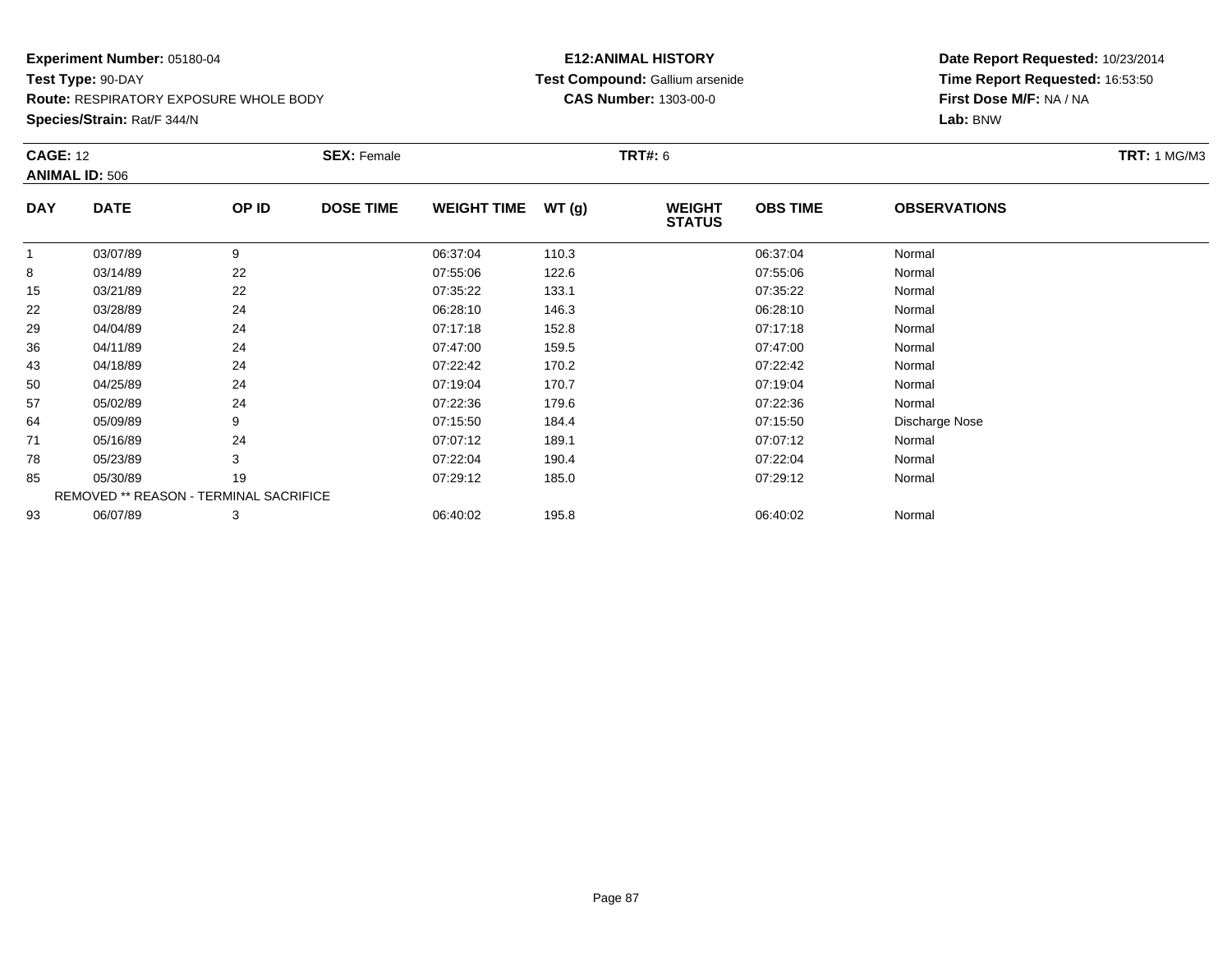#### **Species/Strain:** Rat/F 344/N

# **E12:ANIMAL HISTORY Test Compound:** Gallium arsenide**CAS Number:** 1303-00-0

| <b>CAGE: 12</b> | <b>ANIMAL ID: 507</b>                  |       | <b>SEX: Female</b> |                    |       | TRT#: 6                        |                 |                     | <b>TRT:</b> 1 MG/M3 |
|-----------------|----------------------------------------|-------|--------------------|--------------------|-------|--------------------------------|-----------------|---------------------|---------------------|
| <b>DAY</b>      | <b>DATE</b>                            | OP ID | <b>DOSE TIME</b>   | <b>WEIGHT TIME</b> | WT(g) | <b>WEIGHT</b><br><b>STATUS</b> | <b>OBS TIME</b> | <b>OBSERVATIONS</b> |                     |
| $\mathbf{1}$    | 03/07/89                               | 9     |                    | 06:37:04           | 107.8 |                                | 06:37:04        | Normal              |                     |
| 8               | 03/14/89                               | 22    |                    | 07:55:06           | 119.0 |                                | 07:55:06        | Normal              |                     |
| 15              | 03/21/89                               | 22    |                    | 07:35:22           | 135.2 |                                | 07:35:22        | Normal              |                     |
| 22              | 03/28/89                               | 24    |                    | 06:28:10           | 144.4 |                                | 06:28:10        | Normal              |                     |
| 29              | 04/04/89                               | 24    |                    | 07:17:18           | 153.0 |                                | 07:17:18        | Normal              |                     |
| 36              | 04/11/89                               | 24    |                    | 07:47:00           | 155.6 |                                | 07:47:00        | Normal              |                     |
| 43              | 04/18/89                               | 24    |                    | 07:22:42           | 163.2 |                                | 07:22:42        | Normal              |                     |
| 50              | 04/25/89                               | 24    |                    | 07:19:04           | 161.4 |                                | 07:19:04        | Normal              |                     |
| 57              | 05/02/89                               | 24    |                    | 07:22:36           | 168.7 |                                | 07:22:36        | Normal              |                     |
| 64              | 05/09/89                               | 9     |                    | 07:15:50           | 167.7 |                                | 07:15:50        | Normal              |                     |
| 71              | 05/16/89                               | 24    |                    | 07:07:12           | 173.0 |                                | 07:07:12        | Normal              |                     |
| 78              | 05/23/89                               | 3     |                    | 07:22:04           | 171.9 |                                | 07:22:04        | Normal              |                     |
| 85              | 05/30/89                               | 19    |                    | 07:29:12           | 178.3 |                                | 07:29:12        | Normal              |                     |
|                 | REMOVED ** REASON - TERMINAL SACRIFICE |       |                    |                    |       |                                |                 |                     |                     |
| 93              | 06/07/89                               | 3     |                    | 06:40:02           | 185.2 |                                | 06:40:02        | Normal              |                     |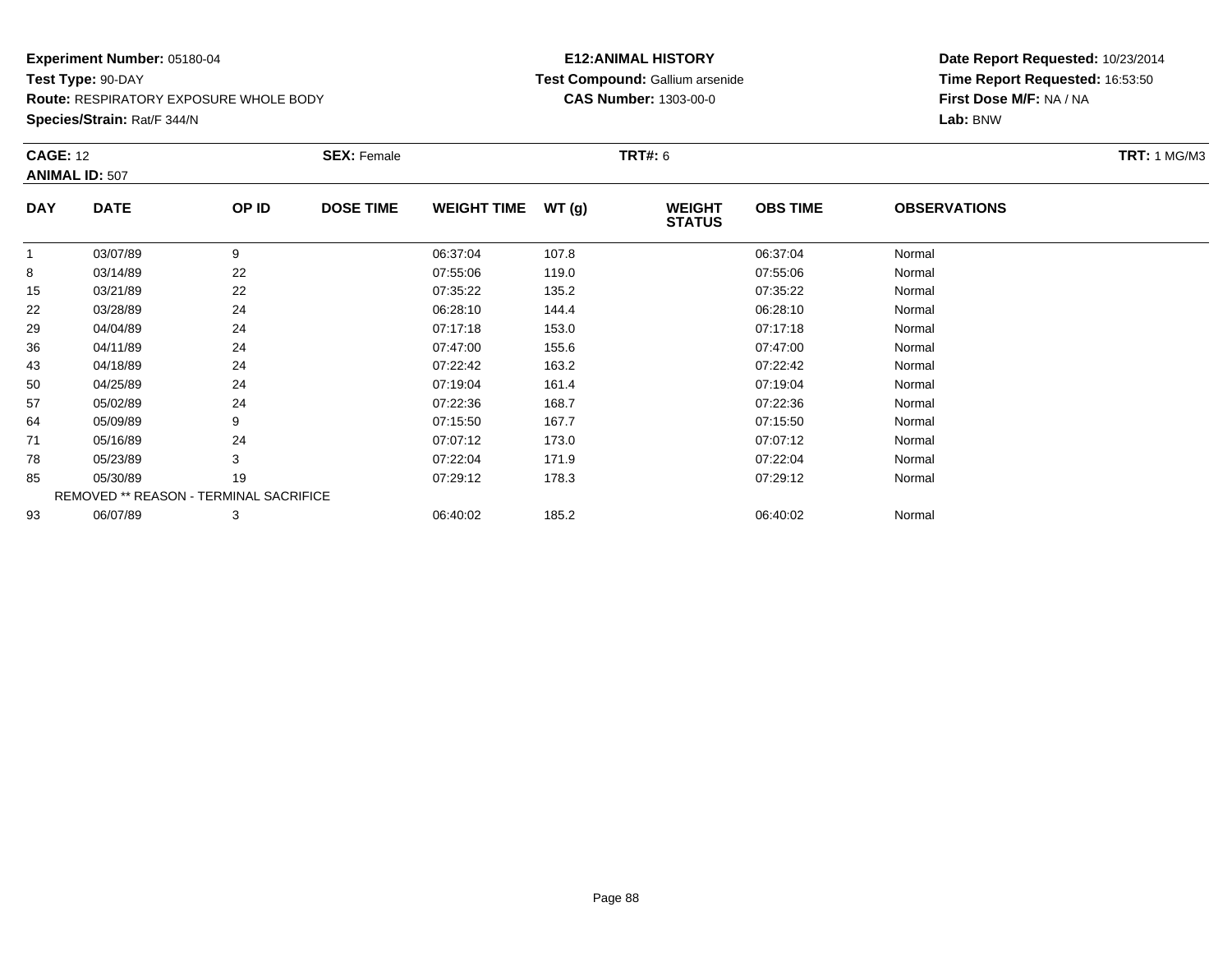**Species/Strain:** Rat/F 344/N

# **E12:ANIMAL HISTORY Test Compound:** Gallium arsenide**CAS Number:** 1303-00-0

| <b>CAGE: 12</b> |                                               |       | <b>SEX: Female</b> |                    |       | <b>TRT#: 6</b>                 |                 |                     | <b>TRT:</b> 1 MG/M3 |
|-----------------|-----------------------------------------------|-------|--------------------|--------------------|-------|--------------------------------|-----------------|---------------------|---------------------|
|                 | <b>ANIMAL ID: 508</b>                         |       |                    |                    |       |                                |                 |                     |                     |
| <b>DAY</b>      | <b>DATE</b>                                   | OP ID | <b>DOSE TIME</b>   | <b>WEIGHT TIME</b> | WT(g) | <b>WEIGHT</b><br><b>STATUS</b> | <b>OBS TIME</b> | <b>OBSERVATIONS</b> |                     |
| 1               | 03/07/89                                      | 9     |                    | 06:37:04           | 110.8 |                                | 06:37:04        | Normal              |                     |
| 8               | 03/14/89                                      | 22    |                    | 07:55:06           | 122.3 |                                | 07:55:06        | Normal              |                     |
| 15              | 03/21/89                                      | 22    |                    | 07:35:22           | 137.4 |                                | 07:35:22        | Normal              |                     |
| 22              | 03/28/89                                      | 24    |                    | 06:28:10           | 150.5 |                                | 06:28:10        | Normal              |                     |
| 29              | 04/04/89                                      | 24    |                    | 07:17:18           | 158.0 |                                | 07:17:18        | Normal              |                     |
| 36              | 04/11/89                                      | 24    |                    | 07:47:00           | 164.5 |                                | 07:47:00        | Normal              |                     |
| 43              | 04/18/89                                      | 24    |                    | 07:22:42           | 166.8 |                                | 07:22:42        | Normal              |                     |
| 50              | 04/25/89                                      | 24    |                    | 07:19:04           | 171.2 |                                | 07:19:04        | Normal              |                     |
| 57              | 05/02/89                                      | 24    |                    | 07:22:36           | 179.8 |                                | 07:22:36        | Normal              |                     |
| 64              | 05/09/89                                      | 9     |                    | 07:15:50           | 182.8 |                                | 07:15:50        | Normal              |                     |
| 71              | 05/16/89                                      | 24    |                    | 07:07:12           | 191.7 |                                | 07:07:12        | Normal              |                     |
| 78              | 05/23/89                                      | 3     |                    | 07:22:04           | 193.3 |                                | 07:22:04        | Normal              |                     |
| 85              | 05/30/89                                      | 19    |                    | 07:29:12           | 195.9 |                                | 07:29:12        | Normal              |                     |
|                 | <b>REMOVED ** REASON - TERMINAL SACRIFICE</b> |       |                    |                    |       |                                |                 |                     |                     |
| 93              | 06/07/89                                      | 3     |                    | 06:40:02           | 203.4 |                                | 06:40:02        | Normal              |                     |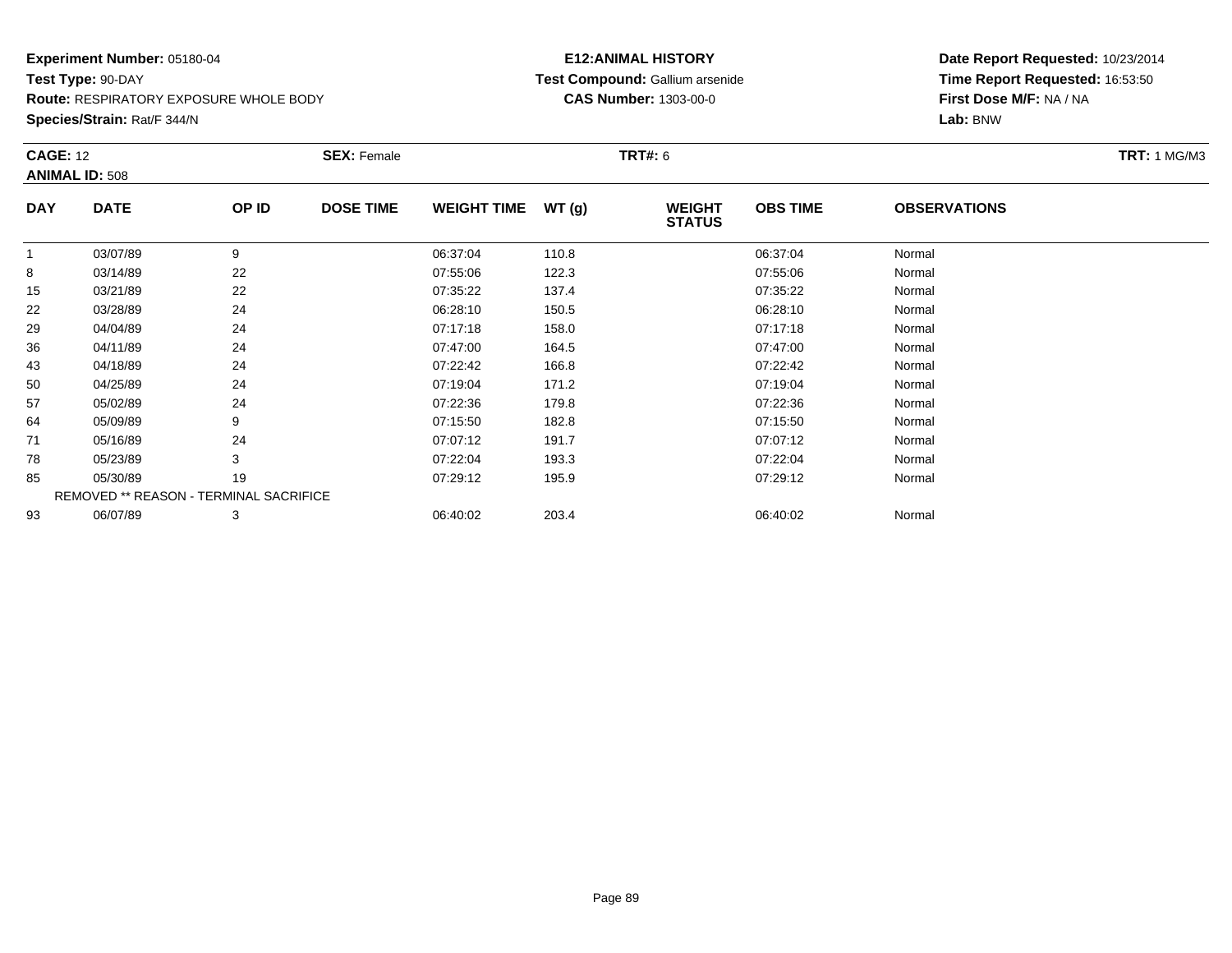**Species/Strain:** Rat/F 344/N

# **E12:ANIMAL HISTORY Test Compound:** Gallium arsenide**CAS Number:** 1303-00-0

| <b>CAGE: 12</b> | <b>ANIMAL ID: 509</b>                         |       | <b>SEX: Female</b> |                    |       | <b>TRT#:</b> 6                 |                 |                     | <b>TRT:</b> 1 MG/M3 |
|-----------------|-----------------------------------------------|-------|--------------------|--------------------|-------|--------------------------------|-----------------|---------------------|---------------------|
| <b>DAY</b>      | <b>DATE</b>                                   | OP ID | <b>DOSE TIME</b>   | <b>WEIGHT TIME</b> | WT(g) | <b>WEIGHT</b><br><b>STATUS</b> | <b>OBS TIME</b> | <b>OBSERVATIONS</b> |                     |
| 1               | 03/07/89                                      | 9     |                    | 06:37:04           | 101.8 |                                | 06:37:04        | Normal              |                     |
| 8               | 03/14/89                                      | 22    |                    | 07:55:06           | 116.8 |                                | 07:55:06        | Normal              |                     |
| 15              | 03/21/89                                      | 22    |                    | 07:35:22           | 132.7 |                                | 07:35:22        | Normal              |                     |
| 22              | 03/28/89                                      | 24    |                    | 06:28:10           | 139.7 |                                | 06:28:10        | Normal              |                     |
| 29              | 04/04/89                                      | 24    |                    | 07:17:18           | 150.3 |                                | 07:17:18        | Normal              |                     |
| 36              | 04/11/89                                      | 24    |                    | 07:47:00           | 159.7 |                                | 07:47:00        | Normal              |                     |
| 43              | 04/18/89                                      | 24    |                    | 07:22:42           | 160.9 |                                | 07:22:42        | Normal              |                     |
| 50              | 04/25/89                                      | 24    |                    | 07:19:04           | 165.8 |                                | 07:19:04        | Normal              |                     |
| 57              | 05/02/89                                      | 24    |                    | 07:22:36           | 168.1 |                                | 07:22:36        | Normal              |                     |
| 64              | 05/09/89                                      | 9     |                    | 07:15:50           | 177.6 |                                | 07:15:50        | Normal              |                     |
| 71              | 05/16/89                                      | 24    |                    | 07:07:12           | 180.2 |                                | 07:07:12        | Normal              |                     |
| 78              | 05/23/89                                      | 3     |                    | 07:22:04           | 187.3 |                                | 07:22:04        | Normal              |                     |
| 85              | 05/30/89                                      | 19    |                    | 07:29:12           | 183.1 |                                | 07:29:12        | Normal              |                     |
|                 | <b>REMOVED ** REASON - TERMINAL SACRIFICE</b> |       |                    |                    |       |                                |                 |                     |                     |
| 93              | 06/07/89                                      | 3     |                    | 06:40:02           | 191.8 |                                | 06:40:02        | Normal              |                     |
|                 |                                               |       |                    |                    |       |                                |                 |                     |                     |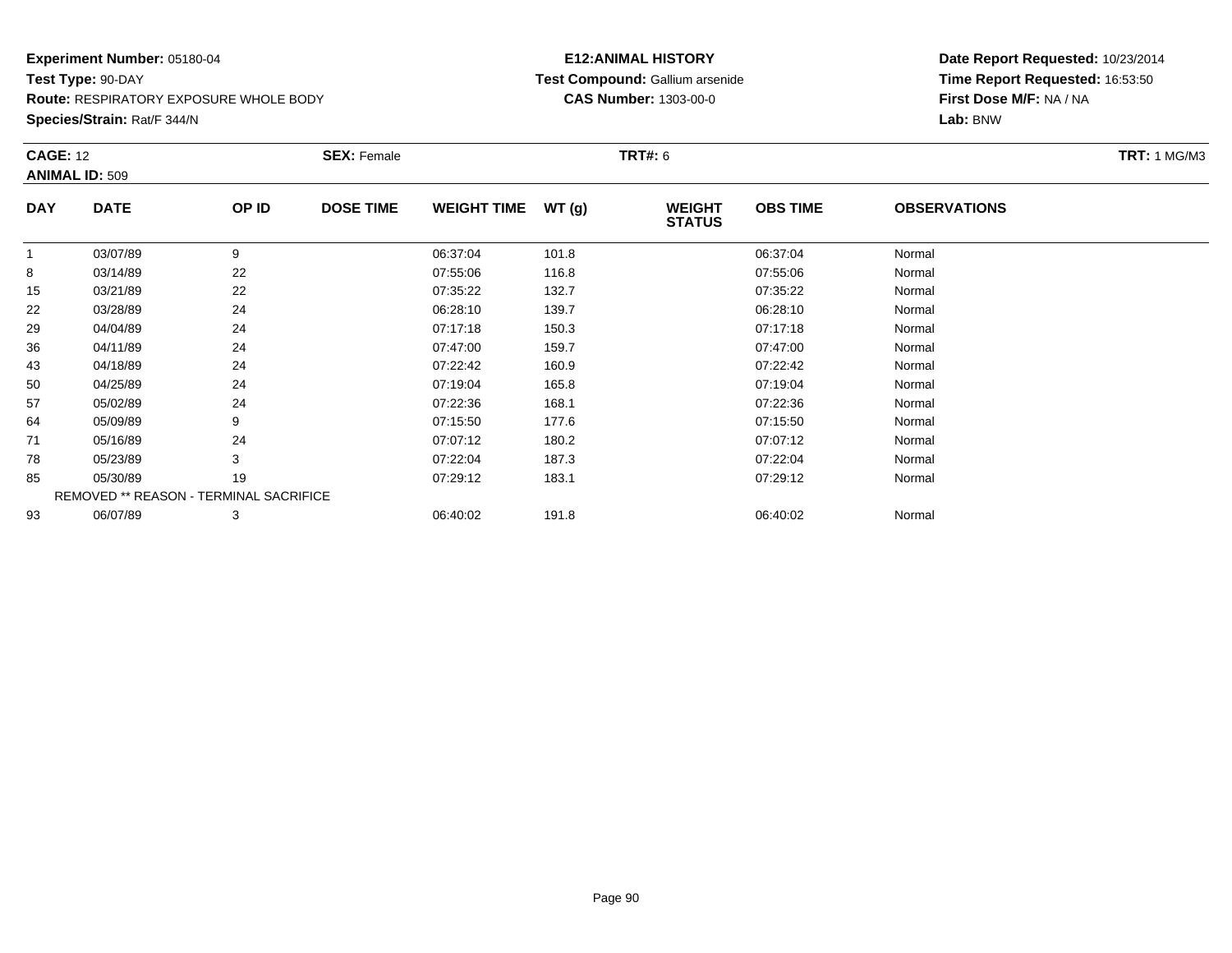**Species/Strain:** Rat/F 344/N

# **E12:ANIMAL HISTORY Test Compound:** Gallium arsenide**CAS Number:** 1303-00-0

| <b>CAGE: 12</b> | <b>ANIMAL ID: 510</b>                  |       | <b>SEX: Female</b> |                    |       | <b>TRT#: 6</b>                 |                 |                     | <b>TRT: 1 MG/M3</b> |
|-----------------|----------------------------------------|-------|--------------------|--------------------|-------|--------------------------------|-----------------|---------------------|---------------------|
| <b>DAY</b>      | <b>DATE</b>                            | OP ID | <b>DOSE TIME</b>   | <b>WEIGHT TIME</b> | WT(g) | <b>WEIGHT</b><br><b>STATUS</b> | <b>OBS TIME</b> | <b>OBSERVATIONS</b> |                     |
| 1               | 03/07/89                               | 9     |                    | 06:37:04           | 112.2 |                                | 06:37:04        | Normal              |                     |
| 8               | 03/14/89                               | 22    |                    | 07:55:06           | 128.9 |                                | 07:55:06        | Normal              |                     |
| 15              | 03/21/89                               | 22    |                    | 07:35:22           | 135.6 |                                | 07:35:22        | Normal              |                     |
| 22              | 03/28/89                               | 24    |                    | 06:28:10           | 151.0 |                                | 06:28:10        | Normal              |                     |
| 29              | 04/04/89                               | 24    |                    | 07:17:18           | 159.5 |                                | 07:17:18        | Normal              |                     |
| 36              | 04/11/89                               | 24    |                    | 07:47:00           | 160.9 |                                | 07:47:00        | Normal              |                     |
| 43              | 04/18/89                               | 24    |                    | 07:22:42           | 168.6 |                                | 07:22:42        | Normal              |                     |
| 50              | 04/25/89                               | 24    |                    | 07:19:04           | 173.3 |                                | 07:19:04        | Normal              |                     |
| 57              | 05/02/89                               | 24    |                    | 07:22:36           | 177.3 |                                | 07:22:36        | Normal              |                     |
| 64              | 05/09/89                               | 9     |                    | 07:15:50           | 180.2 |                                | 07:15:50        | Normal              |                     |
| 71              | 05/16/89                               | 24    |                    | 07:07:12           | 185.3 |                                | 07:07:12        | Normal              |                     |
| 78              | 05/23/89                               | 3     |                    | 07:22:04           | 189.9 |                                | 07:22:04        | Normal              |                     |
| 85              | 05/30/89                               | 19    |                    | 07:29:12           | 186.5 |                                | 07:29:12        | Normal              |                     |
|                 | REMOVED ** REASON - TERMINAL SACRIFICE |       |                    |                    |       |                                |                 |                     |                     |
| 93              | 06/07/89                               | 3     |                    | 06:40:02           | 197.6 |                                | 06:40:02        | Normal              |                     |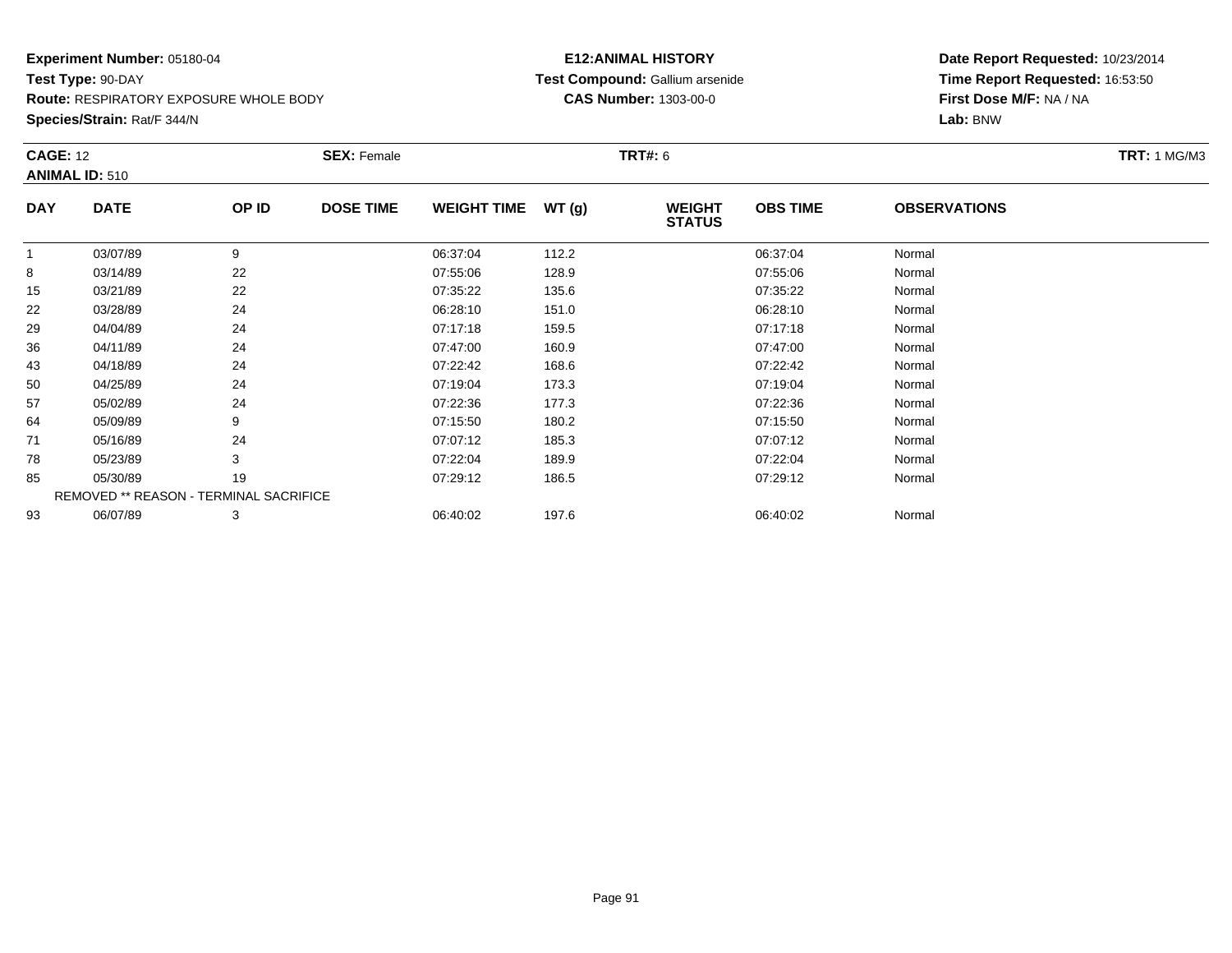**Species/Strain:** Rat/F 344/N

# **E12:ANIMAL HISTORY Test Compound:** Gallium arsenide**CAS Number:** 1303-00-0

| <b>CAGE: 15</b> |                                        |       | <b>SEX: Female</b> |                    |       | <b>TRT#: 8</b>                 |                 |                     | <b>TRT: 10 MG/M3</b> |
|-----------------|----------------------------------------|-------|--------------------|--------------------|-------|--------------------------------|-----------------|---------------------|----------------------|
|                 | <b>ANIMAL ID: 701</b>                  |       |                    |                    |       |                                |                 |                     |                      |
| <b>DAY</b>      | <b>DATE</b>                            | OP ID | <b>DOSE TIME</b>   | <b>WEIGHT TIME</b> | WT(g) | <b>WEIGHT</b><br><b>STATUS</b> | <b>OBS TIME</b> | <b>OBSERVATIONS</b> |                      |
| 1               | 03/07/89                               | 9     |                    | 06:39:38           | 112.3 |                                | 06:39:38        | Normal              |                      |
| 8               | 03/14/89                               | 22    |                    | 08:14:26           | 122.8 |                                | 08:14:26        | Normal              |                      |
| 15              | 03/21/89                               | 22    |                    | 07:48:58           | 139.3 |                                | 07:48:58        | Normal              |                      |
| 22              | 03/28/89                               | 24    |                    | 06:40:00           | 149.9 |                                | 06:40:00        | Normal              |                      |
| 29              | 04/04/89                               | 24    |                    | 07:26:38           | 164.2 |                                | 07:26:38        | Normal              |                      |
| 36              | 04/11/89                               | 24    |                    | 07:49:00           | 175.2 |                                | 07:49:00        | Normal              |                      |
| 43              | 04/18/89                               | 24    |                    | 07:36:12           | 182.2 |                                | 07:36:12        | Normal              |                      |
| 50              | 04/25/89                               | 24    |                    | 07:27:46           | 189.9 |                                | 07:27:46        | Normal              |                      |
| 57              | 05/02/89                               | 24    |                    | 07:33:52           | 191.6 |                                | 07:33:52        | Normal              |                      |
| 64              | 05/09/89                               | 9     |                    | 07:27:08           | 203.6 |                                | 07:27:08        | Normal              |                      |
| 71              | 05/16/89                               | 24    |                    | 07:16:12           | 206.0 |                                | 07:16:12        | Normal              |                      |
| 78              | 05/23/89                               | 3     |                    | 07:28:28           | 211.6 |                                | 07:28:28        | Normal              |                      |
| 85              | 05/30/89                               | 19    |                    | 07:45:46           | 207.6 |                                | 07:45:46        | Normal              |                      |
|                 | REMOVED ** REASON - TERMINAL SACRIFICE |       |                    |                    |       |                                |                 |                     |                      |
| 93              | 06/07/89                               | 3     |                    | 06:41:56           | 215.5 |                                | 06:41:56        | Normal              |                      |
|                 |                                        |       |                    |                    |       |                                |                 |                     |                      |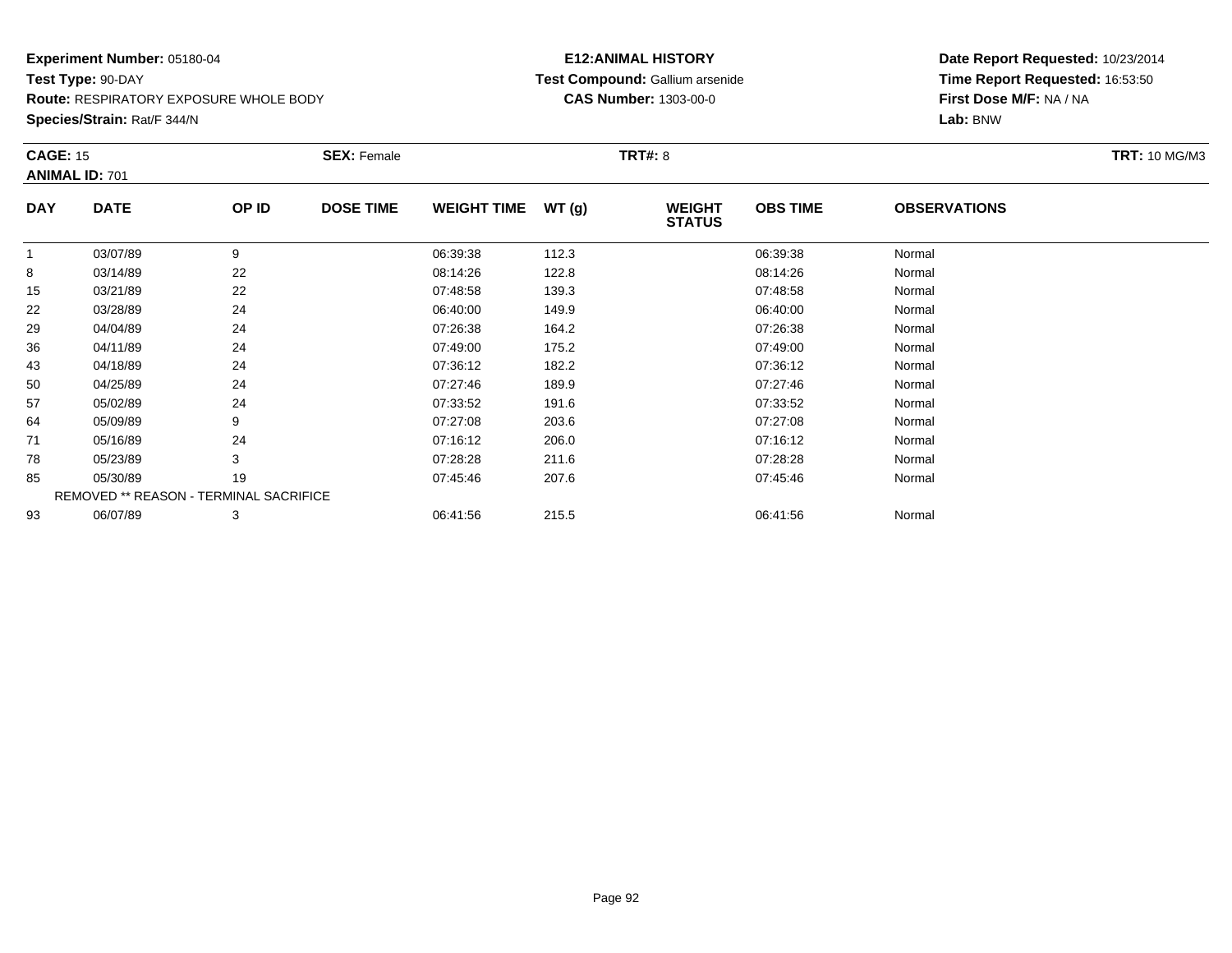# **Experiment Number:** 05180-04**Test Type:** 90-DAY

**Route:** RESPIRATORY EXPOSURE WHOLE BODY

**Species/Strain:** Rat/F 344/N

# **E12:ANIMAL HISTORY Test Compound:** Gallium arsenide**CAS Number:** 1303-00-0

| <b>CAGE: 15</b> |                                        |       | <b>SEX: Female</b> |                    |       | <b>TRT#: 8</b>                 |                 |                     | <b>TRT: 10 MG/M3</b> |
|-----------------|----------------------------------------|-------|--------------------|--------------------|-------|--------------------------------|-----------------|---------------------|----------------------|
|                 | <b>ANIMAL ID: 702</b>                  |       |                    |                    |       |                                |                 |                     |                      |
| <b>DAY</b>      | <b>DATE</b>                            | OP ID | <b>DOSE TIME</b>   | <b>WEIGHT TIME</b> | WT(g) | <b>WEIGHT</b><br><b>STATUS</b> | <b>OBS TIME</b> | <b>OBSERVATIONS</b> |                      |
|                 | 03/07/89                               | 9     |                    | 06:39:38           | 99.2  |                                | 06:39:38        | Normal              |                      |
| 8               | 03/14/89                               | 22    |                    | 08:14:26           | 110.9 |                                | 08:14:26        | Normal              |                      |
| 15              | 03/21/89                               | 22    |                    | 07:48:58           | 129.3 |                                | 07:48:58        | Normal              |                      |
| 22              | 03/28/89                               | 24    |                    | 06:40:00           | 140.5 |                                | 06:40:00        | Normal              |                      |
| 29              | 04/04/89                               | 24    |                    | 07:26:38           | 153.9 |                                | 07:26:38        | Normal              |                      |
| 36              | 04/11/89                               | 24    |                    | 07:49:00           | 161.5 |                                | 07:49:00        | Normal              |                      |
| 43              | 04/18/89                               | 24    |                    | 07:36:12           | 168.6 |                                | 07:36:12        | Normal              |                      |
| 50              | 04/25/89                               | 24    |                    | 07:27:46           | 173.9 |                                | 07:27:46        | Normal              |                      |
| 57              | 05/02/89                               | 24    |                    | 07:33:52           | 179.0 |                                | 07:33:52        | Normal              |                      |
| 64              | 05/09/89                               | 9     |                    | 07:27:08           | 185.2 |                                | 07:27:08        | Normal              |                      |
| 71              | 05/16/89                               | 24    |                    | 07:16:12           | 189.4 |                                | 07:16:12        | Normal              |                      |
| 78              | 05/23/89                               | 3     |                    | 07:28:28           | 192.8 |                                | 07:28:28        | Normal              |                      |
| 85              | 05/30/89                               | 19    |                    | 07:45:46           | 196.1 |                                | 07:45:46        | Normal              |                      |
|                 | REMOVED ** REASON - TERMINAL SACRIFICE |       |                    |                    |       |                                |                 |                     |                      |
| 93              | 06/07/89                               | 3     |                    | 06:41:56           | 206.7 |                                | 06:41:56        | Normal              |                      |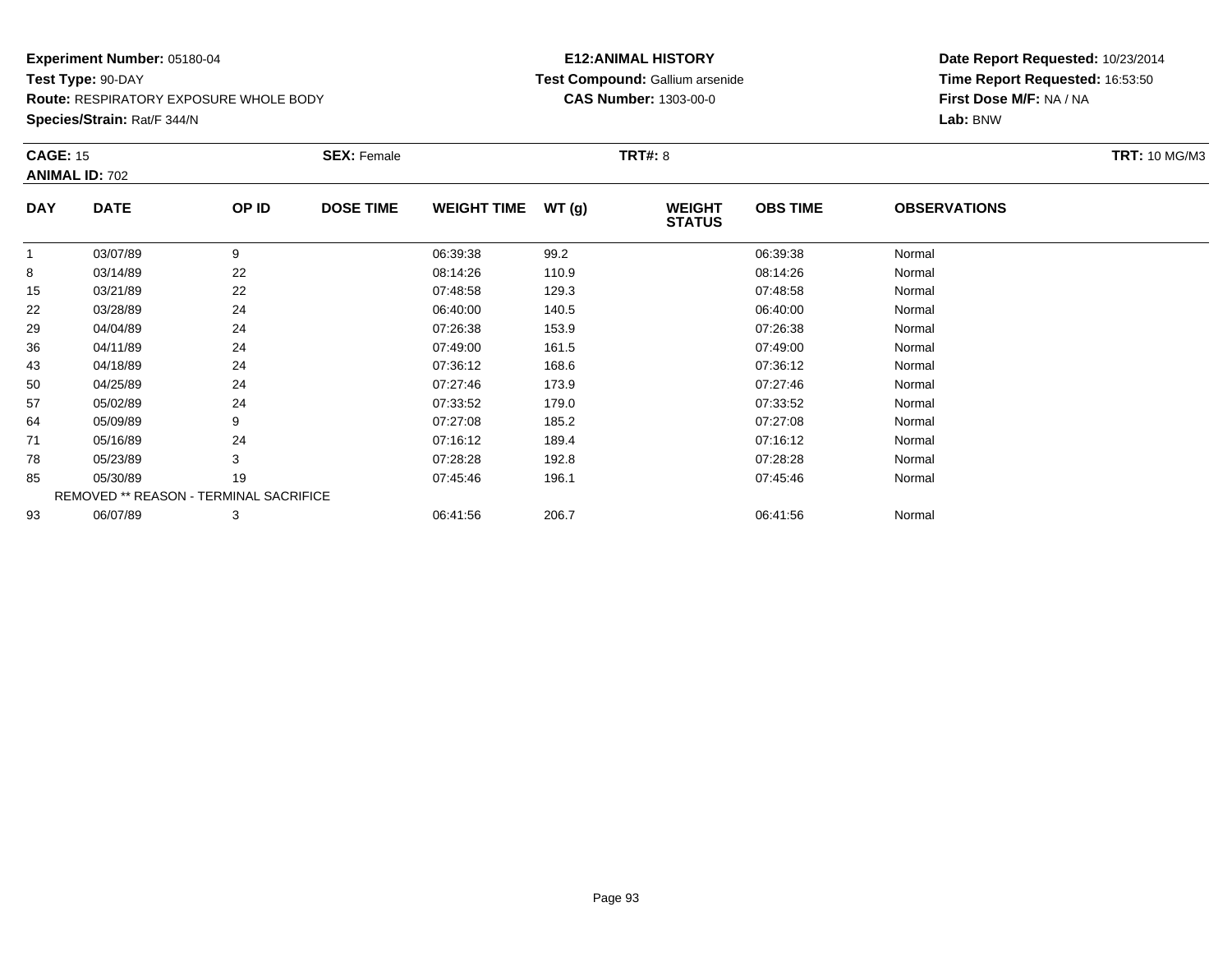#### **Species/Strain:** Rat/F 344/N

# **E12:ANIMAL HISTORY Test Compound:** Gallium arsenide**CAS Number:** 1303-00-0

| <b>CAGE: 15</b><br><b>ANIMAL ID: 703</b> |                                        |       | <b>SEX: Female</b> |                    |       | <b>TRT#: 8</b>                 |                 |                     | <b>TRT: 10 MG/M3</b> |
|------------------------------------------|----------------------------------------|-------|--------------------|--------------------|-------|--------------------------------|-----------------|---------------------|----------------------|
| <b>DAY</b>                               | <b>DATE</b>                            | OP ID | <b>DOSE TIME</b>   | <b>WEIGHT TIME</b> | WT(g) | <b>WEIGHT</b><br><b>STATUS</b> | <b>OBS TIME</b> | <b>OBSERVATIONS</b> |                      |
| 1                                        | 03/07/89                               | 9     |                    | 06:39:38           | 110.0 |                                | 06:39:38        | Normal              |                      |
| 8                                        | 03/14/89                               | 22    |                    | 08:14:26           | 123.4 |                                | 08:14:26        | Normal              |                      |
| 15                                       | 03/21/89                               | 22    |                    | 07:48:58           | 133.2 |                                | 07:48:58        | Normal              |                      |
| 22                                       | 03/28/89                               | 24    |                    | 06:40:00           | 143.7 |                                | 06:40:00        | Normal              |                      |
| 29                                       | 04/04/89                               | 24    |                    | 07:26:38           | 151.0 |                                | 07:26:38        | Normal              |                      |
| 36                                       | 04/11/89                               | 24    |                    | 07:49:00           | 156.2 |                                | 07:49:00        | Normal              |                      |
| 43                                       | 04/18/89                               | 24    |                    | 07:36:12           | 163.4 |                                | 07:36:12        | Normal              |                      |
| 50                                       | 04/25/89                               | 24    |                    | 07:27:46           | 172.8 |                                | 07:27:46        | Normal              |                      |
| 57                                       | 05/02/89                               | 24    |                    | 07:33:52           | 175.0 |                                | 07:33:52        | Normal              |                      |
| 64                                       | 05/09/89                               | 9     |                    | 07:27:08           | 182.3 |                                | 07:27:08        | Normal              |                      |
| 71                                       | 05/16/89                               | 24    |                    | 07:16:12           | 186.1 |                                | 07:16:12        | Normal              |                      |
| 78                                       | 05/23/89                               | 3     |                    | 07:28:28           | 188.7 |                                | 07:28:28        | Normal              |                      |
| 85                                       | 05/30/89                               | 19    |                    | 07:45:46           | 190.7 |                                | 07:45:46        | Normal              |                      |
|                                          | REMOVED ** REASON - TERMINAL SACRIFICE |       |                    |                    |       |                                |                 |                     |                      |
| 93                                       | 06/07/89                               | 3     |                    | 06:41:56           | 196.1 |                                | 06:41:56        | Normal              |                      |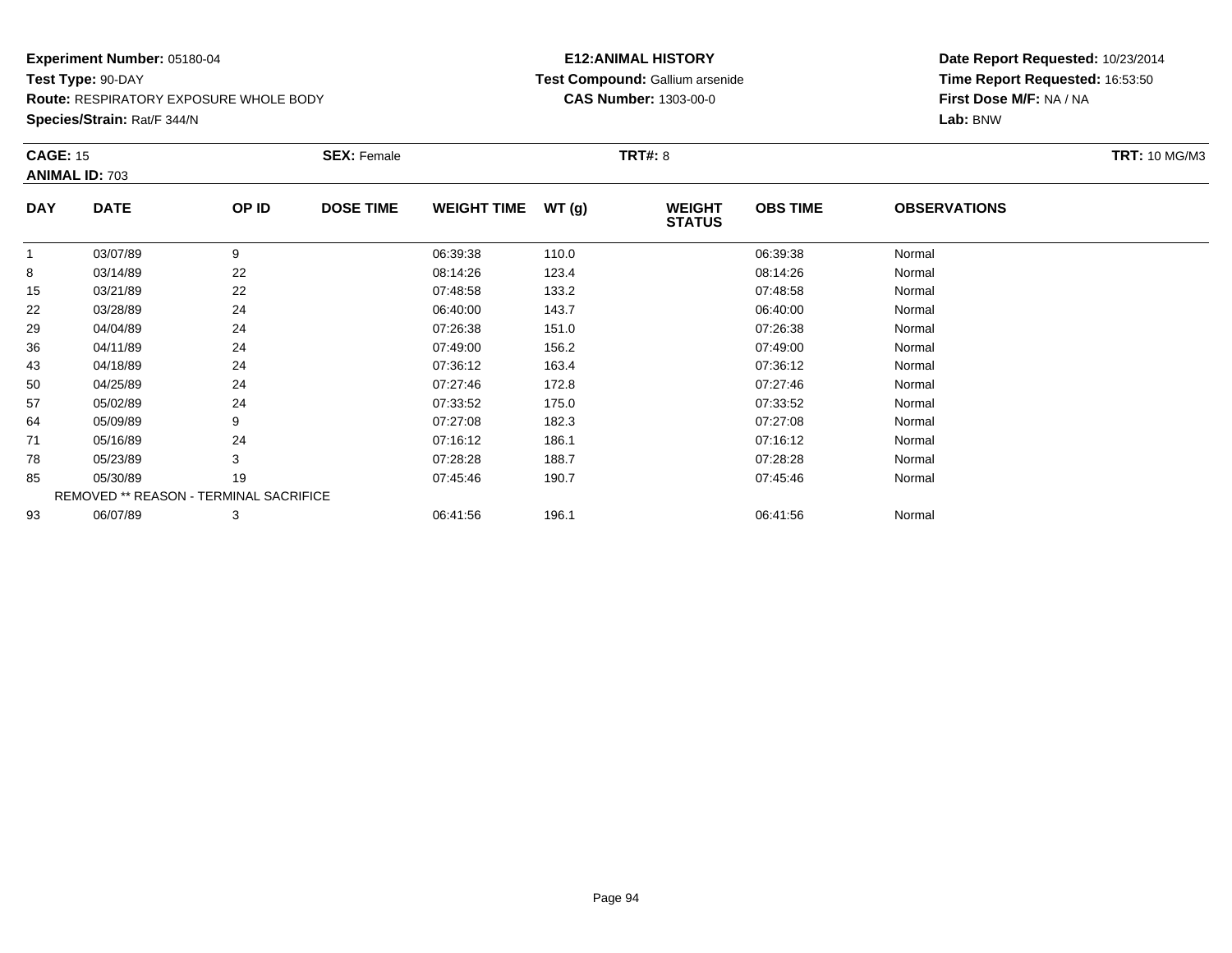**Species/Strain:** Rat/F 344/N

# **E12:ANIMAL HISTORY Test Compound:** Gallium arsenide**CAS Number:** 1303-00-0

| <b>CAGE: 15</b> | <b>ANIMAL ID: 704</b>                  |       | <b>SEX: Female</b> |                    |       | <b>TRT#: 8</b>                 |                 |                                   | <b>TRT: 10 MG/M3</b> |
|-----------------|----------------------------------------|-------|--------------------|--------------------|-------|--------------------------------|-----------------|-----------------------------------|----------------------|
| <b>DAY</b>      | <b>DATE</b>                            | OP ID | <b>DOSE TIME</b>   | <b>WEIGHT TIME</b> | WT(g) | <b>WEIGHT</b><br><b>STATUS</b> | <b>OBS TIME</b> | <b>OBSERVATIONS</b>               |                      |
| 1               | 03/07/89                               | 9     |                    | 06:39:38           | 106.5 |                                | 06:39:38        | Normal                            |                      |
| 8               | 03/14/89                               | 22    |                    | 08:14:26           | 119.7 |                                | 08:14:26        | Normal                            |                      |
| 15              | 03/21/89                               | 22    |                    | 07:48:58           | 127.9 |                                | 07:48:58        | Normal                            |                      |
| 22              | 03/28/89                               | 24    |                    | 06:40:00           | 139.3 |                                | 06:40:00        | Normal                            |                      |
| 29              | 04/04/89                               | 24    |                    | 07:26:38           | 147.2 |                                | 07:26:38        | Normal                            |                      |
| 36              | 04/11/89                               | 24    |                    | 07:49:00           | 153.9 |                                | 07:49:00        | Normal                            |                      |
| 43              | 04/18/89                               | 24    |                    | 07:36:12           | 154.5 |                                | 07:36:12        | Normal                            |                      |
| 50              | 04/25/89                               | 24    |                    | 07:27:46           | 151.9 |                                | 07:27:46        | Normal                            |                      |
| 57              | 05/02/89                               | 24    |                    | 07:33:52           | 158.5 |                                | 07:33:52        | Urine Stain                       |                      |
| 64              | 05/09/89                               | 9     |                    | 07:27:08           | 161.1 |                                | 07:27:08        | Normal                            |                      |
| 71              | 05/16/89                               | 24    |                    | 07:16:12           | 167.3 |                                | 07:16:12        | Normal                            |                      |
| 78              | 05/23/89                               | 3     |                    | 07:28:28           | 167.9 |                                | 07:28:28        | Normal                            |                      |
| 85              | 05/30/89                               | 19    |                    | 07:45:46           | 170.3 |                                | 07:45:46        | Normal                            |                      |
|                 | REMOVED ** REASON - TERMINAL SACRIFICE |       |                    |                    |       |                                |                 |                                   |                      |
| 93              | 06/07/89                               | 3     |                    | 06:41:56           | 177.2 |                                | 06:41:56        | Discharge Nose Red<br>Urine Stain |                      |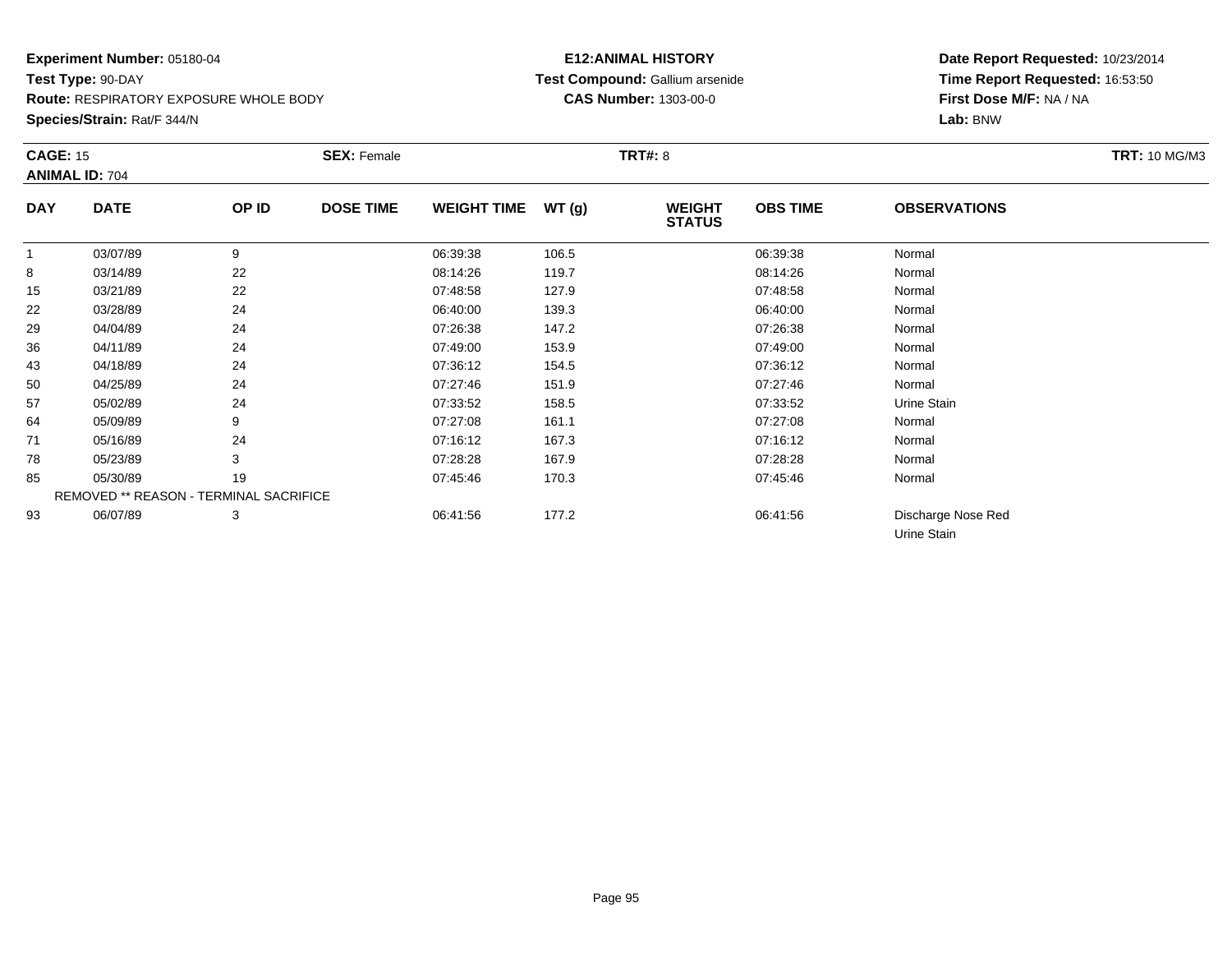# **Experiment Number:** 05180-04**Test Type:** 90-DAY

**Route:** RESPIRATORY EXPOSURE WHOLE BODY

**Species/Strain:** Rat/F 344/N

# **E12:ANIMAL HISTORY Test Compound:** Gallium arsenide**CAS Number:** 1303-00-0

|             |                                          | <b>SEX: Female</b> |                                        |       |                                |                 |                     | <b>TRT: 10 MG/M3</b> |
|-------------|------------------------------------------|--------------------|----------------------------------------|-------|--------------------------------|-----------------|---------------------|----------------------|
|             |                                          |                    |                                        |       |                                |                 |                     |                      |
| <b>DATE</b> | OP ID                                    | <b>DOSE TIME</b>   | <b>WEIGHT TIME</b>                     | WT(g) | <b>WEIGHT</b><br><b>STATUS</b> | <b>OBS TIME</b> | <b>OBSERVATIONS</b> |                      |
| 03/07/89    | 9                                        |                    | 06:39:38                               | 113.1 |                                | 06:39:38        | Normal              |                      |
| 03/14/89    | 22                                       |                    | 08:14:26                               | 123.8 |                                | 08:14:26        | Normal              |                      |
| 03/21/89    | 22                                       |                    | 07:48:58                               | 133.3 |                                | 07:48:58        | Normal              |                      |
| 03/28/89    | 24                                       |                    | 06:40:00                               | 142.2 |                                | 06:40:00        | Urine Stain         |                      |
| 04/04/89    | 24                                       |                    | 07:26:38                               | 147.6 |                                | 07:26:38        | Normal              |                      |
| 04/11/89    | 24                                       |                    | 07:49:00                               | 157.2 |                                | 07:49:00        | Normal              |                      |
| 04/18/89    | 24                                       |                    | 07:36:12                               | 157.5 |                                | 07:36:12        | Normal              |                      |
| 04/25/89    | 24                                       |                    | 07:27:46                               | 162.3 |                                | 07:27:46        | Normal              |                      |
| 05/02/89    | 24                                       |                    | 07:33:52                               | 168.7 |                                | 07:33:52        | Normal              |                      |
| 05/09/89    | 9                                        |                    | 07:27:08                               | 172.7 |                                | 07:27:08        | Normal              |                      |
| 05/16/89    | 24                                       |                    | 07:16:12                               | 181.0 |                                | 07:16:12        | Urine Stain         |                      |
| 05/23/89    | 3                                        |                    | 07:28:28                               | 183.7 |                                | 07:28:28        | Normal              |                      |
| 05/30/89    | 19                                       |                    | 07:45:46                               | 182.6 |                                | 07:45:46        | Normal              |                      |
|             |                                          |                    |                                        |       |                                |                 |                     |                      |
| 06/07/89    | 3                                        |                    | 06:41:56                               | 192.8 |                                | 06:41:56        | Urine Stain         |                      |
|             | <b>CAGE: 15</b><br><b>ANIMAL ID: 705</b> |                    | REMOVED ** REASON - TERMINAL SACRIFICE |       |                                | <b>TRT#: 8</b>  |                     |                      |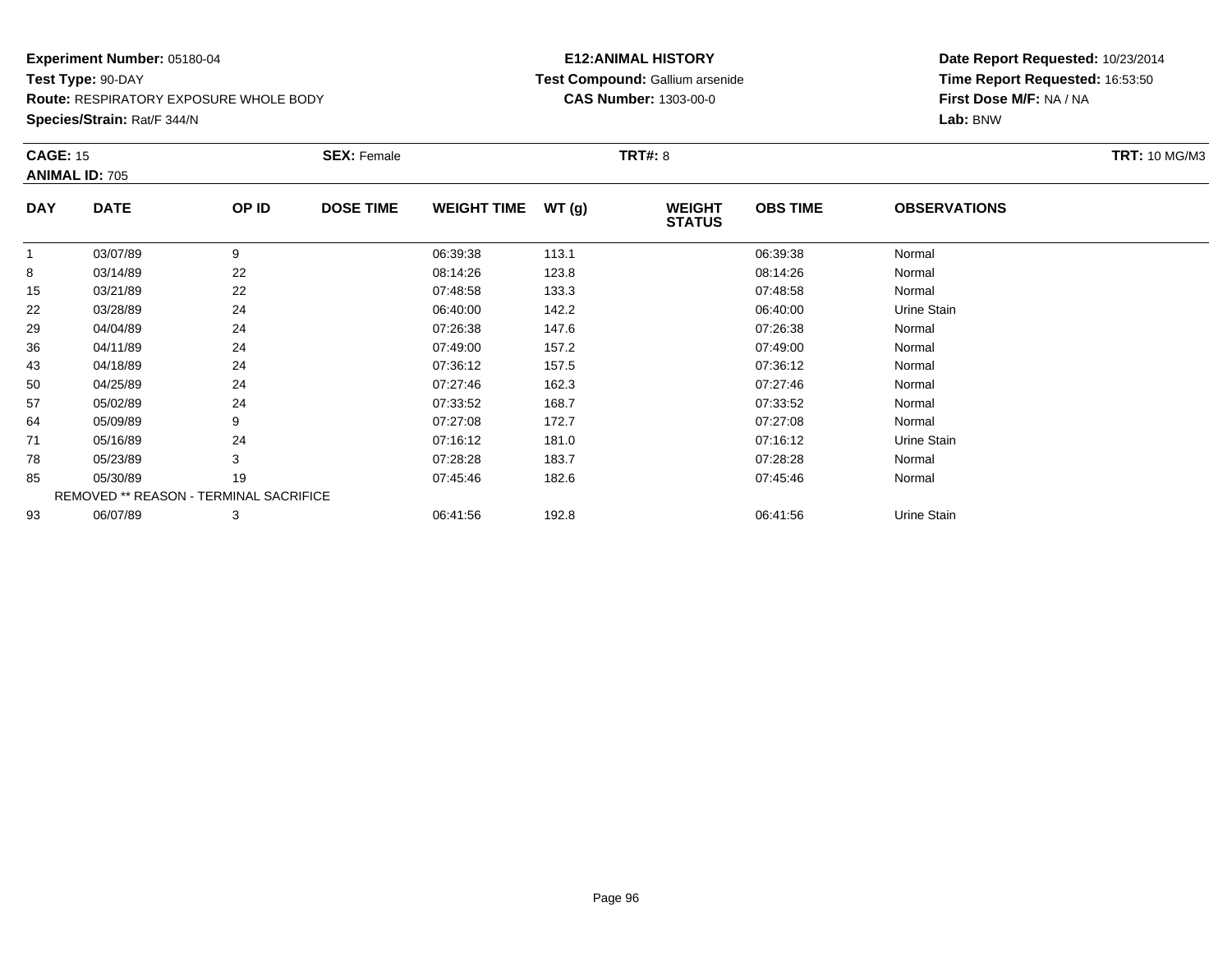**Species/Strain:** Rat/F 344/N

# **E12:ANIMAL HISTORY Test Compound:** Gallium arsenide**CAS Number:** 1303-00-0

|            | <b>CAGE: 16</b><br><b>ANIMAL ID: 706</b> |       | <b>SEX: Female</b> |                    |       | <b>TRT#: 8</b>                 | <b>TRT: 10 MG/M3</b> |                     |  |
|------------|------------------------------------------|-------|--------------------|--------------------|-------|--------------------------------|----------------------|---------------------|--|
| <b>DAY</b> | <b>DATE</b>                              | OP ID | <b>DOSE TIME</b>   | <b>WEIGHT TIME</b> | WT(g) | <b>WEIGHT</b><br><b>STATUS</b> | <b>OBS TIME</b>      | <b>OBSERVATIONS</b> |  |
| 1          | 03/07/89                                 | 9     |                    | 06:43:18           | 119.3 |                                | 06:43:18             | Normal              |  |
| 8          | 03/14/89                                 | 22    |                    | 08:16:24           | 129.0 |                                | 08:16:24             | Normal              |  |
| 15         | 03/21/89                                 | 22    |                    | 07:51:00           | 136.5 |                                | 07:51:00             | Normal              |  |
| 22         | 03/28/89                                 | 24    |                    | 06:41:36           | 148.7 |                                | 06:41:36             | Normal              |  |
| 29         | 04/04/89                                 | 24    |                    | 07:29:28           | 151.8 |                                | 07:29:28             | Normal              |  |
| 36         | 04/11/89                                 | 24    |                    | 07:50:00           | 162.1 |                                | 07:50:00             | Normal              |  |
| 43         | 04/18/89                                 | 24    |                    | 07:38:10           | 166.2 |                                | 07:38:10             | Normal              |  |
| 50         | 04/25/89                                 | 24    |                    | 07:29:54           | 172.3 |                                | 07:29:54             | Normal              |  |
| 57         | 05/02/89                                 | 24    |                    | 07:35:46           | 177.3 |                                | 07:35:46             | Normal              |  |
| 64         | 05/09/89                                 | 9     |                    | 07:29:56           | 180.8 |                                | 07:29:56             | Normal              |  |
| 71         | 05/16/89                                 | 24    |                    | 07:18:14           | 184.4 |                                | 07:18:14             | Normal              |  |
| 78         | 05/23/89                                 | 3     |                    | 07:31:02           | 180.5 |                                | 07:31:02             | Normal              |  |
| 85         | 05/30/89                                 | 19    |                    | 07:48:58           | 186.6 |                                | 07:48:58             | Normal              |  |
|            | REMOVED ** REASON - TERMINAL SACRIFICE   |       |                    |                    |       |                                |                      |                     |  |
| 93         | 06/07/89                                 | 3     |                    | 06:46:12           | 190.3 |                                | 06:46:12             | Normal              |  |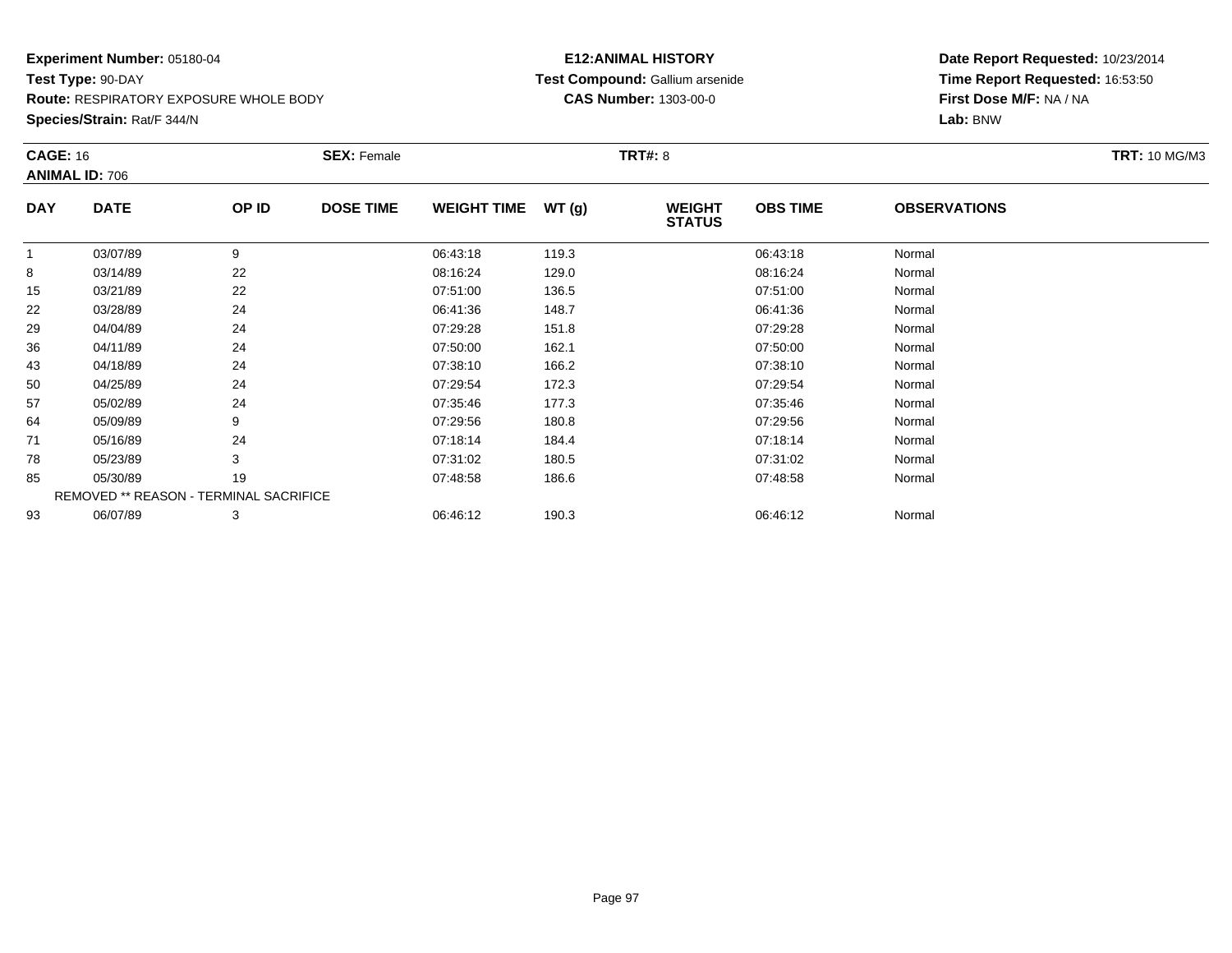**Species/Strain:** Rat/F 344/N

# **E12:ANIMAL HISTORY Test Compound:** Gallium arsenide**CAS Number:** 1303-00-0

|            | <b>CAGE: 16</b><br><b>ANIMAL ID: 707</b>      |       | <b>SEX: Female</b> |                    |       | <b>TRT#: 8</b>                 | <b>TRT: 10 MG/M3</b> |                     |  |
|------------|-----------------------------------------------|-------|--------------------|--------------------|-------|--------------------------------|----------------------|---------------------|--|
| <b>DAY</b> | <b>DATE</b>                                   | OP ID | <b>DOSE TIME</b>   | <b>WEIGHT TIME</b> | WT(g) | <b>WEIGHT</b><br><b>STATUS</b> | <b>OBS TIME</b>      | <b>OBSERVATIONS</b> |  |
| 1          | 03/07/89                                      | 9     |                    | 06:43:18           | 114.1 |                                | 06:43:18             | Normal              |  |
| 8          | 03/14/89                                      | 22    |                    | 08:16:24           | 124.6 |                                | 08:16:24             | Normal              |  |
| 15         | 03/21/89                                      | 22    |                    | 07:51:00           | 133.7 |                                | 07:51:00             | Normal              |  |
| 22         | 03/28/89                                      | 24    |                    | 06:41:36           | 144.4 |                                | 06:41:36             | Normal              |  |
| 29         | 04/04/89                                      | 24    |                    | 07:29:28           | 150.9 |                                | 07:29:28             | Normal              |  |
| 36         | 04/11/89                                      | 24    |                    | 07:50:00           | 159.0 |                                | 07:50:00             | Normal              |  |
| 43         | 04/18/89                                      | 24    |                    | 07:38:10           | 157.7 |                                | 07:38:10             | Normal              |  |
| 50         | 04/25/89                                      | 24    |                    | 07:29:54           | 167.6 |                                | 07:29:54             | Normal              |  |
| 57         | 05/02/89                                      | 24    |                    | 07:35:46           | 169.4 |                                | 07:35:46             | Normal              |  |
| 64         | 05/09/89                                      | 9     |                    | 07:29:56           | 174.6 |                                | 07:29:56             | Normal              |  |
| 71         | 05/16/89                                      | 24    |                    | 07:18:14           | 184.3 |                                | 07:18:14             | Normal              |  |
| 78         | 05/23/89                                      | 3     |                    | 07:31:02           | 184.8 |                                | 07:31:02             | Normal              |  |
| 85         | 05/30/89                                      | 19    |                    | 07:48:58           | 188.8 |                                | 07:48:58             | Normal              |  |
|            | <b>REMOVED ** REASON - TERMINAL SACRIFICE</b> |       |                    |                    |       |                                |                      |                     |  |
| 93         | 06/07/89                                      | 3     |                    | 06:46:12           | 190.2 |                                | 06:46:12             | Normal              |  |
|            |                                               |       |                    |                    |       |                                |                      |                     |  |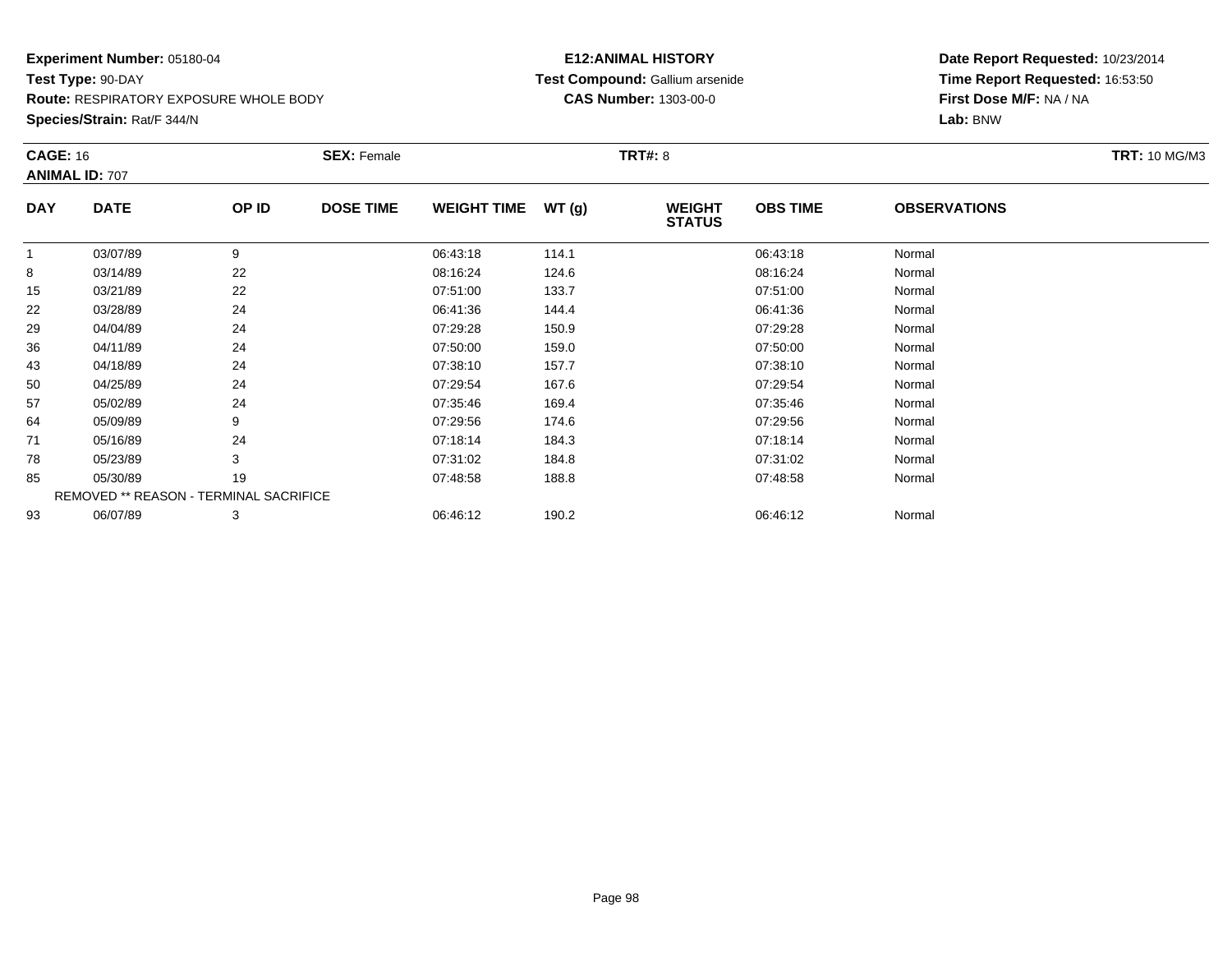**Species/Strain:** Rat/F 344/N

# **E12:ANIMAL HISTORY Test Compound:** Gallium arsenide**CAS Number:** 1303-00-0

|            | <b>CAGE: 16</b><br><b>ANIMAL ID: 708</b> |       | <b>SEX: Female</b> |                    |       | <b>TRT#: 8</b>                 | <b>TRT: 10 MG/M3</b> |                                   |  |
|------------|------------------------------------------|-------|--------------------|--------------------|-------|--------------------------------|----------------------|-----------------------------------|--|
| <b>DAY</b> | <b>DATE</b>                              | OP ID | <b>DOSE TIME</b>   | <b>WEIGHT TIME</b> | WT(g) | <b>WEIGHT</b><br><b>STATUS</b> | <b>OBS TIME</b>      | <b>OBSERVATIONS</b>               |  |
|            | 03/07/89                                 | 9     |                    | 06:43:18           | 98.0  |                                | 06:43:18             | Normal                            |  |
| 8          | 03/14/89                                 | 22    |                    | 08:16:24           | 112.7 |                                | 08:16:24             | Normal                            |  |
| 15         | 03/21/89                                 | 22    |                    | 07:51:00           | 125.2 |                                | 07:51:00             | Normal                            |  |
| 22         | 03/28/89                                 | 24    |                    | 06:41:36           | 136.3 |                                | 06:41:36             | Normal                            |  |
| 29         | 04/04/89                                 | 24    |                    | 07:29:28           | 145.0 |                                | 07:29:28             | Normal                            |  |
| 36         | 04/11/89                                 | 24    |                    | 07:50:00           | 153.6 |                                | 07:50:00             | Normal                            |  |
| 43         | 04/18/89                                 | 24    |                    | 07:38:10           | 155.0 |                                | 07:38:10             | Normal                            |  |
| 50         | 04/25/89                                 | 24    |                    | 07:29:54           | 161.3 |                                | 07:29:54             | Normal                            |  |
| 57         | 05/02/89                                 | 24    |                    | 07:35:46           | 167.6 |                                | 07:35:46             | Normal                            |  |
| 64         | 05/09/89                                 | 9     |                    | 07:29:56           | 172.8 |                                | 07:29:56             | Normal                            |  |
| 71         | 05/16/89                                 | 24    |                    | 07:18:14           | 180.0 |                                | 07:18:14             | Normal                            |  |
| 78         | 05/23/89                                 | 3     |                    | 07:31:02           | 188.1 |                                | 07:31:02             | Normal                            |  |
| 85         | 05/30/89                                 | 19    |                    | 07:48:58           | 183.9 |                                | 07:48:58             | Normal                            |  |
|            | REMOVED ** REASON - TERMINAL SACRIFICE   |       |                    |                    |       |                                |                      |                                   |  |
| 93         | 06/07/89                                 | 3     |                    | 06:46:12           | 193.4 |                                | 06:46:12             | Discharge Nose Red<br>Urine Stain |  |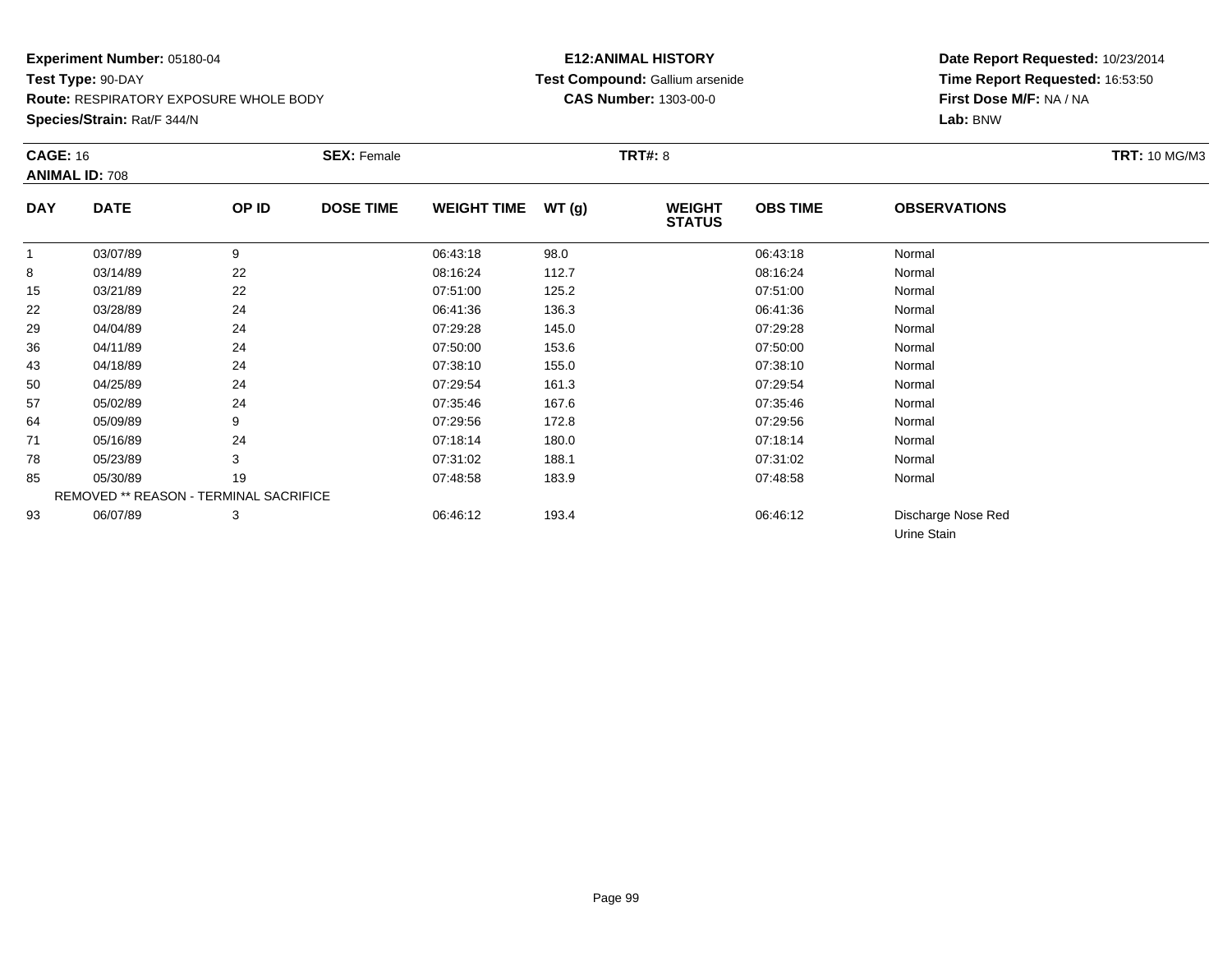**Species/Strain:** Rat/F 344/N

# **E12:ANIMAL HISTORY Test Compound:** Gallium arsenide**CAS Number:** 1303-00-0

|            | <b>CAGE: 16</b>                        |       | <b>SEX: Female</b> |                    |       |                                | <b>TRT#: 8</b>  |                     |  |  |  |
|------------|----------------------------------------|-------|--------------------|--------------------|-------|--------------------------------|-----------------|---------------------|--|--|--|
|            | <b>ANIMAL ID: 709</b>                  |       |                    |                    |       |                                |                 |                     |  |  |  |
| <b>DAY</b> | <b>DATE</b>                            | OP ID | <b>DOSE TIME</b>   | <b>WEIGHT TIME</b> | WT(g) | <b>WEIGHT</b><br><b>STATUS</b> | <b>OBS TIME</b> | <b>OBSERVATIONS</b> |  |  |  |
| 1          | 03/07/89                               | 9     |                    | 06:43:18           | 107.0 |                                | 06:43:18        | Normal              |  |  |  |
| 8          | 03/14/89                               | 22    |                    | 08:16:24           | 117.8 |                                | 08:16:24        | Normal              |  |  |  |
| 15         | 03/21/89                               | 22    |                    | 07:51:00           | 132.5 |                                | 07:51:00        | Normal              |  |  |  |
| 22         | 03/28/89                               | 24    |                    | 06:41:36           | 138.6 |                                | 06:41:36        | Normal              |  |  |  |
| 29         | 04/04/89                               | 24    |                    | 07:29:28           | 147.5 |                                | 07:29:28        | Urine Stain         |  |  |  |
| 36         | 04/11/89                               | 24    |                    | 07:50:00           | 158.2 |                                | 07:50:00        | Normal              |  |  |  |
| 43         | 04/18/89                               | 24    |                    | 07:38:10           | 163.2 |                                | 07:38:10        | Normal              |  |  |  |
| 50         | 04/25/89                               | 24    |                    | 07:29:54           | 171.4 |                                | 07:29:54        | Normal              |  |  |  |
| 57         | 05/02/89                               | 24    |                    | 07:35:46           | 171.2 |                                | 07:35:46        | Normal              |  |  |  |
| 64         | 05/09/89                               | 9     |                    | 07:29:56           | 179.3 |                                | 07:29:56        | Normal              |  |  |  |
| 71         | 05/16/89                               | 24    |                    | 07:18:14           | 178.8 |                                | 07:18:14        | Normal              |  |  |  |
| 78         | 05/23/89                               | 3     |                    | 07:31:02           | 187.6 |                                | 07:31:02        | Normal              |  |  |  |
| 85         | 05/30/89                               | 19    |                    | 07:48:58           | 184.5 |                                | 07:48:58        | Urine Stain         |  |  |  |
|            | REMOVED ** REASON - TERMINAL SACRIFICE |       |                    |                    |       |                                |                 |                     |  |  |  |
| 93         | 06/07/89                               | 3     |                    | 06:46:12           | 196.4 |                                | 06:46:12        | Urine Stain         |  |  |  |
|            |                                        |       |                    |                    |       |                                |                 |                     |  |  |  |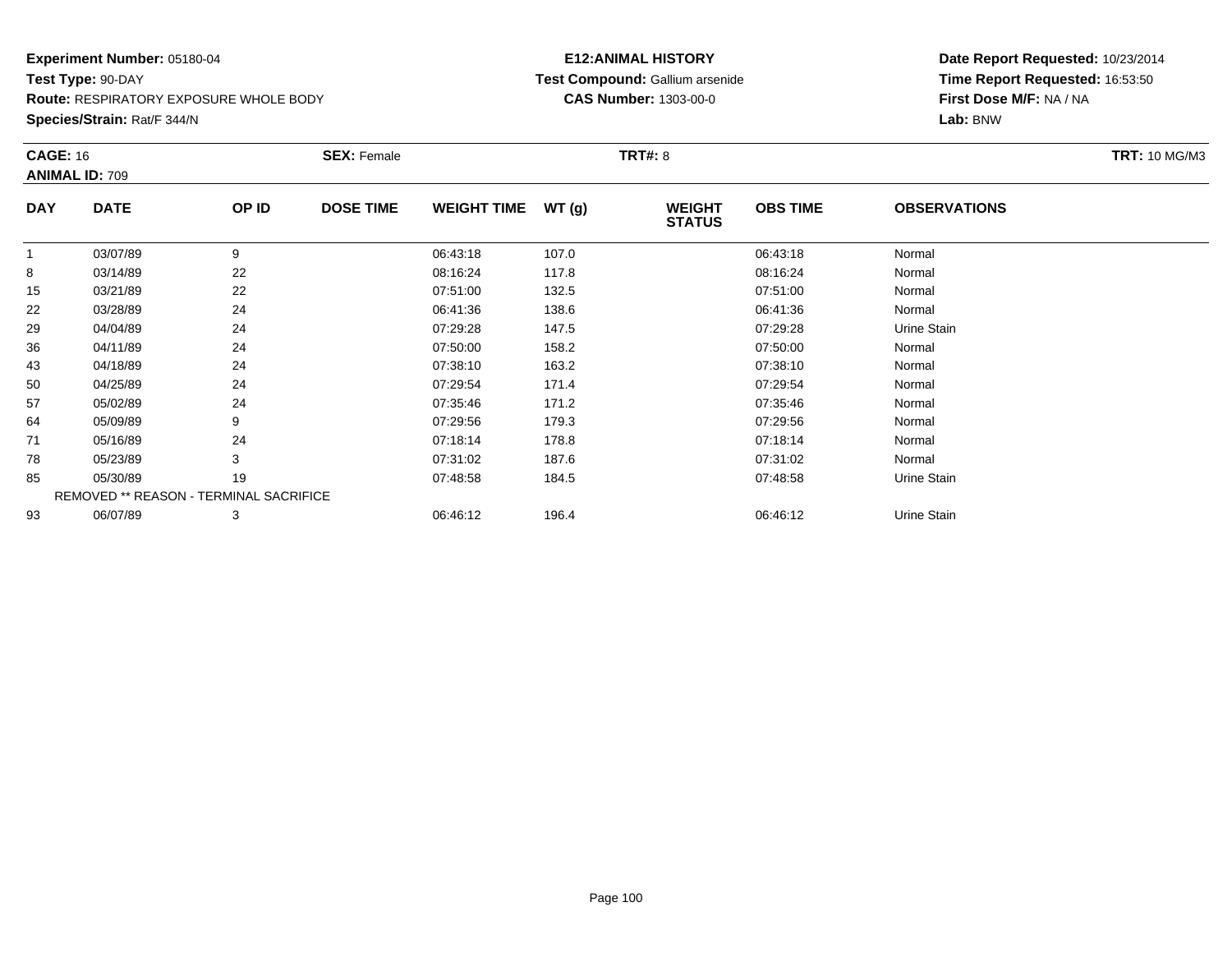**Species/Strain:** Rat/F 344/N

# **E12:ANIMAL HISTORY Test Compound:** Gallium arsenide**CAS Number:** 1303-00-0

|            | <b>CAGE: 16</b><br><b>ANIMAL ID: 710</b> |       | <b>SEX: Female</b> |                    |       | <b>TRT#: 8</b>                 | <b>TRT: 10 MG/M3</b> |                          |  |
|------------|------------------------------------------|-------|--------------------|--------------------|-------|--------------------------------|----------------------|--------------------------|--|
| <b>DAY</b> | <b>DATE</b>                              | OP ID | <b>DOSE TIME</b>   | <b>WEIGHT TIME</b> | WT(g) | <b>WEIGHT</b><br><b>STATUS</b> | <b>OBS TIME</b>      | <b>OBSERVATIONS</b>      |  |
|            | 03/07/89                                 | 9     |                    | 06:43:18           | 105.3 |                                | 06:43:18             | Normal                   |  |
| 8          | 03/14/89                                 | 22    |                    | 08:16:24           | 117.9 |                                | 08:16:24             | Normal                   |  |
| 15         | 03/21/89                                 | 22    |                    | 07:51:00           | 130.1 |                                | 07:51:00             | Discharge Left Eye       |  |
| 22         | 03/28/89                                 | 24    |                    | 06:41:36           | 140.1 |                                | 06:41:36             | Discharge Left Eye Clear |  |
| 29         | 04/04/89                                 | 24    |                    | 07:29:28           | 152.2 |                                | 07:29:28             | Normal                   |  |
| 36         | 04/11/89                                 | 24    |                    | 07:50:00           | 159.9 |                                | 07:50:00             | Normal                   |  |
| 43         | 04/18/89                                 | 24    |                    | 07:38:10           | 166.8 |                                | 07:38:10             | Normal                   |  |
| 50         | 04/25/89                                 | 24    |                    | 07:29:54           | 175.0 |                                | 07:29:54             | Discharge Left Eye       |  |
| 57         | 05/02/89                                 | 24    |                    | 07:35:46           | 176.4 |                                | 07:35:46             | Normal                   |  |
| 64         | 05/09/89                                 | 9     |                    | 07:29:56           | 189.5 |                                | 07:29:56             | Alopecia Left Eye        |  |
|            |                                          |       |                    |                    |       |                                |                      | Discharge Left Eye Brown |  |
| 71         | 05/16/89                                 | 24    |                    | 07:18:14           | 194.2 |                                | 07:18:14             | Discharge Left Eye       |  |
| 78         | 05/23/89                                 | 3     |                    | 07:31:02           | 200.2 |                                | 07:31:02             | Normal                   |  |
| 85         | 05/30/89                                 | 19    |                    | 07:48:58           | 197.3 |                                | 07:48:58             | Normal                   |  |
|            | REMOVED ** REASON - TERMINAL SACRIFICE   |       |                    |                    |       |                                |                      |                          |  |
| 93         | 06/07/89                                 | 3     |                    | 06:46:12           | 210.9 |                                | 06:46:12             | Normal                   |  |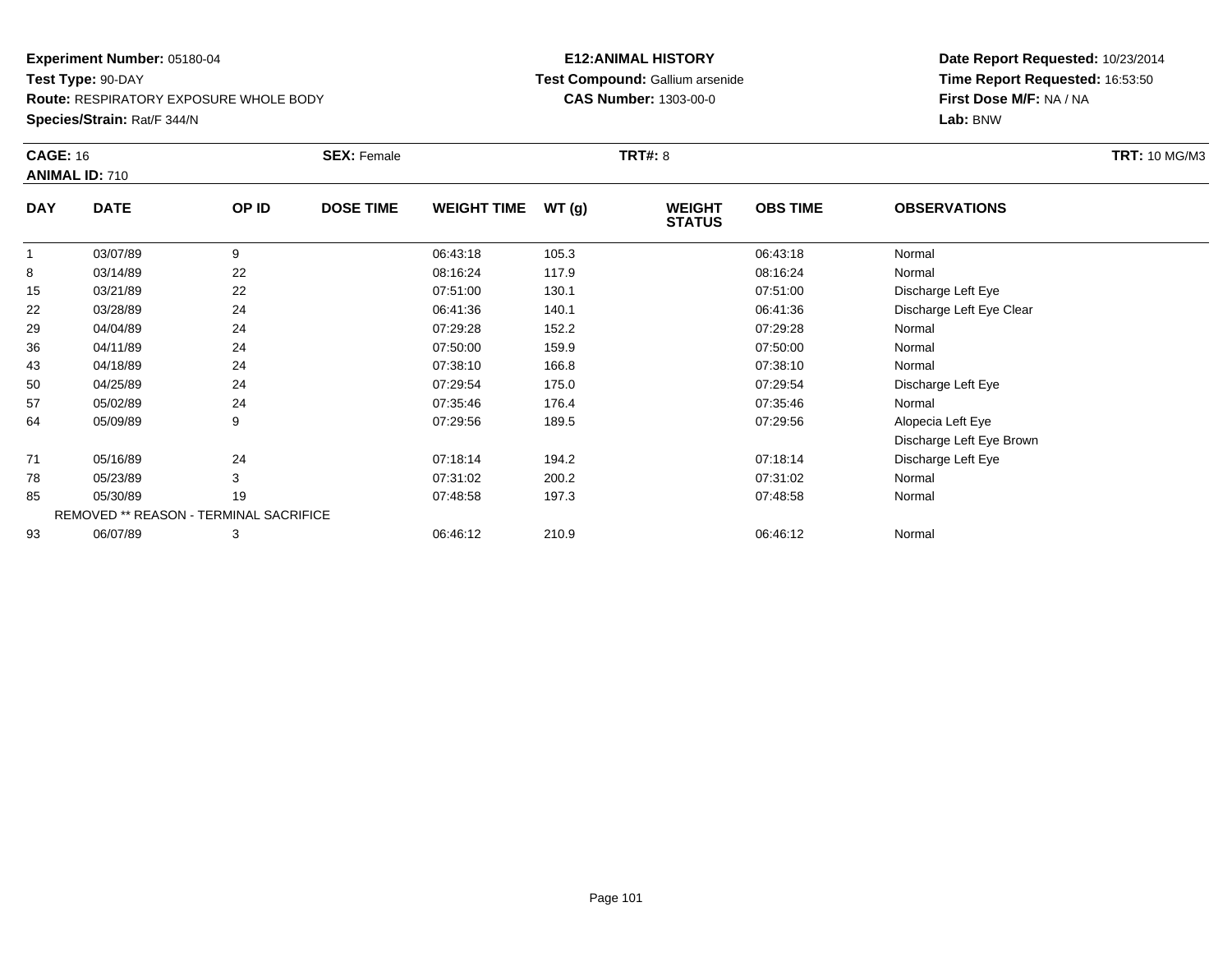**Species/Strain:** Rat/F 344/N

# **E12:ANIMAL HISTORY Test Compound:** Gallium arsenide**CAS Number:** 1303-00-0

| <b>CAGE: 19</b> |                                        |       | <b>SEX: Female</b> |                    |       | <b>TRT#: 10</b>                |                 |                     | <b>TRT: 37 MG/M3</b> |
|-----------------|----------------------------------------|-------|--------------------|--------------------|-------|--------------------------------|-----------------|---------------------|----------------------|
|                 | <b>ANIMAL ID: 901</b>                  |       |                    |                    |       |                                |                 |                     |                      |
| <b>DAY</b>      | <b>DATE</b>                            | OP ID | <b>DOSE TIME</b>   | <b>WEIGHT TIME</b> | WT(g) | <b>WEIGHT</b><br><b>STATUS</b> | <b>OBS TIME</b> | <b>OBSERVATIONS</b> |                      |
|                 | 03/07/89                               | 9     |                    | 06:46:44           | 100.3 |                                | 06:46:44        | Normal              |                      |
| 8               | 03/14/89                               | 22    |                    | 08:36:44           | 113.6 |                                | 08:36:44        | Normal              |                      |
| 15              | 03/21/89                               | 22    |                    | 08:02:54           | 130.1 |                                | 08:02:54        | Normal              |                      |
| 22              | 03/28/89                               | 24    |                    | 06:55:42           | 137.6 |                                | 06:55:42        | Normal              |                      |
| 29              | 04/04/89                               | 24    |                    | 07:39:22           | 148.1 |                                | 07:39:22        | Normal              |                      |
| 36              | 04/11/89                               | 24    |                    | 08:11:00           | 161.3 |                                | 08:11:00        | Normal              |                      |
| 43              | 04/18/89                               | 24    |                    | 07:47:04           | 169.1 |                                | 07:47:04        | Normal              |                      |
| 50              | 04/25/89                               | 24    |                    | 07:41:52           | 173.8 |                                | 07:41:52        | Normal              |                      |
| 57              | 05/02/89                               | 24    |                    | 07:47:48           | 180.2 |                                | 07:47:48        | Normal              |                      |
| 64              | 05/09/89                               | 9     |                    | 07:41:40           | 186.4 |                                | 07:41:40        | Normal              |                      |
| 71              | 05/16/89                               | 24    |                    | 07:27:04           | 194.9 |                                | 07:27:04        | Normal              |                      |
| 78              | 05/23/89                               | 3     |                    | 07:44:58           | 193.9 |                                | 07:44:58        | Normal              |                      |
| 85              | 05/30/89                               | 19    |                    | 08:04:26           | 195.9 |                                | 08:04:26        | Normal              |                      |
|                 | REMOVED ** REASON - TERMINAL SACRIFICE |       |                    |                    |       |                                |                 |                     |                      |
| 93              | 06/07/89                               | 3     |                    | 06:48:48           | 201.2 |                                | 06:48:48        | Normal              |                      |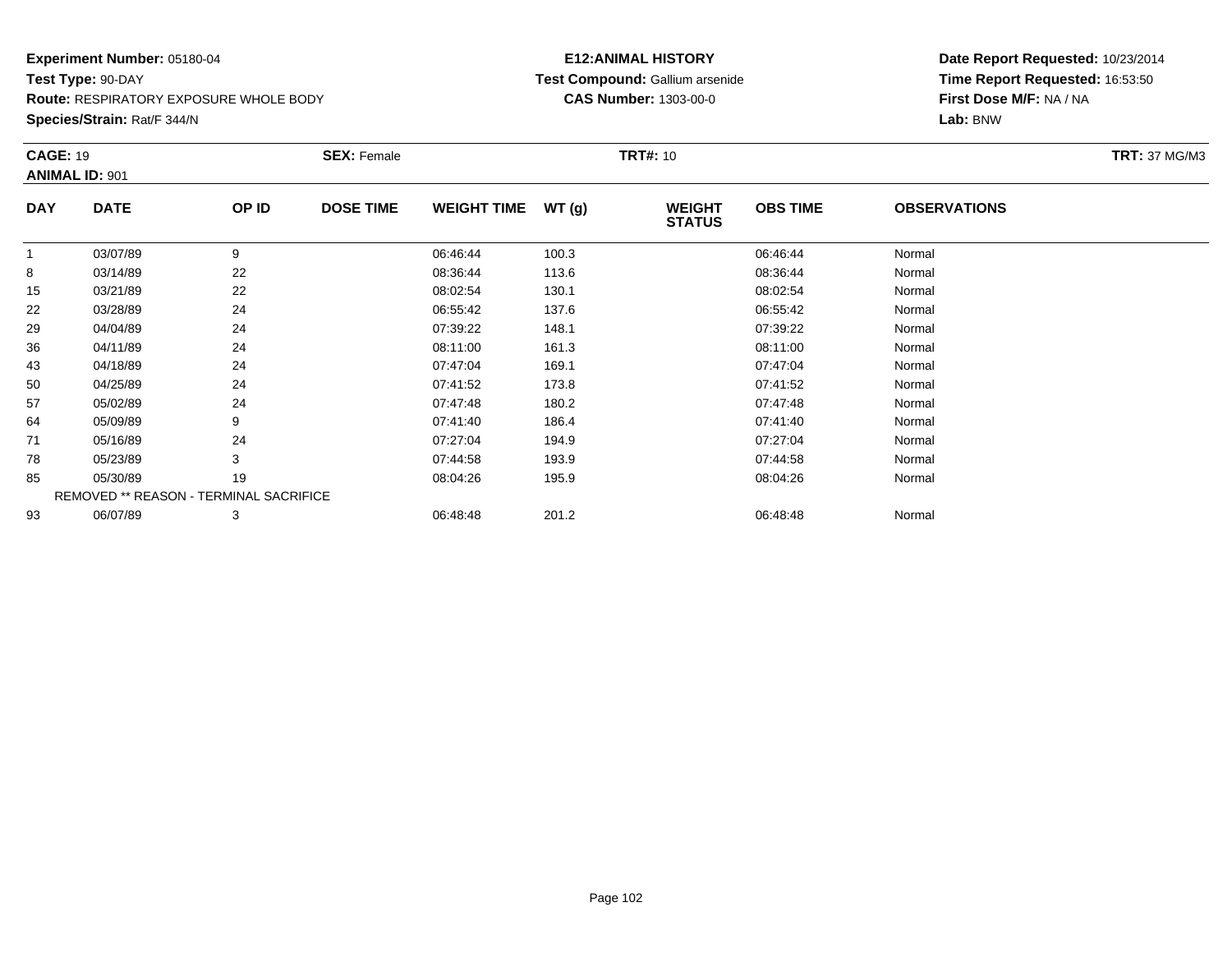**Species/Strain:** Rat/F 344/N

# **E12:ANIMAL HISTORY Test Compound:** Gallium arsenide**CAS Number:** 1303-00-0

|            | <b>CAGE: 19</b><br><b>ANIMAL ID: 902</b> |       | <b>SEX: Female</b> |                    |       |                                | <b>TRT#: 10</b> |                                   |  |  |
|------------|------------------------------------------|-------|--------------------|--------------------|-------|--------------------------------|-----------------|-----------------------------------|--|--|
|            |                                          |       |                    |                    |       |                                |                 |                                   |  |  |
| <b>DAY</b> | <b>DATE</b>                              | OP ID | <b>DOSE TIME</b>   | <b>WEIGHT TIME</b> | WT(g) | <b>WEIGHT</b><br><b>STATUS</b> | <b>OBS TIME</b> | <b>OBSERVATIONS</b>               |  |  |
| 1          | 03/07/89                                 | 9     |                    | 06:46:44           | 106.8 |                                | 06:46:44        | Normal                            |  |  |
| 8          | 03/14/89                                 | 22    |                    | 08:36:44           | 118.4 |                                | 08:36:44        | Normal                            |  |  |
| 15         | 03/21/89                                 | 22    |                    | 08:02:54           | 134.5 |                                | 08:02:54        | Normal                            |  |  |
| 22         | 03/28/89                                 | 24    |                    | 06:55:42           | 139.1 |                                | 06:55:42        | Normal                            |  |  |
| 29         | 04/04/89                                 | 24    |                    | 07:39:22           | 145.5 |                                | 07:39:22        | Normal                            |  |  |
| 36         | 04/11/89                                 | 24    |                    | 08:11:00           | 155.1 |                                | 08:11:00        | Normal                            |  |  |
| 43         | 04/18/89                                 | 24    |                    | 07:47:04           | 161.8 |                                | 07:47:04        | Normal                            |  |  |
| 50         | 04/25/89                                 | 24    |                    | 07:41:52           | 166.1 |                                | 07:41:52        | Normal                            |  |  |
| 57         | 05/02/89                                 | 24    |                    | 07:47:48           | 173.3 |                                | 07:47:48        | Normal                            |  |  |
| 64         | 05/09/89                                 | 9     |                    | 07:41:40           | 176.1 |                                | 07:41:40        | Normal                            |  |  |
| 71         | 05/16/89                                 | 24    |                    | 07:27:04           | 183.3 |                                | 07:27:04        | Normal                            |  |  |
| 78         | 05/23/89                                 | 3     |                    | 07:44:58           | 189.3 |                                | 07:44:58        | Normal                            |  |  |
| 85         | 05/30/89                                 | 19    |                    | 08:04:26           | 196.7 |                                | 08:04:26        | Normal                            |  |  |
|            | REMOVED ** REASON - TERMINAL SACRIFICE   |       |                    |                    |       |                                |                 |                                   |  |  |
| 93         | 06/07/89                                 | 3     |                    | 06:48:48           | 207.0 |                                | 06:48:48        | Discharge Nose Red<br>Urine Stain |  |  |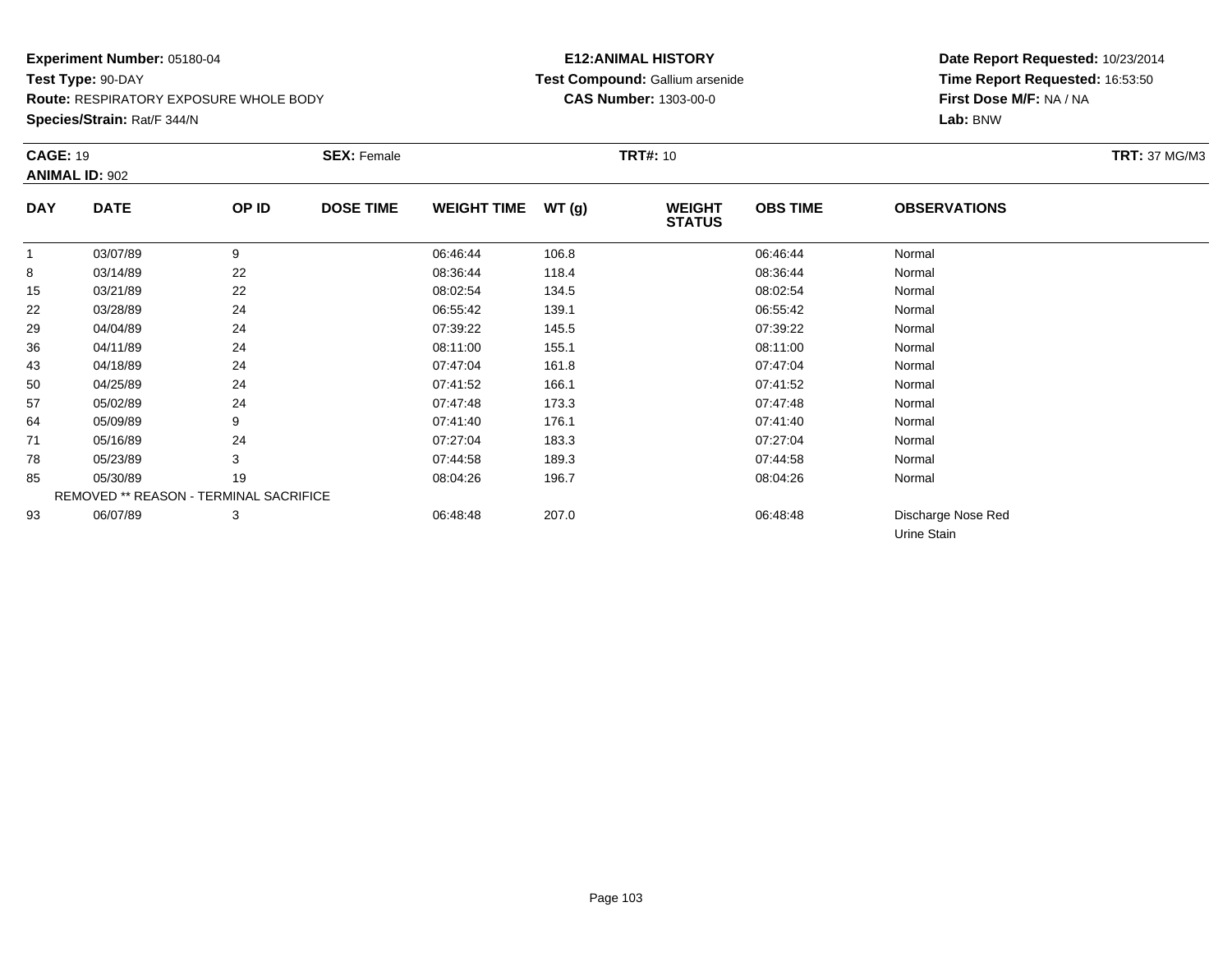**Species/Strain:** Rat/F 344/N

# **E12:ANIMAL HISTORY Test Compound:** Gallium arsenide**CAS Number:** 1303-00-0

|            | <b>CAGE: 19</b>                        |       | <b>SEX: Female</b> |                    |       |                                | <b>TRT#:</b> 10 |                     |  |  |  |
|------------|----------------------------------------|-------|--------------------|--------------------|-------|--------------------------------|-----------------|---------------------|--|--|--|
|            | <b>ANIMAL ID: 903</b>                  |       |                    |                    |       |                                |                 |                     |  |  |  |
| <b>DAY</b> | <b>DATE</b>                            | OP ID | <b>DOSE TIME</b>   | <b>WEIGHT TIME</b> | WT(g) | <b>WEIGHT</b><br><b>STATUS</b> | <b>OBS TIME</b> | <b>OBSERVATIONS</b> |  |  |  |
|            | 03/07/89                               | 9     |                    | 06:46:44           | 96.1  |                                | 06:46:44        | Normal              |  |  |  |
| 8          | 03/14/89                               | 22    |                    | 08:36:44           | 108.6 |                                | 08:36:44        | Normal              |  |  |  |
| 15         | 03/21/89                               | 22    |                    | 08:02:54           | 120.0 |                                | 08:02:54        | Normal              |  |  |  |
| 22         | 03/28/89                               | 24    |                    | 06:55:42           | 129.2 |                                | 06:55:42        | Normal              |  |  |  |
| 29         | 04/04/89                               | 24    |                    | 07:39:22           | 136.0 |                                | 07:39:22        | Normal              |  |  |  |
| 36         | 04/11/89                               | 24    |                    | 08:11:00           | 143.8 |                                | 08:11:00        | Normal              |  |  |  |
| 43         | 04/18/89                               | 24    |                    | 07:47:04           | 144.9 |                                | 07:47:04        | Normal              |  |  |  |
| 50         | 04/25/89                               | 24    |                    | 07:41:52           | 149.7 |                                | 07:41:52        | Normal              |  |  |  |
| 57         | 05/02/89                               | 24    |                    | 07:47:48           | 154.4 |                                | 07:47:48        | Normal              |  |  |  |
| 64         | 05/09/89                               | 9     |                    | 07:41:40           | 163.3 |                                | 07:41:40        | Normal              |  |  |  |
| 71         | 05/16/89                               | 24    |                    | 07:27:04           | 166.9 |                                | 07:27:04        | Normal              |  |  |  |
| 78         | 05/23/89                               | 3     |                    | 07:44:58           | 167.5 |                                | 07:44:58        | Normal              |  |  |  |
| 85         | 05/30/89                               | 19    |                    | 08:04:26           | 165.4 |                                | 08:04:26        | Normal              |  |  |  |
|            | REMOVED ** REASON - TERMINAL SACRIFICE |       |                    |                    |       |                                |                 |                     |  |  |  |
| 93         | 06/07/89                               | 3     |                    | 06:48:48           | 176.7 |                                | 06:48:48        | Urine Stain         |  |  |  |
|            |                                        |       |                    |                    |       |                                |                 |                     |  |  |  |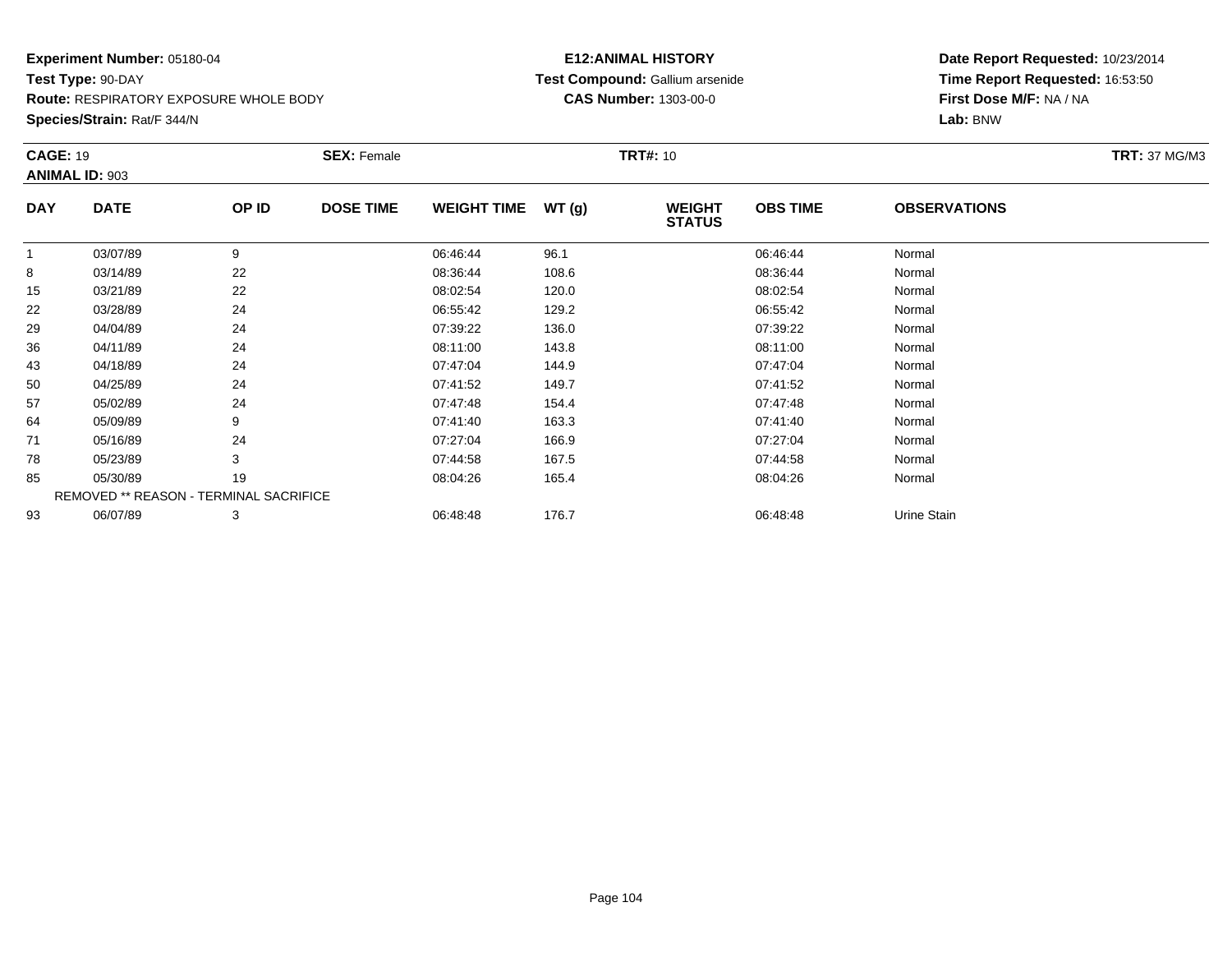**Species/Strain:** Rat/F 344/N

# **E12:ANIMAL HISTORY Test Compound:** Gallium arsenide**CAS Number:** 1303-00-0

|             |                                          | <b>SEX: Female</b> |                                        |       |                                |                 |                     | <b>TRT: 37 MG/M3</b> |
|-------------|------------------------------------------|--------------------|----------------------------------------|-------|--------------------------------|-----------------|---------------------|----------------------|
|             |                                          |                    |                                        |       |                                |                 |                     |                      |
| <b>DATE</b> | OP ID                                    | <b>DOSE TIME</b>   | <b>WEIGHT TIME</b>                     | WT(g) | <b>WEIGHT</b><br><b>STATUS</b> | <b>OBS TIME</b> | <b>OBSERVATIONS</b> |                      |
| 03/07/89    | 9                                        |                    | 06:46:44                               | 105.5 |                                | 06:46:44        | Normal              |                      |
| 03/14/89    | 22                                       |                    | 08:36:44                               | 116.5 |                                | 08:36:44        | Normal              |                      |
| 03/21/89    | 22                                       |                    | 08:02:54                               | 130.9 |                                | 08:02:54        | Normal              |                      |
| 03/28/89    | 24                                       |                    | 06:55:42                               | 134.9 |                                | 06:55:42        | Normal              |                      |
| 04/04/89    | 24                                       |                    | 07:39:22                               | 145.7 |                                | 07:39:22        | Normal              |                      |
| 04/11/89    | 24                                       |                    | 08:11:00                               | 151.6 |                                | 08:11:00        | Normal              |                      |
| 04/18/89    | 24                                       |                    | 07:47:04                               | 159.2 |                                | 07:47:04        | Normal              |                      |
| 04/25/89    | 24                                       |                    | 07:41:52                               | 163.4 |                                | 07:41:52        | Normal              |                      |
| 05/02/89    | 24                                       |                    | 07:47:48                               | 163.4 |                                | 07:47:48        | Normal              |                      |
| 05/09/89    | 9                                        |                    | 07:41:40                               | 173.6 |                                | 07:41:40        | Normal              |                      |
| 05/16/89    | 24                                       |                    | 07:27:04                               | 176.2 |                                | 07:27:04        | Normal              |                      |
| 05/23/89    | 3                                        |                    | 07:44:58                               | 181.0 |                                | 07:44:58        | Normal              |                      |
| 05/30/89    | 19                                       |                    | 08:04:26                               | 181.8 |                                | 08:04:26        | Normal              |                      |
|             |                                          |                    |                                        |       |                                |                 |                     |                      |
| 06/07/89    | 3                                        |                    | 06:48:48                               | 185.3 |                                | 06:48:48        | Normal              |                      |
|             | <b>CAGE: 19</b><br><b>ANIMAL ID: 904</b> |                    | REMOVED ** REASON - TERMINAL SACRIFICE |       |                                | <b>TRT#: 10</b> |                     |                      |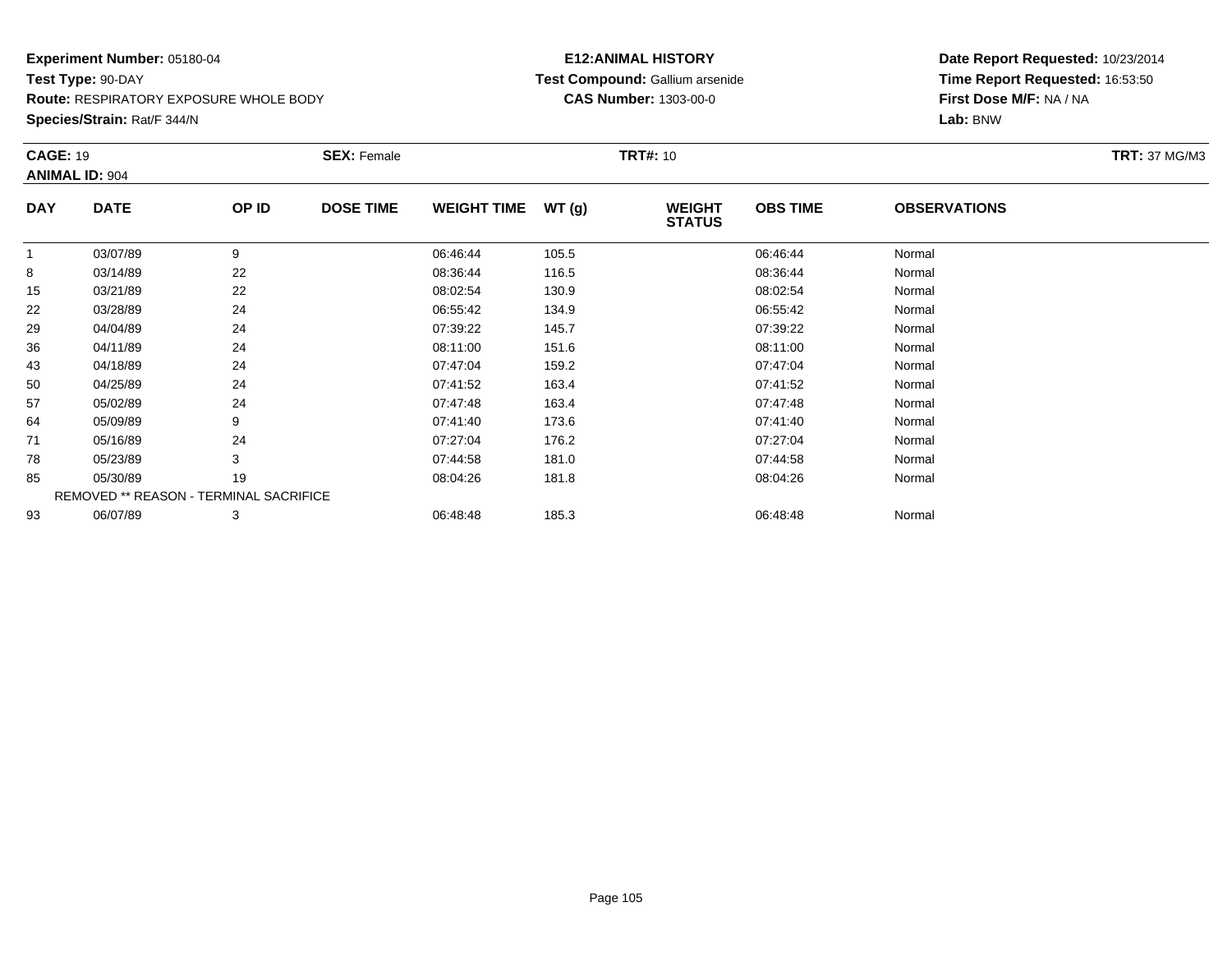**Species/Strain:** Rat/F 344/N

# **E12:ANIMAL HISTORY Test Compound:** Gallium arsenide**CAS Number:** 1303-00-0

| <b>ANIMAL ID: 905</b>                  |                           |                    |       |                                |                 |                     |  |
|----------------------------------------|---------------------------|--------------------|-------|--------------------------------|-----------------|---------------------|--|
|                                        |                           |                    |       |                                |                 |                     |  |
| <b>DAY</b><br><b>DATE</b>              | OP ID<br><b>DOSE TIME</b> | <b>WEIGHT TIME</b> | WT(g) | <b>WEIGHT</b><br><b>STATUS</b> | <b>OBS TIME</b> | <b>OBSERVATIONS</b> |  |
| 03/07/89                               | 9                         | 06:46:44           | 100.5 |                                | 06:46:44        | Normal              |  |
| 8<br>03/14/89                          | 22                        | 08:36:44           | 116.0 |                                | 08:36:44        | Normal              |  |
| 03/21/89<br>15                         | 22                        | 08:02:54           | 131.5 |                                | 08:02:54        | Normal              |  |
| 22<br>03/28/89                         | 24                        | 06:55:42           | 141.0 |                                | 06:55:42        | Normal              |  |
| 29<br>04/04/89                         | 24                        | 07:39:22           | 151.8 |                                | 07:39:22        | Normal              |  |
| 36<br>04/11/89                         | 24                        | 08:11:00           | 160.0 |                                | 08:11:00        | Normal              |  |
| 43<br>04/18/89                         | 24                        | 07:47:04           | 165.2 |                                | 07:47:04        | Normal              |  |
| 50<br>04/25/89                         | 24                        | 07:41:52           | 172.3 |                                | 07:41:52        | Normal              |  |
| 57<br>05/02/89                         | 24                        | 07:47:48           | 173.1 |                                | 07:47:48        | Normal              |  |
| 64<br>05/09/89                         | 9                         | 07:41:40           | 176.8 |                                | 07:41:40        | Normal              |  |
| 71<br>05/16/89                         | 24                        | 07:27:04           | 185.1 |                                | 07:27:04        | Normal              |  |
| 78<br>05/23/89                         | 3                         | 07:44:58           | 183.8 |                                | 07:44:58        | Normal              |  |
| 85<br>05/30/89                         | 19                        | 08:04:26           | 188.0 |                                | 08:04:26        | Normal              |  |
| REMOVED ** REASON - TERMINAL SACRIFICE |                           |                    |       |                                |                 |                     |  |
| 06/07/89<br>93                         | 3                         | 06:48:48           | 194.0 |                                | 06:48:48        | Urine Stain         |  |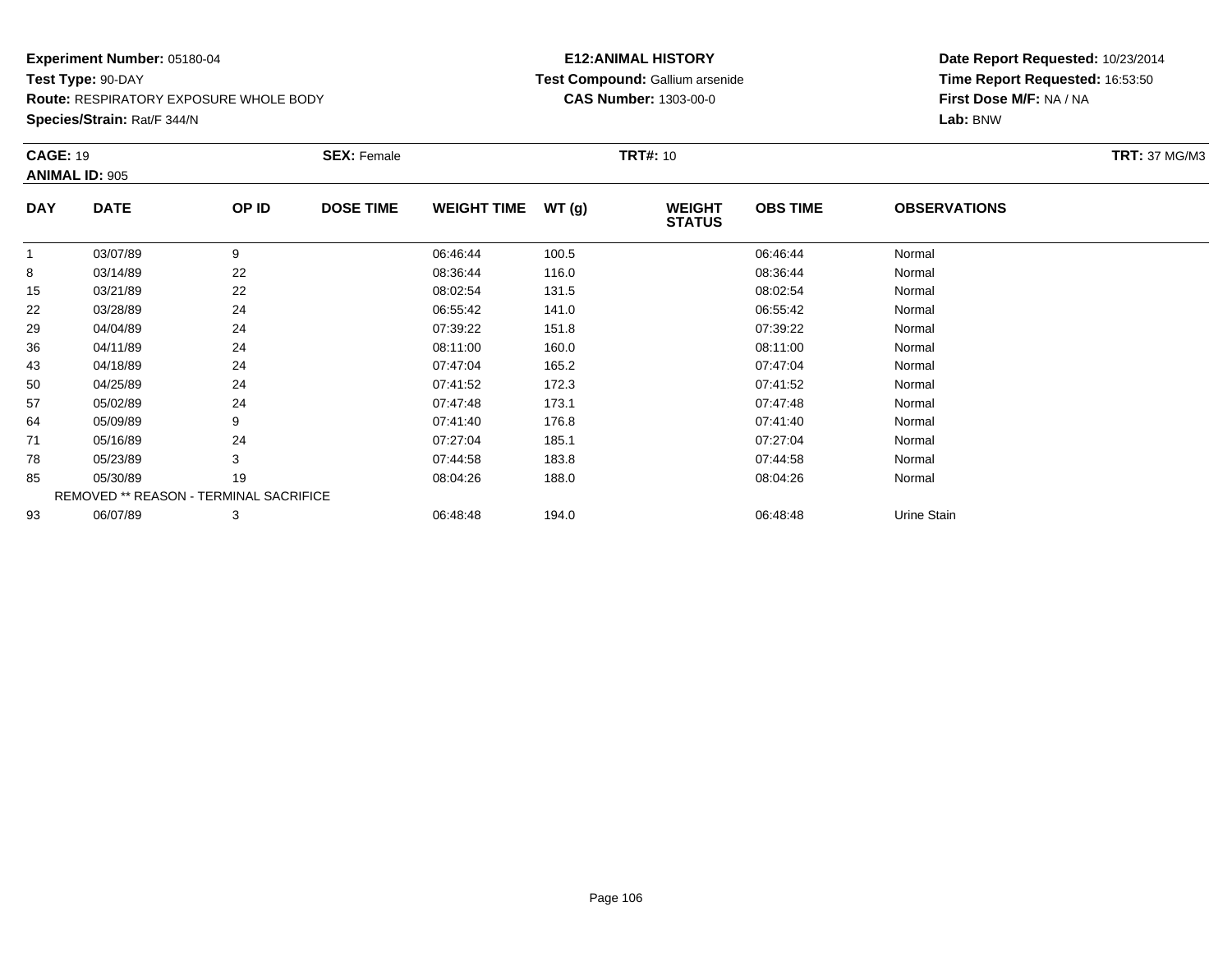**Species/Strain:** Rat/F 344/N

# **E12:ANIMAL HISTORY Test Compound:** Gallium arsenide**CAS Number:** 1303-00-0

|            | <b>CAGE: 20</b>                               |       | <b>SEX: Female</b> |                    |       |                                | <b>TRT#: 10</b> |                     |  |  |  |
|------------|-----------------------------------------------|-------|--------------------|--------------------|-------|--------------------------------|-----------------|---------------------|--|--|--|
|            | <b>ANIMAL ID: 906</b>                         |       |                    |                    |       |                                |                 |                     |  |  |  |
| <b>DAY</b> | <b>DATE</b>                                   | OP ID | <b>DOSE TIME</b>   | <b>WEIGHT TIME</b> | WT(g) | <b>WEIGHT</b><br><b>STATUS</b> | <b>OBS TIME</b> | <b>OBSERVATIONS</b> |  |  |  |
| 1          | 03/07/89                                      | 9     |                    | 06:49:54           | 107.1 |                                | 06:49:54        | Normal              |  |  |  |
| 8          | 03/14/89                                      | 22    |                    | 08:38:30           | 116.8 |                                | 08:38:30        | Normal              |  |  |  |
| 15         | 03/21/89                                      | 22    |                    | 08:04:48           | 133.4 |                                | 08:04:48        | Normal              |  |  |  |
| 22         | 03/28/89                                      | 24    |                    | 06:57:30           | 140.0 |                                | 06:57:30        | Normal              |  |  |  |
| 29         | 04/04/89                                      | 24    |                    | 07:41:32           | 151.6 |                                | 07:41:32        | Normal              |  |  |  |
| 36         | 04/11/89                                      | 24    |                    | 08:16:00           | 158.0 |                                | 08:16:00        | Normal              |  |  |  |
| 43         | 04/18/89                                      | 24    |                    | 07:49:54           | 168.1 |                                | 07:49:54        | Normal              |  |  |  |
| 50         | 04/25/89                                      | 24    |                    | 07:43:12           | 170.6 |                                | 07:43:12        | Normal              |  |  |  |
| 57         | 05/02/89                                      | 24    |                    | 07:50:48           | 174.1 |                                | 07:50:48        | Normal              |  |  |  |
| 64         | 05/09/89                                      | 9     |                    | 07:43:46           | 178.6 |                                | 07:43:46        | Normal              |  |  |  |
| 71         | 05/16/89                                      | 24    |                    | 07:28:50           | 181.2 |                                | 07:28:50        | Urine Stain         |  |  |  |
| 78         | 05/23/89                                      | 3     |                    | 07:48:28           | 185.7 |                                | 07:48:28        | Normal              |  |  |  |
| 85         | 05/30/89                                      | 19    |                    | 08:07:16           | 187.1 |                                | 08:07:16        | Normal              |  |  |  |
|            | <b>REMOVED ** REASON - TERMINAL SACRIFICE</b> |       |                    |                    |       |                                |                 |                     |  |  |  |
| 93         | 06/07/89                                      | 3     |                    | 06:52:30           | 196.5 |                                | 06:52:30        | Normal              |  |  |  |
|            |                                               |       |                    |                    |       |                                |                 |                     |  |  |  |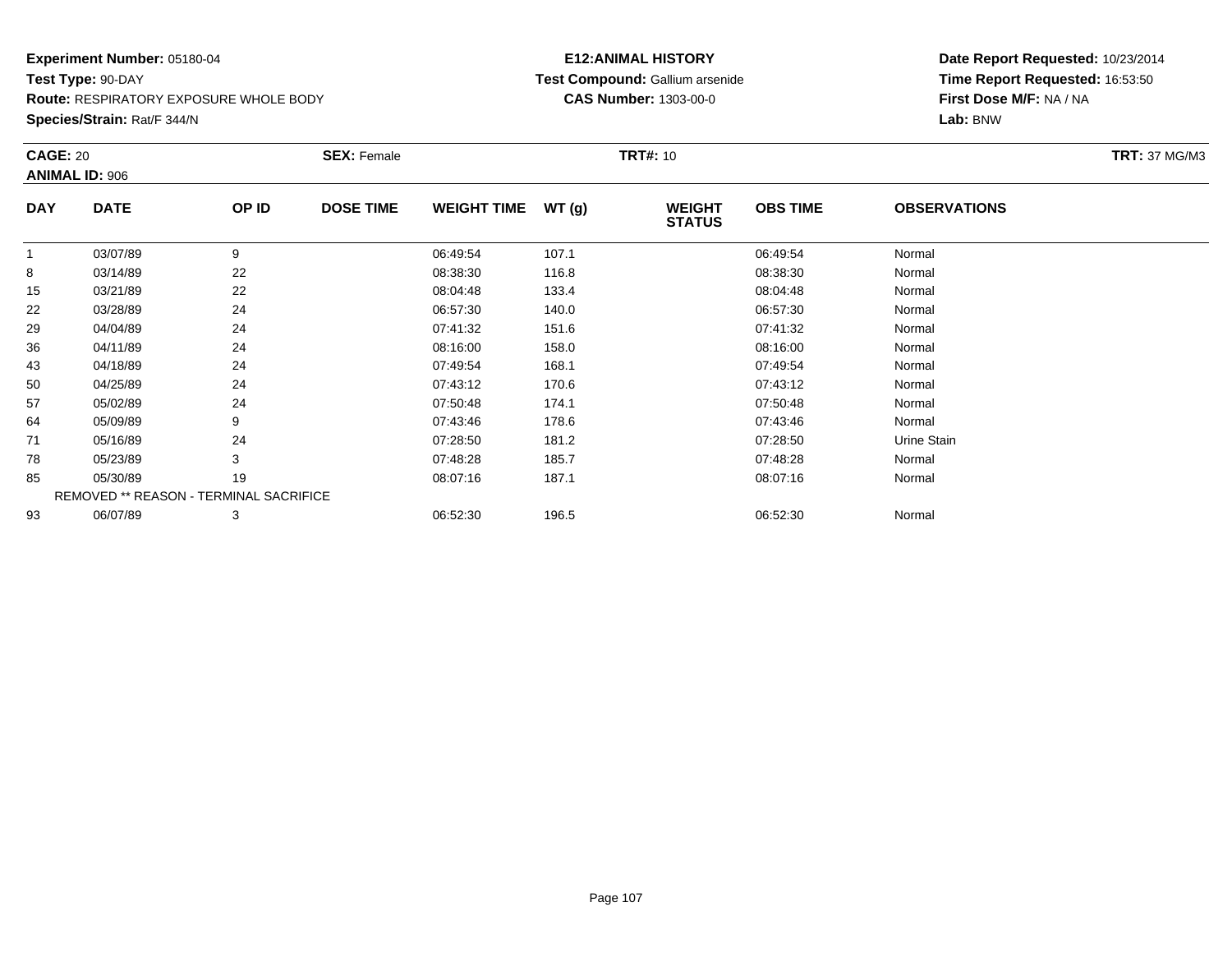**Species/Strain:** Rat/F 344/N

# **E12:ANIMAL HISTORY Test Compound:** Gallium arsenide**CAS Number:** 1303-00-0

|            | <b>CAGE: 20</b><br><b>ANIMAL ID: 907</b> |       | <b>SEX: Female</b> |                    |       | <b>TRT#: 10</b>                |                 | <b>TRT: 37 MG/M3</b>          |  |
|------------|------------------------------------------|-------|--------------------|--------------------|-------|--------------------------------|-----------------|-------------------------------|--|
|            |                                          |       |                    |                    |       |                                |                 |                               |  |
| <b>DAY</b> | <b>DATE</b>                              | OP ID | <b>DOSE TIME</b>   | <b>WEIGHT TIME</b> | WT(g) | <b>WEIGHT</b><br><b>STATUS</b> | <b>OBS TIME</b> | <b>OBSERVATIONS</b>           |  |
| 1          | 03/07/89                                 | 9     |                    | 06:49:54           | 111.1 |                                | 06:49:54        | Normal                        |  |
| 8          | 03/14/89                                 | 22    |                    | 08:38:30           | 126.2 |                                | 08:38:30        | Normal                        |  |
| 15         | 03/21/89                                 | 22    |                    | 08:04:48           | 135.4 |                                | 08:04:48        | Normal                        |  |
| 22         | 03/28/89                                 | 24    |                    | 06:57:30           | 149.4 |                                | 06:57:30        | Normal                        |  |
| 29         | 04/04/89                                 | 24    |                    | 07:41:32           | 161.1 |                                | 07:41:32        | Normal                        |  |
| 36         | 04/11/89                                 | 24    |                    | 08:16:00           | 170.1 |                                | 08:16:00        | Normal                        |  |
| 43         | 04/18/89                                 | 24    |                    | 07:49:54           | 176.3 |                                | 07:49:54        | Normal                        |  |
| 50         | 04/25/89                                 | 24    |                    | 07:43:12           | 173.6 |                                | 07:43:12        | Normal                        |  |
| 57         | 05/02/89                                 | 24    |                    | 07:50:48           | 186.1 |                                | 07:50:48        | Urine Stain                   |  |
| 64         | 05/09/89                                 | 9     |                    | 07:43:46           | 185.3 |                                | 07:43:46        | Normal                        |  |
| 71         | 05/16/89                                 | 24    |                    | 07:28:50           | 183.7 |                                | 07:28:50        | Normal                        |  |
| 78         | 05/23/89                                 | 3     |                    | 07:48:28           | 189.7 |                                | 07:48:28        | Normal                        |  |
| 85         | 05/30/89                                 | 19    |                    | 08:07:16           | 188.4 |                                | 08:07:16        | Urine Stain                   |  |
|            | REMOVED ** REASON - TERMINAL SACRIFICE   |       |                    |                    |       |                                |                 |                               |  |
| 93         | 06/07/89                                 | 3     |                    | 06:52:30           | 194.9 |                                | 06:52:30        | Discharge Nose<br>Urine Stain |  |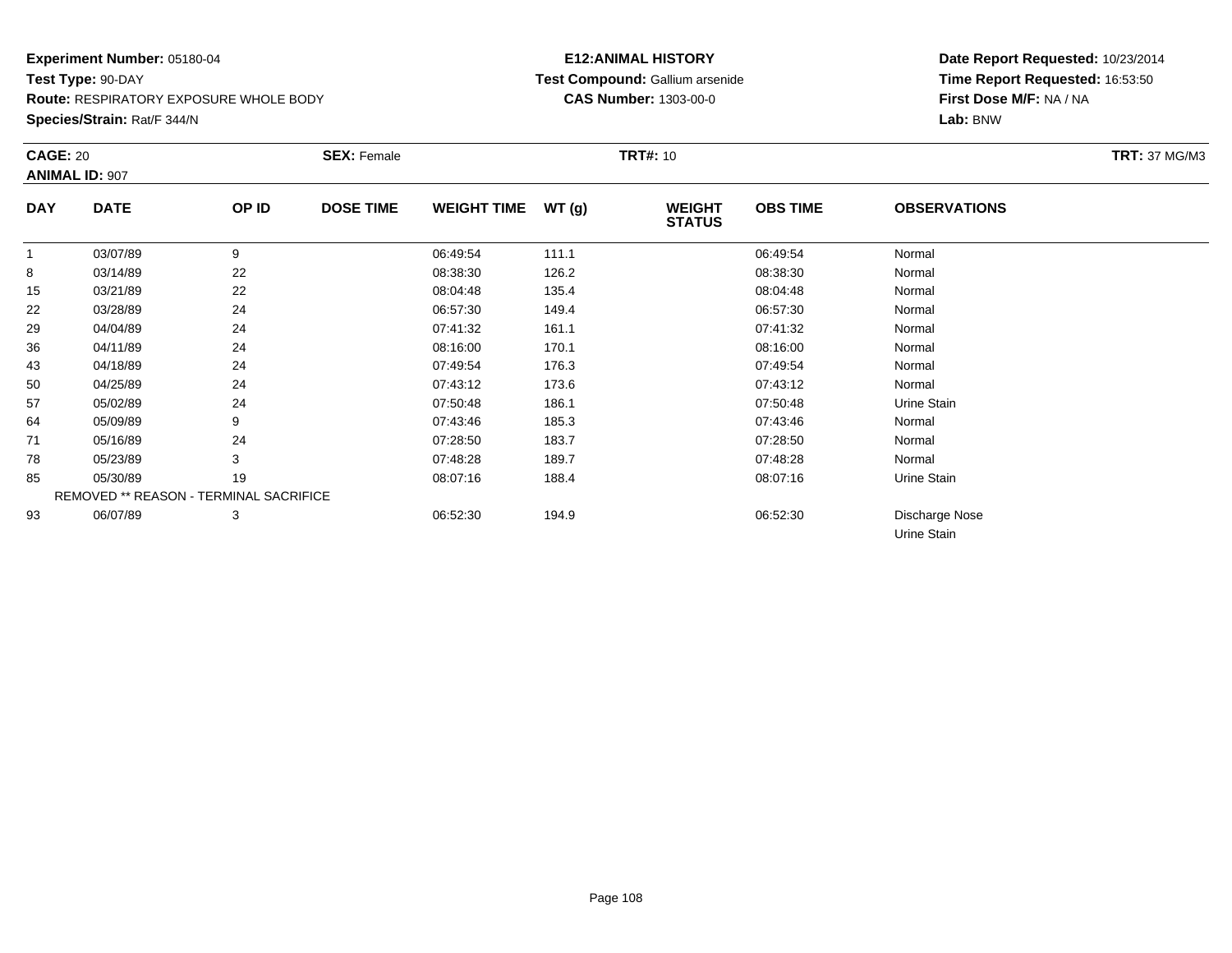**Species/Strain:** Rat/F 344/N

# **E12:ANIMAL HISTORY Test Compound:** Gallium arsenide**CAS Number:** 1303-00-0

| <b>CAGE: 20</b><br><b>ANIMAL ID: 908</b> |                                        | <b>SEX: Female</b> |                  |                    | <b>TRT#:</b> 10 |                                |                 | <b>TRT: 37 MG/M3</b>          |  |
|------------------------------------------|----------------------------------------|--------------------|------------------|--------------------|-----------------|--------------------------------|-----------------|-------------------------------|--|
| <b>DAY</b>                               | <b>DATE</b>                            | OP ID              | <b>DOSE TIME</b> | <b>WEIGHT TIME</b> | WT(g)           | <b>WEIGHT</b><br><b>STATUS</b> | <b>OBS TIME</b> | <b>OBSERVATIONS</b>           |  |
| 1                                        | 03/07/89                               | 9                  |                  | 06:49:54           | 113.9           |                                | 06:49:54        | Normal                        |  |
| 8                                        | 03/14/89                               | 22                 |                  | 08:38:30           | 128.3           |                                | 08:38:30        | Normal                        |  |
| 15                                       | 03/21/89                               | 22                 |                  | 08:04:48           | 138.8           |                                | 08:04:48        | Normal                        |  |
| 22                                       | 03/28/89                               | 24                 |                  | 06:57:30           | 148.8           |                                | 06:57:30        | Urine Stain                   |  |
| 29                                       | 04/04/89                               | 24                 |                  | 07:41:32           | 154.8           |                                | 07:41:32        | Urine Stain                   |  |
| 36                                       | 04/11/89                               | 24                 |                  | 08:16:00           | 157.7           |                                | 08:16:00        | Normal                        |  |
| 43                                       | 04/18/89                               | 24                 |                  | 07:49:54           | 164.3           |                                | 07:49:54        | Normal                        |  |
| 50                                       | 04/25/89                               | 24                 |                  | 07:43:12           | 171.1           |                                | 07:43:12        | Normal                        |  |
| 57                                       | 05/02/89                               | 24                 |                  | 07:50:48           | 177.2           |                                | 07:50:48        | Urine Stain                   |  |
| 64                                       | 05/09/89                               | 9                  |                  | 07:43:46           | 181.7           |                                | 07:43:46        | Normal                        |  |
| 71                                       | 05/16/89                               | 24                 |                  | 07:28:50           | 182.5           |                                | 07:28:50        | Normal                        |  |
| 78                                       | 05/23/89                               | 3                  |                  | 07:48:28           | 186.8           |                                | 07:48:28        | Normal                        |  |
| 85                                       | 05/30/89                               | 19                 |                  | 08:07:16           | 188.2           |                                | 08:07:16        | Urine Stain                   |  |
|                                          | REMOVED ** REASON - TERMINAL SACRIFICE |                    |                  |                    |                 |                                |                 |                               |  |
| 93                                       | 06/07/89                               | 3                  |                  | 06:52:30           | 197.3           |                                | 06:52:30        | Discharge Nose<br>Urine Stain |  |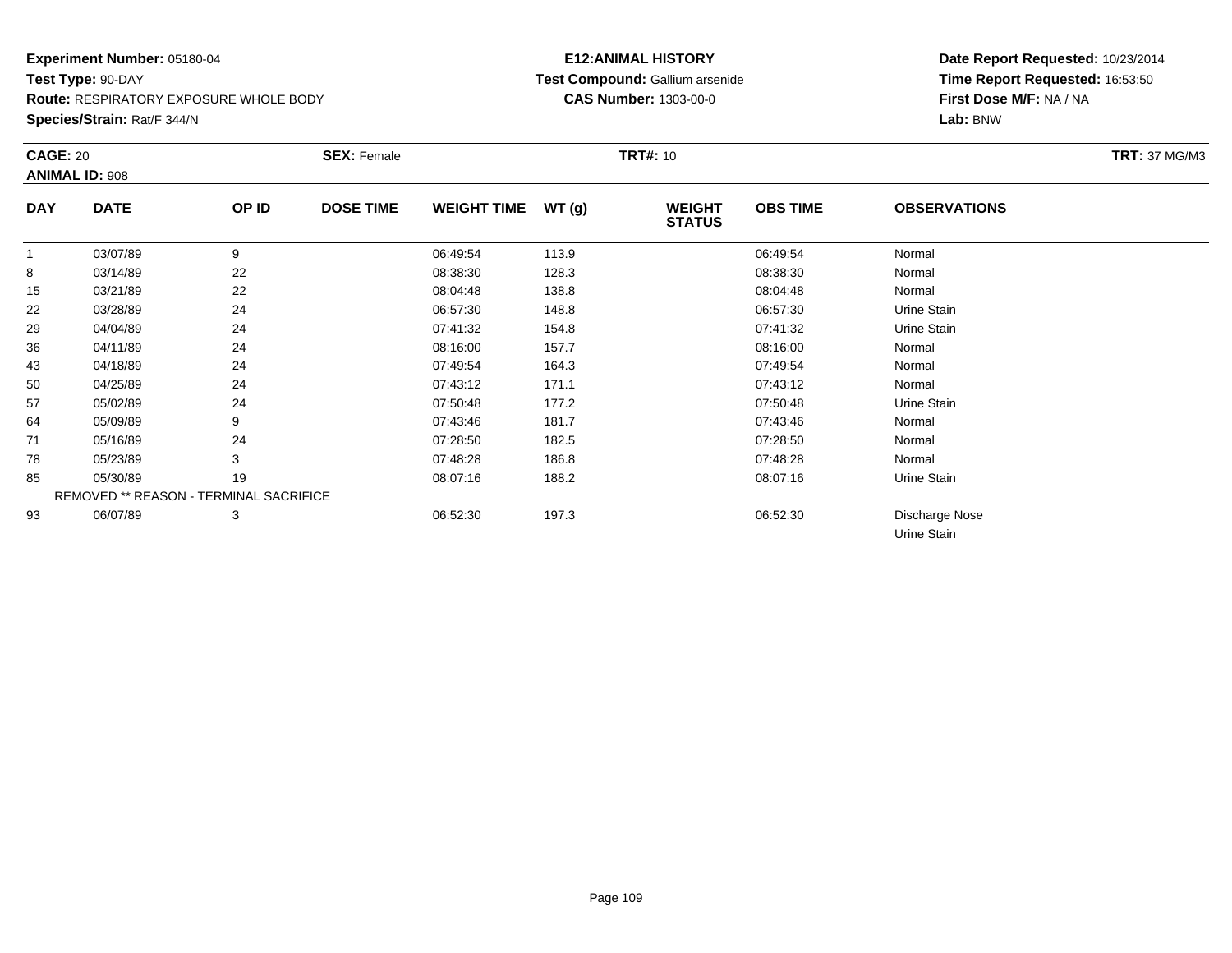**Species/Strain:** Rat/F 344/N

# **E12:ANIMAL HISTORY Test Compound:** Gallium arsenide**CAS Number:** 1303-00-0

|            | <b>CAGE: 20</b>                        |       | <b>SEX: Female</b> |                    |       | <b>TRT#:</b> 10                | <b>TRT: 37 MG/M3</b> |                     |  |
|------------|----------------------------------------|-------|--------------------|--------------------|-------|--------------------------------|----------------------|---------------------|--|
|            | <b>ANIMAL ID: 909</b>                  |       |                    |                    |       |                                |                      |                     |  |
| <b>DAY</b> | <b>DATE</b>                            | OP ID | <b>DOSE TIME</b>   | <b>WEIGHT TIME</b> | WT(g) | <b>WEIGHT</b><br><b>STATUS</b> | <b>OBS TIME</b>      | <b>OBSERVATIONS</b> |  |
| 1          | 03/07/89                               | 9     |                    | 06:49:54           | 99.7  |                                | 06:49:54             | Normal              |  |
| 8          | 03/14/89                               | 22    |                    | 08:38:30           | 115.6 |                                | 08:38:30             | Normal              |  |
| 15         | 03/21/89                               | 22    |                    | 08:04:48           | 128.9 |                                | 08:04:48             | Normal              |  |
| 22         | 03/28/89                               | 24    |                    | 06:57:30           | 138.4 |                                | 06:57:30             | Urine Stain         |  |
| 29         | 04/04/89                               | 24    |                    | 07:41:32           | 143.8 |                                | 07:41:32             | Urine Stain         |  |
| 36         | 04/11/89                               | 24    |                    | 08:16:00           | 144.8 |                                | 08:16:00             | Normal              |  |
| 43         | 04/18/89                               | 24    |                    | 07:49:54           | 150.2 |                                | 07:49:54             | Normal              |  |
| 50         | 04/25/89                               | 24    |                    | 07:43:12           | 151.8 |                                | 07:43:12             | Normal              |  |
| 57         | 05/02/89                               | 24    |                    | 07:50:48           | 157.5 |                                | 07:50:48             | Urine Stain         |  |
| 64         | 05/09/89                               | 9     |                    | 07:43:46           | 158.7 |                                | 07:43:46             | Normal              |  |
| 71         | 05/16/89                               | 24    |                    | 07:28:50           | 168.3 |                                | 07:28:50             | Normal              |  |
| 78         | 05/23/89                               | 3     |                    | 07:48:28           | 171.1 |                                | 07:48:28             | Normal              |  |
| 85         | 05/30/89                               | 19    |                    | 08:07:16           | 167.3 |                                | 08:07:16             | Urine Stain         |  |
|            | REMOVED ** REASON - TERMINAL SACRIFICE |       |                    |                    |       |                                |                      |                     |  |
| 93         | 06/07/89                               | 3     |                    | 06:52:30           | 176.3 |                                | 06:52:30             | Urine Stain         |  |
|            |                                        |       |                    |                    |       |                                |                      |                     |  |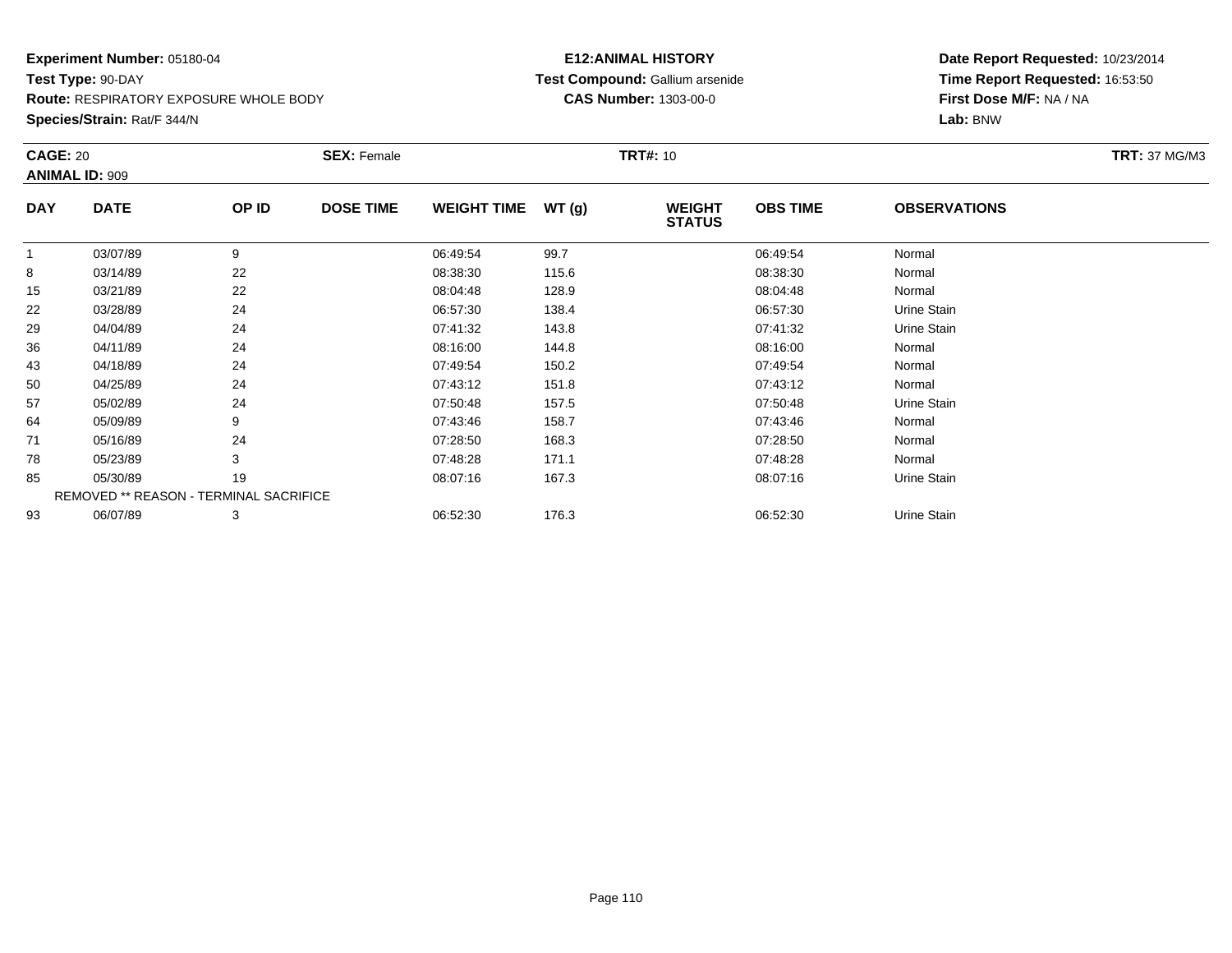**Species/Strain:** Rat/F 344/N

# **E12:ANIMAL HISTORY Test Compound:** Gallium arsenide**CAS Number:** 1303-00-0

|            | <b>CAGE: 20</b>                        |       | <b>SEX: Female</b> |                    |       | <b>TRT#: 10</b>                | <b>TRT: 37 MG/M3</b> |                     |  |
|------------|----------------------------------------|-------|--------------------|--------------------|-------|--------------------------------|----------------------|---------------------|--|
|            | <b>ANIMAL ID: 910</b>                  |       |                    |                    |       |                                |                      |                     |  |
| <b>DAY</b> | <b>DATE</b>                            | OP ID | <b>DOSE TIME</b>   | <b>WEIGHT TIME</b> | WT(g) | <b>WEIGHT</b><br><b>STATUS</b> | <b>OBS TIME</b>      | <b>OBSERVATIONS</b> |  |
| 1          | 03/07/89                               | 9     |                    | 06:49:54           | 104.9 |                                | 06:49:54             | Normal              |  |
| 8          | 03/14/89                               | 22    |                    | 08:38:30           | 120.0 |                                | 08:38:30             | Normal              |  |
| 15         | 03/21/89                               | 22    |                    | 08:04:48           | 138.7 |                                | 08:04:48             | Normal              |  |
| 22         | 03/28/89                               | 24    |                    | 06:57:30           | 148.8 |                                | 06:57:30             | Normal              |  |
| 29         | 04/04/89                               | 24    |                    | 07:41:32           | 157.5 |                                | 07:41:32             | Normal              |  |
| 36         | 04/11/89                               | 24    |                    | 08:16:00           | 163.6 |                                | 08:16:00             | Normal              |  |
| 43         | 04/18/89                               | 24    |                    | 07:49:54           | 169.3 |                                | 07:49:54             | Normal              |  |
| 50         | 04/25/89                               | 24    |                    | 07:43:12           | 175.8 |                                | 07:43:12             | Normal              |  |
| 57         | 05/02/89                               | 24    |                    | 07:50:48           | 181.3 |                                | 07:50:48             | Normal              |  |
| 64         | 05/09/89                               | 9     |                    | 07:43:46           | 188.5 |                                | 07:43:46             | Normal              |  |
| 71         | 05/16/89                               | 24    |                    | 07:28:50           | 194.5 |                                | 07:28:50             | Normal              |  |
| 78         | 05/23/89                               | 3     |                    | 07:48:28           | 198.3 |                                | 07:48:28             | Normal              |  |
| 85         | 05/30/89                               | 19    |                    | 08:07:16           | 194.7 |                                | 08:07:16             | Normal              |  |
|            | REMOVED ** REASON - TERMINAL SACRIFICE |       |                    |                    |       |                                |                      |                     |  |
| 93         | 06/07/89                               | 3     |                    | 06:52:30           | 199.4 |                                | 06:52:30             | Normal              |  |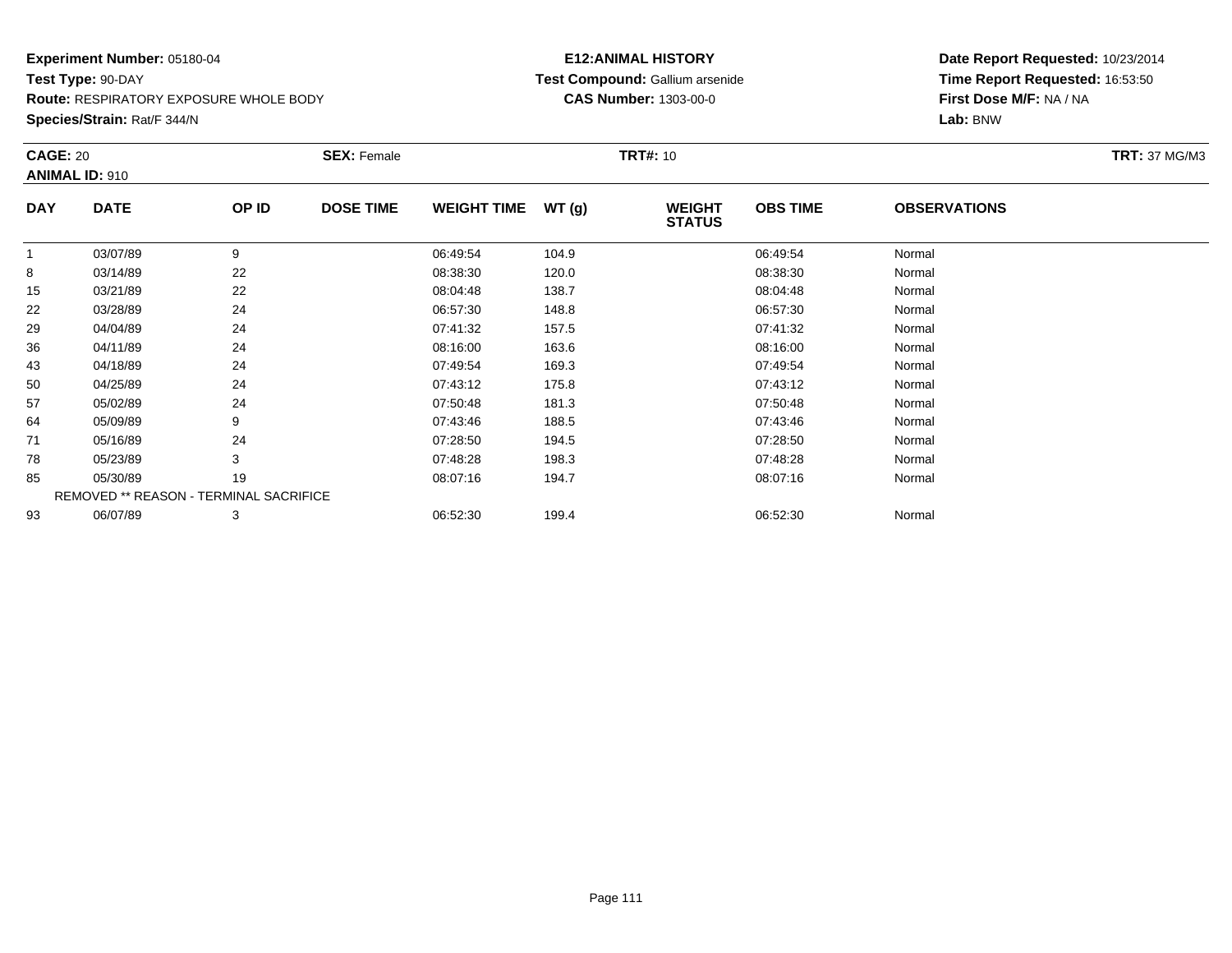**Species/Strain:** Rat/F 344/N

# **E12:ANIMAL HISTORY Test Compound:** Gallium arsenide**CAS Number:** 1303-00-0

| <b>CAGE: 23</b><br><b>ANIMAL ID: 1101</b> |                                        | <b>SEX: Female</b> |                  |                    | <b>TRT#: 12</b> |                                | <b>TRT: 75 MG/M3</b> |                     |  |
|-------------------------------------------|----------------------------------------|--------------------|------------------|--------------------|-----------------|--------------------------------|----------------------|---------------------|--|
| <b>DAY</b>                                | <b>DATE</b>                            | OP ID              | <b>DOSE TIME</b> | <b>WEIGHT TIME</b> | WT(g)           | <b>WEIGHT</b><br><b>STATUS</b> | <b>OBS TIME</b>      | <b>OBSERVATIONS</b> |  |
| 1                                         | 03/07/89                               | 9                  |                  | 06:52:26           | 106.1           |                                | 06:52:26             | Normal              |  |
| 8                                         | 03/14/89                               | 22                 |                  | 08:51:48           | 121.3           |                                | 08:51:48             | Normal              |  |
| 15                                        | 03/21/89                               | 22                 |                  | 08:16:22           | 135.2           |                                | 08:16:22             | Normal              |  |
| 22                                        | 03/28/89                               | 24                 |                  | 07:12:06           | 147.3           |                                | 07:12:06             | Normal              |  |
| 29                                        | 04/04/89                               | 24                 |                  | 07:50:48           | 156.4           |                                | 07:50:48             | Normal              |  |
| 36                                        | 04/11/89                               | 24                 |                  | 08:19:00           | 163.2           |                                | 08:19:00             | Normal              |  |
| 43                                        | 04/18/89                               | 24                 |                  | 07:58:36           | 174.0           |                                | 07:58:36             | Normal              |  |
| 50                                        | 04/25/89                               | 24                 |                  | 07:50:50           | 178.9           |                                | 07:50:50             | Normal              |  |
| 57                                        | 05/02/89                               | 24                 |                  | 08:02:30           | 182.0           |                                | 08:02:30             | Normal              |  |
| 64                                        | 05/09/89                               | 9                  |                  | 07:54:00           | 187.9           |                                | 07:54:00             | Normal              |  |
| 71                                        | 05/16/89                               | 24                 |                  | 07:36:48           | 194.0           |                                | 07:36:48             | Normal              |  |
| 78                                        | 05/23/89                               | 3                  |                  | 08:03:12           | 199.2           |                                | 08:03:12             | Normal              |  |
| 85                                        | 05/30/89                               | 19                 |                  | 08:24:38           | 196.1           |                                | 08:24:38             | Urine Stain         |  |
|                                           | REMOVED ** REASON - TERMINAL SACRIFICE |                    |                  |                    |                 |                                |                      |                     |  |
| 93                                        | 06/07/89                               | 3                  |                  | 06:54:44           | 203.6           |                                | 06:54:44             | Urine Stain         |  |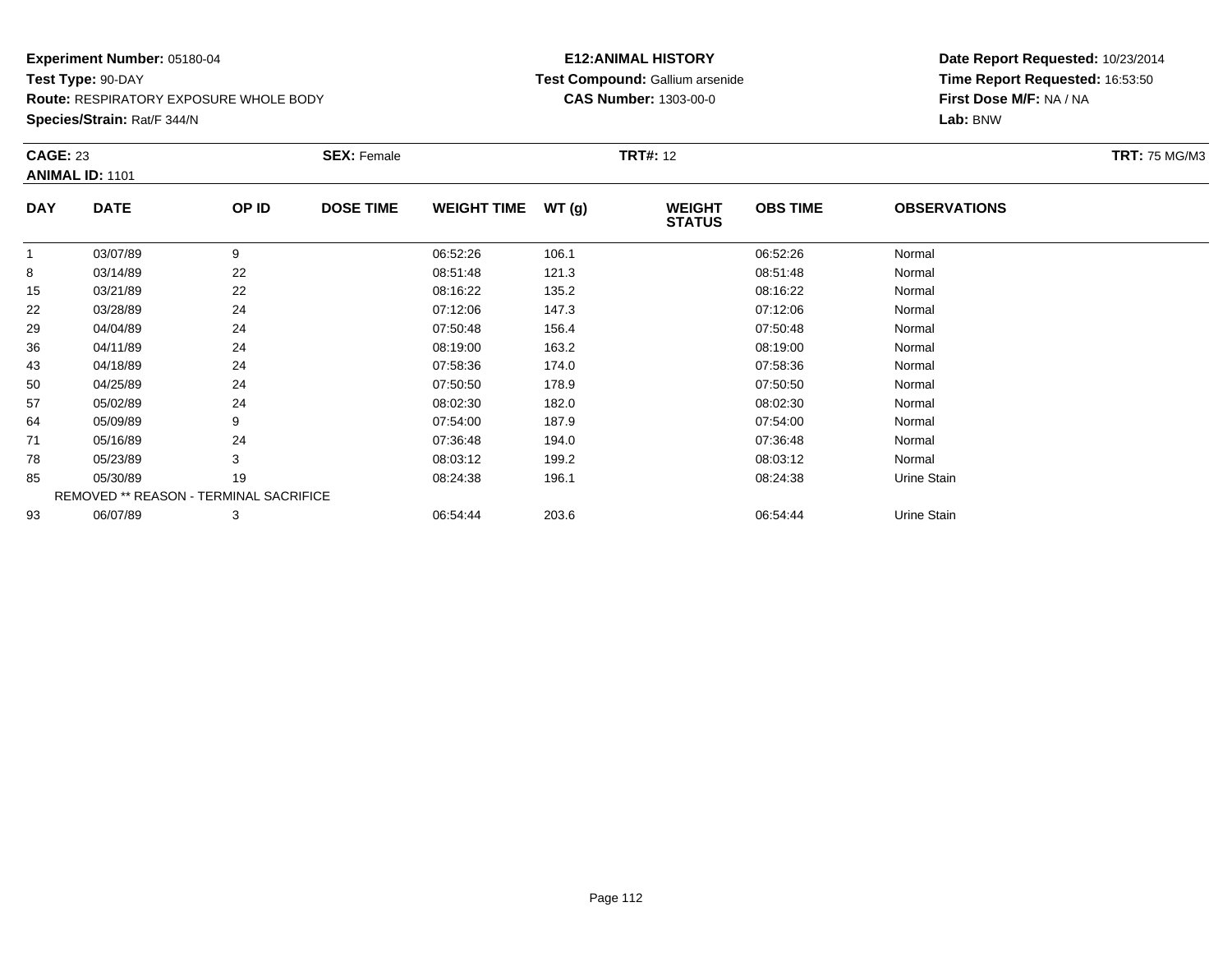**Species/Strain:** Rat/F 344/N

# **E12:ANIMAL HISTORY Test Compound:** Gallium arsenide**CAS Number:** 1303-00-0

| <b>TRT: 75 MG/M3</b> |
|----------------------|
|                      |
|                      |
|                      |
|                      |
|                      |
|                      |
|                      |
|                      |
|                      |
|                      |
|                      |
|                      |
|                      |
|                      |
|                      |
|                      |
|                      |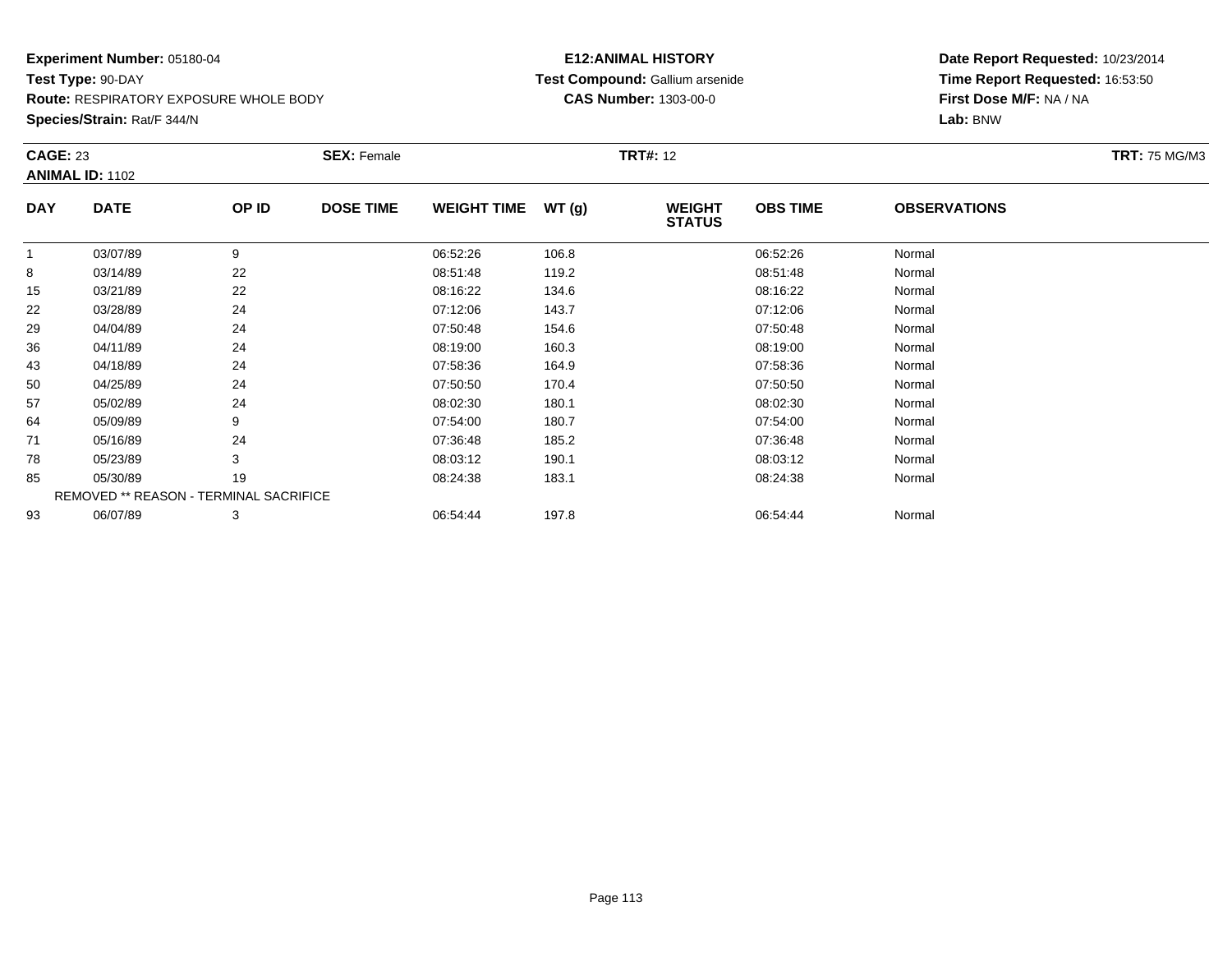**Species/Strain:** Rat/F 344/N

# **E12:ANIMAL HISTORY Test Compound:** Gallium arsenide**CAS Number:** 1303-00-0

| <b>CAGE: 23</b><br><b>ANIMAL ID: 1103</b> |                                        | <b>SEX: Female</b> |                  |                    | <b>TRT#:</b> 12 |                                | <b>TRT: 75 MG/M3</b> |                     |  |  |
|-------------------------------------------|----------------------------------------|--------------------|------------------|--------------------|-----------------|--------------------------------|----------------------|---------------------|--|--|
|                                           |                                        |                    |                  |                    |                 |                                |                      |                     |  |  |
| <b>DAY</b>                                | <b>DATE</b>                            | OP ID              | <b>DOSE TIME</b> | <b>WEIGHT TIME</b> | WT(g)           | <b>WEIGHT</b><br><b>STATUS</b> | <b>OBS TIME</b>      | <b>OBSERVATIONS</b> |  |  |
| 1                                         | 03/07/89                               | 9                  |                  | 06:52:26           | 98.5            |                                | 06:52:26             | Normal              |  |  |
| 8                                         | 03/14/89                               | 22                 |                  | 08:51:48           | 115.2           |                                | 08:51:48             | Normal              |  |  |
| 15                                        | 03/21/89                               | 22                 |                  | 08:16:22           | 128.8           |                                | 08:16:22             | Normal              |  |  |
| 22                                        | 03/28/89                               | 24                 |                  | 07:12:06           | 138.2           |                                | 07:12:06             | Normal              |  |  |
| 29                                        | 04/04/89                               | 24                 |                  | 07:50:48           | 148.5           |                                | 07:50:48             | Normal              |  |  |
| 36                                        | 04/11/89                               | 24                 |                  | 08:19:00           | 149.1           |                                | 08:19:00             | Normal              |  |  |
| 43                                        | 04/18/89                               | 24                 |                  | 07:58:36           | 148.8           |                                | 07:58:36             | Normal              |  |  |
| 50                                        | 04/25/89                               | 24                 |                  | 07:50:50           | 155.2           |                                | 07:50:50             | Normal              |  |  |
| 57                                        | 05/02/89                               | 24                 |                  | 08:02:30           | 157.7           |                                | 08:02:30             | Urine Stain         |  |  |
| 64                                        | 05/09/89                               | 9                  |                  | 07:54:00           | 159.2           |                                | 07:54:00             | Normal              |  |  |
| 71                                        | 05/16/89                               | 24                 |                  | 07:36:48           | 160.0           |                                | 07:36:48             | Normal              |  |  |
| 78                                        | 05/23/89                               | 3                  |                  | 08:03:12           | 165.5           |                                | 08:03:12             | Normal              |  |  |
| 85                                        | 05/30/89                               | 19                 |                  | 08:24:38           | 165.0           |                                | 08:24:38             | Normal              |  |  |
|                                           | REMOVED ** REASON - TERMINAL SACRIFICE |                    |                  |                    |                 |                                |                      |                     |  |  |
| 93                                        | 06/07/89                               | 3                  |                  | 06:54:44           | 171.0           |                                | 06:54:44             | Urine Stain         |  |  |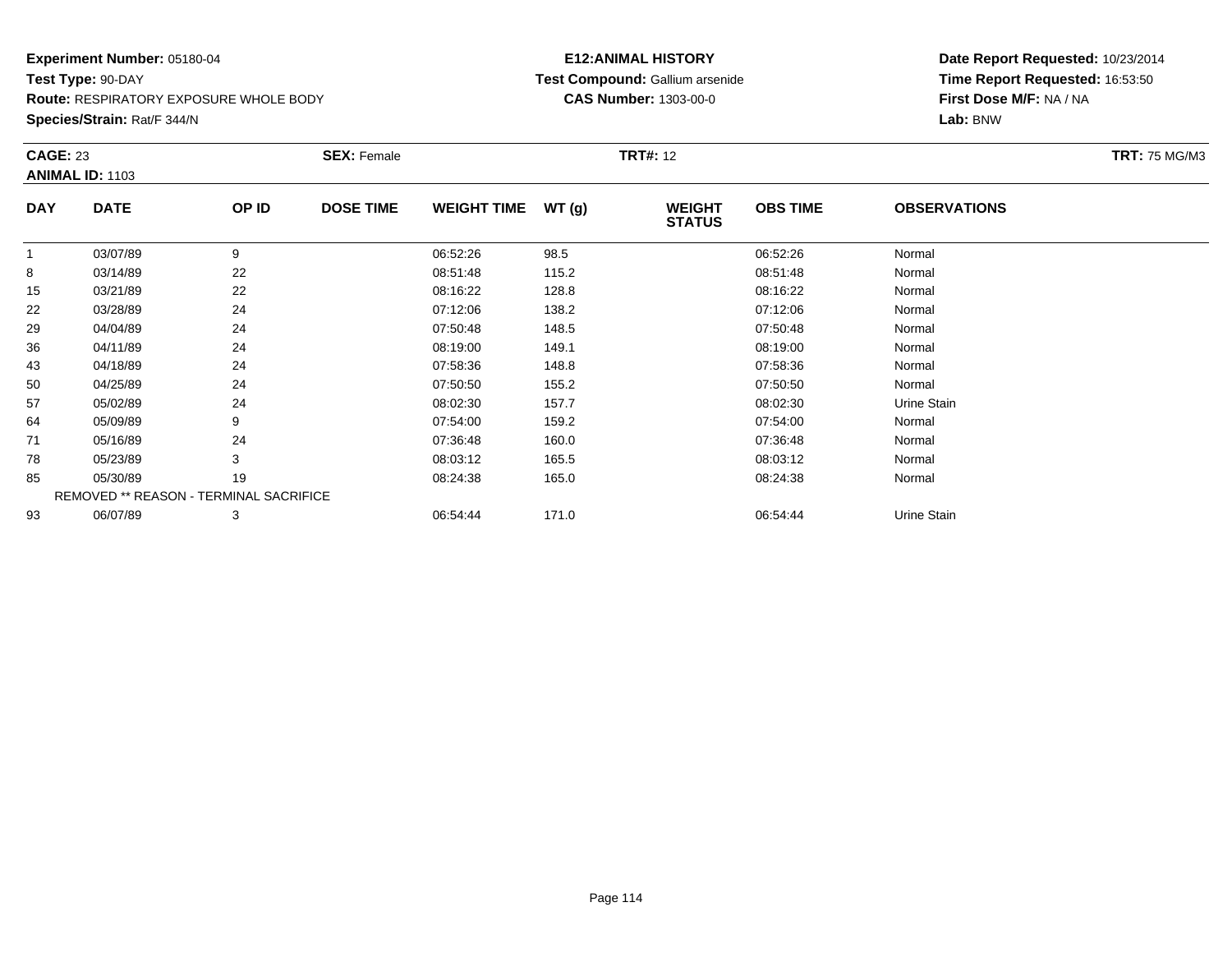**Species/Strain:** Rat/F 344/N

# **E12:ANIMAL HISTORY Test Compound:** Gallium arsenide**CAS Number:** 1303-00-0

|          |             |                  | <b>SEX: Female</b>                            |       |                                |                 |                     | <b>TRT: 75 MG/M3</b> |
|----------|-------------|------------------|-----------------------------------------------|-------|--------------------------------|-----------------|---------------------|----------------------|
|          | OP ID       | <b>DOSE TIME</b> | <b>WEIGHT TIME</b>                            | WT(g) | <b>WEIGHT</b><br><b>STATUS</b> | <b>OBS TIME</b> | <b>OBSERVATIONS</b> |                      |
| 03/07/89 | 9           |                  | 06:52:26                                      | 108.7 |                                | 06:52:26        | Normal              |                      |
| 03/14/89 | 22          |                  | 08:51:48                                      | 122.5 |                                | 08:51:48        | Normal              |                      |
| 03/21/89 | 22          |                  | 08:16:22                                      | 132.2 |                                | 08:16:22        | Normal              |                      |
| 03/28/89 | 24          |                  | 07:12:06                                      | 137.7 |                                | 07:12:06        | Normal              |                      |
| 04/04/89 | 24          |                  | 07:50:48                                      | 147.6 |                                | 07:50:48        | Normal              |                      |
| 04/11/89 | 24          |                  | 08:19:00                                      | 156.9 |                                | 08:19:00        | Normal              |                      |
| 04/18/89 | 24          |                  | 07:58:36                                      | 165.6 |                                | 07:58:36        | Normal              |                      |
| 04/25/89 | 24          |                  | 07:50:50                                      | 170.5 |                                | 07:50:50        | Normal              |                      |
| 05/02/89 | 24          |                  | 08:02:30                                      | 174.1 |                                | 08:02:30        | Normal              |                      |
| 05/09/89 | 9           |                  | 07:54:00                                      | 181.1 |                                | 07:54:00        | Normal              |                      |
| 05/16/89 | 24          |                  | 07:36:48                                      | 181.3 |                                | 07:36:48        | Normal              |                      |
| 05/23/89 | 3           |                  | 08:03:12                                      | 191.4 |                                | 08:03:12        | Normal              |                      |
| 05/30/89 | 19          |                  | 08:24:38                                      | 184.7 |                                | 08:24:38        | Normal              |                      |
|          |             |                  |                                               |       |                                |                 |                     |                      |
| 06/07/89 | 3           |                  | 06:54:44                                      | 191.7 |                                | 06:54:44        | Normal              |                      |
|          | <b>DATE</b> |                  | <b>REMOVED ** REASON - TERMINAL SACRIFICE</b> |       |                                |                 |                     |                      |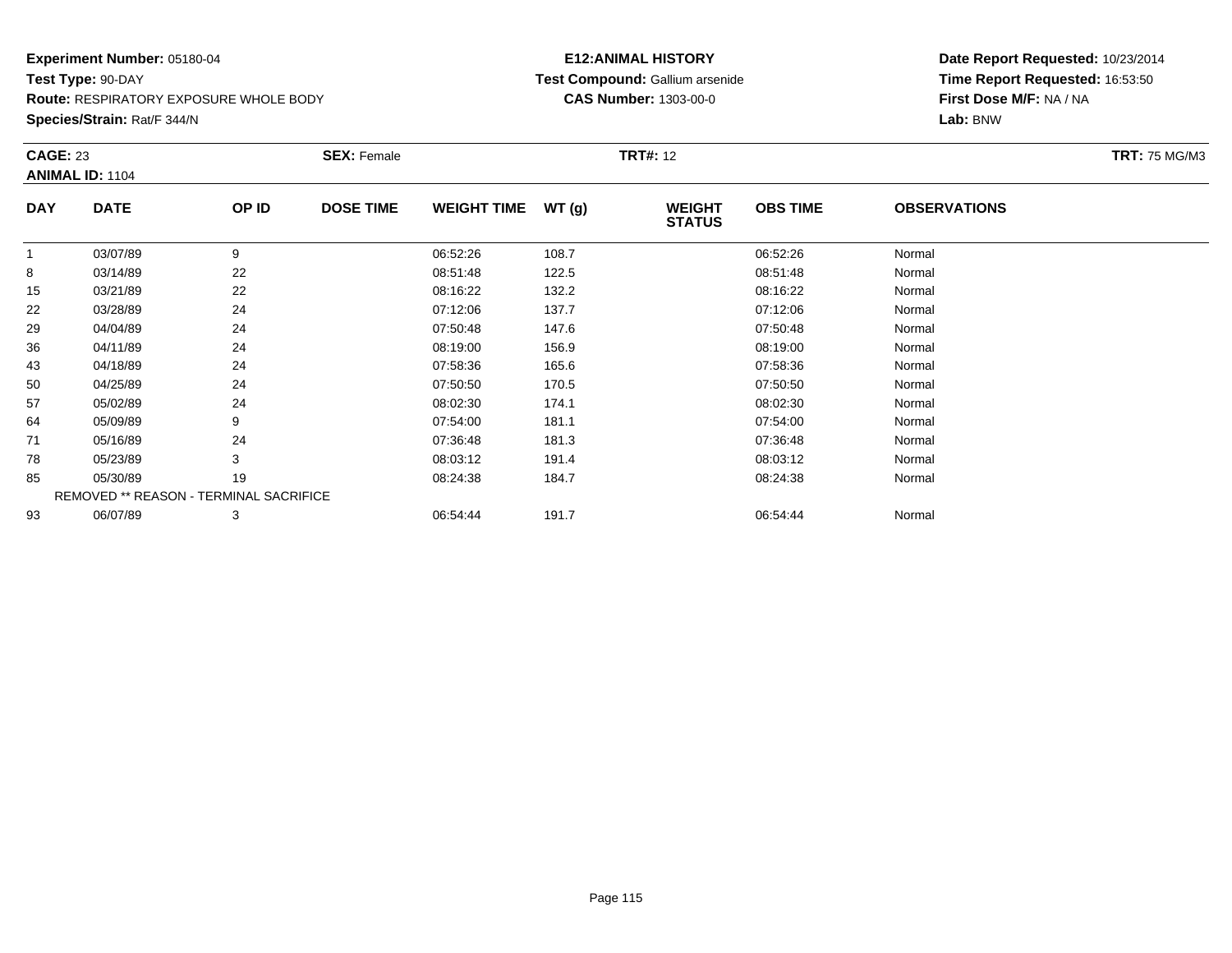**Species/Strain:** Rat/F 344/N

# **E12:ANIMAL HISTORY Test Compound:** Gallium arsenide**CAS Number:** 1303-00-0

|                | <b>CAGE: 23</b>                        |       | <b>SEX: Female</b> |                    |       |                                | <b>TRT#: 12</b> |                               |  |  |  |
|----------------|----------------------------------------|-------|--------------------|--------------------|-------|--------------------------------|-----------------|-------------------------------|--|--|--|
|                | <b>ANIMAL ID: 1105</b>                 |       |                    |                    |       |                                |                 |                               |  |  |  |
| <b>DAY</b>     | <b>DATE</b>                            | OP ID | <b>DOSE TIME</b>   | <b>WEIGHT TIME</b> | WT(g) | <b>WEIGHT</b><br><b>STATUS</b> | <b>OBS TIME</b> | <b>OBSERVATIONS</b>           |  |  |  |
| $\overline{1}$ | 03/07/89                               | 9     |                    | 06:52:26           | 115.8 |                                | 06:52:26        | Normal                        |  |  |  |
| 8              | 03/14/89                               | 22    |                    | 08:51:48           | 128.8 |                                | 08:51:48        | Normal                        |  |  |  |
| 15             | 03/21/89                               | 22    |                    | 08:16:22           | 137.2 |                                | 08:16:22        | Normal                        |  |  |  |
| 22             | 03/28/89                               | 24    |                    | 07:12:06           | 143.7 |                                | 07:12:06        | Normal                        |  |  |  |
| 29             | 04/04/89                               | 24    |                    | 07:50:48           | 149.7 |                                | 07:50:48        | Normal                        |  |  |  |
| 36             | 04/11/89                               | 24    |                    | 08:19:00           | 155.1 |                                | 08:19:00        | Normal                        |  |  |  |
| 43             | 04/18/89                               | 24    |                    | 07:58:36           | 165.1 |                                | 07:58:36        | Normal                        |  |  |  |
| 50             | 04/25/89                               | 24    |                    | 07:50:50           | 167.6 |                                | 07:50:50        | Normal                        |  |  |  |
| 57             | 05/02/89                               | 24    |                    | 08:02:30           | 172.1 |                                | 08:02:30        | Normal                        |  |  |  |
| 64             | 05/09/89                               | 9     |                    | 07:54:00           | 174.9 |                                | 07:54:00        | Normal                        |  |  |  |
| 71             | 05/16/89                               | 24    |                    | 07:36:48           | 178.5 |                                | 07:36:48        | Normal                        |  |  |  |
| 78             | 05/23/89                               | 3     |                    | 08:03:12           | 183.8 |                                | 08:03:12        | Normal                        |  |  |  |
| 85             | 05/30/89                               | 19    |                    | 08:24:38           | 182.2 |                                | 08:24:38        | Normal                        |  |  |  |
|                | REMOVED ** REASON - TERMINAL SACRIFICE |       |                    |                    |       |                                |                 |                               |  |  |  |
| 93             | 06/07/89                               | 3     |                    | 06:54:44           | 194.2 |                                | 06:54:44        | Discharge Nose<br>Urine Stain |  |  |  |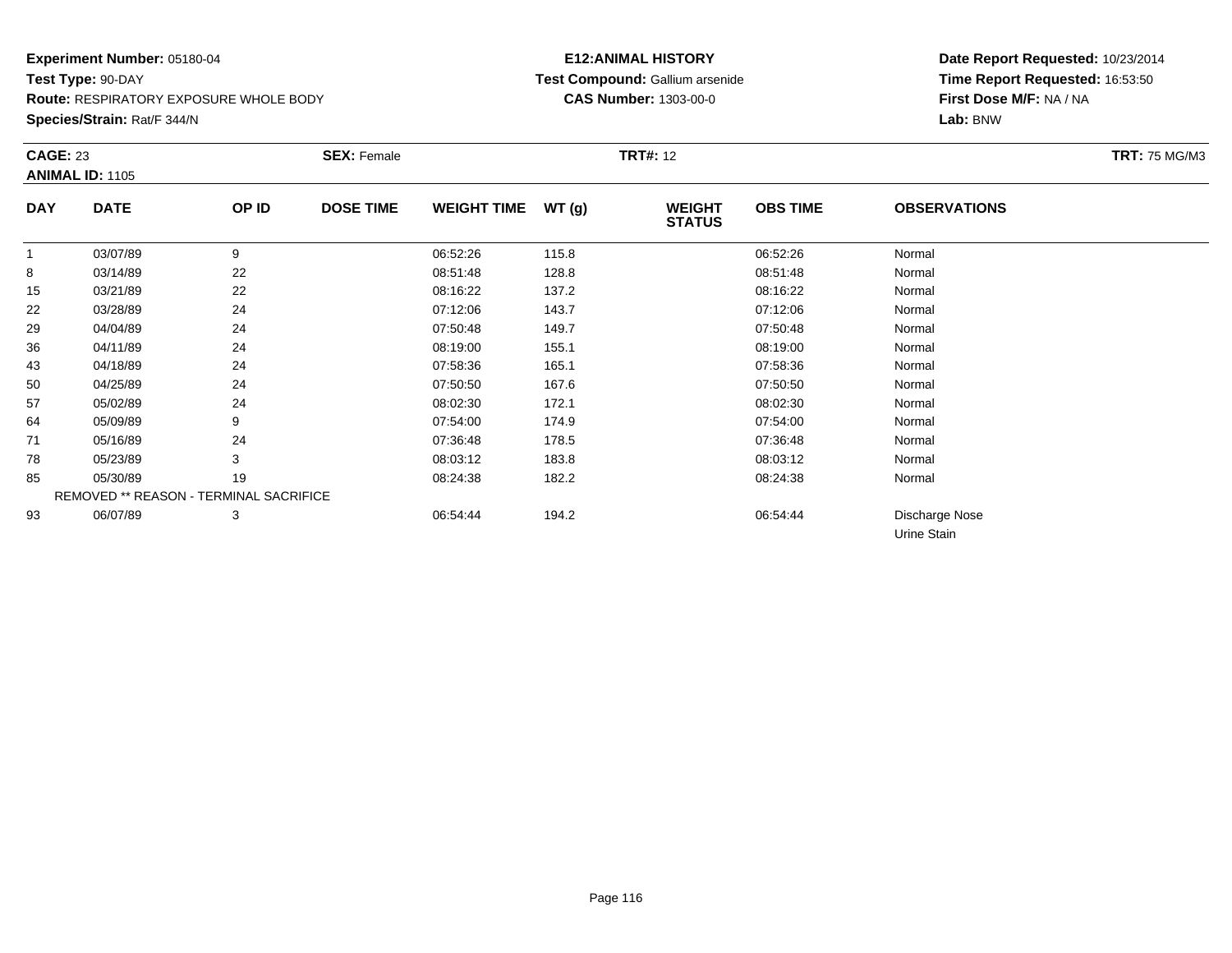**Species/Strain:** Rat/F 344/N

# **E12:ANIMAL HISTORY Test Compound:** Gallium arsenide**CAS Number:** 1303-00-0

|            | <b>CAGE: 24</b><br><b>ANIMAL ID: 1106</b>     |       | <b>SEX: Female</b> |                    |       | <b>TRT#:</b> 12                |                 | <b>TRT: 75 MG/M3</b> |  |
|------------|-----------------------------------------------|-------|--------------------|--------------------|-------|--------------------------------|-----------------|----------------------|--|
|            |                                               |       |                    |                    |       |                                |                 |                      |  |
| <b>DAY</b> | <b>DATE</b>                                   | OP ID | <b>DOSE TIME</b>   | <b>WEIGHT TIME</b> | WT(g) | <b>WEIGHT</b><br><b>STATUS</b> | <b>OBS TIME</b> | <b>OBSERVATIONS</b>  |  |
|            | 03/07/89                                      | 9     |                    | 06:55:18           | 105.9 |                                | 06:55:18        | Normal               |  |
| 8          | 03/14/89                                      | 22    |                    | 08:57:24           | 121.1 |                                | 08:57:24        | Normal               |  |
| 15         | 03/21/89                                      | 22    |                    | 08:18:08           | 133.6 |                                | 08:18:08        | Normal               |  |
| 22         | 03/28/89                                      | 24    |                    | 07:13:30           | 150.0 |                                | 07:13:30        | Normal               |  |
| 29         | 04/04/89                                      | 24    |                    | 07:52:44           | 160.5 |                                | 07:52:44        | Normal               |  |
| 36         | 04/11/89                                      | 24    |                    | 08:19:00           | 161.6 |                                | 08:19:00        | Normal               |  |
| 43         | 04/18/89                                      | 24    |                    | 08:00:02           | 173.5 |                                | 08:00:02        | Normal               |  |
| 50         | 04/25/89                                      | 24    |                    | 07:52:08           | 176.2 |                                | 07:52:08        | Normal               |  |
| 57         | 05/02/89                                      | 24    |                    | 08:04:12           | 179.5 |                                | 08:04:12        | Normal               |  |
| 64         | 05/09/89                                      | 9     |                    | 07:56:00           | 189.8 |                                | 07:56:00        | Normal               |  |
| 71         | 05/16/89                                      | 24    |                    | 07:38:54           | 188.4 |                                | 07:38:54        | Normal               |  |
| 78         | 05/23/89                                      | 3     |                    | 08:04:38           | 193.5 |                                | 08:04:38        | Normal               |  |
| 85         | 05/30/89                                      | 19    |                    | 08:30:04           | 193.0 |                                | 08:30:04        | Normal               |  |
|            | <b>REMOVED ** REASON - TERMINAL SACRIFICE</b> |       |                    |                    |       |                                |                 |                      |  |
| 93         | 06/07/89                                      | 3     |                    | 06:57:46           | 198.8 |                                | 06.57.46        | Normal               |  |
|            |                                               |       |                    |                    |       |                                |                 |                      |  |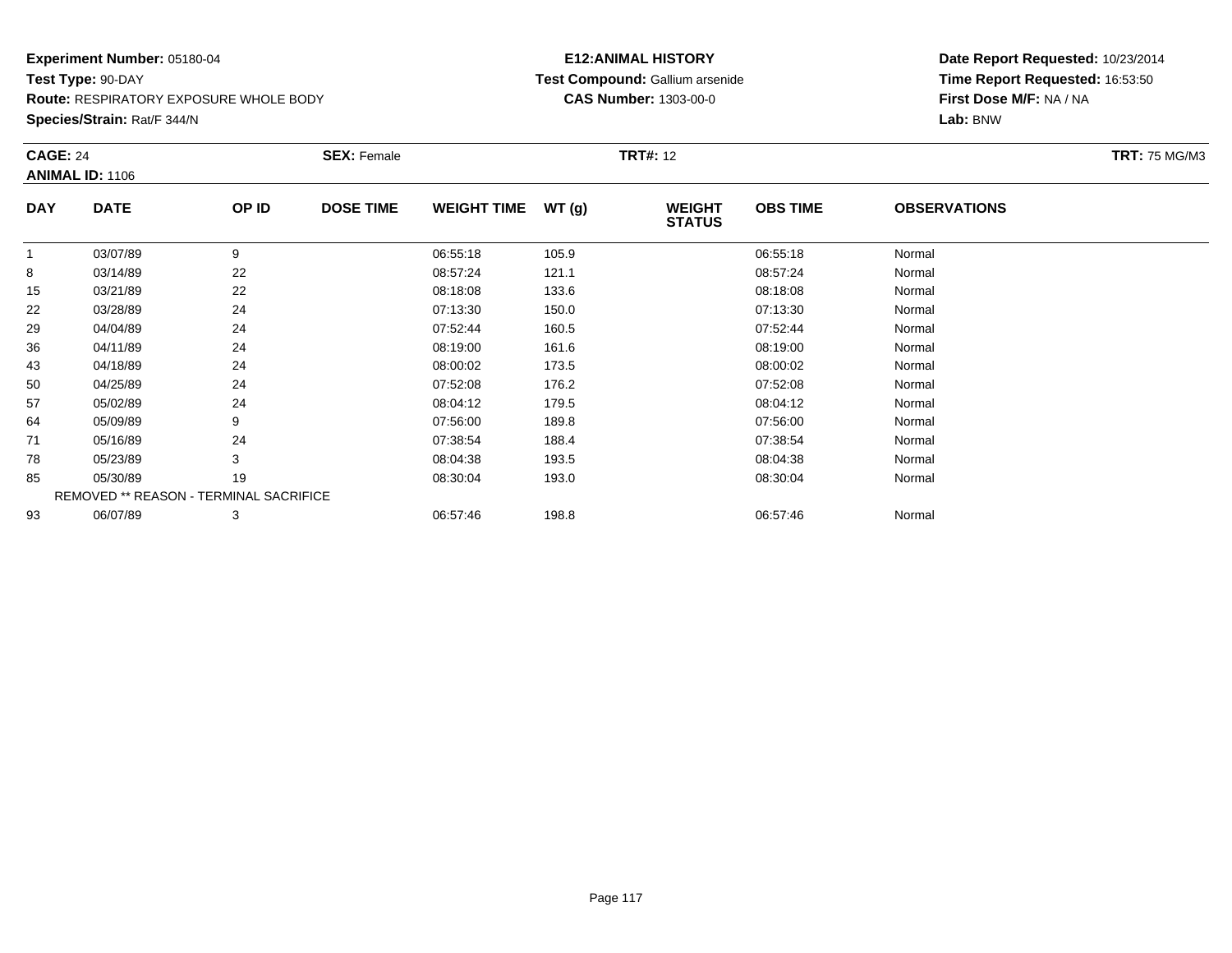**Species/Strain:** Rat/F 344/N

# **E12:ANIMAL HISTORY Test Compound:** Gallium arsenide**CAS Number:** 1303-00-0

| <b>CAGE: 24</b><br><b>ANIMAL ID: 1107</b> |                                        | <b>SEX: Female</b> |                  |                    | <b>TRT#: 12</b> | <b>TRT: 75 MG/M3</b>           |                 |                     |  |
|-------------------------------------------|----------------------------------------|--------------------|------------------|--------------------|-----------------|--------------------------------|-----------------|---------------------|--|
| <b>DAY</b>                                | <b>DATE</b>                            | OP ID              | <b>DOSE TIME</b> | <b>WEIGHT TIME</b> | WT(g)           | <b>WEIGHT</b><br><b>STATUS</b> | <b>OBS TIME</b> | <b>OBSERVATIONS</b> |  |
| 1                                         | 03/07/89                               | 9                  |                  | 06:55:18           | 114.5           |                                | 06:55:18        | Normal              |  |
| 8                                         | 03/14/89                               | 22                 |                  | 08:57:24           | 128.1           |                                | 08:57:24        | Normal              |  |
| 15                                        | 03/21/89                               | 22                 |                  | 08:18:08           | 139.7           |                                | 08:18:08        | Normal              |  |
| 22                                        | 03/28/89                               | 24                 |                  | 07:13:30           | 150.9           |                                | 07:13:30        | Normal              |  |
| 29                                        | 04/04/89                               | 24                 |                  | 07:52:44           | 158.1           |                                | 07:52:44        | Normal              |  |
| 36                                        | 04/11/89                               | 24                 |                  | 08:19:00           | 163.8           |                                | 08:19:00        | Normal              |  |
| 43                                        | 04/18/89                               | 24                 |                  | 08:00:02           | 170.7           |                                | 08:00:02        | Normal              |  |
| 50                                        | 04/25/89                               | 24                 |                  | 07:52:08           | 174.1           |                                | 07:52:08        | Normal              |  |
| 57                                        | 05/02/89                               | 24                 |                  | 08:04:12           | 178.1           |                                | 08:04:12        | Urine Stain         |  |
| 64                                        | 05/09/89                               | 9                  |                  | 07:56:00           | 178.3           |                                | 07:56:00        | Normal              |  |
| 71                                        | 05/16/89                               | 24                 |                  | 07:38:54           | 181.5           |                                | 07:38:54        | Normal              |  |
| 78                                        | 05/23/89                               | 3                  |                  | 08:04:38           | 186.4           |                                | 08:04:38        | Normal              |  |
| 85                                        | 05/30/89                               | 19                 |                  | 08:30:04           | 181.1           |                                | 08:30:04        | Urine Stain         |  |
|                                           | REMOVED ** REASON - TERMINAL SACRIFICE |                    |                  |                    |                 |                                |                 |                     |  |
| 93                                        | 06/07/89                               | 3                  |                  | 06:57:46           | 190.5           |                                | 06:57:46        | Urine Stain         |  |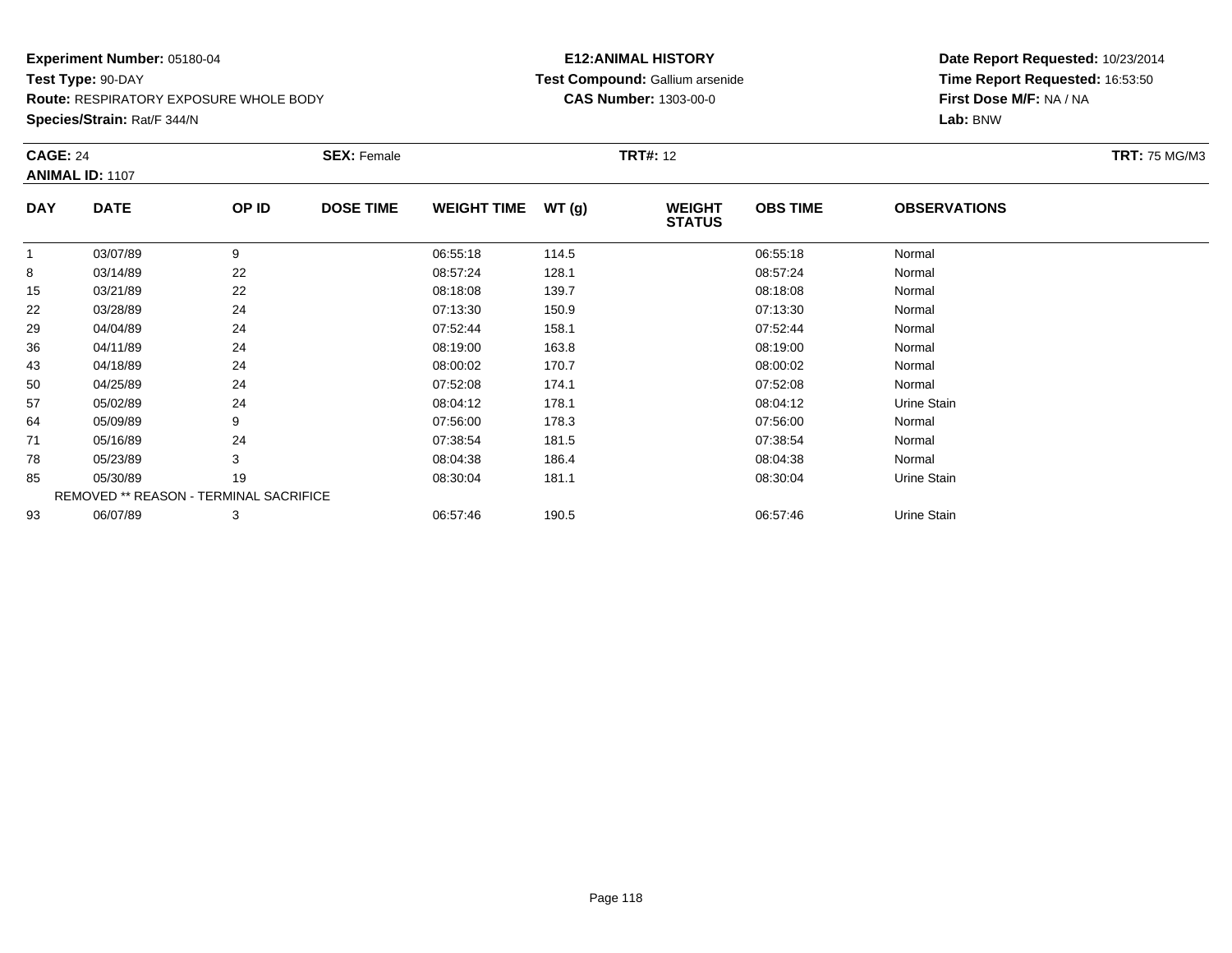**Species/Strain:** Rat/F 344/N

# **E12:ANIMAL HISTORY Test Compound:** Gallium arsenide**CAS Number:** 1303-00-0

| <b>CAGE: 24</b><br><b>ANIMAL ID: 1108</b> |                                        |       | <b>SEX: Female</b> |                    |       | <b>TRT#: 12</b>                |                 |                     |  |  |
|-------------------------------------------|----------------------------------------|-------|--------------------|--------------------|-------|--------------------------------|-----------------|---------------------|--|--|
| <b>DAY</b>                                | <b>DATE</b>                            | OP ID | <b>DOSE TIME</b>   | <b>WEIGHT TIME</b> | WT(g) | <b>WEIGHT</b><br><b>STATUS</b> | <b>OBS TIME</b> | <b>OBSERVATIONS</b> |  |  |
| 1                                         | 03/07/89                               | 9     |                    | 06:55:18           | 112.8 |                                | 06:55:18        | Normal              |  |  |
| 8                                         | 03/14/89                               | 22    |                    | 08:57:24           | 125.0 |                                | 08:57:24        | Normal              |  |  |
| 15                                        | 03/21/89                               | 22    |                    | 08:18:08           | 133.5 |                                | 08:18:08        | Normal              |  |  |
| 22                                        | 03/28/89                               | 24    |                    | 07:13:30           | 143.6 |                                | 07:13:30        | Normal              |  |  |
| 29                                        | 04/04/89                               | 24    |                    | 07:52:44           | 154.1 |                                | 07:52:44        | Normal              |  |  |
| 36                                        | 04/11/89                               | 24    |                    | 08:19:00           | 163.8 |                                | 08:19:00        | Normal              |  |  |
| 43                                        | 04/18/89                               | 24    |                    | 08:00:02           | 169.1 |                                | 08:00:02        | Normal              |  |  |
| 50                                        | 04/25/89                               | 24    |                    | 07:52:08           | 172.1 |                                | 07:52:08        | Normal              |  |  |
| 57                                        | 05/02/89                               | 24    |                    | 08:04:12           | 177.3 |                                | 08:04:12        | Normal              |  |  |
| 64                                        | 05/09/89                               | 9     |                    | 07:56:00           | 179.8 |                                | 07:56:00        | Normal              |  |  |
| 71                                        | 05/16/89                               | 24    |                    | 07:38:54           | 189.6 |                                | 07:38:54        | Normal              |  |  |
| 78                                        | 05/23/89                               | 3     |                    | 08:04:38           | 193.4 |                                | 08:04:38        | Normal              |  |  |
| 85                                        | 05/30/89                               | 19    |                    | 08:30:04           | 188.8 |                                | 08:30:04        | Normal              |  |  |
|                                           | REMOVED ** REASON - TERMINAL SACRIFICE |       |                    |                    |       |                                |                 |                     |  |  |
| 93                                        | 06/07/89                               | 3     |                    | 06:57:46           | 198.8 |                                | 06:57:46        | Normal              |  |  |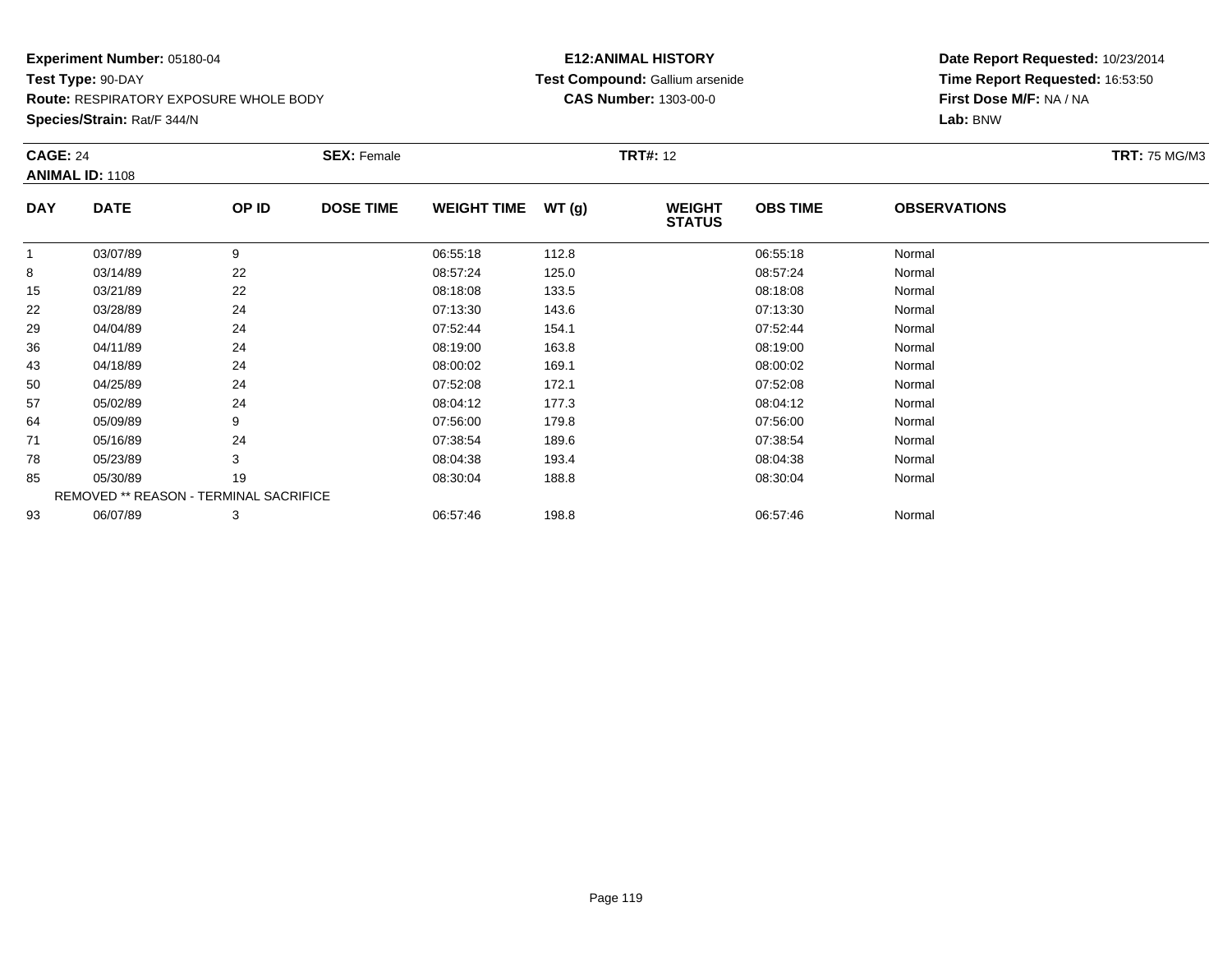**Species/Strain:** Rat/F 344/N

# **E12:ANIMAL HISTORY Test Compound:** Gallium arsenide**CAS Number:** 1303-00-0

|            | <b>CAGE: 24</b>                               |       | <b>SEX: Female</b> |                    |       | <b>TRT#: 12</b>                |                 | <b>TRT: 75 MG/M3</b> |  |
|------------|-----------------------------------------------|-------|--------------------|--------------------|-------|--------------------------------|-----------------|----------------------|--|
|            | <b>ANIMAL ID: 1109</b>                        |       |                    |                    |       |                                |                 |                      |  |
| <b>DAY</b> | <b>DATE</b>                                   | OP ID | <b>DOSE TIME</b>   | <b>WEIGHT TIME</b> | WT(g) | <b>WEIGHT</b><br><b>STATUS</b> | <b>OBS TIME</b> | <b>OBSERVATIONS</b>  |  |
| 1          | 03/07/89                                      | 9     |                    | 06:55:18           | 106.7 |                                | 06:55:18        | Normal               |  |
| 8          | 03/14/89                                      | 22    |                    | 08:57:24           | 121.3 |                                | 08:57:24        | Normal               |  |
| 15         | 03/21/89                                      | 22    |                    | 08:18:08           | 134.2 |                                | 08:18:08        | Normal               |  |
| 22         | 03/28/89                                      | 24    |                    | 07:13:30           | 138.9 |                                | 07:13:30        | Normal               |  |
| 29         | 04/04/89                                      | 24    |                    | 07:52:44           | 145.6 |                                | 07:52:44        | Urine Stain          |  |
| 36         | 04/11/89                                      | 24    |                    | 08:19:00           | 151.0 |                                | 08:19:00        | Normal               |  |
| 43         | 04/18/89                                      | 24    |                    | 08:00:02           | 153.5 |                                | 08:00:02        | Normal               |  |
| 50         | 04/25/89                                      | 24    |                    | 07:52:08           | 158.5 |                                | 07:52:08        | Normal               |  |
| 57         | 05/02/89                                      | 24    |                    | 08:04:12           | 160.9 |                                | 08:04:12        | Urine Stain          |  |
| 64         | 05/09/89                                      | 9     |                    | 07:56:00           | 164.5 |                                | 07:56:00        | Normal               |  |
| 71         | 05/16/89                                      | 24    |                    | 07:38:54           | 166.2 |                                | 07:38:54        | Normal               |  |
| 78         | 05/23/89                                      | 3     |                    | 08:04:38           | 167.5 |                                | 08:04:38        | Normal               |  |
| 85         | 05/30/89                                      | 19    |                    | 08:30:04           | 171.1 |                                | 08:30:04        | Urine Stain          |  |
|            | <b>REMOVED ** REASON - TERMINAL SACRIFICE</b> |       |                    |                    |       |                                |                 |                      |  |
| 93         | 06/07/89                                      | 3     |                    | 06:57:46           | 174.6 |                                | 06:57:46        | Urine Stain          |  |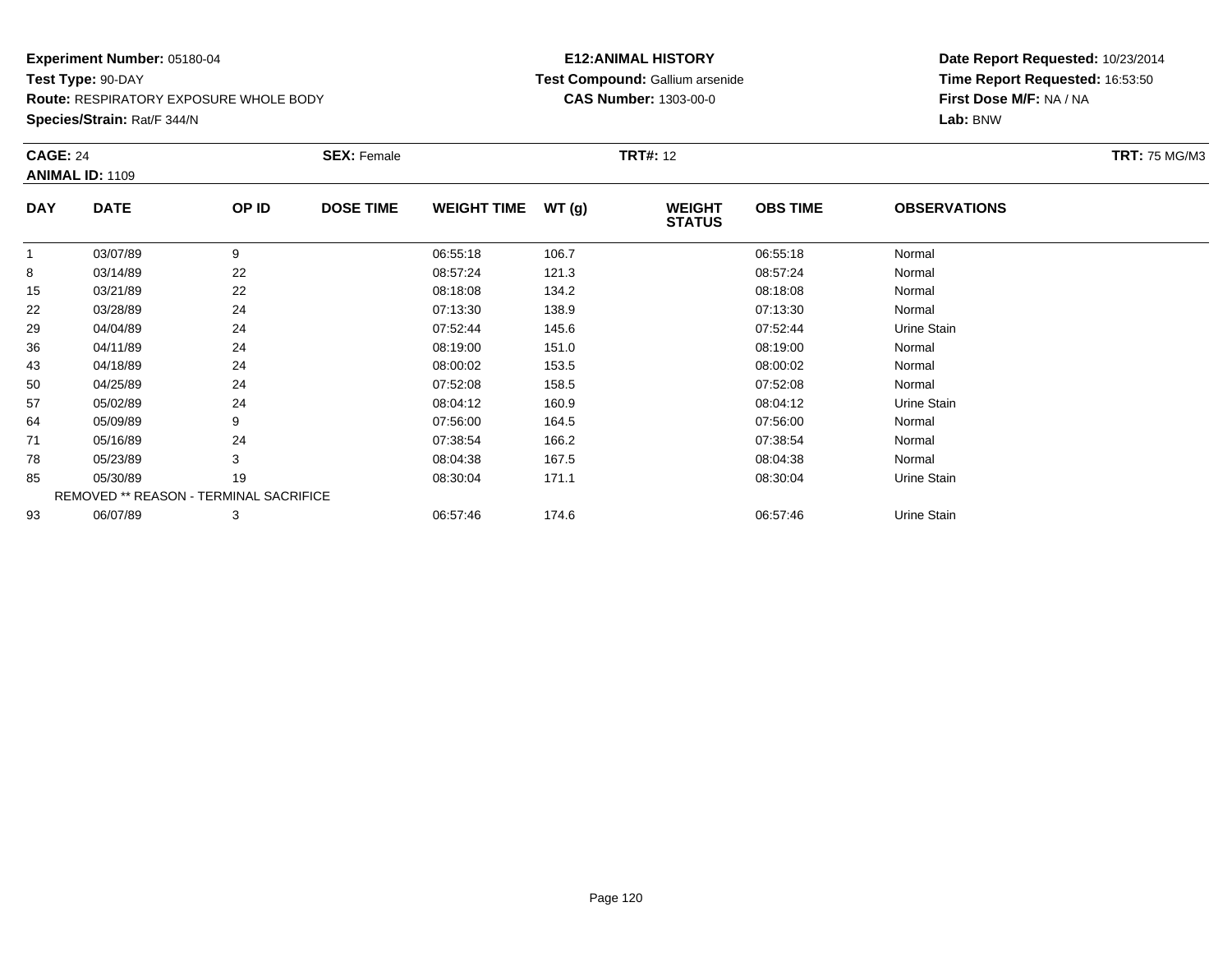**Species/Strain:** Rat/F 344/N

# **E12:ANIMAL HISTORY Test Compound:** Gallium arsenide**CAS Number:** 1303-00-0

| <b>CAGE: 24</b><br><b>ANIMAL ID: 1110</b> |                                        |       | <b>SEX: Female</b> | <b>TRT#: 12</b>    |       |                                |                 |                     | <b>TRT: 75 MG/M3</b> |
|-------------------------------------------|----------------------------------------|-------|--------------------|--------------------|-------|--------------------------------|-----------------|---------------------|----------------------|
| <b>DAY</b>                                | <b>DATE</b>                            | OP ID | <b>DOSE TIME</b>   | <b>WEIGHT TIME</b> | WT(g) | <b>WEIGHT</b><br><b>STATUS</b> | <b>OBS TIME</b> | <b>OBSERVATIONS</b> |                      |
| 1                                         | 03/07/89                               | 9     |                    | 06:55:18           | 108.1 |                                | 06:55:18        | Normal              |                      |
| 8                                         | 03/14/89                               | 22    |                    | 08:57:24           | 121.0 |                                | 08:57:24        | Normal              |                      |
| 15                                        | 03/21/89                               | 22    |                    | 08:18:08           | 133.5 |                                | 08:18:08        | Normal              |                      |
| 22                                        | 03/28/89                               | 24    |                    | 07:13:30           | 139.8 |                                | 07:13:30        | Normal              |                      |
| 29                                        | 04/04/89                               | 24    |                    | 07:52:44           | 152.3 |                                | 07:52:44        | Normal              |                      |
| 36                                        | 04/11/89                               | 24    |                    | 08:19:00           | 156.8 |                                | 08:19:00        | Normal              |                      |
| 43                                        | 04/18/89                               | 24    |                    | 08:00:02           | 162.4 |                                | 08:00:02        | Normal              |                      |
| 50                                        | 04/25/89                               | 24    |                    | 07:52:08           | 165.0 |                                | 07:52:08        | Normal              |                      |
| 57                                        | 05/02/89                               | 24    |                    | 08:04:12           | 167.9 |                                | 08:04:12        | Normal              |                      |
| 64                                        | 05/09/89                               | 9     |                    | 07:56:00           | 170.7 |                                | 07:56:00        | Normal              |                      |
| 71                                        | 05/16/89                               | 24    |                    | 07:38:54           | 171.0 |                                | 07:38:54        | Normal              |                      |
| 78                                        | 05/23/89                               | 3     |                    | 08:04:38           | 175.3 |                                | 08:04:38        | Normal              |                      |
| 85                                        | 05/30/89                               | 19    |                    | 08:30:04           | 175.1 |                                | 08:30:04        | Urine Stain         |                      |
|                                           | REMOVED ** REASON - TERMINAL SACRIFICE |       |                    |                    |       |                                |                 |                     |                      |
| 93                                        | 06/07/89                               | 3     |                    | 06:57:46           | 184.7 |                                | 06:57:46        | Discharge Nose      |                      |